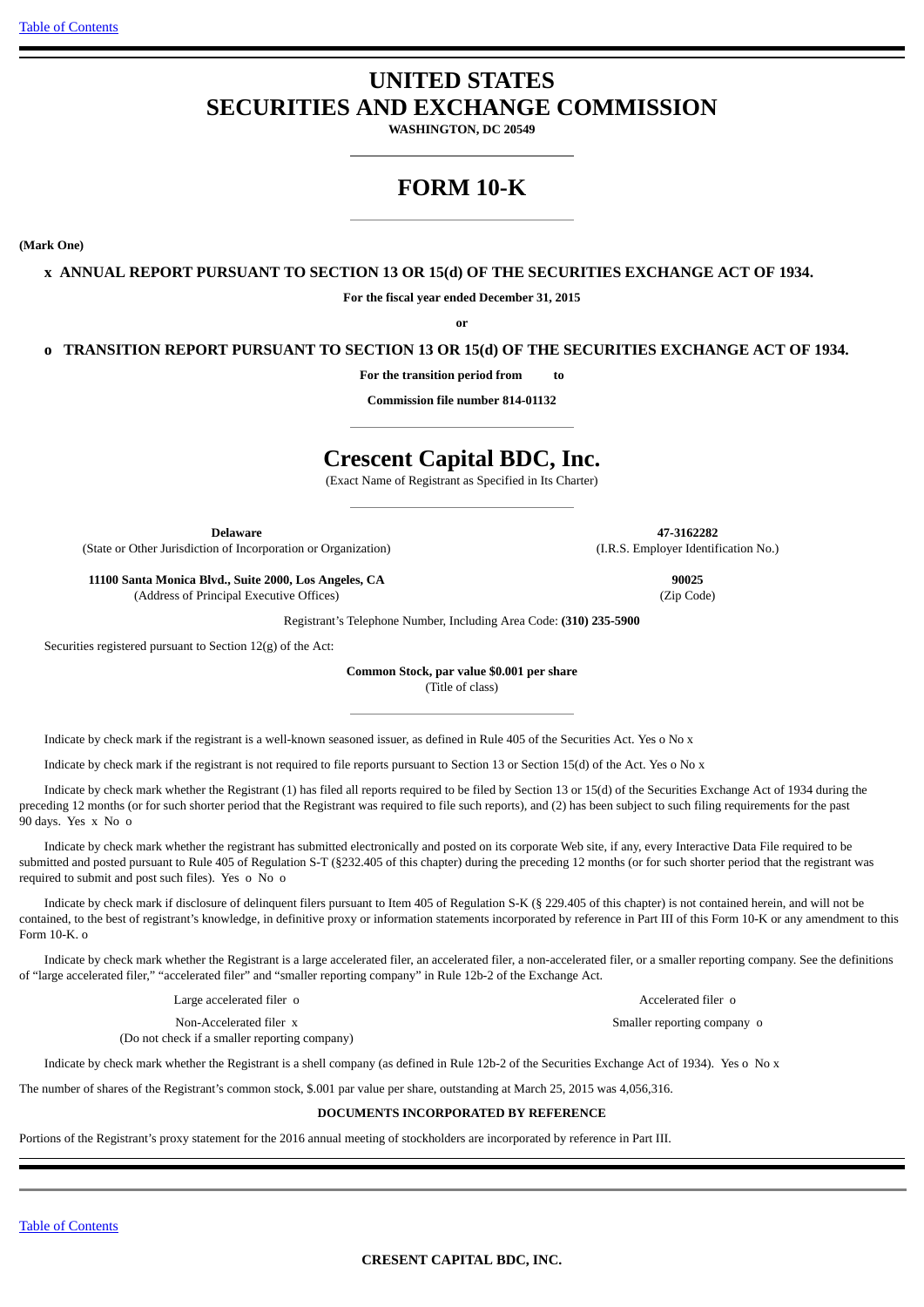# **INDEX TO ANNUAL REPORT ON FORM 10-K FOR YEAR ENDED DECEMBER 31, 2015**

|                     |                                                                                                              | PAGE           |
|---------------------|--------------------------------------------------------------------------------------------------------------|----------------|
| <b>PART I</b>       |                                                                                                              |                |
| ITEM 1.             | <b>Business</b>                                                                                              | $\overline{2}$ |
| ITEM 1A.            | <b>Risk Factors</b>                                                                                          | 18             |
| <b>ITEM 1B.</b>     | <b>Unresolved Staff Comments</b>                                                                             | 38             |
| ITEM 2.             | <b>Properties</b>                                                                                            | 38             |
| ITEM 3.             | <b>Legal Proceedings</b>                                                                                     | 38             |
| ITEM 4.             | <b>Mine Safety Disclosures</b>                                                                               | 38             |
| <b>PART II</b>      |                                                                                                              |                |
| ITEM <sub>5</sub> . | Market for Registrant's Common Equity, Related Stockholder Matters and Issuer Purchases of Equity Securities | 39             |
| ITEM 6.             | <b>Selected Financial Data</b>                                                                               | 41             |
| ITEM 7.             | Management's Discussion and Analysis of Financial Condition and Results of Operations                        | 43             |
| ITEM 7A.            | <b>Quantitative and Qualitative Disclosures About Market Risk</b>                                            | 55             |
| ITEM 8.             | <b>Consolidated Financial Statements and Supplementary Data</b>                                              | 56             |
| ITEM 9.             | <b>Changes in and Disagreements with Accountants on Accounting and Financial Disclosure</b>                  | 87             |
| ITEM 9A.            | <b>Controls and Procedures</b>                                                                               | 87             |
| ITEM 9B.            | <b>Other Information</b>                                                                                     | 87             |
| <b>PART III</b>     |                                                                                                              |                |
| <b>ITEM 10.</b>     | Directors, Executive Officers and Corporate Governance                                                       | 88             |
| <b>ITEM 11.</b>     | <b>Executive Compensation</b>                                                                                | 88             |
| <b>ITEM 12.</b>     | Security Ownership of Certain Beneficial Owners and Management and Related Stockholder Matters               | 88             |
| <b>ITEM 13.</b>     | <b>Certain Relationships and Related Transactions, and Director Independence</b>                             | 88             |
| <b>ITEM 14.</b>     | <b>Principal Accountant Fees and Services</b>                                                                | 88             |
| <b>PART IV</b>      |                                                                                                              |                |
| ITEM 15.            | <b>Exhibits and Financial Statement Schedules</b>                                                            | 89             |
|                     |                                                                                                              |                |

# Table of [Contents](#page-0-0)

# **CAUTIONARY STATEMENT REGARDING FORWARD-LOOKING STATEMENTS**

This report contains forward-looking statements that involve substantial risks and uncertainties. These forward-looking statements are not historical facts, but rather are based on current expectations, estimates and projections about us, our current or prospective portfolio investments, our industry, our beliefs, and our assumptions. We believe that it is important to communicate our future expectations to our investors. Words such as "anticipates," "expects," "intends," "plans," "believes," "seeks," "estimates," "would," "should," "targets," "projects," and variations of these words and similar expressions are intended to identify forward-looking statements. These statements are not guarantees of future performance and are subject to risks, uncertainties, and other factors, some of which are beyond our control and are difficult to predict, that could cause actual results to differ materially from those expressed or forecasted in the forward-looking statements.

The following factors and factors listed under "Risk Factors" in this report and other documents Crescent Capital BDC, Inc. has filed with the Securities and Exchange Commission, or SEC, provide examples of risks, uncertainties and events that may cause our actual results to differ materially from the expectations we describe in our forward-looking statements. The occurrence of the events described in these risk factors and elsewhere in this report could have a material adverse effect on our business, results of operation and financial position. The following factors are among those that may cause actual results to differ materially from our forward-looking statements:

- Potential fluctuation in quarterly operating results
- Potential impact of economic recessions or downturns
- · Adverse developments in the credit markets
- · Operation in a highly competitive market for investment opportunities
- Regulations governing our operation as a business development company
- Financing investments with borrowed money
- Lack of liquidity in investments
- Defaults by portfolio companies
- Uncertainty as to the value of certain portfolio investments
- Potential resignation of the Advisor and or the Administrator
- · Changes in interest rates may affect our cost of capital and net investment income
- Potential adverse effects of price declines and illiquidity in the corporate debt markets
- · Risks associated with original issue discount ("OID") and payment-in-kind ("PIK") interest income
- Risks regarding distributions
- Potential adverse effects of new or modified laws and regulations

Although we believe that the assumptions on which these forward-looking statements are based upon are reasonable, some of those assumptions are based on the work of third parties and any of those assumptions could prove to be inaccurate; as a result, forward-looking statements based on those assumptions also could prove to be inaccurate. In light of these and other uncertainties, the inclusion of a projection or forward-looking statement in this report should not be regarded as a representation by us that our plans and objectives will be achieved. You should not place undue reliance on these forward-looking statements, which apply only as of the date of this report. We do not undertake any obligation to update or revise any forward-looking statements or any other information contained herein, except as required by applicable law. You are advised to consult any additional disclosures that we may make directly to you or through reports that we in the future may file with the SEC, including annual reports on Form 10-K, quarterly reports on Form 10-Q and current reports on Form 8-K.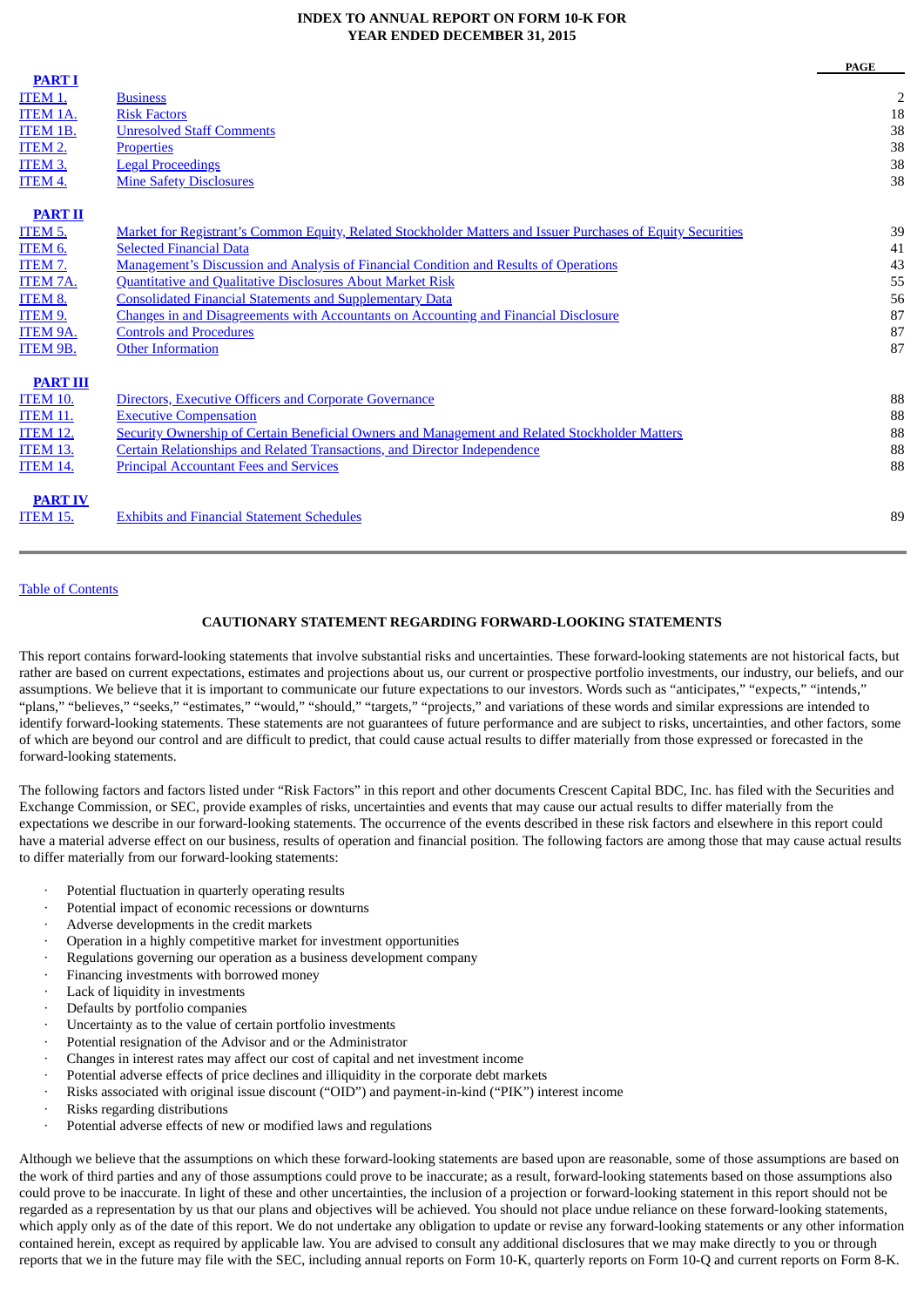The safe harbor provisions of Section 21E of the 1934 Act, which preclude civil liability for certain forward-looking statements, do not apply to the forwardlooking statements in this report because we are an investment company.

#### See accompanying notes.

1

#### Table of [Contents](#page-0-0)

#### <span id="page-2-0"></span>**PART I**

In this Annual Report, except where the context suggests otherwise, the terms "CBDC," "we," "us," "our," and "the Company" refer to Crescent Capital BDC, Inc. The term "Advisor" refers to CBDC Advisors, LLC, a Delaware limited liability company. The term "Administrator" refers to CBDC Administration, LLC, a Delaware limited liability company. The term "CCG LP" refers to Crescent Capital Group LP and its affiliates.

#### <span id="page-2-1"></span>**Item 1. Business**

#### **General**

Crescent Capital BDC, Inc. (the "Company") was formed on February 5, 2015 ("Inception") as a Delaware corporation structured as an externally managed, closed-end, non-diversified management investment company. The Company commenced investment operations on June 26, 2015 ("Commencement"). The Company has elected to be treated as a business development company ("BDC") under the Investment Company Act of 1940, as amended (the "1940 Act"). In addition, the Company has elected to be treated for U.S. federal income tax purposes as a regulated investment company (a "RIC") under Subchapter M of the Internal Revenue Code of 1986, as amended (the "Code"). As a RIC, the Company will not be taxed on its income to the extent that it distributes such income each year and satisfies other applicable income tax requirements.

The Company is managed by CBDC Advisors, LLC (the "Advisor"), an investment adviser that is registered with the Securities and Exchange Commission (the "SEC") under the Investment Advisers Act of 1940, as amended (the "Advisers Act"). CBDC Administration, LLC (the "Administrator") provides the administrative services necessary for the Company to operate. Company management consists of investment and administrative professionals from the Advisor and Administrator along with the Company's Board of Directors (the "Board"). The Advisor directs and executes the investment operations and capital raising activities of the Company subject to oversight from the Board, which sets the broad policies of the Company. The Board has delegated investment management of the Company's investment assets to the Advisor. The Board consists of five directors, three of whom are independent.

A portion of the outstanding shares of the Company's common stock are owned by Crescent Capital Group LP ("CCG LP"). CCG LP is also the majority member of the Advisor and sole member of the Administrator. The Company has entered into a license agreement with CCG LP under which CCG LP granted the Company a non-exclusive, royalty-free license to use the name "Crescent Capital". The Advisor has entered into a resource sharing agreement with CCG LP.

The Company's primary investment objective is to maximize the total return to the Company's stockholders in the form of current income and capital appreciation through debt and related equity investments. The Company will seek to achieve its investment objectives by investing primarily in secured debt (including senior secured, unitranche and second lien debt) and unsecured debt (including senior unsecured and subordinated debt), as well as related equity securities of private U.S. middle-market companies. By "middle-market companies," we mean companies that have annual earnings before interest, income taxes, depreciation and amortization ("EBITDA"), which we believe is a useful proxy for cash flow, of \$10 million to \$250 million. We may on occasion invest in larger or smaller companies. Our investments may include non-cash income features, including payment-in-kind ("PIK") interest and original issue discount ("OID"). We may also invest in securities that are rated below investment grade (*e.g.*, junk bonds) by rating agencies or that would be rated below investment grade if they were rated. As a BDC, we may also invest up to 30% of our portfolio opportunistically in "non-qualifying" portfolio investments. See "*Item 1(c). Description of Business—Regulation as a Business Development Company—Qualifying Assets*."

The Company's investment objective is to maximize the total return to our stockholders in the form of current income and capital appreciation by:

- accessing the origination channels that have been developed and established by CCG LP;
- · originating investments in what we believe to be companies with strong business fundamentals, generally within our core middle-market company focus;
- working with private equity firms and other financial intermediaries (i.e., commercial banks, investment banks and other financial services firms), including those with whom CCG LP has invested in the past to source investment opportunities;
- applying the underwriting standards of CCG LP; and
- leveraging the experience and resources of CCG LP to monitor our investments.

# 2

#### Table of [Contents](#page-0-0)

We may purchase interests in loans or make other debt investments, directly from our target companies as primary market or directly originated investments or through secondary market transactions in the "over-the-counter" market. Although our focus is to invest in directly originated transactions, in certain circumstances we will also invest in the broadly syndicated loan and high yield markets. Broadly syndicated loans and bonds are generally more liquid than our directly originated investments and provide a complement to our less liquid strategies. In addition, and because we often receive more attractive financing terms on these positions than we do on our less liquid assets, we are able to leverage the broadly syndicated portion of our portfolio in such a way that can maximize the levered return potential of our portfolio.

Our investment philosophy emphasizes capital preservation through credit selection and risk mitigation. We expect our targeted portfolio to provide downside protection through conservative cash flow and asset coverage requirements, priority in the capital structure and information requirements.

As a BDC under the Act and a RIC under the Code, our portfolio is subject to diversification and other requirements. See "—*Certain U.S. Federal Income Tax Consequences*."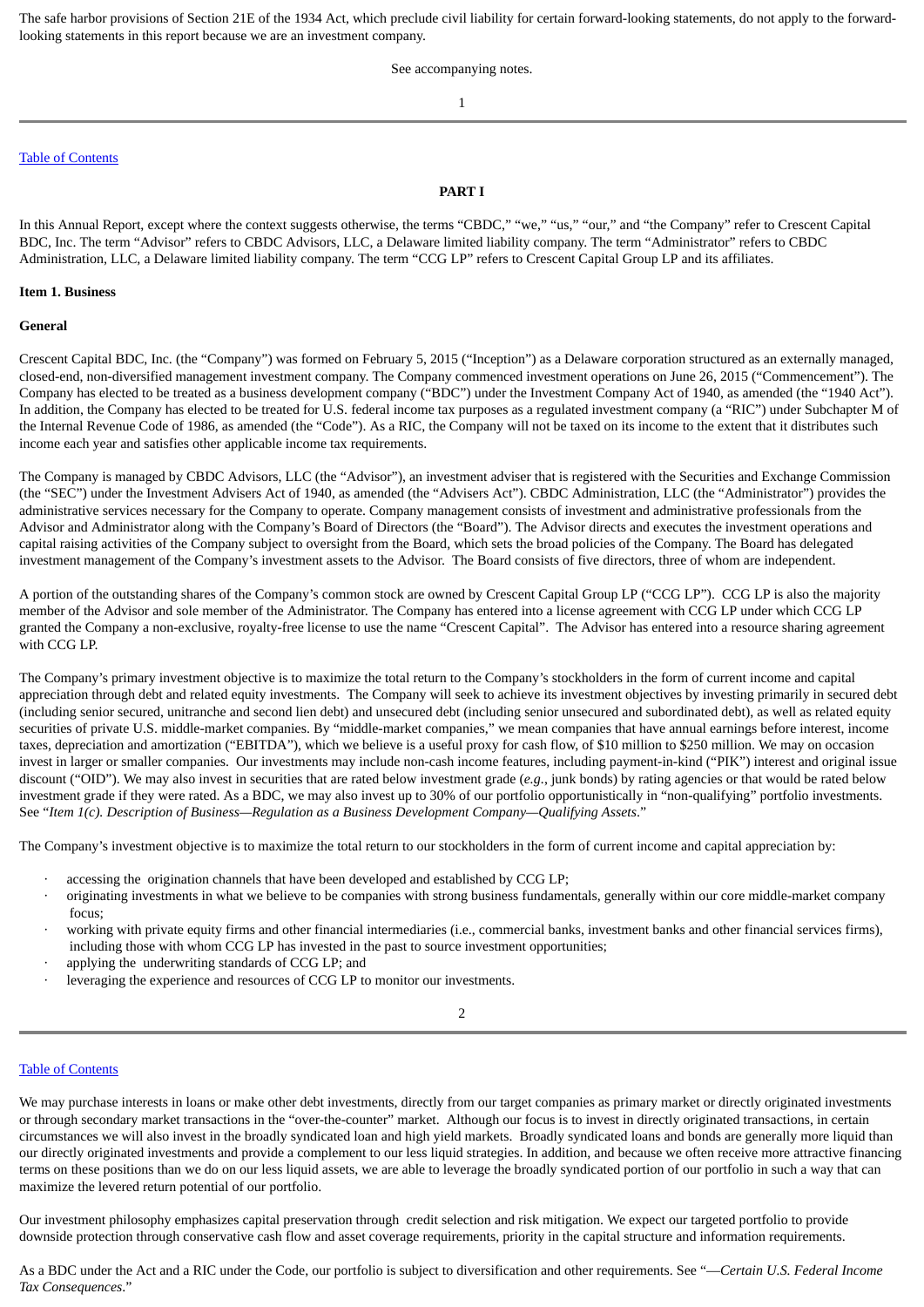Our operations comprise only a single reportable segment. On July 23, 2015, the Company formed CBDC Universal Equity, Inc., a wholly-owned subsidiary. This subsidiary allows the Company to hold equity securities of a portfolio company organized as pass-through entities while continuing to satisfy the requirements of a RIC under the Code. The financial statements of this entity are consolidated into the financial statements of the Company.

We may borrow money from time to time within the levels permitted by the 1940 Act (which generally allows us to incur leverage for up to one-half of our assets). In determining whether to borrow money, we will analyze the maturity, covenant package and rate structure of the proposed borrowings as well as the risks of such borrowings compared to our investment outlook. The use of borrowed funds or the proceeds of preferred stock offerings to make investments would have its own specific set of benefits and risks, and all of the costs of borrowing funds or issuing preferred stock would be borne by holders of our common stock. See "Item 1A. Risk Factors—Risks Relating to Our Business and Structure— Financing Investments With Borrowed Money."

### *The Investment Advisor*

The Advisor, a Delaware limited liability company and an affiliate of CCG LP, will act as our investment adviser. The Advisor is a registered investment adviser under the Advisers Act. Our investment activities are managed by the Advisor, which is responsible for originating prospective investments, conducting research and due diligence investigations on potential investments, analyzing investment opportunities, negotiating and structuring our investments and monitoring our investments and portfolio companies on an ongoing basis. The Advisor has entered into a Resource Sharing Agreement (the "Resource Sharing Agreement") with CCG LP, pursuant to which CCG LP provides the Advisor with experienced investment professionals (including the members of the Advisor's investment committee) and access to the resources of CCG LP so as to enable the Advisor to fulfill its obligations under the Investment Advisory Agreement. Through the Resource Sharing Agreement, the Advisor capitalizes on the deal origination, credit underwriting, due diligence, investment structuring, execution, portfolio management and monitoring experience of CCG LP's investment professionals.

# *About CCG LP*

Crescent Capital Corporation, a predecessor to the business of CCG LP, was formed in 1991 by Mark Attanasio and Jean-Marc Chapus as an asset management firm specializing in below-investment grade debt securities. In 1995, Crescent Capital Corporation was acquired by The TCW Group, Inc. ("TCW") and rebranded as TCW's Leveraged Finance Group. On January 1, 2011, Messrs. Attanasio and Chapus, along with the entire investment team, spun out of TCW and formed CCG LP, an employee-owned, registered investment adviser. With its headquarters in Los Angeles, CCG LP has approximately 140 employees based in four offices in the U.S. and Europe. Messrs. Attanasio and Chapus head CCG LP's management committee, which oversees all of CCG LP's investment strategies.

| ٦<br>۰. |
|---------|
| ×<br>v  |

#### Table of [Contents](#page-0-0)

#### *The Board of Directors*

Our business and affairs are managed under the direction of our Board of Directors (the "Board"). Our Board consists of five members, three of whom are not "interested persons" of CBDC, the Advisor, the Administrator or their respective affiliates as defined in Section 2(a)(19) of the 1940 Act. We refer to these individuals as our "Independent Directors." The Independent Directors compose a majority of our Board. Our Board elects our officers, who serve at the discretion of our Board. The responsibilities of our Board include quarterly determinations of the fair value of our assets, corporate governance activities, oversight of our financing arrangements and oversight of our investment activities.

#### *Investment Advisory Agreement; Administration Agreement; License Agreement*

Our investment activities are managed by our Advisor, which is responsible for originating prospective investments, conducting research and due diligence investigations on potential investments, analyzing investment opportunities, negotiating and structuring our investments and monitoring our investments and portfolio companies on an ongoing basis. On June 2, 2015, we entered into an investment advisory agreement (the "Investment Advisory Agreement") with the Advisor, pursuant to which we have agreed to pay the Advisor a base management fee and an incentive fee for its services. The cost of both the base management fee and the incentive fee are ultimately borne by our stockholders.

The base management fee is calculated at an annual rate of 1.5% of our gross assets, including assets purchased with borrowed funds or other forms of leverage but excluding cash and cash equivalents. For services rendered under the Investment Advisory Agreement, the base management fee is payable quarterly in arrears. The base management fee is calculated based on the average value of our gross assets at the end of the two most recently completed calendar quarters, and appropriately adjusted for any share issuances or repurchases during the current calendar quarter. Base management fees for any partial month or quarter will be appropriately pro-rated. For purposes of the Investment Advisory Agreement, cash equivalents means U.S. government securities and commercial paper maturing within one year of purchase. The Advisor, however, during periods prior to a Qualified IPO (as defined below) will agree to waive its right to receive management fees in excess of the sum of (i) 0.25% of the aggregate committed but undrawn capital and (ii) 0.75% of the aggregate gross assets excluding cash (including capital drawn to pay the Company's expenses). A "Qualified IPO" is an initial public offering of the Company's common stock that results in an unaffiliated public float of at least the lower of \$75 million or 15% of the aggregate capital commitments received prior to the date of such initial public offering. The Advisor will not be permitted to recoup any waived amounts at any time and the waiver agreement may only be modified or terminated prior to a Qualified IPO with the approval of the Board.

We will pay the Advisor an incentive fee. The incentive fee will consist of two parts—an incentive fee based on income and an incentive fee based on capital gains. The first part, the "income incentive fee", which is described in more detail in the bullet points below, are calculated and payable quarterly in arrears and (a) equals 100% of the excess of our pre-incentive fee net investment income for the immediately preceding calendar quarter, over a preferred return of 1.5% per quarter (6% annualized), or "Hurdle," and a "catch-up" feature, until the Advisor has received, (i) prior to a Qualified IPO, 15%, or (ii) after a Qualified IPO, 17.5%, of the pre-incentive fee net investment income for the current quarter up to the "catch-up" and (b) (i) prior to a Qualified IPO, 15% or (ii) after a Qualified IPO, 17.5%, of all remaining pre-incentive fee net investment income above the "catch-up." The second part, the capital gains incentive fee, are determined and payable in arrears as of the end of each fiscal year (or upon a Qualified IPO or termination of the Investment Advisory Agreement), (i) prior to a Qualified IPO, 15%, or (ii) after a Qualified IPO, 17.5%, of the Company's realized capital gains, if any, on a cumulative basis from inception through the end of the fiscal year, computed net of all realized capital losses and unrealized capital depreciation on a cumulative basis, less the aggregate amount of any previously paid capital gain incentive fees.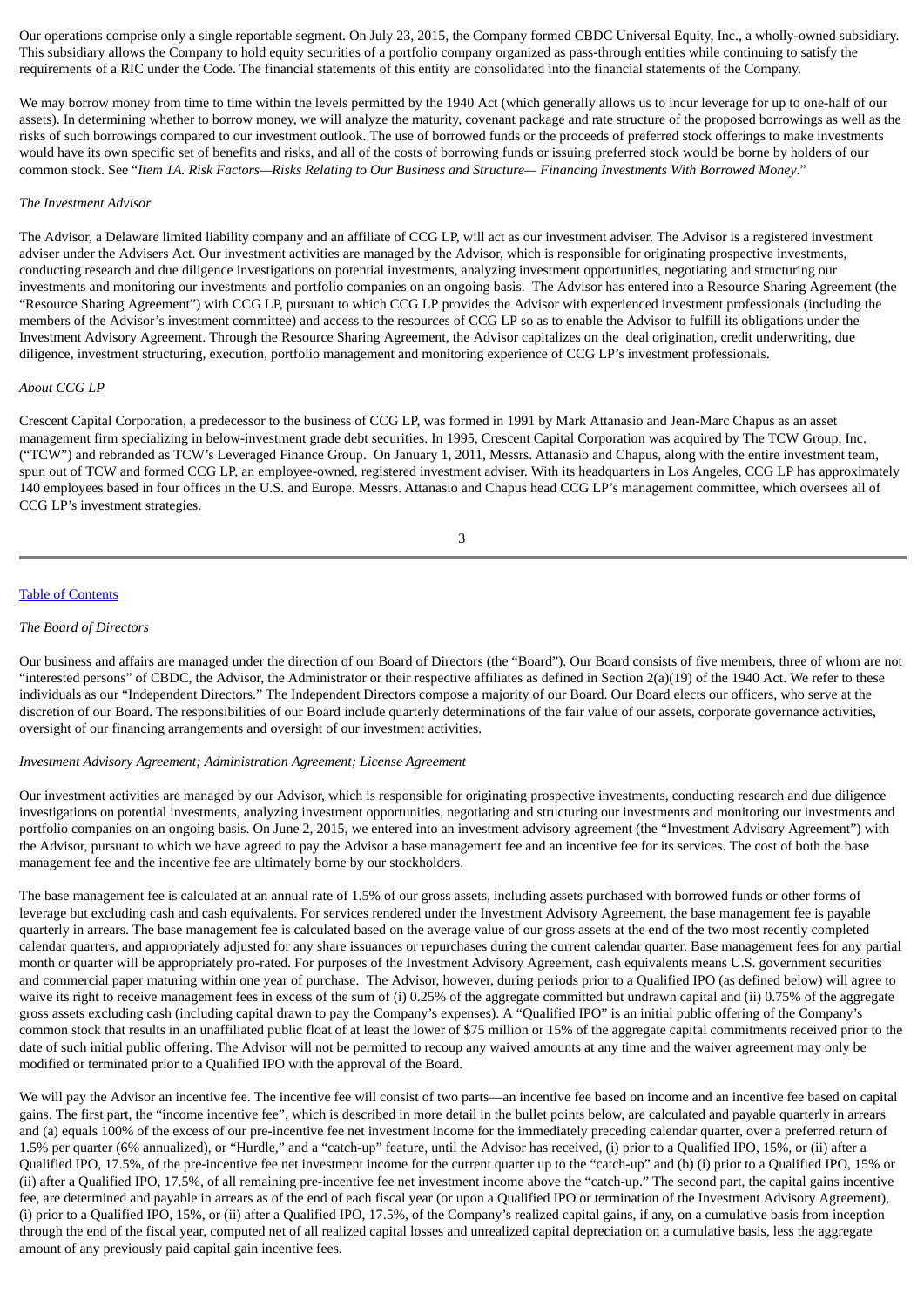Pre-incentive fee net investment income means interest income, dividend income and any other income (including any other fees such as commitment, origination, structuring, diligence and consulting fees or other fees that we receive from portfolio companies but excluding fees for providing managerial assistance) accrued during the calendar quarter, minus operating expenses for the quarter (including the base management fee, any expenses payable under the Administration Agreement, and any interest expense and dividends paid on any outstanding preferred stock, but excluding the incentive fee). Pre-incentive fee net investment income includes, in the case of investments with a deferred interest feature such as market discount, OID, debt instruments with PIK interest, preferred stock with PIK dividends and zero-coupon securities, accrued income that we have not yet received in cash. See "*Item 1A. Risk Factors— Risks Relating to Our Business and Structure—Incentive Fee Structure Relating to the Advisor*."

# Table of [Contents](#page-0-0)

Pre-incentive fee net investment income does not include any realized or unrealized capital gains or losses or unrealized capital appreciation or depreciation. Because of the structure of the incentive fee, it is possible that we may pay an incentive fee in a quarter where we incur a loss. For example, if we receive preincentive fee net investment income in excess of the Hurdle rate for a quarter, we will pay the applicable incentive fee even if we have incurred a loss in that quarter due to realized and unrealized capital losses.

Pre-incentive fee net investment income is compared to a "Hurdle Amount" equal to the product of (i) the Hurdle rate of 1.50% per quarter (6.00%) annualized) and (ii) our net assets (defined as total assets less indebtedness and before taking into account any incentive fees payable during the period), at the end of the immediately preceding calendar quarter. If market interest rates rise, we may be able to invest our funds in debt instruments that provide for a higher return, which would increase our pre-incentive fee net investment income and make it easier for the Advisor to surpass the fixed Hurdle rate and receive an incentive fee based on such net investment income. PIK interest and OID will also increase our pre-incentive fee net investment income and make it easier to surpass the fixed Hurdle rate. Our pre-incentive fee net investment income used to calculate this part of the incentive fee is also included in the amount of our total assets (other than cash and cash equivalents but including assets purchased with borrowed amounts) used to calculate the 1.5% base management fee.

Prior to the occurrence of a Qualified IPO, the Company will pay the income incentive fee in each calendar quarter as follows:

- · no income incentive fee in any calendar quarter in which the Company's pre-incentive fee net investment income does not exceed the Hurdle Amount;
- · 100% of the Company's pre-incentive fee net investment income with respect to that portion of such pre-incentive fee net investment income, if any, that exceeds the Hurdle Amount but is less than or equal to an amount (the "Pre-Qualified IPO Catch-Up Amount") determined on a quarterly basis by multiplying 1.7647% by the Company's net asset value at the beginning of each applicable calendar quarter. The Pre-Qualified IPO Catch-Up Amount is intended to provide the Advisor with an incentive fee of 15% on all of the Company's pre-incentive fee net investment income when the Company's pre-incentive fee net investment income reaches the Pre-Qualified IPO Catch-Up Amount in any calendar quarter; and
- for any calendar quarter in which the Company's pre-incentive fee net investment income exceeds the Pre-Qualified IPO Catch-Up Amount, the income incentive fee shall equal 15% of the amount of the Company's pre-incentive fee net investment income for the calendar quarter.

On and after the occurrence of a Qualified IPO, the Company will pay the income incentive fee in each calendar quarter as follows:

- · no income incentive fee in any calendar quarter in which the Company's pre-incentive fee net investment income does not exceed the Hurdle Amount;
- · 100% of the Company's pre-incentive fee net investment income with respect to that portion of such pre-incentive fee net investment income, if any, that exceeds the Hurdle Amount but is less than or equal to an amount (the "Post-Qualified IPO Catch-Up Amount") determined on a quarterly basis by multiplying 1.8182% by the Company's net asset value at the beginning of each applicable calendar quarter. The Post-Qualified IPO Catch-Up Amount is intended to provide the Advisor with an incentive fee of 17.5% on all of the Company's pre-incentive fee net investment income when the Company's pre-incentive fee net investment income reaches the Post-Qualified IPO Catch-Up Amount in any calendar quarter; and
- for any calendar quarter in which the Company's pre-incentive fee net investment income exceeds the Post-Qualified IPO Catch-Up Amount, the income incentive fee shall equal 17.5% of the amount of the Company's pre-incentive fee net investment income for the calendar quarter.

These calculations will be appropriately pro-rated for any period of less than three months and adjusted for any share issuances or repurchases by the Company during the current quarter. The Company does not currently intend to institute a share repurchase program and share repurchases will be effected only in extremely limited circumstances in accordance with applicable law. If the Qualified IPO occurs on a date other than the first day of a calendar quarter, the income incentive fee shall be calculated for such calendar quarter at a weighted rate calculated based on the fee rates applicable before and after a Qualified IPO based on the number of days in such calendar quarter before and after a Qualified IPO.

5

#### Table of [Contents](#page-0-0)

The second part of the incentive fee is a capital gains incentive fee that is determined and payable in arrears in cash as of the end of each fiscal year (or upon termination of the Investment Advisory Agreement, as of the termination date), and equals (i) 15% of our realized capital gains as of the end of the fiscal year prior to a Qualified IPO, and (ii) 17.5% of our realized capital gains as of the end of the fiscal year after a Qualified IPO. In determining the capital gains incentive fee payable to the Advisor, we calculate the cumulative aggregate realized capital gains and cumulative aggregate realized capital losses since our inception, and the aggregate unrealized capital depreciation as of the date of the calculation, as applicable, with respect to each of the investments in our portfolio. For this purpose, cumulative aggregate realized capital gains, if any, equals the sum of the differences between the net sales price of each investment, when sold, and the original cost of such investment since our inception. Cumulative aggregate realized capital losses equals the sum of the amounts by which the net sales price of each investment, when sold, is less than the original cost of such investment since our inception. Aggregate unrealized capital depreciation equals the sum of the difference, if negative, between the valuation of each investment as of the applicable calculation date and the original cost of such investment. At the end of the applicable year, the amount of capital gains that serves as the basis for our calculation of the capital gains incentive fee equals the cumulative aggregate realized capital gains less cumulative aggregate realized capital losses, less aggregate unrealized capital depreciation, with respect to our portfolio of investments. If this number is positive at the end of such year, then the capital gains incentive fee for such year will equal 15% or 17.5%, as applicable, of such amount, less the aggregate amount of any capital gains incentive fees paid in respect of our portfolio in all prior years as calculated in accordance with the below after a Qualified IPO.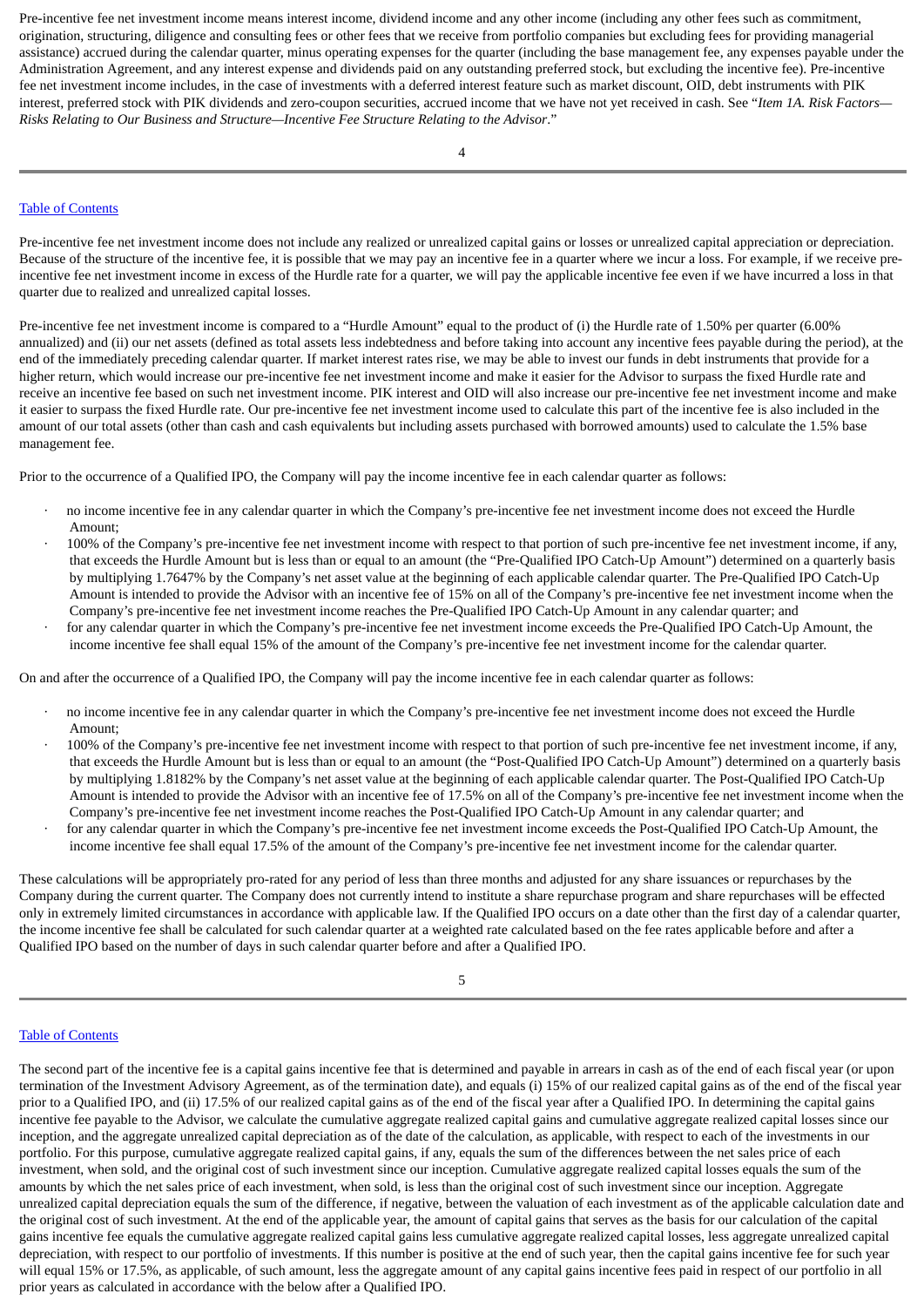If a Qualified IPO occurs on a date other than the first day of a fiscal year, a capital gains incentive fee shall be calculated as of the day before the Qualified IPO, with such capital gains incentive fee paid to the Advisor following the end of the fiscal year in which the Qualified IPO occurred. For the avoidance of doubt, such capital gains incentive fee shall be equal to 15.0% of the Company's realized capital gains on a cumulative basis from inception through the day before the Qualified IPO, computed net of all realized capital losses and unrealized capital depreciation on a cumulative basis, less the aggregate amount of any previously paid capital gains incentive fees. Following a Qualified IPO, solely for the purposes of calculating the capital gains incentive fee, the Company will be deemed to have previously paid capital gains incentive fees prior to a Qualified IPO equal to the product obtained by multiplying (a) the actual aggregate amount of previously paid capital gains incentive fees for all periods prior to a Qualified IPO by (b) the percentage obtained by dividing (x) 17.5% by (y) 15.0%. In the event that the Investment Advisory Agreement shall terminate as of a date that is not a fiscal year end, the termination date shall be treated as though it were a fiscal year end for purposes of calculating and paying a capital gains incentive fee.

Our Board will monitor the mix and performance of our investments over time and will seek to satisfy itself that the Advisor is acting in our interests and that our fee structure appropriately incentivizes the Advisor to do so.

On June 2, 2015, we also entered into an administration agreement (the "Administration Agreement") with the Administrator, an affiliate of CCG LP, pursuant to which the Administrator will provide the administrative services necessary for us to operate, and we will utilize the Administrator's office facilities, equipment and recordkeeping services. Pursuant to the Administration Agreement, the Administrator has agreed to oversee our public reporting requirements and tax reporting and monitor our expenses and the performance of professional services rendered to us by others. The Administrator has also hired a sub-administrator to assist in the provision of administrative services. We will reimburse the Administrator for its costs and expenses and our allocable portion of overhead incurred by it in performing its obligations under the Administration Agreement, including compensation paid to or compensatory distributions received by our officers (including our Chief Compliance Officer and Chief Financial Officer) and any of their respective staff who provide services to us, operations staff who provide services to us, and any other staff, to the extent they perform a role in our Sarbanes-Oxley internal control assessment. Our allocable portion of overhead is determined by the Administrator, which expects to use various methodologies such as allocation based on the percentage of time certain individuals devote, on an estimated basis, to the business and affairs of the Company, and is subject to oversight by the Board. The sub-administrator is paid its compensation for performing its sub-administrative services under the sub-administration agreement. The Administrator will waive its right to be reimbursed in the event that any such reimbursements would cause any distributions to our stockholders to constitute a return of capital. See "*Fees and Expenses*." In addition, the Advisor is permitted to delegate its duties under the Administration Agreement to affiliates or third parties and we will reimburse the expenses of these parties incurred and paid by the Advisor on our behalf.

6

#### Table of [Contents](#page-0-0)

Both the Investment Advisory Agreement and the Administration Agreement have been approved by our Board. Unless earlier terminated as described below, both the Investment Advisory Agreement and the Administration Agreement will remain in effect for a period of two years from their effective date and will remain in effect from year to year thereafter if approved annually by (i) the vote of our Board, or by the vote of a majority of our outstanding voting securities, and (ii) the vote of a majority of our Independent Directors. The Investment Advisory Agreement and the Administration Agreement will automatically terminate in the event of assignment. Both the Investment Advisory Agreement and the Administration Agreement may be terminated by either party without penalty upon not less than 60 days' written notice to the other. See "*Item 1A. Risk Factors—Risks Relating to Our Business and Structure— Dependence Upon Key Personnel of CCG LP*."

Under the Investment Advisory Agreement, the Advisor has not assumed any responsibility to us other than to render the services called for under that agreement. It will not be responsible for any action of our Board in following or declining to follow the Advisor's advice or recommendations. Under the Investment Advisory Agreement, the Advisor, its officers, managers, partners, agents, employees, controlling persons, members and any other person or entity affiliated with the Advisor, including, without limitation, the Administrator, and any person controlling or controlled by the Advisor will not be liable to us, any subsidiary of ours, our directors, our stockholders or any subsidiary's stockholders or partners for acts or omissions performed in accordance with and pursuant to the Investment Advisory Agreement, except those resulting from acts constituting gross negligence, willful misfeasance, bad faith or reckless disregard of the duties that the Advisor owes to us under the Investment Advisory Agreement. In addition, as part of the Investment Advisory Agreement, we have agreed to indemnify the Advisor and each of its officers, managers, partners, agents, employees, controlling persons, members and any other person or entity affiliated with the Advisor, including, without limitation, and the Administrator, from and against any claims or liabilities, including reasonable legal fees and other expenses reasonably incurred, arising out of or in connection with our business and operations or any action taken or omitted on our behalf pursuant to authority granted by the Investment Advisory Agreement, except where attributable to gross negligence, willful misfeasance, bad faith or reckless disregard of such person's duties under the Investment Advisory Agreement. These protections may lead the Advisor to act in a riskier manner when acting on our behalf than it would when acting for its own account.

United States federal and state securities laws may impose liability under certain circumstances on persons who act in good faith. Nothing in the Investment Advisory Agreement constitutes a waiver or limitation of any rights that the Company may have under any applicable federal or state securities laws.

We have also entered into a license agreement with CCG LP under which CCG LP has agreed to grant us a non-exclusive, royalty-free license to use the name "Crescent Capital."

### *Investment Decision Process*

Through the resources of CCG LP, the Advisor will have access to origination capabilities and research resources, experienced investment professionals, internal information systems and a credit analysis framework and investment process. Over the years, CCG LP has designed its investment process to seek those investments which it believes have the most attractive risk/reward characteristics. The process involves several levels of review and is coordinated in an effort to identify risks in potential investments. Our Advisor will apply CCG LP's expertise to screen many of our investment opportunities as described below. Depending on the type of the investment and the obligor, Advisor may apply all or some of these levels of review, in its discretion. Based upon a favorable outcome of the diligence process described below, our Advisor's investment committee will make a final decision on such investment and such investment will only be funded after approval.

*Direct Originations*: New directly originated investment opportunities will initially be reviewed by a senior investment professional to determine whether additional consideration is warranted. Factors influencing this decision include fundamental business considerations, including borrower industry, borrower financial leverage and quality of management as well as private equity sponsor involvement (if any). In the event of a positive review, potential investments will be further reviewed with senior and junior investment professionals. If the team agrees on the fundamental attractiveness of the investment, the review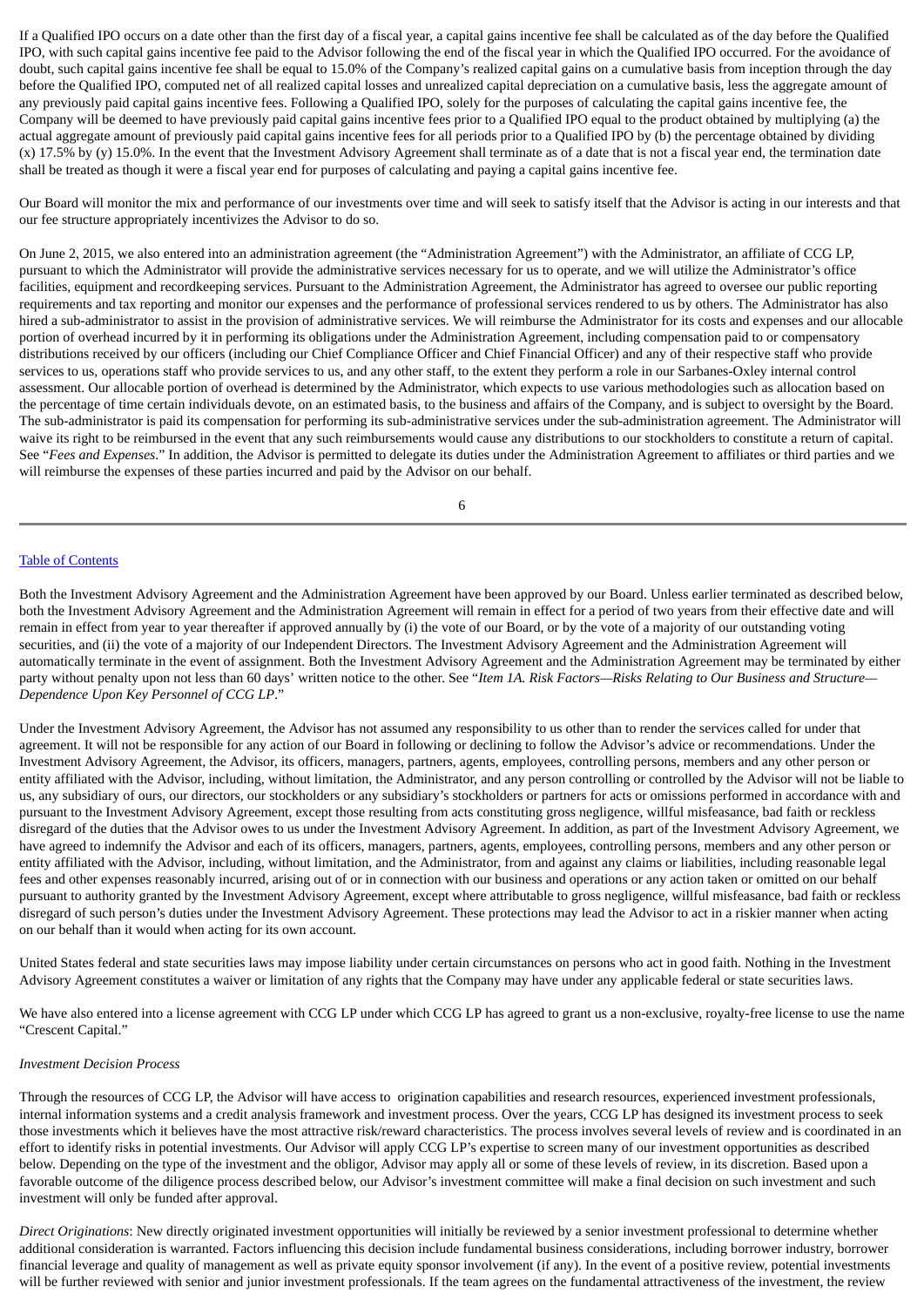phase will proceed with preliminary strategic and financial analyses. At this point, CCG LP will utilize its credit analysis methodology to outline credit and operating statistics and identify key business characteristics through a dialogue with the proposed portfolio company's management. Following this analysis, CCG LP will develop an initial structure and pricing proposal for the investment and preliminarily inform the investment committee of such proposal.

# Table of [Contents](#page-0-0)

After satisfactory preliminary analysis and review, a due diligence phase will begin, including completion of credit analysis, on-site due diligence (if deemed necessary), visits and meetings with management, reference checks and could include consultation with third-party experts. The credit analysis is a detailed, bottom-up analysis on the proposed portfolio company that generally includes an assessment of its market, competition, products, management and the equity sponsor or owner. Detailed financial analysis will also be performed at this stage with a focus on historical financial results. Projected financial information developed by the proposed portfolio company is analyzed and sensitized by CCG LP based upon the portfolio company's historical results and CCG LP's assessment of the portfolio company's future prospects. The sensitivity analysis will highlight the variability of revenues and earnings, "worst case" debt service coverage and available sources of liquidity. As part of the overall evaluation, comparisons are made to similar companies to help assess a portfolio company's asset coverage of debt, interest servicing capacity and competitive strength within its industry and market. At the completion of due diligence, the investment committee will complete a checklist to verify that all identified issues have been covered or mitigated. Additionally during this stage, CCG LP will typically work with the management of the proposed portfolio company and its other capital providers to develop the structure of an investment, including negotiating among these parties on how our investment is expected to perform relative to the other forms of capital in its capital structure.

*Syndicated Investments:* For syndicated investments, CCG LP seeks to pursue an investment process based upon evaluation of the credit fundamentals of issuers. The foundation of this process is the "bottom-up" credit research process that CCG LP employs across multiple strategies. In selecting investments, CCG LP's investment professionals perform comprehensive analysis of credit worthiness, including an assessment of the business, an evaluation of management, an analysis of business strategy and industry trends, an examination of financial results and projections and a review of the security's proposed terms. Credit research is a critical component of the investment process. In selecting investments, CCG LP's respective portfolio management teams will analyze opportunities with an emphasis on principal preservation (i.e., an issuer's ability to service its debt and maintain cash flow).

#### *Investment Strategy*

We intend to follow CCG LP's traditional approach of investing, which is based upon fundamental credit research and risk analysis. This approach reflects CCG LP's view that the cornerstone of successful investing is fundamental credit analysis.

Specifically, we will pursue an investment strategy targeting companies primarily in the middle-market. We believe that the middle-market is attractive as a result of the lack of available lending sources to smaller companies. We believe many financing providers have chosen to focus on large corporate clients and managing capital markets transactions rather than lending to middle-market businesses. Further, many financial institutions and traditional lenders are faced with constrained balance sheets and are requiring existing borrowers to reduce leverage. We also believe hedge funds and collateralized debt obligation/collateralized loan obligation managers are less likely to pursue investment opportunities in our target market as a result of reduced liquidity for new investments. Specifically, CCG LP's sourcing platform should enable it, on our behalf and through our Advisor, to identify and invest in creditworthy borrowers. In addition, to take advantage of investment opportunities in middle-market companies that are identified for us by CCG LP, we may invest alongside other pools of capital, including bank debt, high-yield and mezzanine funds managed by CCG LP. See "*Item 7. Certain Relationships and Relation Transactions, and Director Independence*" for a discussion of certain conflicts of interest of CCG LP and certain limitations on our ability to co-invest with other accounts advised by CCG LP.

We expect to target investments generally in companies that exhibit the following characteristics:

- · businesses with strong franchises and sustainable competitive advantages;
- businesses operating in industries with barriers to entry;
- businesses in industries with positive long-term dynamics;
- businesses with cash flows that are dependable and predictable; and
- · businesses with management teams with demonstrated track records and economic incentives.

We will seek to create a diversified portfolio of investments across various industries as a method to manage risk and capitalize on specific sector trends, although our investments may be concentrated in a small number of industries.

8

#### Table of [Contents](#page-0-0)

#### *Investment Focus*

Generally, we focus on investing in secured debt (including senior secured, unitranche and second lien debt) and unsecured debt (including senior unsecured and subordinated debt), as well as related equity securities of private U.S. middle-market companies. By "middle-market companies," we mean companies that have annual earnings before interest, income taxes, depreciation and amortization ("EBITDA"), which we believe is a useful proxy for cash flow, of \$10 million to \$250 million. We may on occasion invest in larger or smaller companies.

We generally invest in securities that are rated below investment grade (*e.g.*, junk bonds) by rating agencies or that would be rated below investment grade if they were rated. See "Item 1A. Risk Factors-Risks Relating to Our Investments-Lack of Liquidity in Investments." Our investments may include non-cash income features, including PIK interest and OID. See "Item 1A. Risk Factors-Risks Relating to Our Investments-Risks Associated with OID and PIK *Interest Income*."

Our business model is focused on the direct origination of loans to middle-market companies. The companies in which we invest use our capital to support organic growth, acquisitions, market or product expansion and recapitalizations. We expect to generate revenues primarily in the form of interest income from the investments we hold in addition to income from dividends on direct equity investments, capital gains on the sales of loans and debt and equity securities and various loan origination and other fees.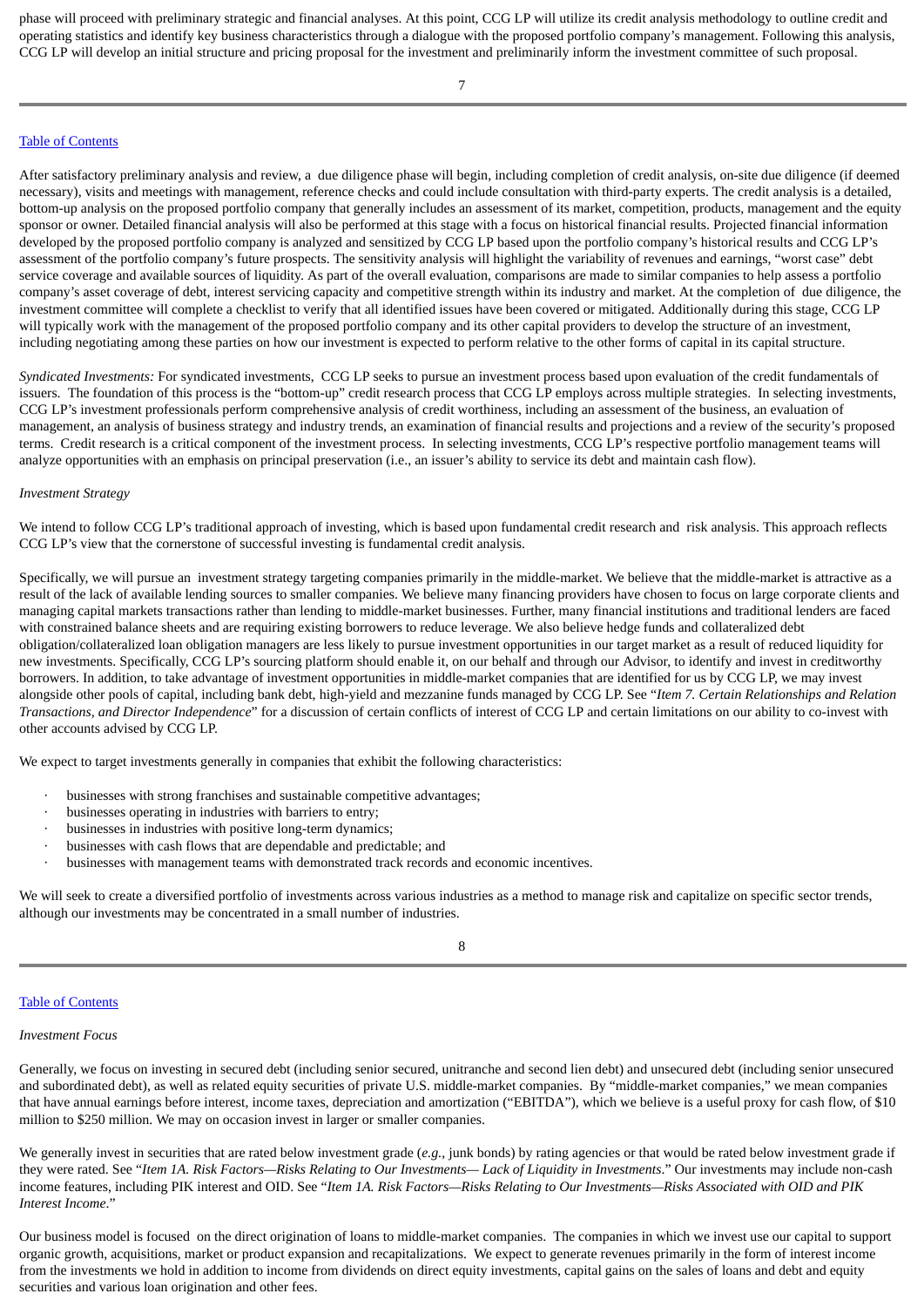We may purchase interests in loans or make other debt investments, directly from our target companies as primary market or directly originated investments or through secondary market transactions in the "over-the-counter" market. Although our focus is to invest in directly originated transactions, in certain circumstances we will also invest in the broadly syndicated loan and high yield markets. Broadly syndicated loans and bonds are generally more liquid than our directly originated investments and provide a complement to our less liquid strategies. In addition, and because we often receive more attractive financing terms on these positions than we do on our less liquid assets, we are able to leverage the broadly syndicated portion of our portfolio in such a way that can maximize the levered return potential of our portfolio.

### *Competition*

Our primary competitors in providing financing to middle-market companies include public and private funds, other business development companies, commercial and investment banks, commercial financing companies and, to the extent they provide an alternative form of financing, private equity and hedge funds. Many of our competitors are substantially larger and have considerably greater financial, technical and marketing resources than we do. For example, we believe some competitors may have access to funding sources that are not available to us. In addition, some of our competitors may have higher risk tolerances or different risk assessments, which could allow them to consider a wider variety of investments and establish more relationships than us. Furthermore, many of our competitors are not subject to the regulatory restrictions that the 1940 Act imposes on us as a BDC or to the distribution and other requirements we must satisfy to maintain our qualification as a RIC.

We expect to use the expertise of the investment professionals of CCG LP to which we will have access to assess investment risks and determine appropriate pricing for our investments in portfolio companies. In addition, we expect that the relationships of the senior members of CCG LP will enable us to learn about, and compete effectively for, financing opportunities with attractive middle-market companies in the industries in which we seek to invest. For additional information concerning the competitive risks we face, see "Item 1A. Risk Factors-Risks Relating to our Business and Structure-Operation in a *Highly Competitive Market for Investment Opportunities*."

9

# Table of [Contents](#page-0-0)

# *Fees and Expenses*

Our primary operating expenses will include the payment of fees to the Advisor under the Investment Advisory Agreement, our allocable portion of overhead expenses under the Administration Agreement with our Administrator, operating costs associated with our sub-administration, custodian and transfer agent agreements with State Street Bank and Trust Company (the "Sub-Administration Agreements") and other operating costs described below. We will bear all other out-of-pocket costs and expenses of our operations and transactions, including:

- · allocated organization costs from the Advisor incurred prior to the commencement of our operations up to a maximum of \$1.5 million;
- · the cost of calculating our net asset value, including the cost of any third-party valuation services;
- fidelity bond, directors' and officers' liability insurance and other insurance premiums;
- direct costs, such as printing, mailing, long distance telephone and staff;
- fees and expenses associated with independent audits and outside legal costs;
- independent directors' fees and expenses;
- U.S. federal, state and local taxes;
- · the cost of effecting sales and repurchases of shares of our common stock and other securities;
- fees payable to third parties relating to making investments, including out-of-pocket fees and expenses associated with performing due diligence and reviews of prospective investments;
- · out-of-pocket fees and expenses associated with marketing efforts;
- federal and state registration fees and any stock exchange listing fees;
- · brokerage commissions;
- · costs associated with our reporting and compliance obligations under the 1940 Act and other applicable U.S. federal and state securities laws;
- · debt service and other costs of borrowings or other financing arrangements; and
- · all other expenses reasonably incurred by us in connection with making investments and administering our business.

We have agreed to repay the Advisor for initial organization costs and equity offering costs incurred prior to the commencement of operations up to a maximum of \$1.5 million on a pro rata basis over the first \$350 million of invested capital not to exceed 3 years from the initial capital commitment. The Advisor is responsible for organization and private equity offering costs in excess of \$1.5 million.

We expect our general and administrative expenses to be relatively stable or decline as a percentage of total assets during periods of asset growth and to increase during periods of asset declines. Incentive Fees and costs relating to future offerings of securities would be incremental.

# *Capital Resources and Borrowings*

We anticipate cash to be generated from our current private offering of common shares (the "Private Offering") and other future offerings of securities (including a Qualified IPO), and cash flows from operations, including interest earned from the temporary investment of cash in cash equivalents, U.S. government securities and other high-quality debt investments that mature in one year or less. Additionally, we are permitted, under specified conditions, to issue multiple classes of indebtedness and one class of stock senior to our common stock if our asset coverage, as defined in the 1940 Act, is at least equal to 200% immediately after each such issuance. Furthermore, while any indebtedness and senior securities remain outstanding, we must make provisions to prohibit any distribution to our stockholders or the repurchase of such securities or shares unless we meet the applicable asset coverage ratios at the time of the distribution or repurchase. In connection with borrowings, our lenders may require us to pledge assets, investor commitments to fund capital calls and/or the proceeds of those capital calls. In addition, the lenders may ask us to comply with positive or negative covenants that could have an effect on our operations.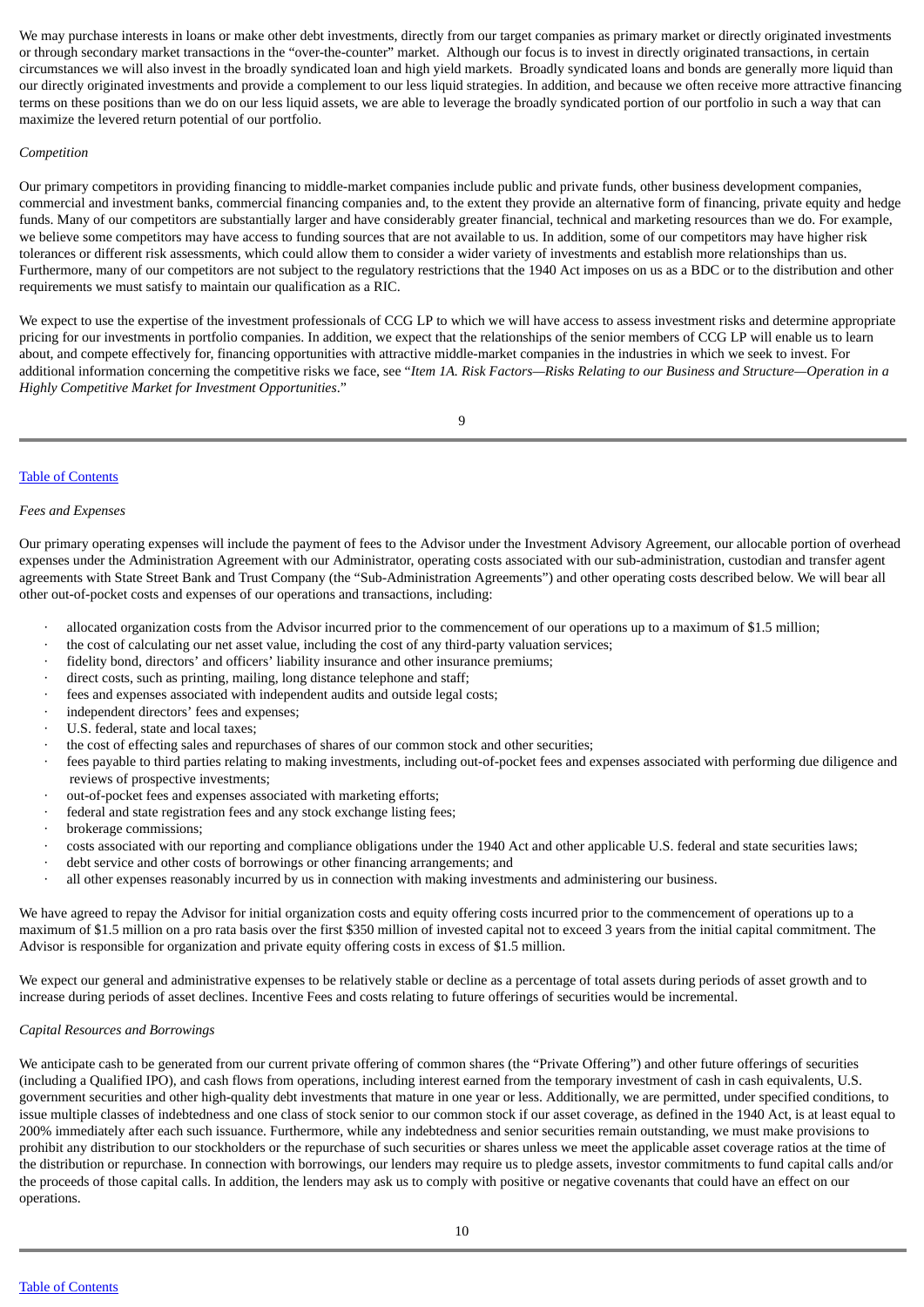On June 29, 2015, the Company entered into a revolving credit facility (the "Revolving Credit Facility") with various lenders. Natixis, New York Branch, one of the lenders, also serves as administrative agent under the Revolving Credit Facility. The Revolving Credit Facility has an aggregate committed amount of \$75 million. On October 23, 2015, the Company amended the Revolving Credit Facility to include a multi-currency tranche allowing the Company to borrow up to 15% of the principal amount committed under an alternative currency including Euro, Canadian Dollar and Pound Sterling (GBP).

The Company's obligations to the lenders are secured by a first priority security interest in the unused capital commitments and substantially the entire portfolio of investments and cash. The Revolving Credit Facility contains certain covenants, including, but not limited to maintaining an asset coverage ratio of total assets to total borrowings of at least 2 to 1. As of December 31, 2015, the Company was in compliance with these covenants.

Borrowings under the Revolving Credit Facility bear interest at either (i) London Interbank Offered Rate ("LIBOR") plus a margin with no LIBOR floor or (ii) at lenders' cost of funds plus a margin. The Company pays a fee of 0.20% per annum on committed but undrawn amounts under the Revolving Credit Facility. Interest is payable monthly in arrears. Any amounts borrowed under the Revolving Credit Facility, and all accrued and unpaid interest, will be due and payable, on June 29, 2016.

For more information on our debt, see "*ITEM 7. MANAGEMENT'S DISCUSSION AND ANALYSIS OF FINANCIAL CONDITION AND RESULTS OF OPERATIONS——Financial Condition, Liquidity and Capital Resources.*"

# *Dividend Reinvestment Plan*

Prior to the listing of the Company's shares on an exchange (a "Listing"), stockholders who "opt in" to the Company's dividend reinvestment plan will have their cash dividends and distributions automatically reinvested in additional shares of the Company's common stock, rather than receiving cash dividends and distributions.

Subsequent to a Listing, stockholders who do not "opt out" of the Company's dividend reinvestment plan will have their cash dividends and distributions automatically reinvested in additional shares of the Company's common stock, rather than receiving cash dividends and distributions.

Stockholders can elect to "opt in" or "opt out" of the Company's dividend reinvestment plan in their Subscription Agreements. We have adopted a dividend reinvestment plan that will provide for reinvestment of our dividends and other distributions on behalf of our stockholders, unless a stockholder elects to receive cash. As a result, if our Board authorizes, and we declare, a cash dividend or other distribution, then (i) prior to a Listing, stockholders who "opt in" to the Company's dividend reinvestment plan and (ii) subsequent to a Listing, stockholders who do not "opt out" of the Company's dividend reinvestment plan, will have their cash dividends and distributions automatically reinvested in additional shares of the Company's common stock, rather than receiving cash dividends and distributions. The elections of stockholders that make an election prior to a Listing shall remain effective after the Listing.

# *Administration*

We do not currently have any employees. Each officer of the Company will also be an employee of the Advisor or its affiliates.

Our day-to-day investment operations are managed by the Advisor. Pursuant to its Resource Sharing Agreement with CCG LP, the Advisor will have access to the individuals who comprise our Advisor's investment committee, and a team of additional experienced investment professionals who, collectively, comprise the Advisor's investment team. The Advisor may hire additional investment professionals to provide services to us, based upon its needs.

# **Regulation as a Business Development Company**

We are regulated as a BDC under the 1940 Act. A BDC must be organized in the United States for the purpose of investing in or lending to primarily private companies and making significant managerial assistance available to them. A BDC may use capital provided by public stockholders and from other sources to make long-term, private investments in businesses. A publicly-traded BDC provides stockholders the ability to retain the liquidity of a publicly-traded stock while sharing in the possible benefits, if any, of investing in primarily privately owned companies. Until a Qualified IPO, we do not intend to list our common stock on a stock exchange and it will not be publicly traded. We will only pursue a Qualified IPO if and when the Advisor believes market conditions are appropriate for the Company to conduct a Qualified IPO and list its shares on an exchange. At such time, the Adviser will recommend that the Board approve such Qualified IPO. There can be no guarantee that a Qualified IPO will take place and investors should not rely on a Qualified IPO for liquidity.

| ٠ | ٠ |
|---|---|

# Table of [Contents](#page-0-0)

We may not change the nature of our business so as to cease to be, or withdraw our election as, a BDC unless authorized by vote of a majority of the outstanding voting securities, as required by the 1940 Act. A majority of the outstanding voting securities of a company is defined under the 1940 Act as the lesser of: (a) 67% or more of such company's voting securities present at a meeting if more than 50% of the outstanding voting securities of such company are present or represented by proxy, or (b) more than 50% of the outstanding voting securities of such company. We do not anticipate any substantial change in the nature of our business.

As with other companies regulated by the 1940 Act, a BDC must adhere to certain substantive regulatory requirements. A majority of our directors must be persons who are not interested persons, as that term is defined in the 1940 Act. Additionally, we are required to provide and maintain a bond issued by a reputable fidelity insurance company to protect the BDC. Furthermore, as a BDC, we will be prohibited from protecting any director or officer against any liability to us or our stockholders arising from willful misfeasance, bad faith, gross negligence or reckless disregard of the duties involved in the conduct of such person's office.

As a BDC, we will generally be required to meet an asset coverage ratio, defined under the 1940 Act as the ratio of our total assets (less all liabilities and indebtedness not represented by senior securities) to our outstanding senior securities, of at least 200% after each issuance of senior securities. We may also be prohibited under the 1940 Act from knowingly participating in certain transactions with our affiliates without the prior approval of our directors who are not interested persons and, in some cases, prior approval by the SEC through an exemptive relief order (other than in certain limited situations pursuant to current regulatory guidance).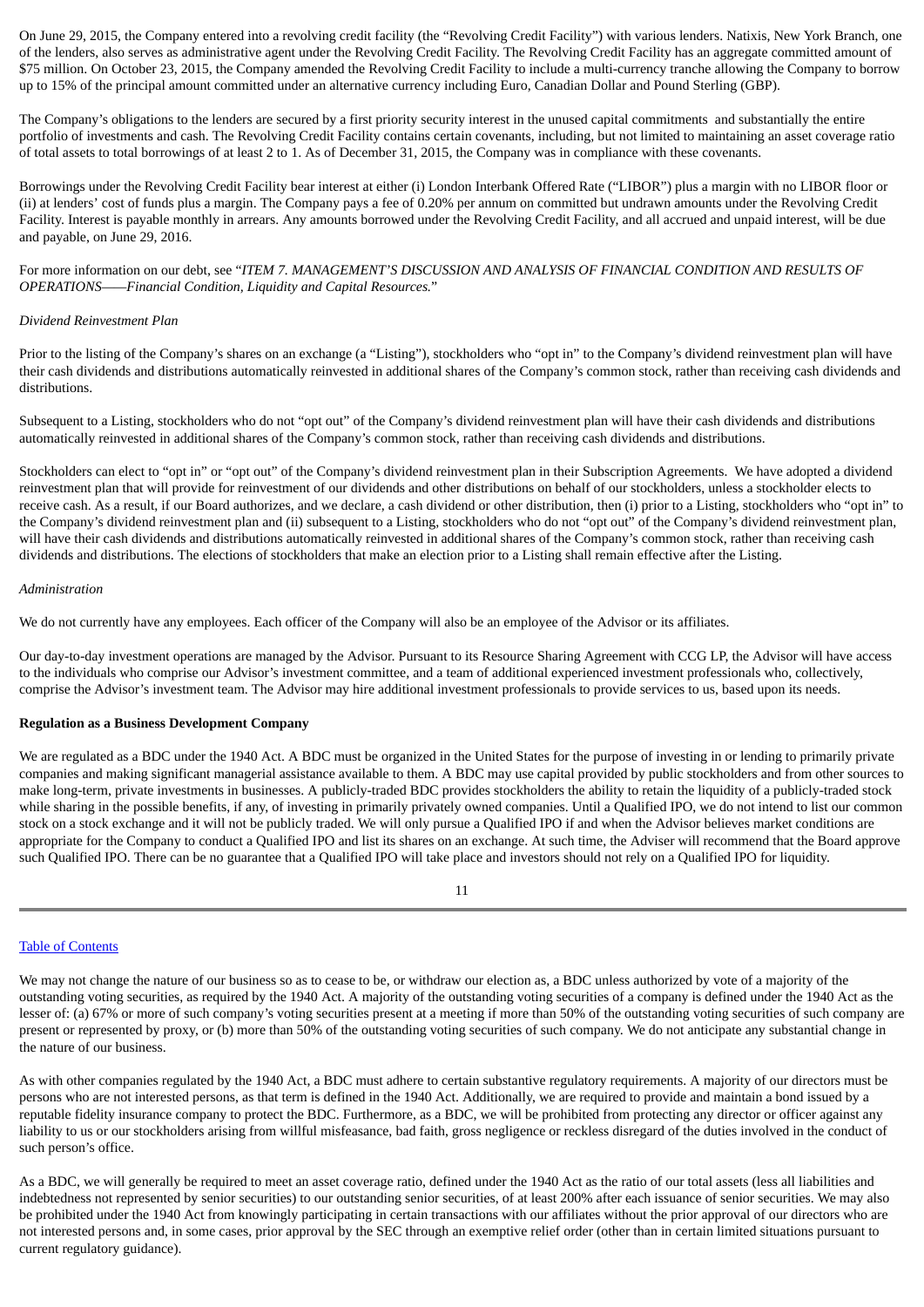We do not intend to acquire securities issued by any investment company that exceed the limits imposed by the 1940 Act. Under these limits, except for registered money market funds, we generally cannot acquire more than 3% of the voting stock of any investment company, invest more than 5% of the value of our total assets in the securities of one investment company or invest more than 10% of the value of our total assets in the securities of investment companies in the aggregate. The portion of our portfolio invested in securities issued by investment companies ordinarily will subject our stockholders to additional expenses. Our investment portfolio is also subject to diversification requirements by virtue of our intention to be a RIC for U.S. tax purposes.

We will generally not be able to issue and sell our common stock at a price below net asset value per share. We may, however, sell our common stock, or warrants, options or rights to acquire our common stock, at a price below the then-current net asset value of our common stock if our Board determines that such sale is in our best interests and the best interests of our stockholders, and our stockholders approve such sale. In addition, we may generally issue new shares of our common stock at a price below net asset value in rights offerings to existing stockholders, in payment of dividends and in certain other limited circumstances.

We will be periodically examined by the SEC for compliance with the 1940 Act.

As a BDC, we are subject to certain risks and uncertainties. See "*Item 1A. Risk Factors*."

# *Qualifying Assets*

We may invest up to 30% of our portfolio opportunistically in "non-qualifying assets". However, under the 1940 Act, a BDC may not acquire any asset other than assets of the type listed in Section 55(a) of the 1940 Act, which are referred to as "qualifying assets," unless, at the time the acquisition is made, qualifying assets represent at least 70% of the BDC's total assets. The principal categories of qualifying assets relevant to our business are the following:

- 1. Securities purchased in transactions not involving any public offering from the issuer of such securities, which issuer (subject to certain limited exceptions) is an eligible portfolio company, or from any person who is, or has been during the preceding 13 months, an affiliated person of an eligible portfolio company, or from any other person, subject to such rules as may be prescribed by the SEC. The principal categories of qualifying assets relevant to our business are the following:
	- a) Issuer is organized under the laws of, and has its principal place of business in, the United States;
	- b) Issuer is not an investment company (other than a small business investment company wholly owned by the BDC) or a company that would be an investment company but for certain exclusions under the 1940 Act; and
	- c) Issuer satisfies any of the following:
		- i. does not have any class of securities that is traded on a national securities exchange;
		- ii. has a class of securities listed on a national securities exchange, but has an aggregate market value of outstanding voting and nonvoting common equity of less than \$250 million;
		- iii. is controlled by a BDC or a group of companies including a BDC and the BDC has an affiliated person who is a director of the eligible portfolio company; or
		- iv. is a small and solvent company having total assets of not more than \$4.0 million and capital and surplus of not less than \$2.0 million.

# 12

#### Table of [Contents](#page-0-0)

- 2. Securities of any eligible portfolio company which we control.
- 3. Securities purchased in a private transaction from a U.S. issuer that is not an investment company or from an affiliated person of the issuer, or in transactions incident thereto, if the issuer is in bankruptcy and subject to reorganization or if the issuer, immediately prior to the purchase of its securities, was unable to meet its obligations as they came due without material assistance other than conventional lending or financing arrangements.
- 4. Securities of an eligible portfolio company purchased from any person in a private transaction if there is no ready market for such securities and we already own 60% of the outstanding equity of the eligible portfolio company.
- 5. Securities received in exchange for or distributed on or with respect to securities described in (1) through (4) above, or pursuant to the exercise of warrants or rights relating to such securities.
- 6. Cash, cash equivalents, U.S. government securities or high-quality debt securities maturing in one year or less from the time of investment.

#### *Managerial Assistance to Portfolio Companies*

A BDC must be operated for the purpose of making investments in the types of securities described under "Qualifying Assets" above. However, in order to count portfolio securities as qualifying assets for the purpose of the 70% test, the BDC must either control the issuer of the securities or must offer to make available to the issuer of the securities (other than small and solvent companies described above) significant managerial assistance; except that, where the BDC purchases such securities in conjunction with one or more other persons acting together, one of the other persons in the group may make available such managerial assistance. Making available managerial assistance means, among other things, any arrangement whereby the BDC, through its directors or officers, offers to provide, and, if accepted, does so provide, significant guidance and counsel concerning the management, operations or business objectives and policies of a portfolio company.

#### *Monitoring Investments*

In most cases, we will not have board influence over portfolio companies. In some instances, the Advisor's investment professionals may obtain board representation or observation rights in conjunction with our investments. In conjunction with our Advisor's investment committee and our Board, the Advisor will take an active approach in monitoring all investments, which includes reviews of financial performance on at least a quarterly basis and may include discussions with management and/or the equity sponsor. The monitoring process will begin with structuring terms and conditions which require the timely delivery and access to critical financial and business information regarding portfolio companies.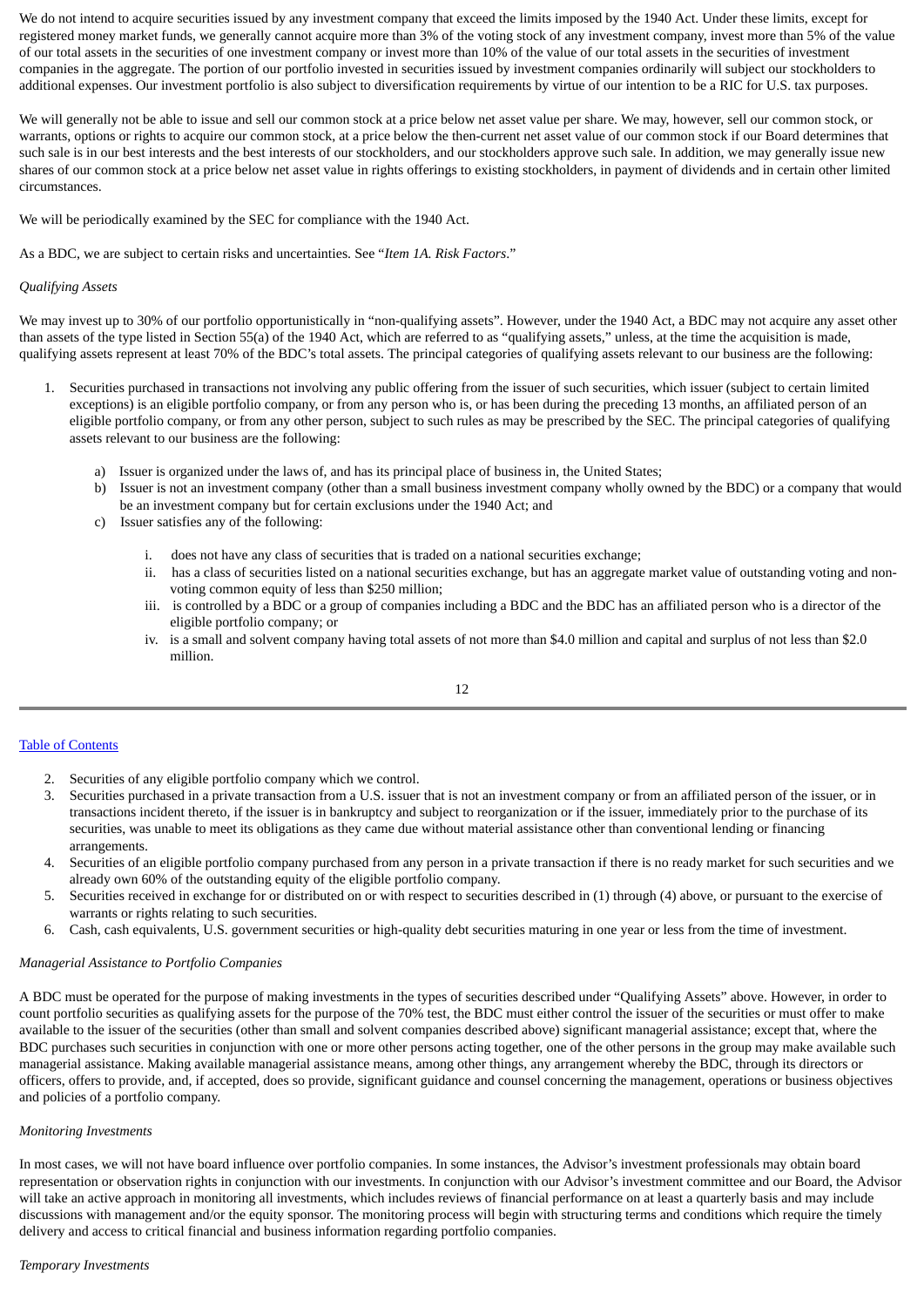Pending investment in other types of "qualifying assets," as described above, our investments may consist of cash, cash equivalents, U.S. government securities or high-quality debt securities maturing in one year or less from the time of investment, which we refer to, collectively, as "temporary investments," so that 70% of our assets are qualifying assets. See "Item I. Certain U.S. Federal Income Tax Consequences—Election to be Taxed as a RIC." Typically, we will invest in U.S. Treasury bills or in repurchase agreements, provided that such agreements are fully collateralized by cash or securities issued by the U.S. government or its agencies. A repurchase agreement involves the purchase by an investor, such as us, of a specified security and the simultaneous agreement by the seller to repurchase it at an agreed-upon future date and at a price which is greater than the purchase price by an amount that reflects an agreed-upon interest rate. There is no percentage restriction on the proportion of our assets that may be invested in such repurchase agreements. However, if more than 25% of our gross assets constitute repurchase agreements from a single counterparty, we would not meet the diversification tests in order to qualify as a RIC. Thus, we do not intend to enter into repurchase agreements with a single counterparty in excess of this limit. Our Advisor will monitor the creditworthiness of the counterparties with which we enter into repurchase agreement transactions. Our Advisor will monitor the creditworthiness of the counterparties with which we enter into repurchase agreement transactions.

#### Table of [Contents](#page-0-0)

#### *Senior Securities*

We are permitted, under specified conditions, to issue multiple classes of indebtedness and one class of stock senior to our common stock if our asset coverage, as defined in the 1940 Act, is at least equal to 200% immediately after each such issuance. In addition, while any senior securities remain outstanding, we must make provisions to prohibit any distribution to our stockholders or the repurchase of such securities or shares unless we meet the applicable asset coverage ratios at the time of the distribution or repurchase. We may also borrow amounts up to 5% of the value of our total assets for temporary or emergency purposes without regard to asset coverage, see "Item 1A. Risk Factors-Risks Relating to Our Business and Structure-Financing *Investments With Borrowed Money*."

The 1940 Act imposes limitations on a BDC's issuance of preferred shares, which are considered "senior securities" and thus are subject to the 200% asset coverage requirement described above. In addition, (i) preferred shares must have the same voting rights as the common stockholders (one share, one vote); and (ii) preferred stockholders must have the right, as a class, to appoint directors to the board of directors.

### *Code of Ethics*

As required by Rule 17j-1 under the 1940 Act and Rule 204A-1 under the Advisers Act, respectively, we and the Adviser have adopted codes of ethics which apply to, among others, our and our Adviser's executive officers, including our Chief Executive Officer and Chief Financial Officer, as well as our Adviser's officers, directors and employees. . Our codes of ethics generally will not permit investments by our and the Advisor's personnel in securities that may be purchased or sold by us.

We hereby undertake to provide a copy of the codes to any person, without charge, upon request. Requests for a copy of the codes may be made in writing addressed to the Secretary of the Company, George Hawley, Crescent Capital BDC, Inc., 11100 Santa Monica Boulevard, Suite 2000, Los Angeles, California, 90025, Attention: CBDC Investor Relations, or by emailing us at investor.relations@crescentcap.com.

#### *Compliance Policies and Procedures*

We and our Advisor have adopted and implemented written policies and procedures reasonably designed to detect and prevent violation of the federal securities laws and we are required to review these compliance policies and procedures annually for their adequacy and the effectiveness of their implementation and designate a Chief Compliance Officer to be responsible for administering the policies and procedures. Joseph Hanlon currently serves as our Chief Compliance Officer.

#### *Sarbanes-Oxley Act of 2002*

The Sarbanes-Oxley Act imposes a wide variety of regulatory requirements on publicly-held companies and their insiders. Many of these requirements affect us. For example:

- pursuant to Rule 13a-14 of the 1934 Act, our President and Chief Financial Officer must certify the accuracy of the financial statements contained in our periodic reports;
- · pursuant to Item 307 of Regulation S-K, our periodic reports must disclose our conclusions about the effectiveness of our disclosure controls and procedures;
- · pursuant to Rule 13a-15 of the 1934 Act, our management must prepare an annual report regarding its assessment of our internal control over financial reporting and (once we cease to be an emerging growth company under the JOBS Act or, if later, for the year following our first annual report required to be filed with the SEC) must obtain an audit of the effectiveness of internal control over financial reporting performed by our independent registered public accounting firm; and
- · pursuant to Item 308 of Regulation S-K and Rule 13a-15 of the 1934 Act, our periodic reports must disclose whether there were significant changes in our internal controls over financial reporting or in other factors that could significantly affect these controls subsequent to the date of their evaluation, including any corrective actions with regard to significant deficiencies and material weaknesses.

The Sarbanes-Oxley Act requires us to review our current policies and procedures to determine whether we comply with the Sarbanes-Oxley Act and the regulations promulgated thereunder. We will continue to monitor our compliance with all regulations that are adopted under the Sarbanes-Oxley Act and will take actions necessary to ensure that we are in compliance therewith.

Table of [Contents](#page-0-0)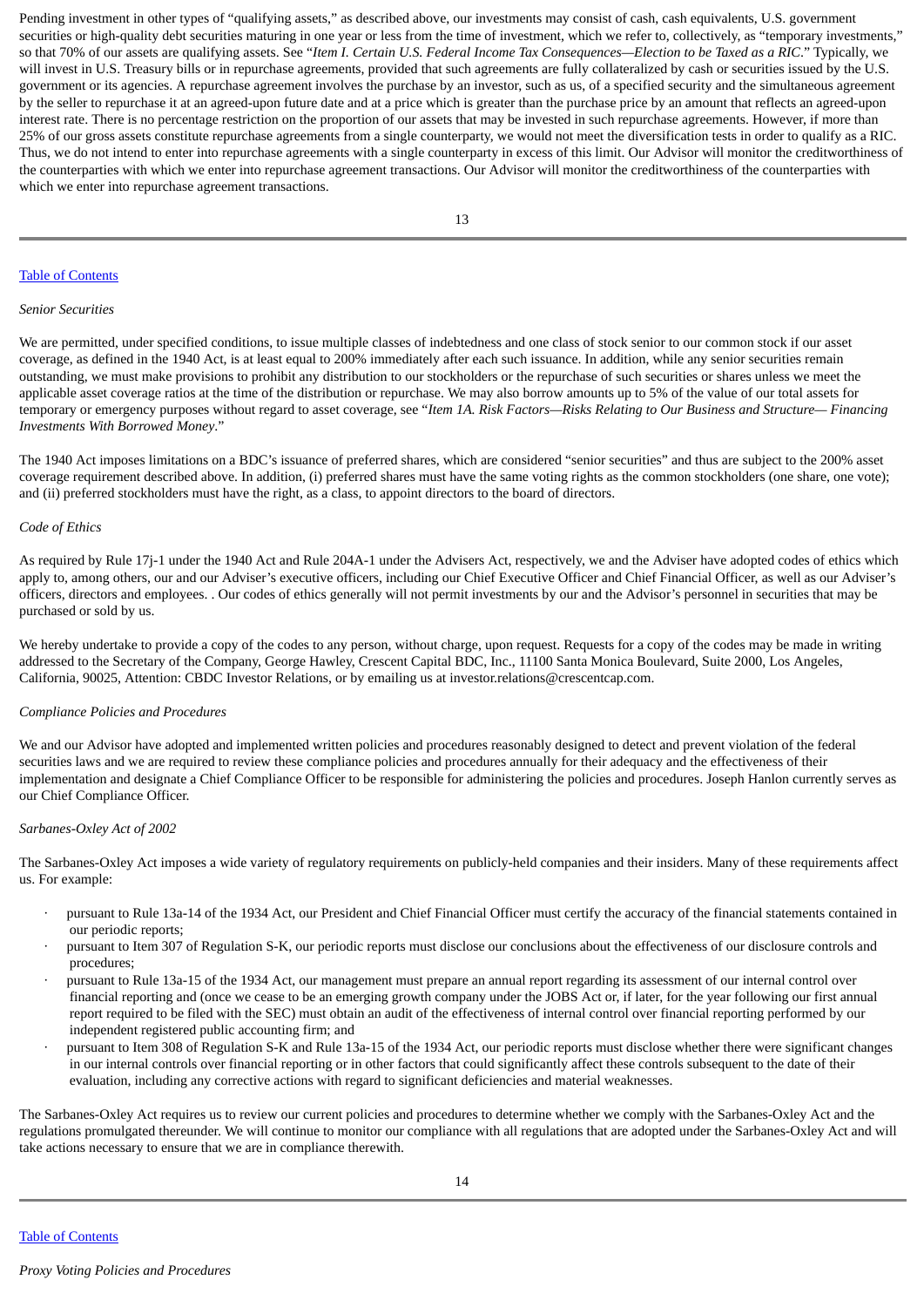We will delegate our proxy voting responsibility to our Advisor. The Proxy Voting Policies and Procedures of the Advisor are set forth below. The guidelines are reviewed periodically by the Advisor and our non-interested directors, and, accordingly, are subject to change.

An investment adviser registered under the Advisers Act has a fiduciary duty to act solely in the best interests of its clients. As part of this duty, the Advisor recognizes that it must vote portfolio securities in a timely manner free of conflicts of interest and in the best interests of its clients.

These policies and procedures for voting proxies are intended to comply with Section 206 of, and Rule 206(4)-6 under, the Advisers Act.

The Adviser will vote all proxies based upon the guiding principle of seeking to maximize the ultimate long-term economic value of our stockholders' holdings, and ultimately all votes are cast on a case-by-case basis, taking into consideration the contractual obligations under the relevant advisory agreements or comparable documents, and all other relevant facts and circumstances at the time of the vote. The Advisor will review on a case-by-case basis each proposal submitted to a stockholder vote to determine its impact on the portfolio securities held by us. Although the Advisor will generally vote against proposals that may have a negative impact on our portfolio securities, the Advisor may vote for such a proposal if there exists compelling long-term reasons to do so.

The Advisor's proxy voting decisions are made by our Advisor's investment committee. To ensure that the vote is not the product of a conflict of interest, the Advisor will require that: (1) anyone involved in the decision making process disclose to our Advisor's investment committee, and disinterested directors, any potential conflict that he or she is aware of and any contact that he or she has had with any interested party regarding a proxy vote; and (2) employees involved in the decision making process or vote administration are prohibited from revealing how the Advisor intends to vote on a proposal in order to reduce any attempted influence from interested parties.

# *Privacy Principles*

We are committed to maintaining the privacy of our stockholders and to safeguarding their non-public personal information. The following information is provided to help investors understand what personal information we collect, how we protect that information and why, in certain cases, we may share information with select other parties.

Pursuant to our privacy policy, we will not disclose any non-public personal information concerning any of our stockholders who are individuals unless the disclosure meets certain permitted exceptions under Regulation S-P. We generally will not use or disclose any stockholder information for any purpose other than as required by law.

We may collect non-public information about investors from our Subscription Agreements or other forms, such as name, address, account number and the types and amounts of investments, and information about transactions with us or our affiliates, such as participation in other investment programs, ownership of certain types of accounts or other account data and activity. We may disclose the information that we collect from our stockholders or former stockholders, as described above, only to our affiliates and service providers and only as allowed by applicable law or regulation. Any party that receives this information will use it only for the services required by us and as allowed by applicable law or regulation, and is not permitted to share or use this information for any other purpose. To protect the non-public personal information of individuals, we permit access only by authorized personnel who need access to that information to provide services to us and our stockholders. In order to guard our stockholders' non-public personal information, we maintain physical, electronic and procedural safeguards that are designed to comply with applicable law. Non-public personal information that we collect about our stockholders will generally be stored on secured servers. An individual stockholder's right to privacy extends to all forms of contact with us, including telephone, written correspondence and electronic media, such as the Internet.

Pursuant to our privacy policy, we will provide a clear and conspicuous notice to each investor that details our privacy policies and procedures at the time of the investor's subscription.

15

# Table of [Contents](#page-0-0)

#### *Reporting Obligations*

We will furnish our stockholders with annual reports containing audited financial statements, quarterly reports, and such other periodic reports as we determine to be appropriate or as may be required by law. We are required to comply with all periodic reporting, proxy solicitation and other applicable requirements under the 1934 Act..

Stockholders and the public may also read and copy any materials we file with the SEC at the SEC's Public Reference Room at 100 F Street, NE, Washington, DC 20549. The public may also obtain information on the operation of the Public Reference Room by calling the SEC at (202) 551-8090. The SEC also maintains a website (www.sec.gov) that contains such information.

#### *Election to be Taxed as a RIC*

We intend to elect to be treated, and intend to qualify annually, as a RIC under Subchapter M of the Code, commencing with our taxable year ending on December 31, 2015. As a RIC, we generally will not pay corporate-level U.S. federal income taxes on any income or gains that we timely distribute to our stockholders as dividends. Rather, dividends we distribute generally will be taxable to our stockholders, and any net operating losses, foreign tax credits and other of our tax attributes generally will not pass through to our stockholders, subject to special rules for certain items such as net capital gains and qualified dividend income we recognize. See "*—Taxation of U.S. Stockholders*" and "*—Taxation of Non-U.S. Stockholders*" below.

To qualify as a RIC, we must, among other things, meet certain source-of-income and asset diversification requirements (as described below). In addition, to qualify as a RIC, we must timely distribute to our stockholders at least 90% of our investment company taxable income (determined without regard to the dividends paid deduction), which is generally our net ordinary income plus the excess of realized net short-term capital gains over realized net long-term capital losses, if any, for each taxable year (the "Annual Distribution Requirement").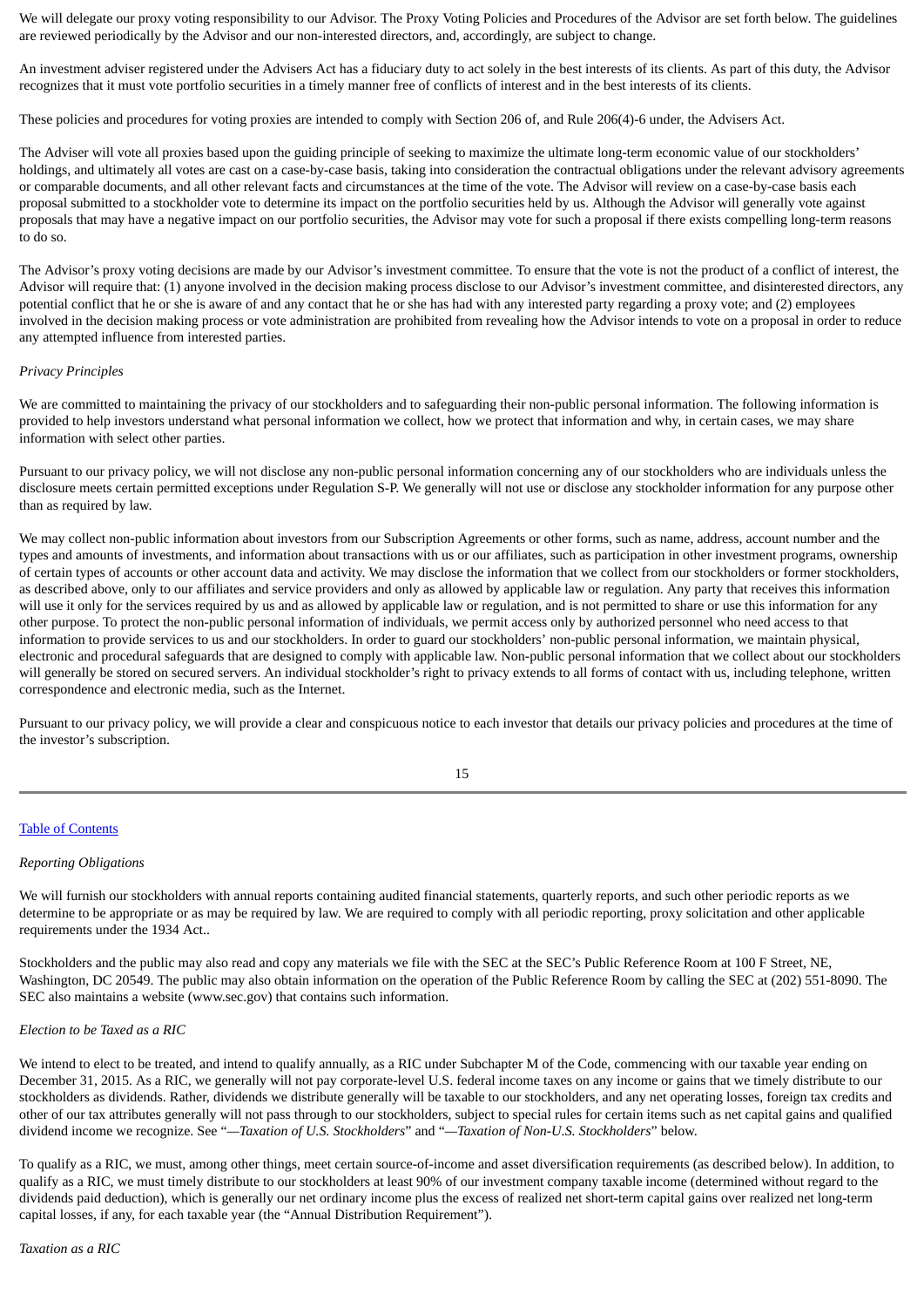As a RIC and if we satisfy the Annual Distribution Requirement, then we will not be subject to U.S. federal income tax on the portion of our investment company taxable income and net capital gain (generally, net long-term capital gain in excess of net short-term capital loss) that we timely distribute (or are deemed to timely distribute) to our stockholders. We are subject to U.S. federal income tax at the regular corporate rates on any income or capital gain not distributed (or deemed distributed) to our stockholders.

We generally are subject to a 4% nondeductible U.S. federal excise tax on certain undistributed income unless we distribute in a timely manner an amount at least equal to the sum of (1) 98% of our net ordinary income (taking into account certain deferrals and elections) for each calendar year, (2) 98.2% of our capital gains in excess of capital losses for the one-year period ending October 31 in that calendar year and (3) any net ordinary income and capital gains in excess of capital losses recognized, but not distributed, in preceding years (the "Excise Tax Avoidance Requirement"). We will not be subject to the U.S. federal excise tax on amounts on which we are required to pay U.S. federal income tax (such as retained net capital gains). Depending upon the level of taxable income earned in a year, we may choose to carry forward taxable income for distribution in the following year and pay the applicable U.S. federal excise tax.

# Table of [Contents](#page-0-0)

To maintain our status as a RIC for U.S. federal income tax purposes, we must, among other things:

- · qualify and have in effect an election to be treated as a BDC under the 1940 Act at all times during each taxable year;
- derive in each taxable year at least 90% of our gross income from dividends, interest, payments with respect to loans of certain securities, gains from the sale of stock or other securities, net income derived from an interest in a "qualified publicly traded partnership" (as defined in the Code), or other income derived with respect to our business of investing in such stock or securities (the "90% Income Test"); and
- diversify our holdings so that at the end of each quarter of the taxable year:
	- i. at least 50% of the value of our assets consists of cash, cash equivalents, U.S. government securities, securities of other RICs, and other securities if such other securities of any one issuer do not represent more than 5% of the value of our assets or more than 10% of the outstanding voting securities of the issuer; and
	- ii. no more than 25% of the value of our assets is invested in (a) the securities, other than U.S. government securities or securities of other RICs, of one issuer or of two or more issuers that are controlled, as determined under applicable Code rules, by us and that are engaged in the same or similar or related trades or businesses or (b) the securities of one or more qualified publicly traded partnerships (the "Diversification Tests").

For U.S. federal income tax purposes, we will include in our taxable income certain amounts that we have not yet received in cash. For example, if we hold debt obligations that are treated under applicable U.S. federal income tax rules as having OID (such as debt instruments with PIK interest or, in certain cases, that have increasing interest rates or are issued with warrants), we must include in our taxable income in each year a portion of the OID that accrues over the life of the obligation, regardless of whether we receive cash representing such income in the same taxable year. We may also have to include in our taxable income other amounts that we have not yet received in cash, such as accruals on a contingent payment debt instrument or deferred loan origination fees that are paid after origination of the loan or are paid in non-cash compensation such as warrants or stock. Because such OID or other amounts accrued are included in our investment company taxable income for the year of accrual, we may be required to make distributions to our stockholders in order to satisfy the Annual Distribution Requirement and/or the Excise Tax Avoidance Requirement, even though we will have not received any corresponding cash payments. Accordingly, to enable us to make distributions to our stockholders that will be sufficient to enable us to satisfy the Annual Distribution Requirement, we may need to sell some of our assets at times and/or at prices that we would not consider advantageous, we may need to raise additional equity or debt capital or we may need to forego new investment opportunities or otherwise take actions that are disadvantageous to our business (or be unable to take actions that are advantageous to our business). If we are unable to obtain cash from other sources to enable us to satisfy the Annual Distribution Requirement, we may fail to qualify for the U.S. federal income tax benefits allowable to RICs and, thus, become subject to a corporate-level U.S. federal income tax (and any applicable state and local taxes).

Because we expect to use debt financing, we may be prevented by financial covenants contained in our debt financing agreements from making distributions to our stockholders in certain circumstances. In addition, under the 1940 Act, we are generally not permitted to make distributions to our stockholders while our debt obligations and other senior securities are outstanding unless certain "asset coverage" tests are met. Limits on our distributions to our stockholders may prevent us from satisfying the Annual Distribution Requirement and, therefore, may jeopardize our qualification for taxation as a RIC, or subject us to the 4% U.S. federal excise tax.

Although we do not presently expect to do so, we may borrow funds and sell assets in order to make distributions to our stockholders that are sufficient for us to satisfy the Annual Distribution Requirement. However, our ability to dispose of assets may be limited by (1) the illiquid nature of our portfolio and/or (2) other requirements relating to our status as a RIC, including the Diversification Tests. If we dispose of assets in order to meet the Annual Distribution Requirement or the Excise Tax Avoidance Requirement, we may make such dispositions at times that, from an investment standpoint, are not advantageous. Alternatively, although we currently do not intend to do so, to satisfy the Annual Distribution Requirement, we may declare a taxable dividend payable in our stock or cash at the election of each stockholder. In such case, for U.S. federal income tax purposes, the amount of the dividend paid in our common stock will generally be equal to the amount of cash that could have been received instead of our stock. See "*—Taxation of Stockholders*" below for a discussion of the tax consequences to stockholders upon receipt of such dividends.

Distributions we make to our stockholders may be made from our cash assets or by liquidation of our investments, if necessary. We may recognize gains or losses from such liquidations. In the event we recognize net capital gains from such transactions, investors may receive a larger capital gain distribution than they would have received in the absence of such transactions.

Table of [Contents](#page-0-0)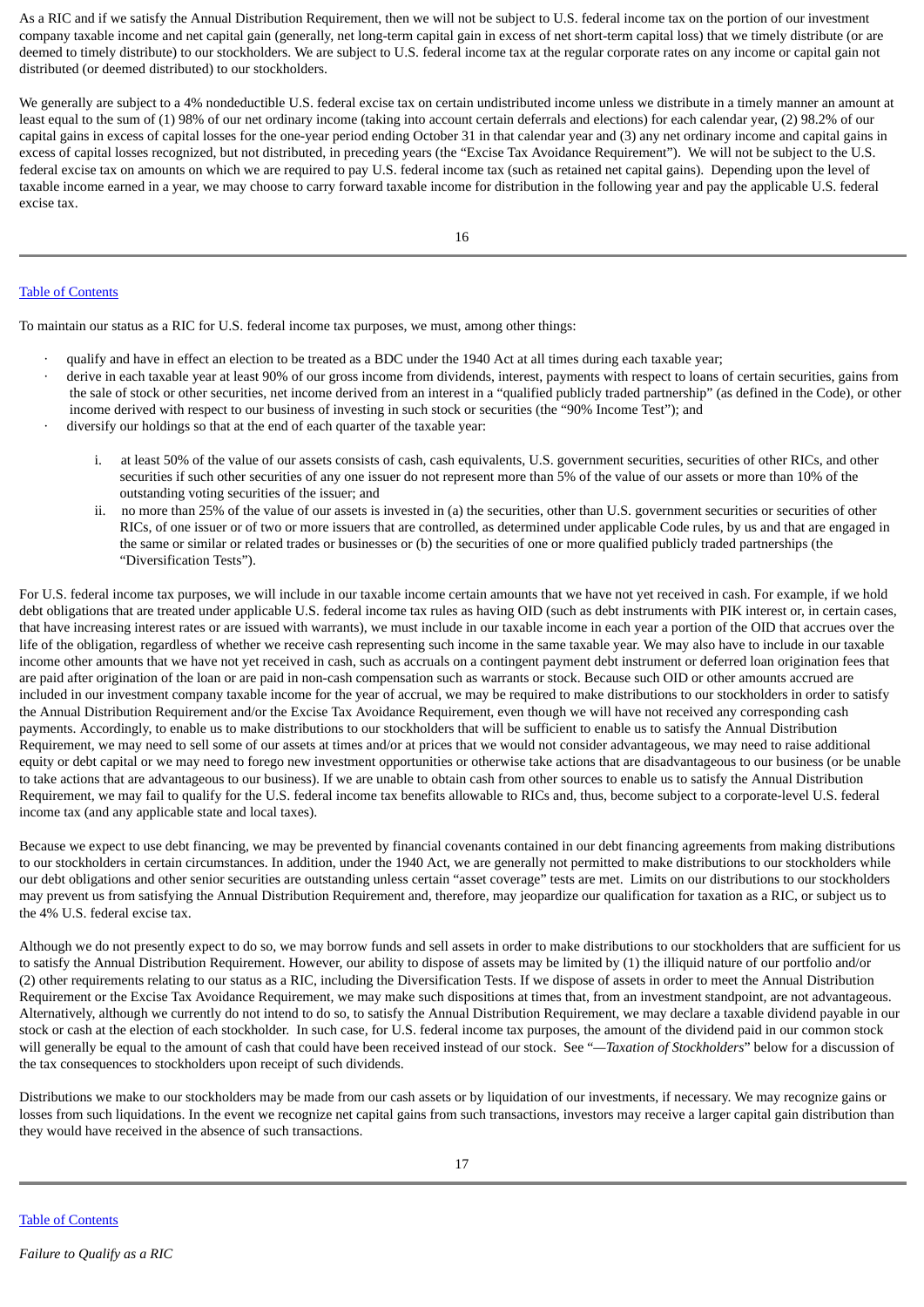If we fail to satisfy the 90% Income Test for any taxable year or the Diversification Tests for any quarter of a taxable year, we might nevertheless continue to qualify as a RIC for such year if certain relief provisions of the Code applied (which might, among other things, require us to pay certain corporate-level U.S. federal taxes or to dispose of certain assets). If we failed to qualify for treatment as a RIC and such relief provisions did not apply to us, we would be subject to U.S. federal income tax on all of our taxable income at regular corporate U.S. federal income tax rates (and we also would be subject to any applicable state and local taxes), regardless of whether we make any distributions to our stockholders. We would not be able to deduct distributions to our stockholders, nor would distributions to our stockholders be required to be made for U.S. federal income tax purposes. Any distributions we make generally would be taxable to our U.S. stockholders as ordinary dividend income and, subject to certain limitations under the Code, would be eligible for the 20% maximum rate applicable to individuals and other non-corporate U.S. stockholders, to the extent of our current or accumulated earnings and profits. Subject to certain limitations under the Code, U.S. stockholders that are corporations for U.S. federal income tax purposes would be eligible for the dividends-received deduction. Distributions in excess of our current and accumulated earnings and profits would be treated first as a return of capital to the extent of the stockholder's adjusted tax basis, and any remaining distributions would be treated as a capital gain.

Subject to a limited exception applicable to RICs that qualified as such under Subchapter M of the Code for at least one year prior to disqualification and that re-qualify as a RIC no later than the second year following the non-qualifying year, we could be subject to U.S. federal income tax on any unrealized net built-in gains in the assets held by us during the period in which we failed to qualify as a RIC that are recognized during the 10-year period after our requalification as a RIC, unless we made a special election to pay corporate-level U.S. federal income tax on such net built-in gains at the time of our requalification as a RIC. We may decide to be taxed as a regular corporation even if we would otherwise qualify as a RIC if we determine that treatment as a corporation for a particular year would be in our best interests.

# <span id="page-13-0"></span>**Item 1A. Risk Factors**

Investing in our common stock involves a number of significant risks. Before an investor invests in our common stock, the investor should be aware of various risks, including those described below. The investor should carefully consider these risk factors, together with all of the other information included in our Registration Statement, before the investor decides whether to make an investment in our common stock. The risks set out below are not the only risks we face. Additional risks and uncertainties not presently known to us or not presently deemed material by us may also impair our operations and performance. If any of the following events occur, our business, financial condition, results of operations and cash flows could be materially and adversely affected. In such case, the net asset value of our common stock could decline, and an investor may lose all or part of his or her investment.

### **Risks Relating to our Business and Structure**

# *Limited Operating History*

We were formed in February 2015 and commenced operations on June 26, 2015. As a result of our limited operating history, we are subject to the business risks and uncertainties associated with recently formed businesses, including the risk that we will not achieve our investment objective and that the value of an investor's investment could decline substantially.

In addition, CCG LP has never managed a BDC. The 1940 Act and the Code impose numerous constraints on the operations of BDCs and RICs that do not apply to other investment vehicles managed by CCG LP. BDCs are required, for example, to invest at least 70% of their total assets primarily in securities of U.S. private or thinly traded public companies, cash, cash equivalents, U.S. government securities and other high-quality debt instruments that mature in one year or less from the date of investment. Moreover, qualification for taxation as a RIC requires satisfaction of source-of-income, asset diversification and distribution requirements.

18

#### Table of [Contents](#page-0-0)

# *Dependence Upon Key Personnel of CCG LP*

We do not have any internal management capacity or employees. We will depend on the diligence, skill and network of business contacts of the senior professionals of CCG LP to achieve our investment objectives. We expect that these senior professionals will evaluate, negotiate, structure, close and monitor our investments in accordance with the terms of our Investment Advisory Agreement. We can offer no assurance, however, that senior professionals of CCG LP will continue to provide investment advice to us. If these individuals do not maintain their existing relationships with CCG LP and do not develop new relationships with other sources of investment opportunities available to us, we may not be able to grow our investment portfolio. In addition, individuals with whom the senior professionals of CCG LP have relationships are not obligated to provide us with investment opportunities. Therefore, we can offer no assurance that such relationships will generate investment opportunities for us.

The Advisor is an affiliate of CCG LP and will depend upon access to the investment professionals and other resources of CCG LP to fulfill its obligations to us under the Investment Advisory Agreement. The Advisor will also depend upon such investment professionals to obtain access to deal flow generated by CCG LP. Under a Resource Sharing Agreement entered into between CCG LP and the Advisor, CCG LP has agreed to provide the Advisor with the resources necessary to fulfill its obligations under the Investment Advisory Agreement. The Resource Sharing Agreement provides that CCG LP will make available to the Advisor experienced investment professionals and access to the resources of CCG LP for purposes of evaluating, negotiating, structuring, closing and monitoring our investments. Although we are a third-party beneficiary of the Resource Sharing Agreement, we cannot assure investors that CCG LP will fulfill its obligations under the agreement. We cannot assure investors that the Advisor will enforce the Resource Sharing Agreement if CCG LP fails to perform, that such agreement will not be terminated by either party or that we will continue to have access to the investment professionals of CCG LP and its affiliates or their information and deal flow.

The Advisor's investment committee, which provides oversight over our investment activities, is provided to us by the Advisor under the Investment Advisory Agreement. The loss of any member of the Advisor's investment committee or of other senior professionals of CCG LP would limit our ability to achieve our investment objective and operate as we anticipate. This could have a material adverse effect on our financial condition, results of operations and cash flows.

#### *Dependence on Strong Referral Relationships*

We depend upon CCG LP to maintain its relationships with private equity sponsors, placement agents, investment banks, management groups and other financial institutions, and we expect to rely to a significant extent upon these relationships to provide us with potential investment opportunities. If CCG LP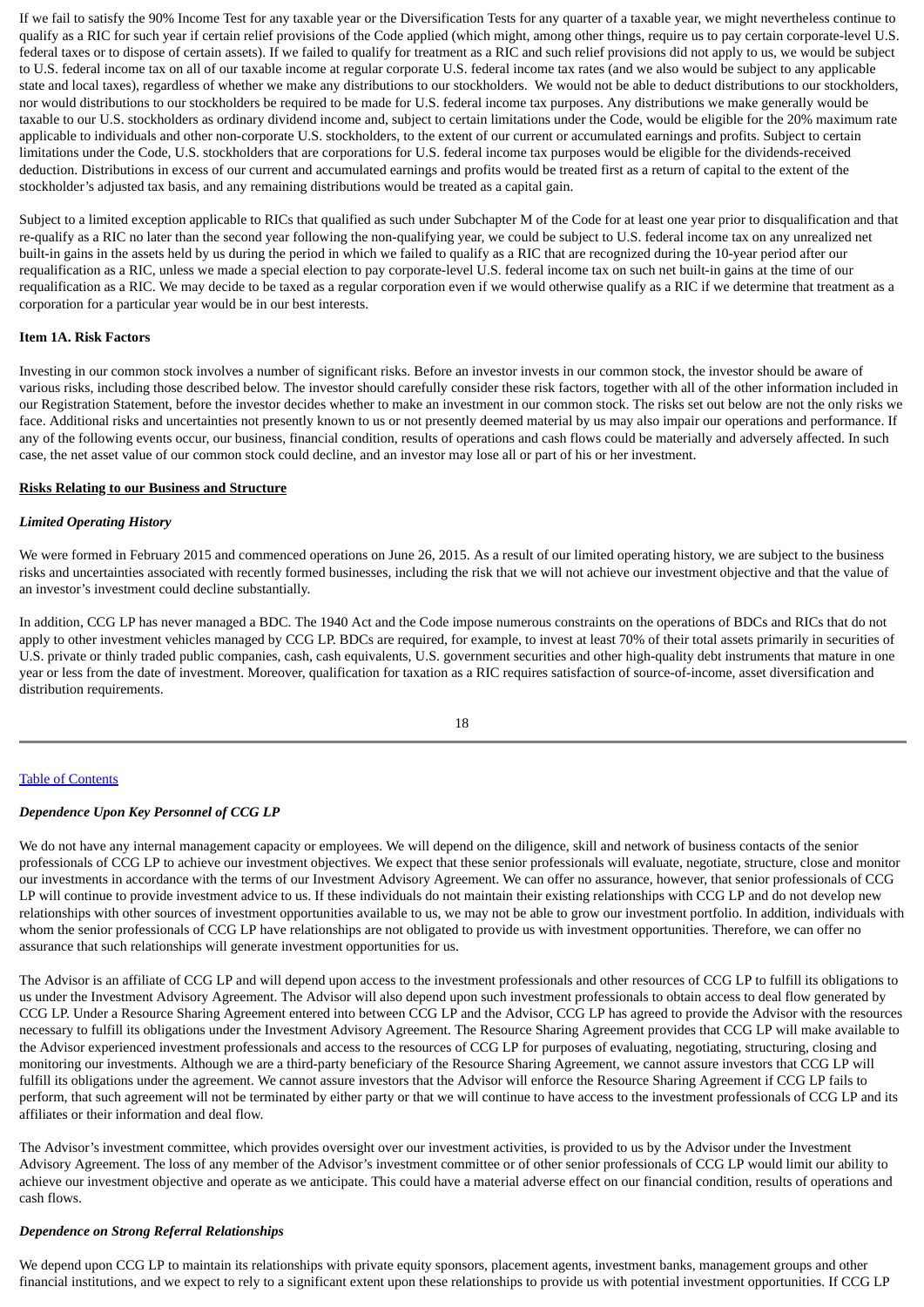fails to maintain such relationships, or to develop new relationships with other sources of investment opportunities, we will not be able to grow our investment portfolio. In addition, individuals with whom CCG LP has relationships are not obligated to provide us with investment opportunities, and we can offer no assurance that these relationships will generate investment opportunities for us in the future.

# *No Guarantee to Replicate Historical Results Achieved by CCG LP*

Our primary focus in making investments may differ from those of existing investment funds, accounts or other investment vehicles that are or have been managed by members of the Advisor's investment committee or by CCG LP. We may consider co-investing in portfolio investments with other investment funds, accounts or investment vehicles managed by members of the Advisor's investment committee or by CCG LP. Any such investments will be subject to regulatory limitations and approvals by directors who are not "interested persons," as defined in the 1940 Act. We can offer no assurance, however, that we will be able to obtain such approvals or develop opportunities that comply with such limitations. There can be no guarantee that we will replicate the historical results achieved by members of the Advisor's investment committee or by CCG LP, and we caution investors that our investment returns could be substantially lower than the returns achieved by them in prior periods. Additionally, all or a portion of the prior results may have been achieved in particular market conditions which may never be repeated. Moreover, current or future market volatility and regulatory uncertainty may have an adverse impact on our future performance.

19

# Table of [Contents](#page-0-0)

# *Ability to Manage Our Business Effectively*

Our ability to achieve our investment objective will depend on our ability to manage our business and to grow our investments and earnings. This will depend, in turn, on CCG LP's ability to identify, invest in and monitor portfolio companies that meet our investment criteria. The achievement of our investment objectives on a cost-effective basis will depend upon CCG LP's execution of our investment process, its ability to provide competent, attentive and efficient services to us and, to a lesser extent, our access to financing on acceptable terms. CCG LP's investment professionals will have substantial responsibilities in connection with the management of other investment funds, accounts and investment vehicles. The personnel of CCG LP may be called upon to provide managerial assistance to our portfolio companies. These activities may distract them from servicing new investment opportunities for us or slow our rate of investment. Any failure to manage our business and our future growth effectively could have a material adverse effect on our business, financial condition, results of operations and cash flows.

# *Potential Conflicts of Interest*

As a result of our arrangements with CCG LP, the Advisor and the Advisor's investment committee, there may be times when the Advisor or such persons have interests that differ from those of our stockholders, giving rise to a conflict of interest.

# *Conflicts Related to Obligations of CCG LP or the Advisor's Investment Committee*

The members of the Advisor's investment committee serve, or may serve, as officers, directors, members, or principals of entities that operate in the same or a related line of business as we do, or of investment funds, accounts, or investment vehicles managed by CCG LP and/or its affiliates. Similarly, CCG LP and its affiliates may have other clients with similar, different or competing investment objectives.

In serving in these multiple capacities, they may have obligations to other clients or investors in those entities, the fulfillment of which may not be in the best interests of us or our stockholders. For example, CCG LP has, and will continue to have management responsibilities for other investment funds, accounts and investment vehicles. There is a potential that we will compete with these funds, and other entities managed by CCG LP and its affiliates, for capital and investment opportunities. As a result, members of the Advisor's investment committee who are affiliated with CCG LP will face conflicts in the allocation of investment opportunities among us, and other investment funds, accounts and investment vehicles managed by CCG LP and its affiliates. CCG LP intends to allocate investment opportunities among eligible investment funds, accounts and investment vehicles in a manner that is fair and equitable over time and consistent with its allocation policy. However, we can offer no assurance that such opportunities will be allocated to us fairly or equitably in the short-term or over time. We expect that CCG LP and the Advisor will agree with our Board that, subject to applicable law, allocations among us and other investment funds, accounts and investment vehicles managed by CCG LP will generally be made based on capital available for investment in the asset class being allocated and the respective governing documents of such investment funds, accounts and investment vehicles. We expect that available capital for our investments will be determined based on the amount of cash on-hand, existing commitments and reserves, if any, the targeted leverage level, targeted asset mix and diversification requirements and other investment policies and restrictions set by our Board or as imposed by applicable laws, rules, regulations or interpretations. However, there can be no assurance that we will be able to participate in all investment opportunities that are suitable to us.

20

#### Table of [Contents](#page-0-0)

# *Possession of Material Non-Public Information by Principals and Employees of CCG LP*

Principals and other employees of CCG LP, including members of the Advisor's investment committee, may serve as directors of, or in a similar capacity with, portfolio companies in which we invest, the securities of which are purchased or sold on our behalf. In the event that material nonpublic information is obtained with respect to such companies, or we become subject to trading restrictions under the internal trading policies of those companies or as a result of applicable law or regulations, we could be prohibited for a period of time from purchasing or selling the securities of such companies, and this prohibition may have an adverse effect on us.

# *Incentive Fee Structure Relating to the Advisor*

In the course of our investing activities, we will pay management and incentive fees to the Advisor. We have entered into an Investment Advisory Agreement with the Advisor that provides that these fees are based on the value of our gross assets. As a result, investors in our common stock will invest on a "gross" basis and receive distributions on a "net" basis after expenses, resulting in a lower rate of return than one might achieve through direct investments. Because these fees are based on the value of our gross assets, the Advisor will benefit when we incur debt or use leverage. Additionally, under the incentive fee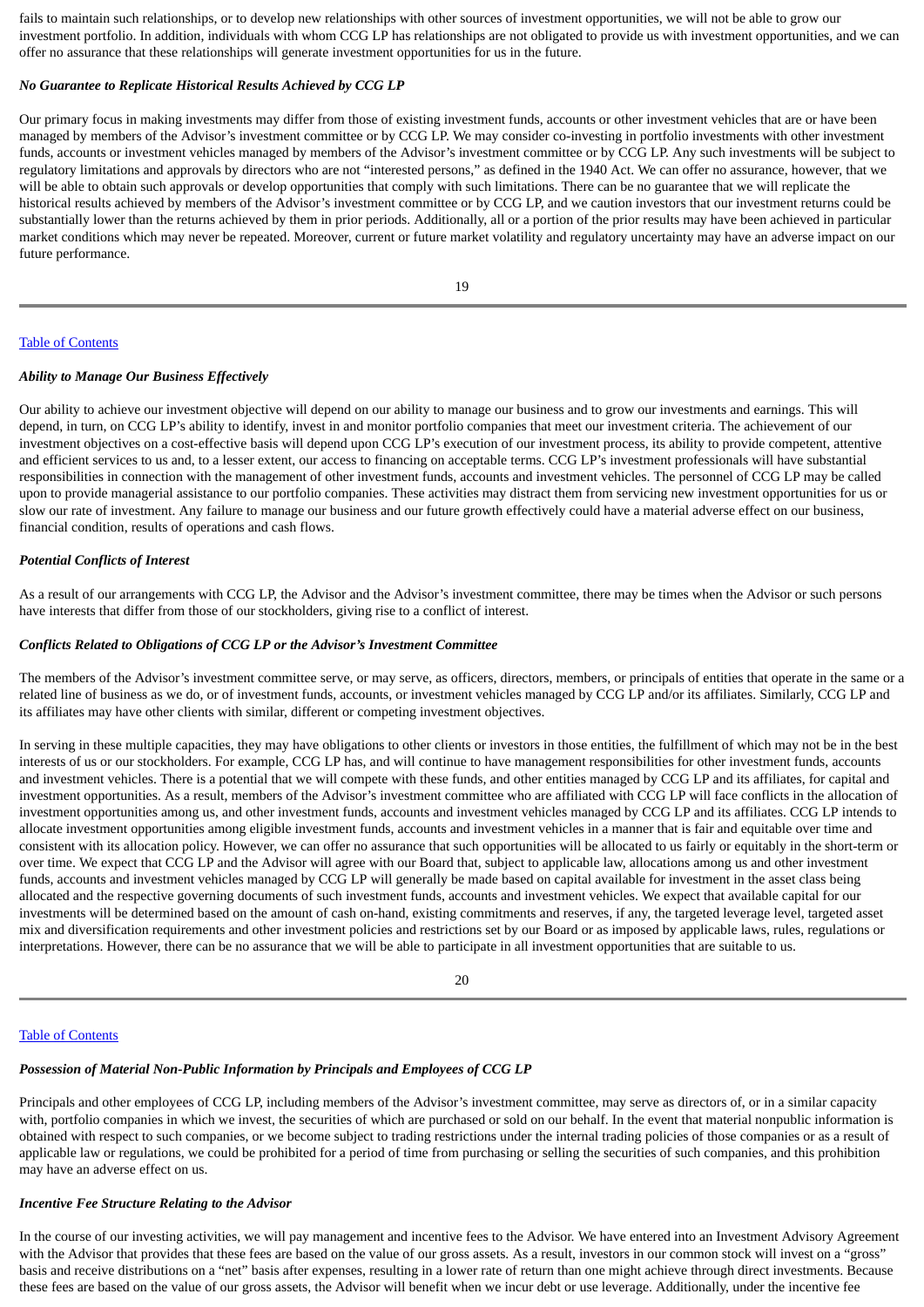structure, the Advisor may benefit when capital gains are recognized and, because the Advisor will determine when to sell a holding, the Advisor will control the timing of the recognition of such capital gains. As a result of these arrangements, there may be times when the management team of the Advisor has interests that differ from those of our stockholders, giving rise to a conflict. Furthermore, there is a risk the Advisor will make more speculative investments in an effort to receive this payment.

Our Board is charged with protecting our interests by monitoring how the Advisor addresses these and other conflicts of interests associated with its services and compensation. While they are not expected to review or approve each investment decision or incurrence of leverage, our independent directors will periodically review the Advisor's services and fees as well as its portfolio management decisions and portfolio performance. In connection with these reviews, our independent directors will consider whether our fees and expenses (including those related to leverage) remain appropriate.

The part of the incentive fee payable to the Advisor relating to our net investment income is computed and paid on income that may include interest income that has been accrued but not yet received in cash. This fee structure may give rise to a conflict of interest for the Advisor to the extent that it encourages the Advisor to favor debt financings that provide for deferred interest, rather than current cash payments of interest. The Advisor may have an incentive to invest in deferred interest securities in circumstances where it would not have done so but for the opportunity to continue to earn the incentive fee even when the issuers of the deferred interest securities would not be able to make actual cash payments to us on such securities. This risk could be increased because, under our Investment Advisory Agreement, the Advisor is not obligated to reimburse us for incentive fees it receives even if we subsequently incur losses or never receive in cash the deferred income that was previously accrued.

#### *Conflict of Interest Created by Valuation Process for Certain Portfolio Holdings*

We expect to make many of our portfolio investments in the form of loans and securities that are not publicly traded and for which no market based price quotation is available. As a result, our Board will determine the fair value of these loans and securities in good faith as described below in "Risk Factors— Risks Relating to Our Business and Structure—Uncertainty as to the Value of Certain Portfolio Investments." In connection with that determination, investment professionals from CCG LP may provide our Board with valuations based upon the most recent portfolio company financial statements available and projected financial results of each portfolio company. While the valuation for each portfolio investment will be reviewed by an independent valuation firm at least once annually, the ultimate determination of fair value is made by our Board and not by such third-party valuation firm. In addition, each of the interested members of our Board has an indirect pecuniary interest in the Advisor. The participation of the Advisor's investment professionals in our valuation process, and the pecuniary interest in the Advisor by certain members of our Board, could result in a conflict of interest as the Advisor's management fee is based, in part, on the value of our gross assets, and our incentive fees will be based, in part, on realized gains and realized and unrealized losses.

21

#### Table of [Contents](#page-0-0)

#### *Conflicts Related to Other Arrangements With CCG LP and the Advisor's Other Affiliates*

We have entered into a license agreement with CCG LP under which CCG LP has agreed to grant us a non-exclusive, royalty-free license to use the name "Crescent Capital". See "*Item 1(c). Description of Business—General—Investment Advisory Agreement; Administration Agreement; License Agreement*." In addition, we have entered into an Administration Agreement with the Administrator pursuant to which we are required to pay to the Administrator our allocable portion of overhead and other expenses incurred by the Administrator in performing its obligations under such Administration Agreement, such as rent and our allocable portion of the cost of our chief financial officer and chief compliance officer and their respective staffs. This will create conflicts of interest that our Board will monitor. For example, under the terms of the license agreement, we will be unable to preclude CCG LP from licensing or transferring the ownership of the "Crescent Capital" name to third parties, some of whom may compete against us. Consequently, we will be unable to prevent any damage to goodwill that may occur as a result of the activities of CCG LP or others. Furthermore, in the event the license agreement is terminated, we will be required to change our name and cease using "Crescent Capital" as part of our name. Any of these events could disrupt our recognition in the market place, damage any goodwill we may have generated and otherwise harm our business.

# Negotiation of the Investment Advisory Agreement with the Advisor and the Administration Agreement with the Administrator

The Investment Advisory Agreement and the Administration Agreement were negotiated between related parties. Consequently, their terms, including fees payable to the Advisor, may not be as favorable to us as if they had been negotiated with an unaffiliated third party. In addition, we may choose not to enforce, or to enforce less vigorously, our rights and remedies under these agreements because of our desire to maintain our ongoing relationship with the Advisor, the Administrator and their respective affiliates. Any such decision, however, could breach our fiduciary obligations to our stockholders.

#### *Limited Liability and Indemnification of the Advisor*

Under the Investment Advisory Agreement, the Advisor has not assumed any responsibility to us other than to render the services called for under that agreement. It will not be responsible for any action of our Board in following or declining to follow the Advisor's advice or recommendations. Under the Investment Advisory Agreement, the Advisor, its officers, managers, partners, agents, employees, controlling persons, members and any other person or entity affiliated with the Advisor, including, without limitation, its general partner and the Administrator, and any person controlling or controlled by the Advisor will not be liable to us, any subsidiary of ours, our directors, our stockholders or any subsidiary's stockholders or partners for acts or omissions performed in accordance with and pursuant to the Investment Advisory Agreement, except those resulting from acts constituting gross negligence, willful misfeasance, bad faith or reckless disregard of the duties that the Advisor owes to us under the Investment Advisory Agreement. In addition, as part of the Investment Advisory Agreement, we have agreed to indemnify the Advisor and each of its officers, managers, partners, agents, employees, controlling persons, members and any other person or entity affiliated with the Advisor, including, without limitation, its general partner and the Administrator, from and against any claims or liabilities, including reasonable legal fees and other expenses reasonably incurred, arising out of or in connection with our business and operations or any action taken or omitted on our behalf pursuant to authority granted by the Investment Advisory Agreement, except where attributable to gross negligence, willful misfeasance, bad faith or reckless disregard of such person's duties under the Investment Advisory Agreement. These protections may lead the Advisor to act in a riskier manner when acting on our behalf than it would when acting for its own account.

#### *Restricted Ability to Enter Into Transactions with Affiliates*

We are prohibited under the 1940 Act from participating in certain transactions with our affiliates without the prior approval of our independent directors and, in some cases, the SEC. Any person that owns, directly or indirectly, 5% or more of our outstanding voting securities will be our affiliate for purposes of the 1940 Act, and we are generally prohibited from buying or selling any security from or to such affiliate without the prior approval of our independent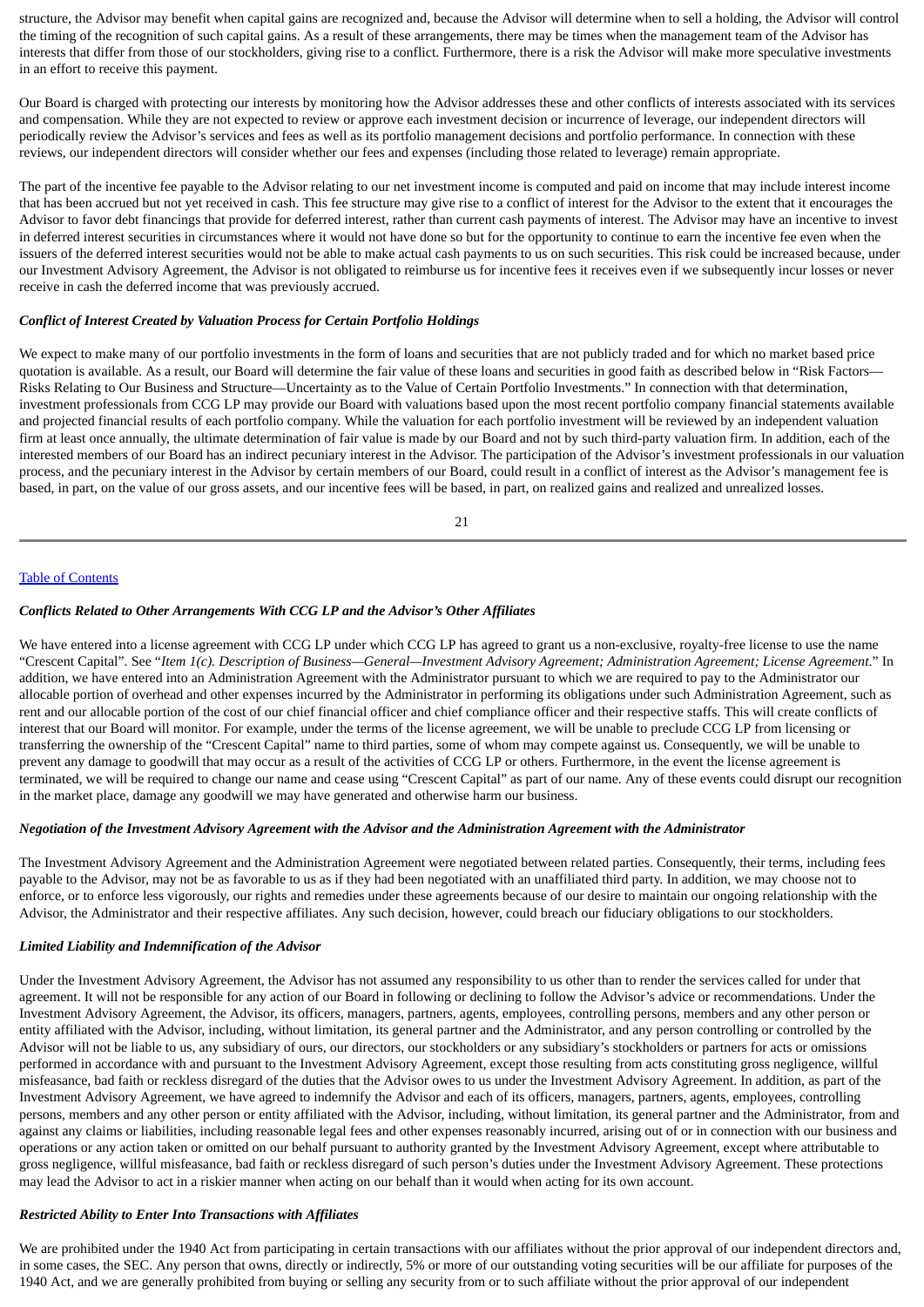directors. We consider the Advisor and its affiliates, including CCG LP, to be our affiliates for such purposes. The 1940 Act also prohibits certain "joint" transactions with certain of our affiliates, which could include investments in the same portfolio company, without prior approval of our independent directors and, in some cases, of the SEC. We are prohibited from buying or selling any security from or to any person who owns more than 25% of our voting securities or certain of that person's affiliates, or entering into prohibited joint transactions with such persons, absent the prior approval of the SEC.

# Table of [Contents](#page-0-0)

We may, however, invest alongside CCG LP's investment funds, accounts and investment vehicles in certain circumstances where doing so is consistent with our investment strategy as well as applicable law and SEC staff interpretations. For example, we may invest alongside such investment funds, accounts and investment vehicles consistent with guidance promulgated by the SEC staff to purchase interests in a single class of privately placed securities so long as certain conditions are met, including that CCG LP, acting on our behalf and on behalf of such investment funds, accounts and investment vehicles, negotiates no term other than price. We may also invest alongside CCG LP's investment funds, accounts and investment vehicles as otherwise permissible under regulatory guidance, applicable regulations and CCG LP's allocation policy. If the Company is prohibited by applicable law from investing alongside CCG LP's investment funds, accounts and investment vehicles with respect to an investment opportunity, the Company will not participate in such investment opportunity. This allocation policy provides that allocations among us and investment funds, accounts and investment vehicles managed by CCG LP and its affiliates will generally be made pro rata based on capital available for investment, as determined, in our case, by our Board as well as the terms of our governing documents and those of such investment funds, accounts and investment vehicles. It is our policy to base our determinations on such factors as: the amount of cash on-hand, existing commitments and reserves, if any, our targeted leverage level, our targeted asset mix and diversification requirements and other investment policies and restrictions set by our Board or imposed by applicable laws, rules, regulations or interpretations. We expect that these determinations will be made similarly for investment funds, accounts and investment vehicles managed by CCG LP. However, we can offer no assurance that investment opportunities will be allocated to us fairly or equitably in the short-term or over time.

In situations where co-investment with investment funds, accounts and investment vehicles managed by CCG LP is not permitted or appropriate, such as when there is an opportunity to invest in different securities of the same issuer or where the different investments could be expected to result in a conflict between our interests and those of CCG LP's clients, subject to the limitations described in the preceding paragraph, CCG LP will need to decide which client will proceed with the investment. Moreover, except in certain limited circumstances as permitted by the 1940 Act, such as when the only term being negotiated is price, we will be unable to invest in any issuer in which an investment fund, account or investment vehicle managed by CCG LP has previously invested. Similar restrictions limit our ability to transact business with our officers or directors or their affiliates. These restrictions will limit the scope of investment opportunities that would otherwise be available to us.

We, the Advisor and CCG LP intend to seek exemptive relief from the SEC to permit greater flexibility to negotiate the terms of co-investments if our Board determines that it would be advantageous for us to co-invest with investment funds, accounts and investment vehicles managed by CCG LP in a manner consistent with our investment objectives, positions, policies, strategies and restrictions as well as regulatory requirements and other pertinent factors. We believe that co-investment by us and investment funds, accounts and investment vehicles managed by CCG LP may afford us additional investment opportunities and an ability to achieve greater diversification. Accordingly, our application for exemptive relief will seek an exemptive order permitting us to invest with investment funds, accounts and investment vehicles managed by CCG LP in the same portfolio companies under circumstances in which such investments would otherwise not be permitted by the 1940 Act. We expect that such exemptive relief permitting co-investments, if granted, would apply only if our independent directors review and approve each co-investment. The Company received the notice of exemptive relief from the SEC in early March 2016 and although the Company currently expects under normal circumstances to be granted exemptive relief soon, there can be no assurance if and when the SEC would grant such relief.

# Restriction on Ability to Sell or Otherwise Exit Investments Also Invested in by Other CCG LP Investment Vehicles

We may be considered affiliates with respect to certain of our portfolio companies because certain investment funds, accounts or investment vehicles managed by CCG LP also hold interests in these portfolio companies and as such these interests may be considered a joint enterprise under the 1940 Act. To the extent that our interests in these portfolio companies may need to be restructured in the future or to the extent that we choose to exit certain of these transactions, our ability to do so will be limited. We intend to seek exemptive relief in relation to certain joint transactions; however, there is no assurance that we will obtain relief that would permit us to negotiate future restructurings or other transactions that may be considered a joint enterprise.

# 23

# Table of [Contents](#page-0-0)

# *Operation in a Highly Competitive Market for Investment Opportunities*

A number of entities compete with us to make the types of investments that we plan to make. We will compete with public and private funds, commercial and investment banks, commercial financing companies and, to the extent they provide an alternative form of financing, private equity and hedge funds. Many of our competitors are substantially larger and have considerably greater financial, technical and marketing resources than we do. For example, we believe some of our competitors may have access to funding sources that are not available to us. In addition, some of our competitors may have higher risk tolerances or different risk assessments, which could allow them to consider a wider variety of investments and establish more relationships than us. Furthermore, many of our competitors are not subject to the regulatory restrictions that the 1940 Act imposes on us as a BDC or the source-of-income, asset diversification and distribution requirements we must satisfy to maintain our RIC qualification. The competitive pressures we face may have a material adverse effect on our business, financial condition, results of operations and cash flows. As a result of this competition, we may not be able to take advantage of attractive investment opportunities from time to time, and we may not be able to identify and make investments that are consistent with our investment objective.

With respect to the investments we make, we will not seek to compete based primarily on the interest rates we will offer, and we believe that some of our competitors may make loans with interest rates that will be lower than the rates we offer. In the secondary market for acquiring existing loans, we expect to compete generally on the basis of pricing terms. With respect to all investments, we may lose some investment opportunities if we do not match our competitors' pricing, terms and structure. However, if we match our competitors' pricing, terms and structure, we may experience decreased net interest income, lower yields and increased risk of credit loss. We may also compete for investment opportunities with investment funds, accounts and investment vehicles managed by CCG LP. Although CCG LP will allocate opportunities in accordance with its policies and procedures, allocations to such investment funds, accounts and investment vehicles will reduce the amount and frequency of opportunities available to us and may not be in the best interests of us and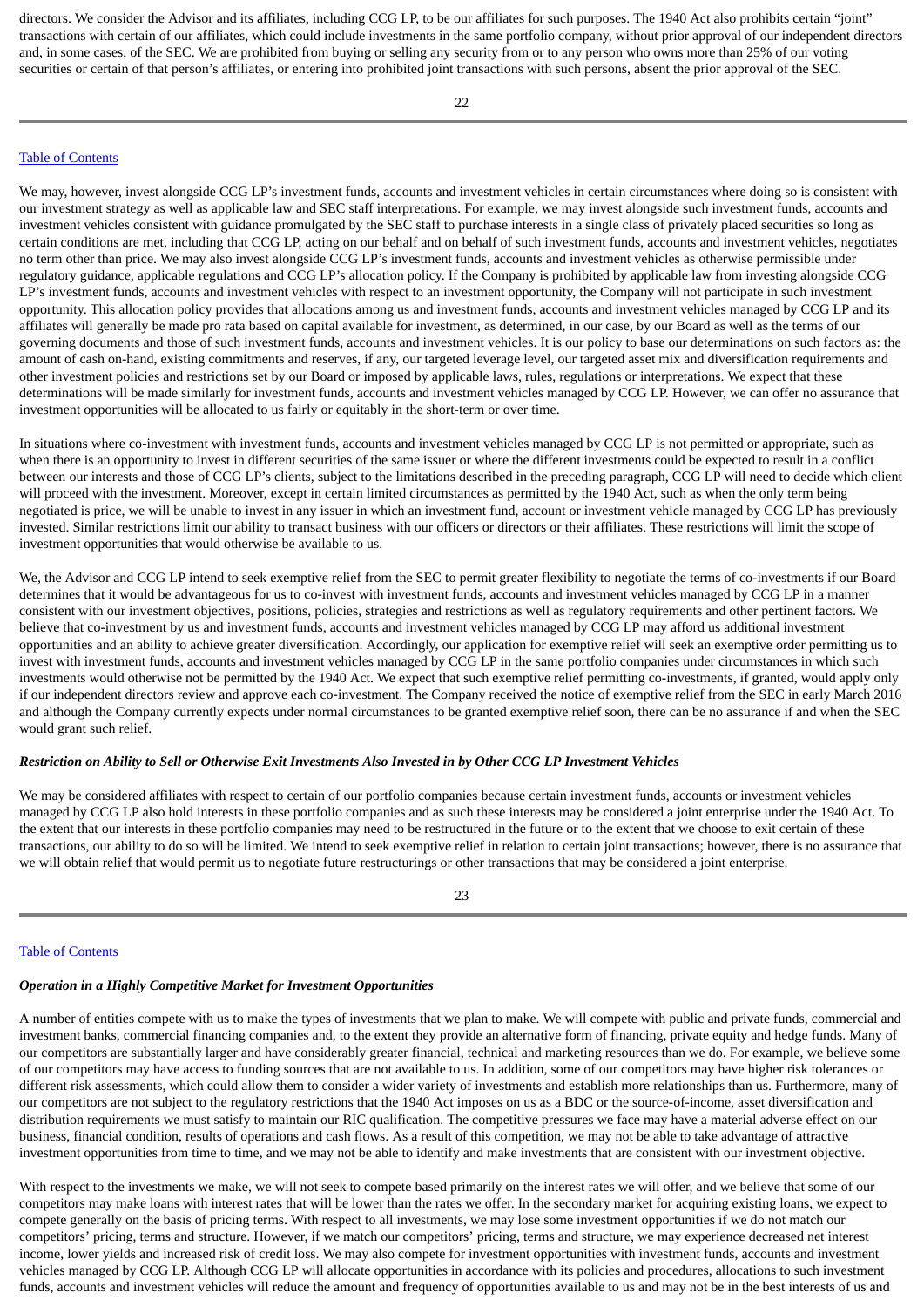our stockholders. Moreover, the performance of investments will not be known at the time of allocation. See "*Item 1A. Risk Factors—Risks Relating to Our* Business and Structure—Potential Conflicts of Interest" and "-Conflicts Related to Obligations of CCG LP or the Advisor's investment committee."

### *Possibility of Corporate-Level Income Tax*

To qualify as a RIC under the Code, we must meet certain source-of-income, asset diversification and distribution requirements. The distribution requirement for a RIC is satisfied if we distribute at least 90% of our net ordinary income and net short-term capital gains in excess of net long-term capital losses, if any, to our stockholders on an annual basis. We will be subject, to the extent we use debt financing, to certain asset coverage ratio requirements under the 1940 Act and financial covenants under loan and credit agreements that could, under certain circumstances, restrict us from making distributions necessary to qualify as a RIC. If we are unable to obtain cash from other sources, we may fail to qualify as a RIC and, thus, may be subject to corporate-level income tax. To qualify as a RIC, we must also meet certain asset diversification requirements at the end of each calendar quarter. Failure to meet these tests may result in our having to dispose of certain investments quickly in order to prevent the loss of our qualifications as a RIC. Because most of our investments will be in private or thinly traded public companies, any such dispositions could be made at disadvantageous prices and may result in substantial losses. If we fail to qualify as a RIC for any reason and become subject to corporate income tax, the resulting corporate taxes could substantially reduce our net assets, the amount of income available for distributions to our stockholders and the amount of funds available for new investments. Such a failure would have a material adverse effect on us and our stockholders.

### *Possibility of the Need to Raise Additional Capital*

We may need additional capital to fund new investments and grow our portfolio of investments once we have fully invested the net proceeds of the Private Offering. We intend to access the capital markets periodically to issue debt or equity securities or borrow from financial institutions in order to obtain such additional capital. Unfavorable economic conditions could increase our funding costs, limit our access to the capital markets or result in a decision by lenders not to extend credit to us. A reduction in the availability of new capital could limit our ability to grow. In addition, we will be required to distribute at least 90% of our net ordinary income and net short-term capital gains in excess of net long-term capital losses, if any, to our stockholders to maintain our qualification as a RIC. As a result, these earnings will not be available to fund new investments. An inability on our part to access the capital markets successfully could limit our ability to grow our business and execute our business strategy fully and could decrease our earnings, if any, which would have an adverse effect on the value of our securities.

24

#### Table of [Contents](#page-0-0)

### *Required Distributions and the Recognition of Income*

For U.S. federal income tax purposes, we will include in income certain amounts that we have not yet received in cash, such as the accretion of OID. This may arise if we receive warrants in connection with the making of a loan and in other circumstances, or through contracted PIK interest, which represents contractual interest added to the loan balance and due at the end of the loan term. Such OID, which could be significant relative to our overall investment activities, or increases in loan balances as a result of contracted PIK arrangements, will be included in income before we receive any corresponding cash payments. We also may be required to include in income certain other amounts that we will not receive in cash.

Since in certain cases we may recognize income before or without receiving cash representing such income, we may have difficulty meeting the requirement to distribute at least 90% of our net ordinary income and net short-term capital gains in excess of net long-term capital losses, if any, to maintain our qualification as a RIC. In such a case, we may have to sell some of our investments at times we would not consider advantageous, raise additional debt or equity capital or reduce new investment originations to meet these distribution requirements. If we are not able to obtain such cash from other sources, we may fail to qualify as a RIC and thus be subject to corporate-level income tax.

# Potential Adverse Tax Consequences as a Result of Not Being Treated as a "Publicly Offered Regulated Investment Company"

We will be treated as a "publicly offered regulated investment company" (within the meaning of Section 67 of the Code) if either (i) shares of our common stock and our preferred stock (if any) collectively are held by at least 500 persons at all times during a taxable year, (ii) shares of our common stock are treated as regularly traded on an established securities market or (iii) shares of our common stock are continuously offered pursuant to a public offering (within the meaning of Section 4 of the Securities Act). We cannot assure investors that we will be treated as a publicly offered regulated investment company for all years. If we are not treated as a publicly offered regulated investment company for any calendar year, each U.S. stockholder that is an individual, trust or estate will be treated as having received a dividend from us in the amount of such U.S. stockholder's allocable share of the management and incentive fees paid to our Investment Advisor and certain of our other expenses for the calendar year, and these fees and expenses will be treated as miscellaneous itemized deductions of such U.S. stockholder. Miscellaneous itemized deductions generally are deductible by a U.S. stockholder that is an individual, trust or estate only to the extent that the aggregate of such U.S. stockholder's miscellaneous itemized deductions exceeds 2% of such U.S. stockholder's adjusted gross income for U.S. federal income tax purposes, are not deductible for purposes of the alternative minimum tax and are subject to the overall limitation on itemized deductions under the Code.

#### *Withholding of U.S. Federal Income Tax on Dividends for Non-U.S. Stockholders*

Distributions by a BDC generally are treated as dividends for U.S. tax purposes, and will be subject to U.S. income or withholding tax unless the stockholder receiving the dividend qualifies for an exemption from U.S. tax, or the distribution is subject to one of the special look-through rules described below. Distributions paid out of net capital gains can qualify for a reduced rate of taxation in the hands of an individual U.S. stockholder, and an exemption from U.S. tax in the hands of a non-U.S. stockholder.

Under an exemption recently made permanent by Congress, properly reported dividend distributions by RICs paid out of certain interest income (such distributions, "interest-related dividends") are generally exempt from U.S. withholding tax for non-U.S. stockholders. Under such exemption, a non-U.S. stockholder generally may receive interest-related dividends free of U.S. withholding tax if the stockholder would not have been subject to U.S. withholding tax if it had received the underlying interest income directly. No assurance can be given as to whether any of our distributions will be eligible for this exemption from U.S. withholding tax or, if eligible, will be designated as such by us. In particular, the exemption does apply to distributions paid in respect of a RIC's non-U.S. source interest income, its dividend income or its foreign currency gains. In the case shares of our common stock held through an intermediary, the intermediary may withhold U.S. federal income tax even if we designate the payment as a dividend eligible for the exemption. Also, because our common stock will be subject to significant transfer restrictions, and an investment in our common stock will generally be illiquid, non-U.S.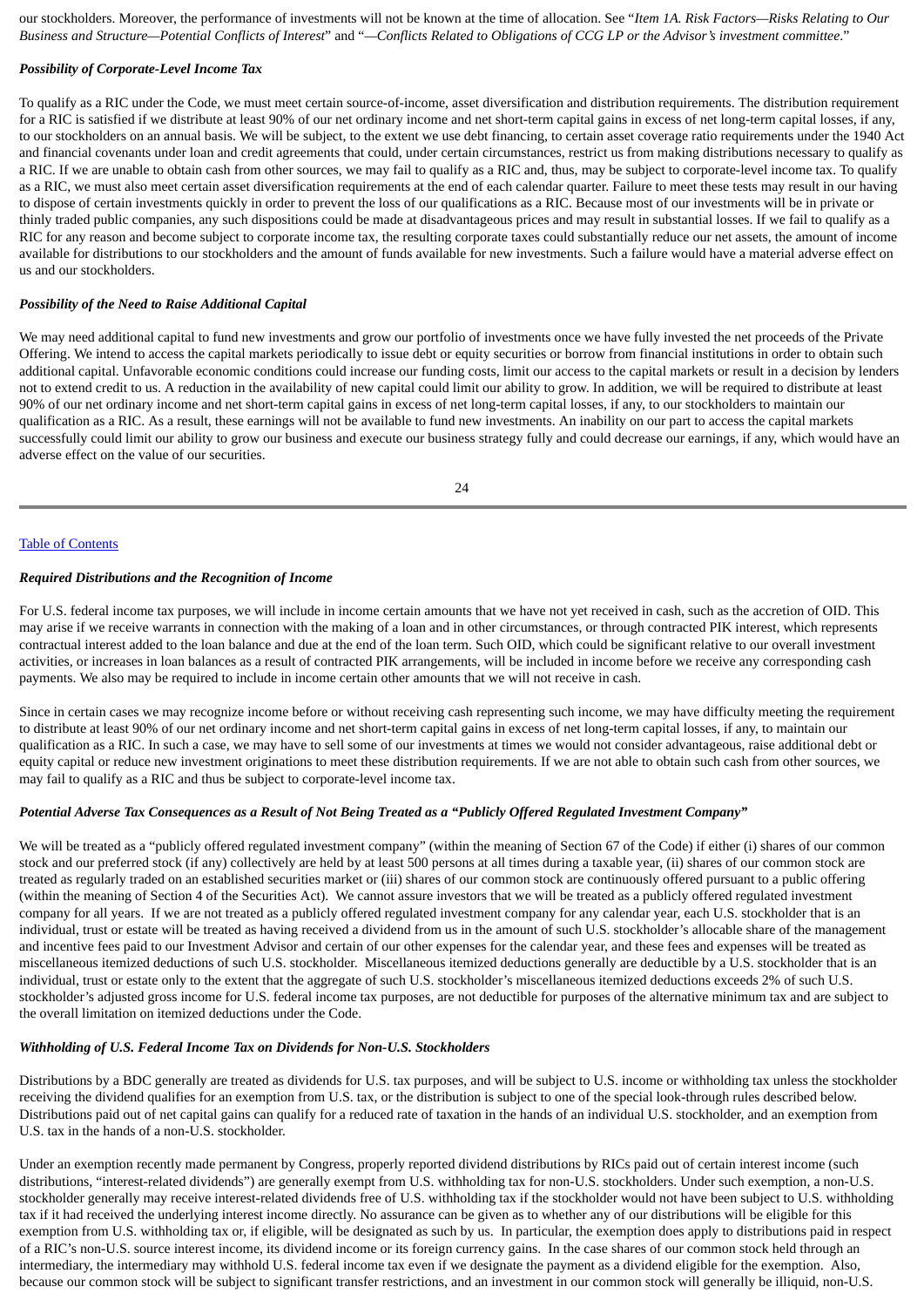stockholders whose distributions on our common stock are subject to U.S. withholding tax may not be able to transfer their shares of our common stock easily or quickly or at all.

# Table of [Contents](#page-0-0)

# *PIK Interest Payments*

Certain of our debt investments may contain provisions providing for the payment of PIK interest. Because PIK interest results in an increase in the size of the loan balance of the underlying loan, the receipt by us of PIK interest will have the effect of increasing our assets under management. As a result, because the base management fee that we pay to the Advisor is based on the value of our gross assets, the receipt by us of PIK interest will result in an increase in the amount of the base management fee payable by us. In addition, any such increase in a loan balance due to the receipt of PIK interest will cause such loan to accrue interest on the higher loan balance, which will result in an increase in our pre-incentive fee net investment income and, as a result, an increase in incentive fees that are payable by us to the Advisor. The Advisor may have an incentive to invest in deferred interest securities in circumstances where it would not have done so but for the opportunity to continue to earn the incentive fee even when the issuers of the deferred interest securities would not be able to make actual cash payments to us on such securities.

# *Regulations Governing Our Operation as a BDC*

We may issue debt securities or preferred stock and/or borrow money from banks or other financial institutions, which we refer to collectively as "senior securities," up to the maximum amount permitted by the 1940 Act. Under the provisions of the 1940 Act, we will be permitted as a BDC to issue senior securities in amounts such that our asset coverage ratio, as defined in the 1940 Act, equals at least 200% of our gross assets less all liabilities and indebtedness not represented by senior securities, after each issuance of senior securities. If the value of our assets declines, we may be unable to satisfy this test. If that happens, we may be required to sell a portion of our investments at a time when such sales may be disadvantageous to us in order to repay a portion of our indebtedness. Also, any amounts that we use to service our indebtedness would not be available for distributions to our common stockholders. If we issue senior securities, we will be exposed to typical risks associated with leverage, including an increased risk of loss.

We are not generally able to issue and sell our common stock at a price below net asset value per share. We may, however, sell our common stock, or warrants, options or rights to acquire our common stock, at a price below the then-current net asset value per share of our common stock if our Board determines that such sale is in our best interests, and if our stockholders approve such sale. In any such case, the price at which our securities are to be issued and sold may not be less than a price that, in the determination of our Board, closely approximates the market value of such securities (less any distributing commission or discount). If we raise additional funds by issuing common stock or senior securities convertible into, or exchangeable for, our common stock, then the percentage ownership of our stockholders at that time will decrease, and stockholders may experience dilution.

# *Potential Default or Other Issues Under a Credit Facility*

We intend to enter into one or more Credit Facilities. The closing of a Credit Facility is contingent on a number of conditions including, without limitation, the negotiation and execution of definitive documents relating to such Credit Facility. If we are successful in securing a Credit Facility, we intend to use borrowings under such Credit Facility to make additional investments and for other general corporate purposes. However, there can be no assurance that we will be able to close a Credit Facility or obtain other financing.

In the event we default under a Credit Facility or any other future borrowing facility, our business could be adversely affected as we may be forced to sell a portion of our investments quickly and prematurely at what may be disadvantageous prices to us in order to meet our outstanding payment obligations and/or support working capital requirements under such Credit Facility or such future borrowing facility, any of which would have a material adverse effect on our business, financial condition, results of operations and cash flows. In addition, following any such default, the agent for the lenders under the relevant Credit Facility or such future borrowing facility could assume control of the disposition of any or all of our assets, including the selection of such assets to be disposed and the timing of such disposition, which would have a material adverse effect on our business, financial condition, results of operations and cash flows. As part of certain Credit Facilities, the right to make capital calls of stockholders may be pledged as collateral to the lender, which will be able to call for capital contributions upon the occurrence of an event of default under such Credit Facility. To the extent such an event of default does occur, stockholders could therefore be required to fund any shortfall up to their remaining capital commitments, without regard to the underlying value of their investment.

# 26

#### Table of [Contents](#page-0-0)

# *Potential Limited Ability To Invest in Public Companies*

To maintain our status as a BDC, we are not permitted to acquire any assets other than "qualifying assets" specified in the 1940 Act unless, at the time the acquisition is made, at least 70% of our total assets are qualifying assets (with certain limited exceptions). Subject to certain exceptions for follow-on investments and distressed companies, an investment in an issuer that has outstanding securities listed on a national securities exchange may be treated as a qualifying asset only if such issuer has a common equity market capitalization that is less than \$250 million at the time of such investment.

# *Financing Investments With Borrowed Money*

The use of leverage magnifies the potential for gain or loss on amounts invested. The use of leverage is generally considered a speculative investment technique and increases the risks associated with investing in our securities. However, we intend to borrow from, and may in the future issue debt securities to, banks, insurance companies and other lenders. Lenders of these funds will have fixed dollar claims on our assets that are superior to the claims of our common stockholders, and we would expect such lenders to seek recovery against our assets in the event of a default. We may pledge up to 100% of our assets and may grant a security interest in all of our assets under the terms of any debt instruments we may enter into with lenders. In addition, under the terms of a Credit Facility and any borrowing facility or other debt instrument we may enter into, we are likely to be required to use the net proceeds of any investments that we sell to repay a portion of the amount borrowed under such facility or instrument before applying such net proceeds to any other uses. If the value of our assets decreases, leveraging would cause net asset value to decline more sharply than it otherwise would have had we not leveraged, thereby magnifying losses or eliminating our stake in a leveraged investment. Similarly, any decrease in our revenue or income will cause our net income to decline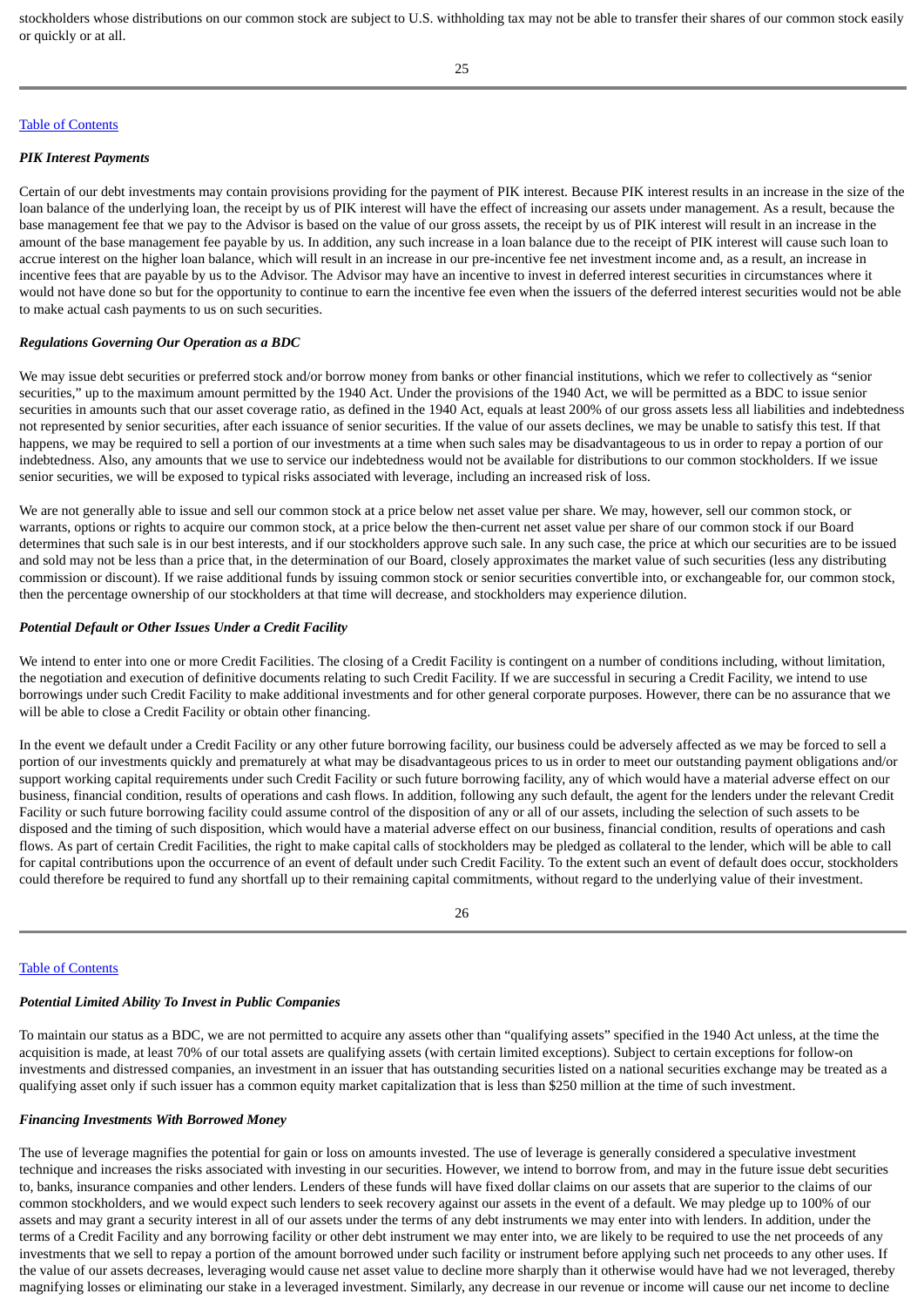more sharply than it would have had we not borrowed. Such a decline would also negatively affect our ability to make dividend payments on our common stock or preferred stock. Our ability to service any debt will depend largely on our financial performance and will be subject to prevailing economic conditions and competitive pressures. Moreover, as we expect that the base management fee payable to the Advisor will be payable based on the value of our gross assets, including those assets acquired through the use of leverage, the Advisor will have a financial incentive to incur leverage, which may not be consistent with our stockholders' interests. In addition, our common stockholders will bear the burden of any increase in our expenses as a result of our use of leverage, including interest expenses and any increase in the base management fee payable to the Advisor.

As a BDC, we generally are required to meet a coverage ratio of total assets to total borrowings and other senior securities, which include all of our borrowings and any preferred stock that we may issue in the future, of at least 200%. If this ratio declines below 200%, we will not be able to incur additional debt and could be required to sell a portion of our investments to repay some debt when it is otherwise disadvantageous for us to do so. This could have a material adverse effect on our operations, and we may not be able to make distributions. The amount of leverage that we employ will depend on the Advisor's and our Board's assessment of market and other factors at the time of any proposed borrowing. We cannot assure investors that we will be able to obtain credit at all or on terms acceptable to us.

In addition, a Credit Facility will, and our future debt facilities may, impose financial and operating covenants that restrict our business activities, including limitations that hinder our ability to finance additional loans and investments or to make the distributions required to maintain our qualification as a RIC under the Code.

#### *Changes in Interest Rates May Affect Our Cost of Capital and Net Investment Income*

To the extent we borrow money to make investments, our net investment income will depend, in part, upon the difference between the rate at which we borrow funds and the rate at which we invest those funds. As a result, we can offer no assurance that a significant change in market interest rates would not have a material adverse effect on our net investment income in the event we use debt to finance our investments. In periods of rising interest rates, our cost of funds would increase, which could reduce our net investment income. We may use interest rate risk management techniques in an effort to limit our exposure to interest rate fluctuations. Such techniques may include various interest rate hedging activities to the extent permitted by the 1940 Act.

27

#### Table of [Contents](#page-0-0)

In addition, a rise in the general level of interest rates typically leads to higher interest rates applicable to our debt investments. Accordingly, an increase in interest rates may result in an increase of the amount of our pre-incentive fee net investment income and, as a result, an increase in incentive fees payable to the Advisor.

# *Potential Limits Under a Credit Facility or Any Other Future Borrowing Facility*

Each Credit Facility, and any future borrowing facility, may be backed by all or a portion of our loans and securities on which the lenders may have a security interest. We may pledge up to 100% of our assets and may grant a security interest in all of our assets under the terms of any debt instrument we enter into with lenders. We expect that any security interests we grant will be set forth in a pledge and security agreement and evidenced by the filing of financing statements by the agent for the lenders. In addition, we expect that the custodian for our securities serving as collateral for such loan would include in its electronic systems notices indicating the existence of such security interests and, following notice of occurrence of an event of default, if any, and during its continuance, will only accept transfer instructions with respect to any such securities from the lender or its designee. If we were to default under the terms of any debt instrument, the agent for the applicable lenders would be able to assume control of the timing of disposition of any or all of our assets securing such debt, which would have a material adverse effect on our business, financial condition, results of operations and cash flows.

In addition, any security interests as well as negative covenants a Credit Facility or any other borrowing facility may provide may limit our ability to create liens on assets to secure additional debt and may make it difficult for us to restructure or refinance indebtedness at or prior to maturity or obtain additional debt or equity financing. In addition, if our borrowing base under a Credit Facility or any other borrowing facility were to decrease, we would be required to secure additional assets in an amount equal to any borrowing base deficiency. In the event that all of our assets are secured at the time of such a borrowing base deficiency, we could be required to repay advances under the relevant Credit Facility or any other borrowing facility or make deposits to a collection account, either of which could have a material adverse impact on our ability to fund future investments and to pay dividends.

In addition, we expect that under a Credit Facility we will be subject to limitations as to how borrowed funds may be used, which may include restrictions on geographic and industry concentrations, loan size, payment frequency and status, average life, collateral interests and investment ratings, as well as regulatory restrictions on leverage which may affect the amount of funding that may be obtained. There may also be certain requirements relating to portfolio performance, including required minimum portfolio yield and limitations on delinquencies and charge-offs, a violation of which could limit further advances and, in some cases, result in an event of default. An event of default under a Credit Facility or any other borrowing facility could result in an accelerated maturity date for all amounts outstanding thereunder, which could have a material adverse effect on our business and financial condition. This could reduce our revenues and, by delaying any cash payment allowed to us under the relevant Credit Facility or any other borrowing facility until the lenders have been paid in full, reduce our liquidity and cash flow and impair our ability to grow our business and maintain our qualification as a RIC.

### *Adverse Developments in the Credit Markets*

During the economic downturn in the United States that began in mid-2007, many commercial banks and other financial institutions stopped lending or significantly curtailed their lending activity. In addition, in an effort to stem losses and reduce their exposure to segments of the economy deemed to be high risk, some financial institutions limited refinancing and loan modification transactions and reviewed the terms of existing facilities to identify bases for accelerating the maturity of existing lending facilities. If these conditions recur, it may be difficult for us to enter into a new borrowing facility (including a Credit Facility), obtain other financing to finance the growth of our investments, or refinance any outstanding indebtedness on acceptable economic terms, or at all.

# *Investing a Sufficient Portion of Assets in Qualifying Assets*

As a BDC, we may not acquire any assets other than "qualifying assets" unless, at the time of and after giving effect to such acquisition, at least 70% of our total assets are qualifying assets. See—"*Item 1(c). Description of Business—Qualifying Assets*."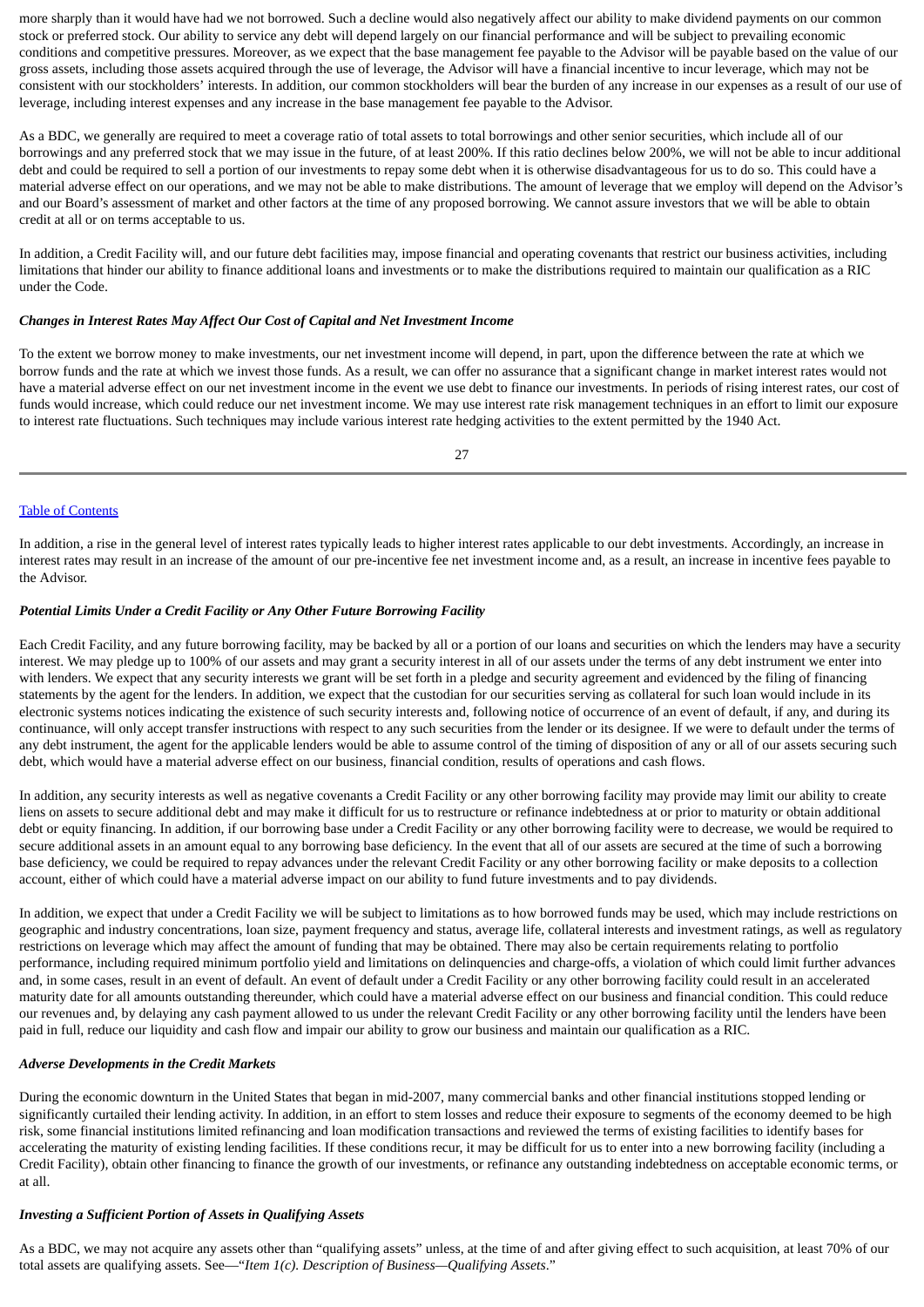#### Table of [Contents](#page-0-0)

We believe that most of the investments that we may acquire in the future will constitute qualifying assets. However, we may be precluded from investing in what we believe to be attractive investments if such investments are not qualifying assets for purposes of the 1940 Act. If we do not invest a sufficient portion of our assets in qualifying assets, we could violate the 1940 Act provisions applicable to BDCs. As a result of such violation, specific rules under the 1940 Act could prevent us, for example, from making follow-on investments in existing portfolio companies (which could result in the dilution of our position) or could require us to dispose of investments at inappropriate times in order to come into compliance with the 1940 Act. If we need to dispose of such investments quickly, it could be difficult to dispose of such investments on favorable terms. We may not be able to find a buyer for such investments and, even if we do find a buyer, we may have to sell the investments at a substantial loss. Any such outcomes would have a material adverse effect on our business, financial condition, results of operations and cash flows.

If we do not maintain our status as a BDC, we would be subject to regulation as a registered closed-end investment company under the 1940 Act. As a registered closed-end investment company, we would be subject to substantially more regulatory restrictions under the 1940 Act which would significantly decrease our operating flexibility.

#### *Uncertainty as to the Value of Certain Portfolio Investments*

We expect that many of our portfolio investments will take the form of securities that are not publicly traded. The fair value of loans, securities and other investments that are not publicly traded may not be readily determinable, and we will value these investments at fair value as determined in good faith by our Board, including to reflect significant events affecting the value of our investments. Most, if not all, of our investments (other than cash and cash equivalents) will be classified as Level 3 under the FASB Accounting Standards Codification, Fair Value Measurements and Disclosures (ASC Topic 820). This means that our portfolio valuations will be based on unobservable inputs and our own assumptions about how market participants would price the asset or liability in question. We expect that inputs into the determination of fair value of our portfolio investments will require significant management judgment or estimation. Even if observable market data are available, such information may be the result of consensus pricing information or broker quotes, which include a disclaimer that the broker would not be held to such a price in an actual transaction. The non-binding nature of consensus pricing and/or quotes accompanied by disclaimers materially reduces the reliability of such information. We expect to retain the services of one or more independent service providers to review the valuation of these loans and securities. The types of factors that the Board may take into account in determining the fair value of our investments generally include, as appropriate, comparison to publicly-traded securities including such factors as yield, maturity and measures of credit quality, the enterprise value of a portfolio company, the nature and realizable value of any collateral, the portfolio company's ability to make payments and its earnings and discounted cash flow, the markets in which the portfolio company does business and other relevant factors. Because such valuations, and particularly valuations of private securities and private companies, are inherently uncertain, may fluctuate over short periods of time and may be based on estimates, our determinations of fair value may differ materially from the values that would have been used if a ready market for these loans and securities existed. Our net asset value could be adversely affected if our determinations regarding the fair value of our investments were materially higher than the values that we ultimately realize upon the disposal of such loans and securities.

We will adjust quarterly the valuation of our portfolio to reflect our Board's determination of the fair value of each investment in our portfolio. Any changes in fair value are recorded in our statement of operations as net change in unrealized appreciation or depreciation.

#### *Potential Fluctuations in Quarterly Operating Results*

We could experience fluctuations in our quarterly operating results due to a number of factors, including the interest rate payable on the loans and debt securities we acquire, the default rate on such loans and securities, the level of our expenses, variations in and the timing of the recognition of realized and unrealized gains or losses, the degree to which we encounter competition in our markets and general economic conditions. In light of these factors, results for any period should not be relied upon as being indicative of performance in future periods.

# Table of [Contents](#page-0-0)

#### *Potential Adverse Effects of New or Modified Laws or Regulations*

We and our portfolio companies will be subject to regulation by laws at the U.S. federal, state and local levels. These laws and regulations, as well as their interpretation, may change from time to time, and new laws, regulations and interpretations may also come into effect. Any such new or changed laws or regulations could have a material adverse effect on our business.

Additionally, changes to the laws and regulations governing our operations related to permitted investments may cause us to alter our investment strategy in order to avail ourselves of new or different opportunities. Such changes could result in material differences to the strategies and plans set forth therein and may shift our investment focus from the areas of expertise of CCG LP to other types of investments in which CCG LP may have little or no expertise or experience. Any such changes, if they occur, could have a material adverse effect on our results of operations and the value of an investor's investment.

#### *Shadow Banking Regulatory Changes*

There has been increasing commentary amongst regulators and intergovernmental institutions, including the Financial Stability Board and International Monetary Fund, on the topic of so called "shadow banking" (a term generally taken to refer to credit intermediation involving entities and activities outside the regulated banking system). The Company is an entity outside the regulated banking system and certain of the activities of the Company may be argued to fall within this definition and, in consequence, may be subject to regulatory developments. As a result, the Company and the Advisor could be subject to increased levels of oversight and regulation. This could increase costs and limit operations. In an extreme eventuality, it is possible that such regulations could render the continued operation of the Company unviable and lead to its premature termination or restructuring.

#### Potential Changes in Investment Objective, Operating Policies or Strategies Without Prior Notice or Stockholder Approval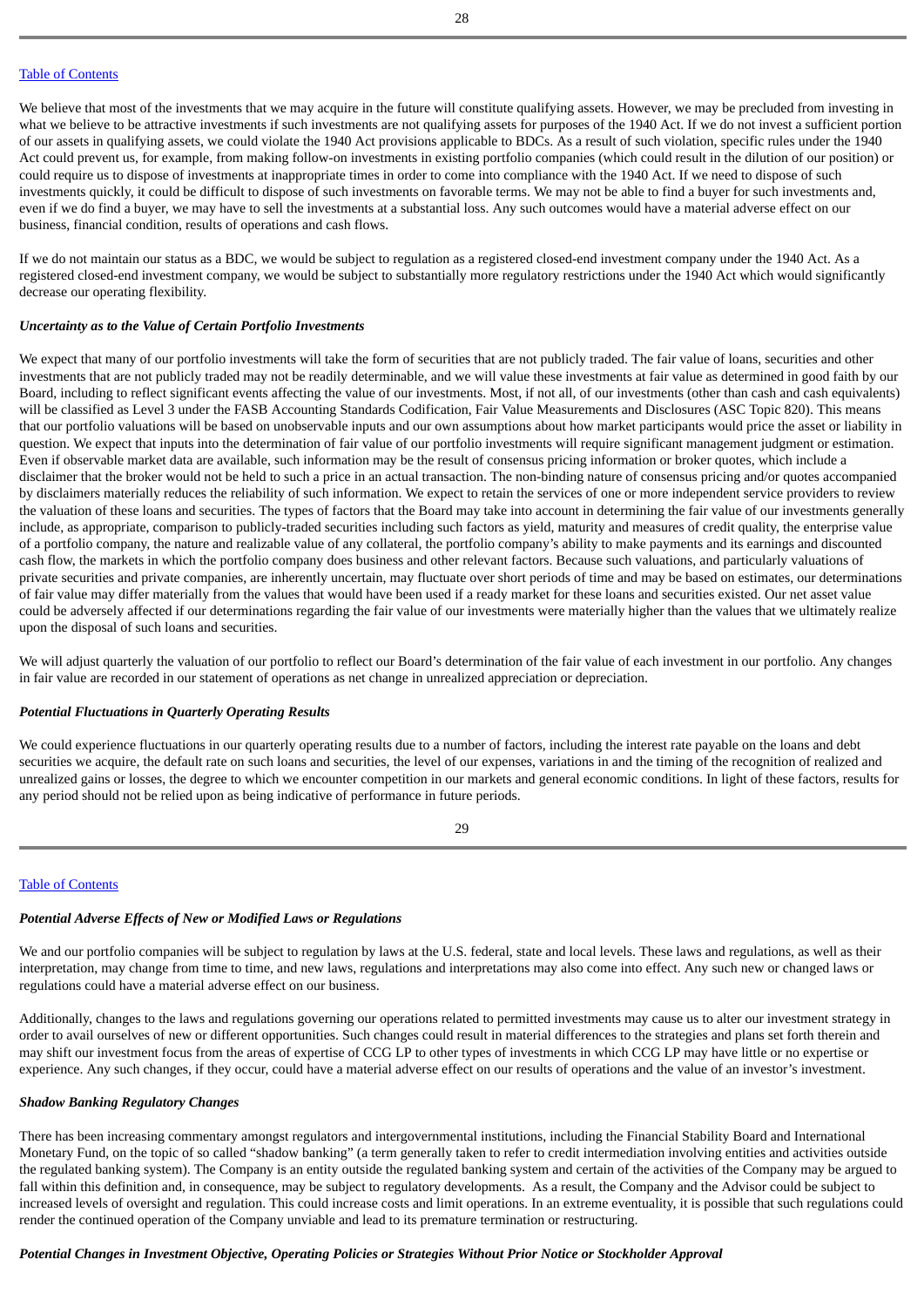Our Board has the authority, except as otherwise provided in the 1940 Act, to modify or waive certain of our operating policies and strategies without prior notice and without stockholder approval. However, absent stockholder approval, we may not change the nature of our business so as to cease to be, or withdraw our election as, a BDC. Under Delaware law, we also cannot be dissolved without prior stockholder approval. We cannot predict the effect any changes to our current operating policies and strategies would have on our business, operating results and the market price of our common stock. Nevertheless, any such changes could adversely affect our business and impair our ability to make distributions to our stockholders.

# *Potential Deterrence of Takeover Attempts*

The General Corporation Law of the State of Delaware (the "DGCL") contains provisions that may discourage, delay or make more difficult a change in control of us or the removal of our directors. Our Certificate of Incorporation and bylaws contain provisions that limit liability and provide for indemnification of our directors and officers. These provisions and others which we may adopt also may have the effect of deterring hostile takeovers or delaying changes in control or management. We are subject to Section 203 of the DGCL, the application of which is subject to any applicable requirements of the 1940 Act. This section generally prohibits us from engaging in mergers and other business combinations with stockholders that beneficially own 15% or more of our voting stock, either individually or together with their affiliates, unless our directors or stockholders approve the business combination in the prescribed manner. Our Board has adopted a resolution exempting from Section 203 of the DGCL any business combination between us and any other person, subject to prior approval of such business combination by our Board, including approval by a majority of our directors who are not "interested persons." If our Board later repeals such resolution exempting business combinations, or if our Board does not approve a business combination, Section 203 of the DGCL may discourage third parties from trying to acquire control of us and increase the difficulty of consummating such an offer.

We have also adopted measures that may make it difficult for a third party to obtain control of us, including provisions of our Certificate of Incorporation that classify our Board in three classes serving staggered three-year terms, and provisions of our Certificate of Incorporation authorizing our Board to classify or reclassify shares of our preferred stock in one or more classes or series, to cause the issuance of additional shares of our stock, and to amend our Certificate of Incorporation, without stockholder approval, to increase or decrease the number of shares of stock that we have authority to issue. These provisions, as well as other provisions we have adopted in our Certificate of Incorporation and bylaws, may delay, defer or prevent a transaction or a change in control that might otherwise be in the best interests of our stockholders.

30

#### Table of [Contents](#page-0-0)

#### *Potential Resignation of the Advisor and/or the Administrator*

The Advisor has the right under the Investment Advisory Agreement to resign as our Investment Advisor at any time upon not less than 60 days' written notice, whether we have found a replacement or not. Similarly, the Administrator has the right under the administration agreement to resign at any time upon not less than 60 days' written notice, whether we have found a replacement or not. If the Advisor or the Administrator were to resign, we may not be able to find a new investment adviser or administrator, as applicable, or hire internal management with similar expertise and ability to provide the same or equivalent services on acceptable terms within 60 days, or at all. If we are unable to do so quickly, our operations are likely to experience a disruption, our financial condition, business and results of operations as well as our ability to pay distributions to our stockholders are likely to be adversely affected and the market price of our shares may decline. In addition, the coordination of our internal management and investment or administrative activities, as applicable, is likely to suffer if we are unable to identify and reach an agreement with a single institution or group of executives having the expertise possessed by the Advisor or the Administrator, as applicable. Even if we are able to retain comparable management, whether internal or external, the integration of such management and their lack of familiarity with our investment objective may result in additional costs and time delays that may adversely affect our business, financial condition, results of operations and cash flows.

# *Incurrence of Significant Costs as a Result of Being a 1934 Act Reporting Company*

As a 1934 Act reporting company, we will incur legal, accounting and other expenses, including costs associated with the periodic reporting requirements applicable to a company whose securities are registered under the 1934 Act, as well as additional corporate governance requirements, including requirements under the Sarbanes-Oxley Act of 2002 and other rules implemented by the SEC.

#### *Dependence on Information Systems and Potential Systems Failures*

Our business is highly dependent on the communications and information systems of CCG LP, to which we have access through our administrator, CBDC Administration. In addition, certain of these systems are provided to CCG LP by third-party service providers. Any failure or interruption of such systems, including as a result of the termination of an agreement with any such third-party service provider, could cause delays or other problems in our activities. This, in turn, could have a material adverse effect on our operating results and negatively affect the market price of our common stock and our ability to pay dividends to our stockholders.

### Cybersecurity risks and cyber incidents may adversely affect our business by causing a disruption to our operations, a compromise or corruption of our *confidential information and/or damage to our business relationships*

A cyber incident is considered to be any adverse event that threatens the confidentiality, integrity or availability of our information resources. These incidents may be an intentional attack or an unintentional event and could involve gaining unauthorized access to our information systems for purposes of misappropriating assets, stealing confidential information, corrupting data or causing operational disruption. The result of these incidents may include disrupted operations, misstated or unreliable financial data, liability for stolen information, misappropriation of assets, increased cybersecurity protection and insurance costs, litigation and damage to our business relationships. This could result in significant losses, reputational damage, litigation, regulatory fines or penalties, or otherwise adversely affect our business, financial condition or results of operations. In addition, we may be required to expend significant additional resources to modify our protective measures and to investigate and remediate vulnerabilities or other exposures arising from operational and security risks. We face risks posed to our information systems, both internal and those provided to us by third-party service providers. We, our Adviser and its affiliates have implemented processes, procedures and internal controls to help mitigate cybersecurity risks and cyber intrusions, but these measures, as well as our increased awareness of the nature and extent of a risk of a cyber incident, may be ineffective and do not guarantee that a cyber incident will not occur or that our financial results, operations or confidential information will not be negatively impacted by such an incident.

Third parties with which we do business (including those that provide services to us) may also be sources or targets of cybersecurity or other technological risks. We outsource certain functions and these relationships allow for the storage and processing of our information and assets, as well as certain investor,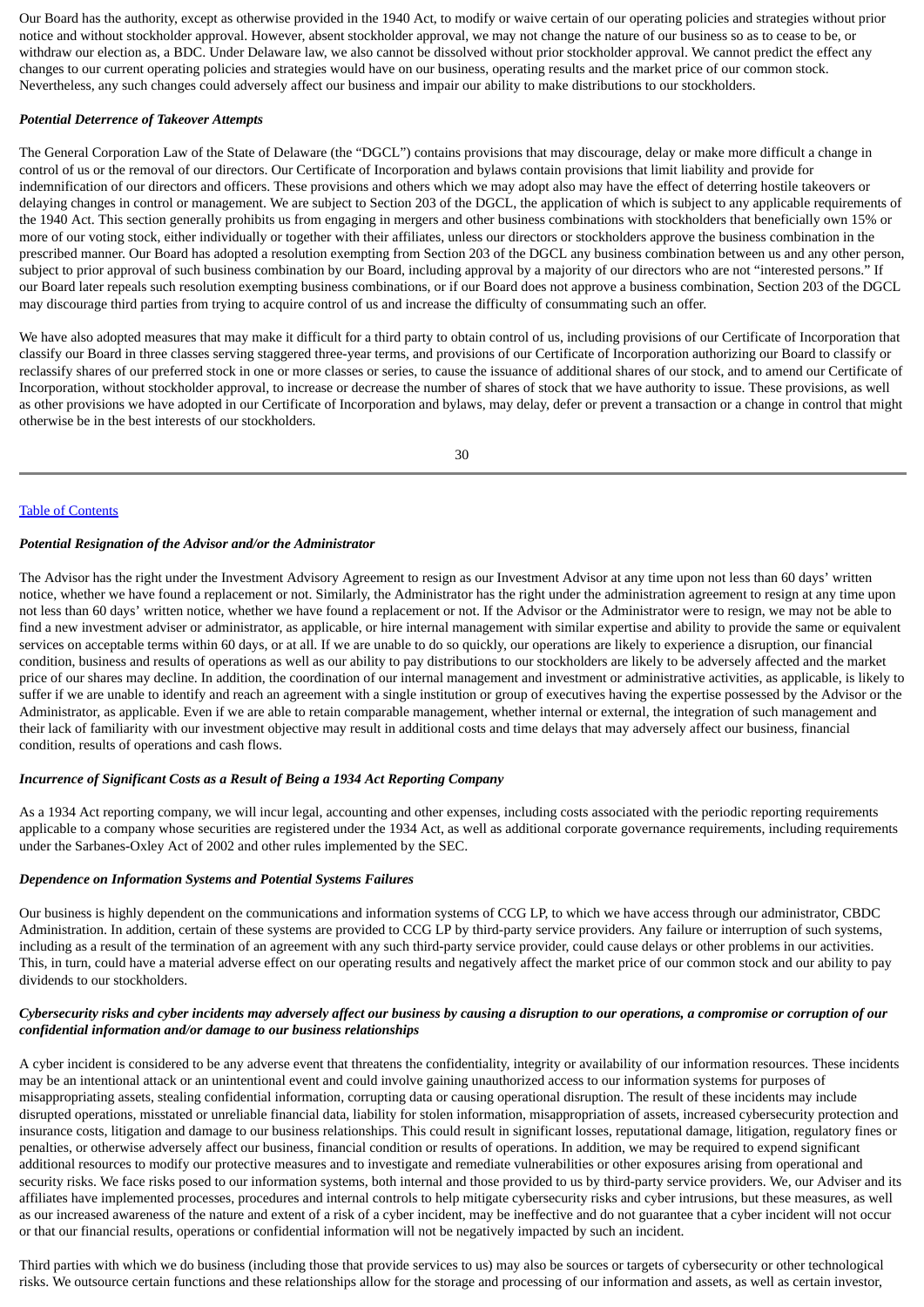counterparty, employee and borrower information. While we engage in actions to reduce our exposure resulting from outsourcing, ongoing threats may result in unauthorized access, loss, exposure or destruction of data, or other cybersecurity incidents, with increased costs and other consequences, including those described above. Privacy and information security laws and regulation changes, and compliance with those changes, may also result in cost increases due to system changes and the development of new administrative processes.

### Table of [Contents](#page-0-0)

#### *Small Business Investment Company License*

Principals of CCG LP may apply for a license to form a SBIC for the BDC. If the application is approved and the SBA so permits, the SBIC license will be transferred to a wholly-owned subsidiary of ours. Following such transfer, the SBIC subsidiary will be allowed to issue SBA-guaranteed debentures, subject to the required capitalization of the SBIC subsidiary. SBA guaranteed debentures carry long-term fixed rates that are generally lower than rates on comparable bank and other debt. We cannot assure investors that the principals of CCG LP will be successful in receiving an SBIC license from the SBA or that the SBA will permit such license to be transferred to us. If we do receive an SBIC license, there is no minimum amount of SBA-guaranteed debentures that must be allocated to us.

### **Risks Related to our Investments**

#### *Potential Impact of Economic Recessions or Downturns*

Many of the portfolio companies in which we expect to make investments are likely to be susceptible to economic slowdowns or recessions and may be unable to repay our loans during such periods. Therefore, the number of our non-performing assets is likely to increase and the value of our portfolio is likely to decrease during such periods. Adverse economic conditions may decrease the value of collateral securing some of our loans and debt securities and the value of our equity investments. Economic slowdowns or recessions could lead to financial losses in our portfolio and a decrease in revenues, net income and assets. Unfavorable economic conditions also could increase our funding costs, limit our access to the capital markets or result in a decision by lenders not to extend credit to us. These events could prevent us from increasing our investments and harm our operating results.

A portfolio company's failure to satisfy financial or operating covenants imposed by us or other lenders could lead to defaults and, potentially, termination of its loans and foreclosure on its assets, which could trigger cross-defaults under other agreements and jeopardize our portfolio company's ability to meet its obligations under the loans and debt securities that we hold. We may incur expenses to the extent necessary to seek recovery upon default or to negotiate new terms with a defaulting portfolio company. In addition, lenders in certain cases can be subject to lender liability claims for actions taken by them when they become too involved in the borrower's business or exercise control over a borrower. It is possible that we could become subject to a lender's liability claim, including as a result of actions taken if we render significant managerial assistance to the borrower. Furthermore, if one of our portfolio companies were to file for bankruptcy protection, a bankruptcy court might re-characterize our debt holding and subordinate all or a portion of our claim to claims of other creditors, even though we may have structured our investment as senior secured debt. The likelihood of such a re-characterization would depend on the facts and circumstances, including the extent to which we provided managerial assistance to that portfolio company.

#### *Potential Material and Adverse Effects of Market Conditions on Debt and Equity Capital Markets*

From 2007 through 2009, the global capital markets experienced a period of disruption resulting in increasing spreads between the yields realized on riskier debt securities and those realized on risk-free securities and a lack of liquidity in parts of the debt capital markets, significant write-offs in the financial services sector relating to subprime mortgages and the re-pricing of credit risk in the broadly syndicated market. These events, along with the deterioration of the housing market, illiquid market conditions, declining business and consumer confidence and the failure of major financial institutions in the United States, led to a decline of general economic conditions. This economic decline materially and adversely affected the broader financial and credit markets and reduced the availability of debt and equity capital for the market as a whole and to financial firms in particular during that time. These conditions may recur, in which case, to the extent that we wish to use debt to fund our investments, the debt capital that will be available to us, if at all, may be at a higher cost, and on terms and conditions that may be less favorable, than what we expect, which could negatively affect our financial performance and results. A prolonged period of market illiquidity may cause us to reduce the volume of loans and debt securities we originate and/or fund and adversely affect the value of our portfolio investments, which could have a material and adverse effect on our business, financial condition, results of operations and cash flows.

#### Table of [Contents](#page-0-0)

#### *Investments in Leveraged Portfolio Companies*

Investment in leveraged companies involves a number of significant risks. Leveraged companies in which we invest may have limited financial resources and may be unable to meet their obligations under their loans and debt securities that we hold. Such developments may be accompanied by a deterioration in the value of any collateral and a reduction in the likelihood of our realizing any guarantees that we may have obtained in connection with our investment. Smaller leveraged companies also may have less predictable operating results and may require substantial additional capital to support their operations, finance their expansion or maintain their competitive position.

#### *Volatility of Loans and Debt Securities of Leveraged Companies*

Leveraged companies may experience bankruptcy or similar financial distress. The bankruptcy process has a number of significant inherent risks. Many events in a bankruptcy proceeding are the product of contested matters and adversary proceedings and are beyond the control of the creditors. A bankruptcy filing by a portfolio company may adversely and permanently affect the company. If the proceeding is converted to a liquidation, the value of the portfolio company may not equal the liquidation value that was believed to exist at the time of the investment. The duration of a bankruptcy proceeding is also difficult to predict, and a creditor's return on investment can be adversely affected by delays until the plan of reorganization or liquidation ultimately becomes effective. The administrative costs in connection with a bankruptcy proceeding are frequently high and would be paid out of the debtor's estate prior to any return to creditors. Because the standards for classification of claims under bankruptcy law are vague, our influence with respect to the class of securities or other obligations we own may be lost by increases in the number and amount of claims in the same class or by different classification and treatment. In the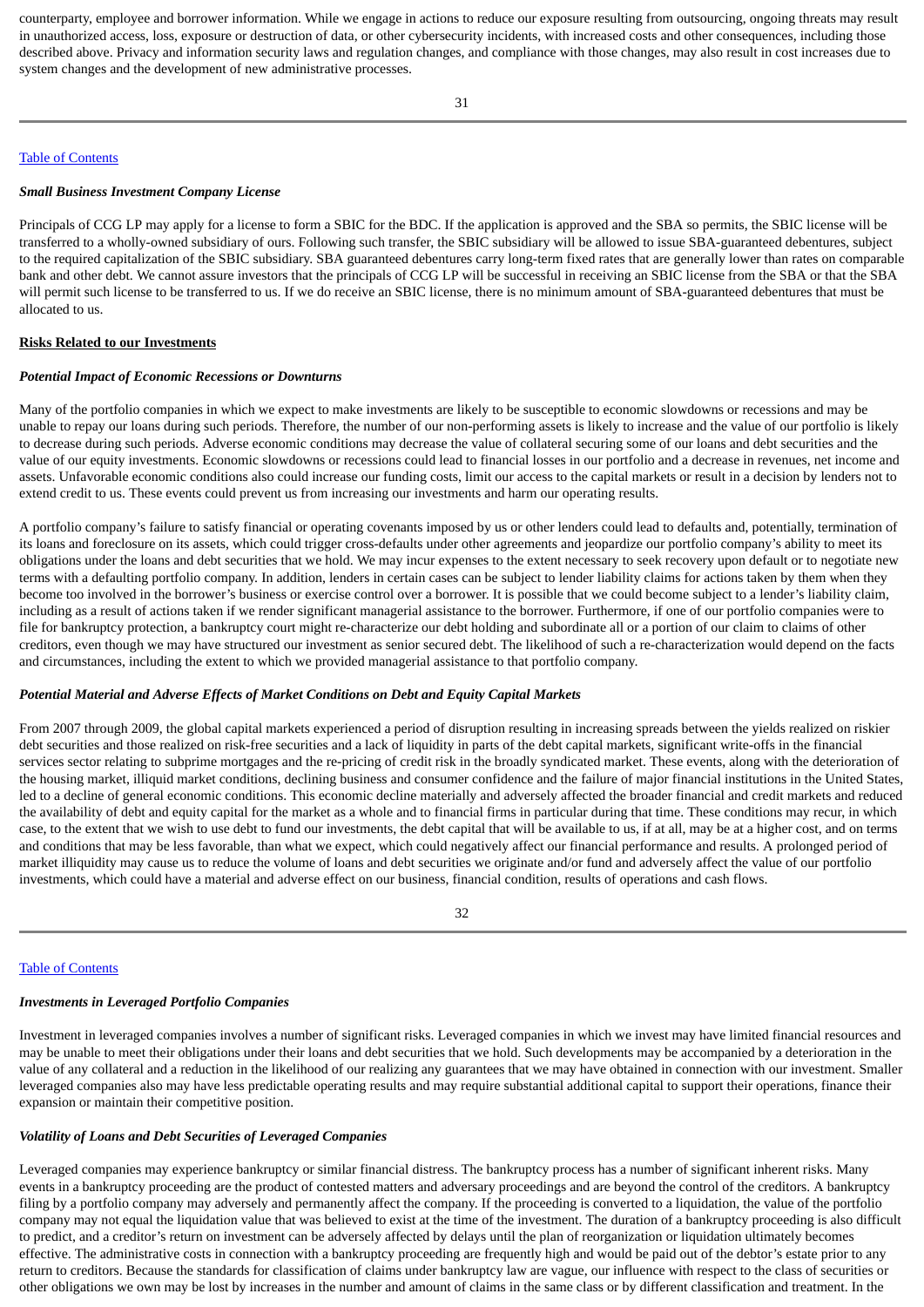early stages of the bankruptcy process, it is often difficult to estimate the extent of, or even to identify, any contingent claims that might be made. In addition, certain claims that have priority by law (for example, claims for taxes) may be substantial.

#### *Investments in Private and Middle-Market Portfolio Companies*

Investment in private and middle-market companies involves a number of significant risks. Generally, little public information exists about these companies, and we will rely on the ability of CCG LP's investment professionals to obtain adequate information to evaluate the potential returns from investing in these companies. If we are unable to uncover all material information about these companies, we may not make a fully informed investment decision, and we may lose money on our investments. Middle-market companies may have limited financial resources and may be unable to meet their obligations under their loans and debt securities that we hold, which may be accompanied by a deterioration in the value of any collateral and a reduction in the likelihood of our realizing any guarantees we may have obtained in connection with our investment. In addition, such companies typically have shorter operating histories, narrower product lines and smaller market shares than larger businesses, which tend to render them more vulnerable to competitors' actions and market conditions, as well as general economic downturns. Additionally, middle-market companies are more likely to depend on the management talents and efforts of a small group of persons. Therefore, the death, disability, resignation or termination of one or more of these persons could have a material adverse impact on one or more of the portfolio companies we invest in and, in turn, on us. Middle-market companies also may be parties to litigation and may be engaged in rapidly changing businesses with products subject to a substantial risk of obsolescence. In addition, our executive officers, directors and Investment Advisor may, in the ordinary course of business, be named as defendants in litigation arising from our investments in portfolio companies.

## *Lack of Liquidity in Investments*

All of our assets may be invested in illiquid loans and securities, and a substantial portion of our investments in leveraged companies will be subject to legal and other restrictions on resale or will otherwise be less liquid than more broadly traded public securities. The illiquidity of these investments may make it difficult for us to sell such investments if the need arises. In addition, if we are required to liquidate all or a portion of our portfolio quickly, we may realize significantly less than the value at which we have previously recorded our investments. Some of our debt investments may contain interest rate reset provisions that may make it more difficult for the borrowers to make periodic interest payments to us. In addition, some of our debt investments may not pay down principal until the end of their lifetimes, which could result in a substantial loss to us if the portfolio companies are unable to refinance or repay their debts at maturity.

33

#### Table of [Contents](#page-0-0)

#### *Below Investment Grade Securities (i.e., "junk" bonds)*

We may also invest in debt securities which will not be rated by any rating agency and, if they were rated, would be rated as below investment grade quality. Below investment grade securities, which are often referred to as "junk," have predominantly speculative characteristics with respect to the issuer's capacity to pay interest and repay principal. They may also be illiquid and difficult to value.

#### *Potential Adverse Effects of Price Declines and Illiquidity in the Corporate Debt Markets*

As a BDC, we are required to carry our investments at market value or, if no market value is ascertainable, at fair value as determined in good faith by our Board. As part of the valuation process, we may take into account the following types of factors, if relevant, in determining the fair value of our investments:

a comparison of the portfolio company's securities to publicly-traded securities;

the enterprise value of a portfolio company;

the nature and realizable value of any collateral;

the portfolio company's ability to make payments and its earnings and discounted cash flow;

the markets in which the portfolio company does business;

appraisals and reviews by third-party valuation firms; and

changes in the interest rate environment and the credit markets generally that may affect the price at which similar investments may be made in the future and other relevant factors.

When an external event such as a purchase transaction, public offering or subsequent equity sale occurs, we use the pricing indicated by the external event to corroborate our valuation. We record decreases in the market values or fair values of our investments as unrealized depreciation. Declines in prices and liquidity in the corporate debt markets may result in significant net unrealized depreciation in our portfolio. The effect of all of these factors on our portfolio may reduce our net asset value by increasing net unrealized depreciation in our portfolio. Depending on market conditions, we could incur substantial realized losses and may suffer additional unrealized losses in future periods, which could have a material adverse effect on our business, financial condition, results of operations and cash flows.

#### *Proportion of Assets that May Be Invested in Securities of a Single Issuer*

We are classified as a non-diversified investment company within the meaning of the 1940 Act, which means that we are not limited by the 1940 Act with respect to the proportion of our assets that we may invest in securities of a single issuer. Beyond the asset diversification requirements associated with our qualification as a RIC under the Code, we do not have fixed guidelines for diversification. To the extent that we assume large positions in the securities of a small number of issuers or our investments are concentrated in relatively few industries, our net asset value may fluctuate to a greater extent than that of a diversified investment company as a result of changes in the financial condition or the market's assessment of the issuer. We may also be more susceptible to any single economic or regulatory occurrence than a diversified investment company.

# *Potential Failure to Make Follow-On Investments in Portfolio Companies*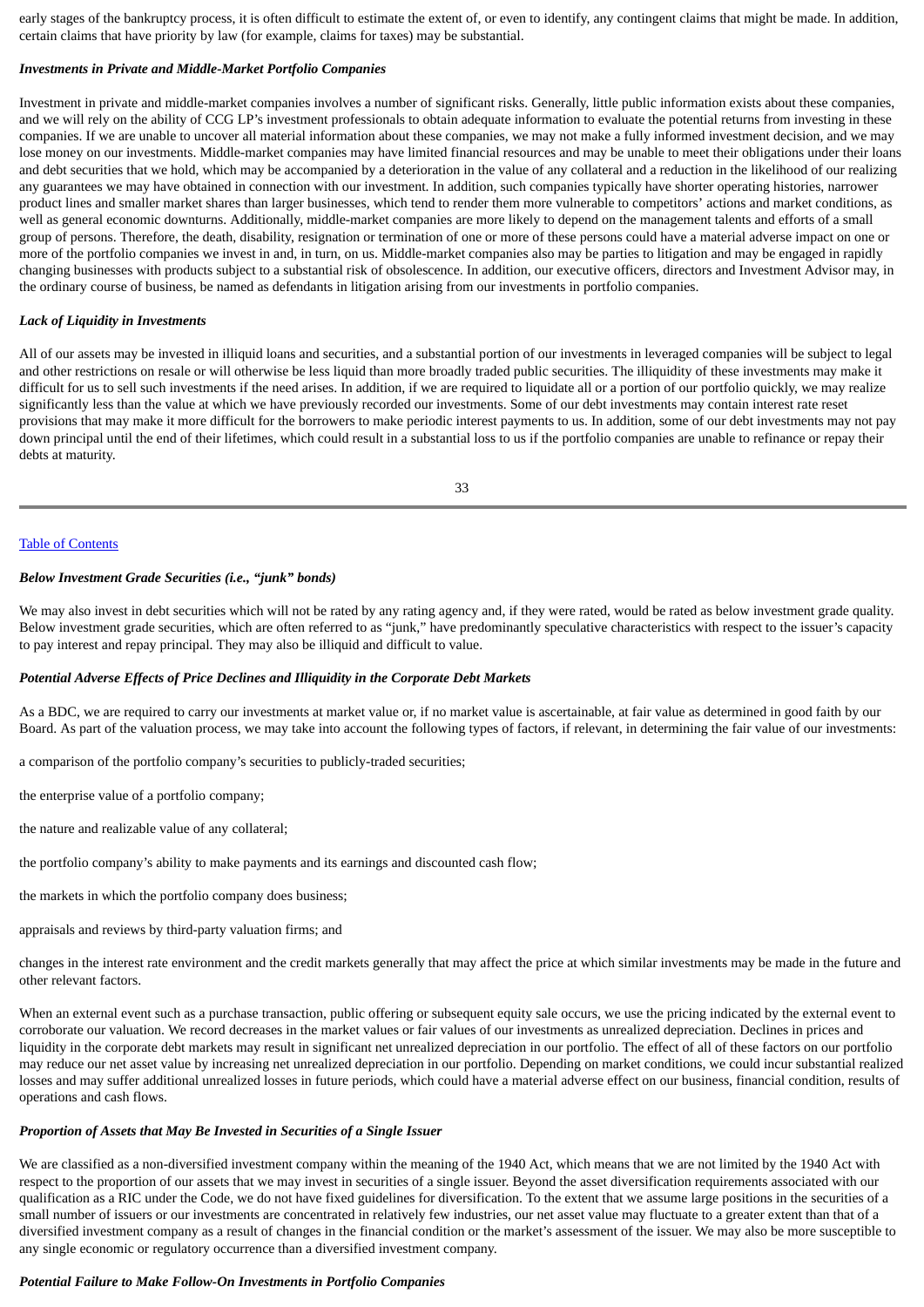Following an initial investment in a portfolio company, we may make additional investments in that portfolio company as "follow-on" investments, in seeking to:

increase or maintain in whole or in part our position as a creditor or equity ownership percentage in a portfolio company;

exercise warrants, options or convertible securities that were acquired in the original or subsequent financing; or

preserve or enhance the value of our investment.

#### Table of [Contents](#page-0-0)

We have discretion to make follow-on investments, subject to the availability of capital resources. Failure on our part to make follow-on investments may, in some circumstances, jeopardize the continued viability of a portfolio company and our initial investment, or may result in a missed opportunity for us to increase our participation in a successful operation. Even if we have sufficient capital to make a desired follow-on investment, we may elect not to make a follow-on investment because we may not want to increase our level of risk, because we prefer other opportunities or because we are inhibited by compliance with BDC requirements of the 1940 Act or the desire to maintain our qualification as a RIC. Our ability to make follow-on investments may also be limited by CCG LP's allocation policy.

# *Potential Impact of Not Holding Controlling Equity Interests in Portfolio Companies*

We do not currently hold controlling equity positions in any of our portfolio companies and, although we may do so in the future, we do not currently intend to hold controlling equity positions in our portfolio companies. As a result, we will be subject to the risk that a portfolio company may make business decisions with which we disagree, and that the management and/or stockholders of a portfolio company may take risks or otherwise act in ways that are adverse to our interests. Due to the lack of liquidity of the debt and equity investments that we expect to hold in our portfolio companies, we may not be able to dispose of our investments in the event we disagree with the actions of a portfolio company and may therefore suffer a decrease in the value of our investments.

#### *Defaults By Portfolio Companies*

A portfolio company's failure to satisfy financial or operating covenants imposed by us or other lenders could lead to defaults and, potentially, termination of its loans and foreclosure on its assets. This could trigger cross-defaults under other agreements and jeopardize such portfolio company's ability to meet its obligations under the loans or debt or equity securities that we hold. We may incur expenses to the extent necessary to seek recovery upon default or to negotiate new terms, which may include the waiver of certain financial covenants, with a defaulting portfolio company.

#### *Prepayments of Debt Investments by Portfolio Companies*

We will be subject to the risk that the debt investments we make in our portfolio companies may be repaid prior to maturity. We expect that our investments will generally allow for repayment at any time subject to certain penalties. When this occurs, we intend to generally reinvest these proceeds in temporary investments, pending their future investment in accordance with our investment strategy. These temporary investments will typically have substantially lower yields than the debt being prepaid, and we could experience significant delays in reinvesting these amounts. Any future investment may also be at lower yields than the debt that was repaid. As a result, our results of operations could be materially adversely affected if one or more of our portfolio companies elects to prepay amounts owed to us. Additionally, prepayments could negatively impact our ability to pay, or the amount of, dividends on our common stock, which could result in a decline in the market price of our shares.

# *Potential Incurrence of Debt by Portfolio Companies That Ranks Equally With, or Senior to, Our Investments*

We intend to invest a portion of our capital in second lien and subordinated loans issued by our portfolio companies. The portfolio companies usually have, or may be permitted to incur, other debt that ranks equally with, or senior to, the loans in which we invest. By their terms, such debt instruments may provide that the holders are entitled to receive payment of interest or principal on or before the dates on which we are entitled to receive payments in respect of the loans in which we invest. Also, in the event of insolvency, liquidation, dissolution, reorganization or bankruptcy of a portfolio company, holders of debt instruments ranking senior to our investment in that portfolio company would typically be entitled to receive payment in full before we receive any distribution in respect of our investment. After repaying senior creditors, a portfolio company may not have any remaining assets to use for repaying its obligation to us. In the case of debt ranking equally with loans in which we invest, we would have to share any distributions on an equal and ratable basis with other creditors holding such debt in the event of an insolvency, liquidation, dissolution, reorganization or bankruptcy of the relevant portfolio company.

35

#### Table of [Contents](#page-0-0)

Additionally, certain loans that we may make to portfolio companies may be secured on a second priority basis by the same collateral securing senior secured debt of such companies. The first priority liens on the collateral will secure the portfolio company's obligations under any outstanding senior debt and may secure certain other future debt that may be permitted to be incurred by the portfolio company under the agreements governing the loans. The holders of obligations secured by first priority liens on the collateral will generally control the liquidation of, and be entitled to receive proceeds from, any realization of the collateral to repay their obligations in full before us. In addition, the value of the collateral in the event of liquidation will depend on market and economic conditions, the availability of buyers and other factors. There can be no assurance that the proceeds, if any, from sales of all of the collateral would be sufficient to satisfy the loan obligations secured by the second priority liens after payment in full of all obligations secured by the first priority liens on the collateral. If such proceeds were not sufficient to repay amounts outstanding under the loan obligations secured by the second priority liens, then we, to the extent not repaid from the proceeds of the sale of the collateral, will only have an unsecured claim against the portfolio company's remaining assets, if any.

We may also make unsecured loans to portfolio companies, meaning that such loans will not benefit from any interest in collateral of such companies. Liens on such portfolio companies' collateral, if any, will secure the portfolio company's obligations under its outstanding secured debt and may secure certain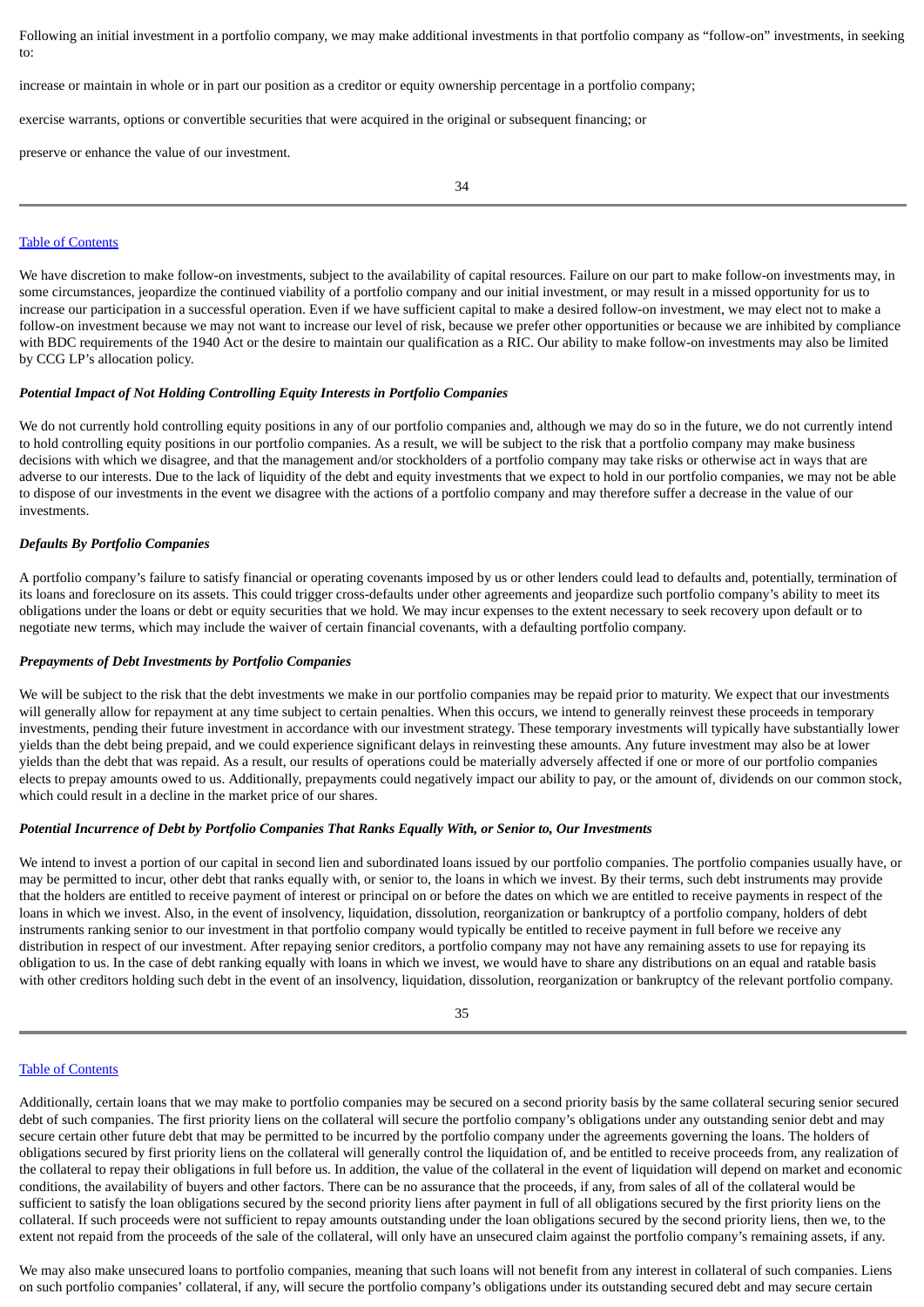future debt that is permitted to be incurred by the portfolio company under its secured loan agreements. The holders of obligations secured by such liens will generally control the liquidation of, and be entitled to receive proceeds from, any realization of such collateral to repay their obligations in full before us. In addition, the value of such collateral in the event of liquidation will depend on market and economic conditions, the availability of buyers and other factors. There can be no assurance that the proceeds, if any, from sales of such collateral would be sufficient to satisfy our unsecured loan obligations after payment in full of all secured loan obligations. If such proceeds were not sufficient to repay the outstanding secured loan obligations, then our unsecured claims would rank equally with the unpaid portion of such secured creditors' claims against the portfolio company's remaining assets, if any.

The rights we may have with respect to the collateral securing the loans we make to our portfolio companies with senior debt outstanding may also be limited pursuant to the terms of one or more intercreditor agreements that we enter into with the holders of such senior debt. Under a typical intercreditor agreement, at any time that obligations that have the benefit of the first priority liens are outstanding, any of the following actions that may be taken in respect of the collateral will be at the direction of the holders of the obligations secured by the first priority liens:

the ability to cause the commencement of enforcement proceedings against the collateral;

the ability to control the conduct of such proceedings;

the approval of amendments to collateral documents;

releases of liens on the collateral; and

waivers of past defaults under collateral documents.

We may not have the ability to control or direct such actions, even if our rights are adversely affected.

### *Subordinated Investments*

We may make subordinated investments that rank below other obligations of the obligor in right of payment. Subordinated investments are subject to greater risk of default than senior obligations as a result of adverse changes in the financial condition of the obligor or in general economic conditions. If we make a subordinated investment in a portfolio company, the portfolio company may be highly leveraged, and its relatively high debt-to-equity ratio may create increased risks that its operations might not generate sufficient cash flow to service all of its debt obligations.

36

#### Table of [Contents](#page-0-0)

# *Contingent Liabilities Resulting from the Disposition of Investments*

We currently expect that substantially all of our investments will involve loans and private securities. In connection with the disposition of an investment in loans and private securities, we may be required to make representations about the business and financial affairs of the portfolio company typical of those made in connection with the sale of a business. We may also be required to indemnify the purchasers of such investment to the extent that any such representations turn out to be inaccurate or with respect to potential liabilities. These arrangements may result in contingent liabilities that ultimately result in funding obligations that we must satisfy through our return of distributions previously made to us.

# *Additional Risks of Hedging Transactions and/or Investments in Foreign Securities*

The 1940 Act generally requires that 70% of our investments be in issuers each of whom is organized under the laws of, and has its principal place of business in, any state of the United States, the District of Columbia, Puerto Rico, the Virgin Islands or any other possession of the United States. However, our portfolio may include debt securities of non-U.S. companies, including emerging market issuers, to the limited extent such transactions and investments would not cause us to violate the 1940 Act. We expect that these investments would focus on the same secured debt, unsecured debt and related equity security investments that we make in U.S. middle-market companies and, accordingly, would be complementary to our overall strategy and enhance the diversity of our holdings. Investing in loans and securities of emerging market issuers involves many risks including economic, social, political, financial, tax and security conditions in the emerging market, potential inflationary economic environments, regulation by foreign governments, different accounting standards and political uncertainties. Economic, social, political, financial, tax and security conditions also could negatively affect the value of emerging market companies. These factors could include changes in exchange control regulations, political and social instability, expropriation, imposition of foreign taxes, less liquid markets and less available information than is generally the case in the United States, higher transaction costs, less government supervision of exchanges, brokers and issuers, less developed bankruptcy laws, difficulty in enforcing contractual obligations or judgments or foreclosing on collateral, lack of uniform accounting and auditing standards and greater price volatility.

Engaging in either hedging transactions or investing in foreign loans and securities would entail additional risks to our stockholders. We could, for example, use instruments such as interest rate swaps, caps, collars and floors and, if we were to invest in foreign loans and securities, we could use instruments such as forward contracts or currency options and borrow under a credit facility in currencies selected to minimize our foreign currency exposure. In each such case, we generally would seek to hedge against fluctuations of the relative values of our portfolio positions from changes in market interest rates or currency exchange rates. Hedging against a decline in the values of our portfolio positions would not eliminate the possibility of fluctuations in the values of such positions or prevent losses if the values of the positions declined. However, such hedging could establish other positions designed to gain from those same developments, thereby offsetting the decline in the value of such portfolio positions. Such hedging transactions could also limit the opportunity for gain if the values of the underlying portfolio positions increased. Moreover, it might not be possible to hedge against an exchange rate or interest rate fluctuation that was so generally anticipated that we would not be able to enter into a hedging transaction at an acceptable price.

While we may enter into such transactions to seek to reduce currency exchange rate and interest rate risks, unanticipated changes in currency exchange rates or interest rates could result in poorer overall investment performance than if we had not engaged in any such hedging transactions. In addition, the degree of correlation between price movements of the instruments used in a hedging strategy and price movements in the portfolio positions being hedged could vary. Moreover, for a variety of reasons, we might not seek to establish a perfect correlation between the hedging instruments and the portfolio holdings being hedged. Any such imperfect correlation could prevent us from achieving the intended hedge and expose us to risk of loss. In addition, it might not be possible for us to hedge fully or perfectly against currency fluctuations affecting the value of securities denominated in non-U.S. currencies because the value of those loans and securities would likely fluctuate as a result of factors not related to currency fluctuations.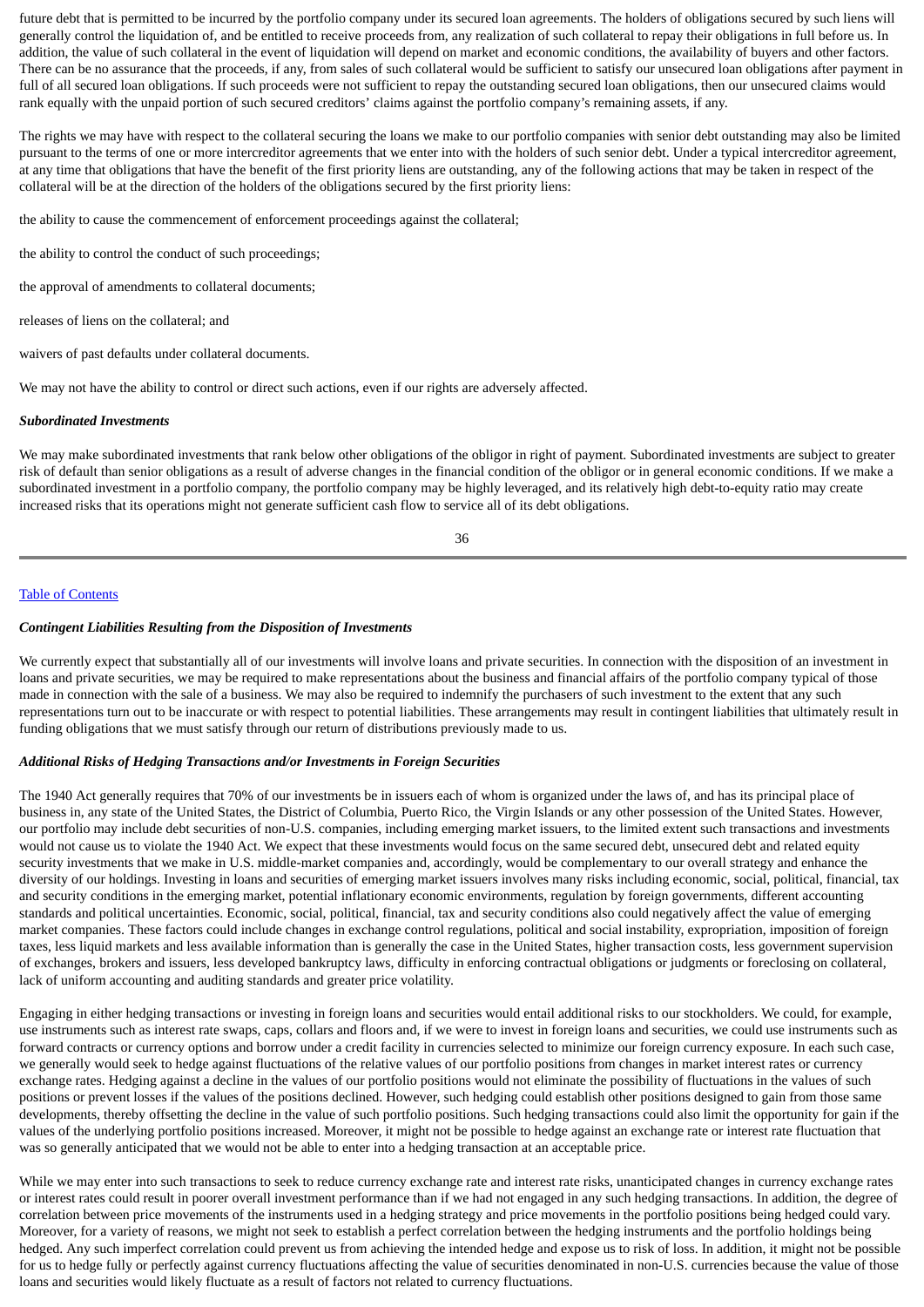# *Realizing Gains From Equity Investments*

When we invest in loans and debt securities, we may acquire warrants or other equity securities of portfolio companies as well. We may also invest in equity securities directly. To the extent we hold equity investments, we will attempt to dispose of them and realize gains upon our disposition of them. However, the equity interests we receive may not appreciate in value and, may decline in value. As a result, we may not be able to realize gains from our equity interests, and any gains that we do realize on the disposition of any equity interests may not be sufficient to offset any other losses we experience.

### Table of [Contents](#page-0-0)

### *Risks Associated with OID and PIK Interest Income*

Our investments may include OID and PIK instruments. To the extent OID and PIK interest income constitute a portion of our income, we will be exposed to risks associated with such income being required to be included in an accounting income and taxable income prior to receipt of cash, including the following:

OID instruments and PIK securities may have unreliable valuations because the accretion of OID as interest income and the continuing accruals of PIK securities require judgments about their collectability and the collectability of deferred payments and the value of any associated collateral.

OID instruments may create heightened credit risks because the inducement to the borrower to accept higher interest rates in exchange for the deferral of cash payments typically represents, to some extent, speculation on the part of the borrower.

For accounting purposes, cash distributions to shareholders that include a component of accreted OID income do not come from paid-in capital, although they may be paid from the offering proceeds. Thus, although a distribution of accreted OID income may come from the cash invested by the stockholders, the 1940 Act does not require that shareholders be given notice of this fact.

The higher interest rates on PIK securities reflects the payment deferral and increased credit risk associated with such instruments and PIK securities generally represent a significantly higher credit risk than coupon loans.

The presence of accreted OID income and PIK interest income create the risk of non-refundable cash payments to the Advisor in the form of incentive fees on income based on non-cash accreted OID income and PIK interest income accruals that may never be realized.

Even if accounting conditions are met, borrowers on such securities could still default when the Company's actual collection is expected to occur at the maturity of the obligation.

PIK interest has the effect of generating investment income and increasing the incentive fees payable at a compounding rate. In addition, the deferral of PIK interest also reduces the loan-to-value ratio at a compounding rate.

### <span id="page-26-0"></span>**ITEM 1B. UNRESOLVED STAFF COMMENTS**

None.

# <span id="page-26-1"></span>**ITEM 2. PROPERTIES**

We maintain our principal executive office at 11100 Santa Monica Boulevard, Suite 2000, Los Angeles, California 90025. We do not own any real estate.

# <span id="page-26-2"></span>**ITEM 3. LEGAL PROCEEDINGS**

From time to time, we may be a party to certain legal proceedings in the ordinary course of business, including proceedings relating to the enforcement of our rights under loans to or other contracts with our portfolio companies. We are not currently subject to any material legal proceedings, nor, to our knowledge, is any material legal proceeding threatened against us.

#### **ITEM 4. MINE SAFETY DISCLOSURES**

Not applicable.

<span id="page-26-3"></span>38

#### Table of [Contents](#page-0-0)

#### <span id="page-26-4"></span>**PART II**

# <span id="page-26-5"></span>**ITEM 5. MARKET FOR REGISTRANT'S COMMON EQUITY, RELATED STOCKHOLDER MATTERS AND ISSUER PURCHASES OF EQUITY SECURITIES**

#### **Market Information**

Until the completion of a Qualified IPO, our outstanding common stock will be offered and sold in transactions exempt from registration under the Securities Act under Section 4(a)(2) and Regulation D, as well as under Regulation S under the Securities Act. There is no established public trading market for our common stock currently, nor can we give any assurance that one will develop.

#### **Shareholders**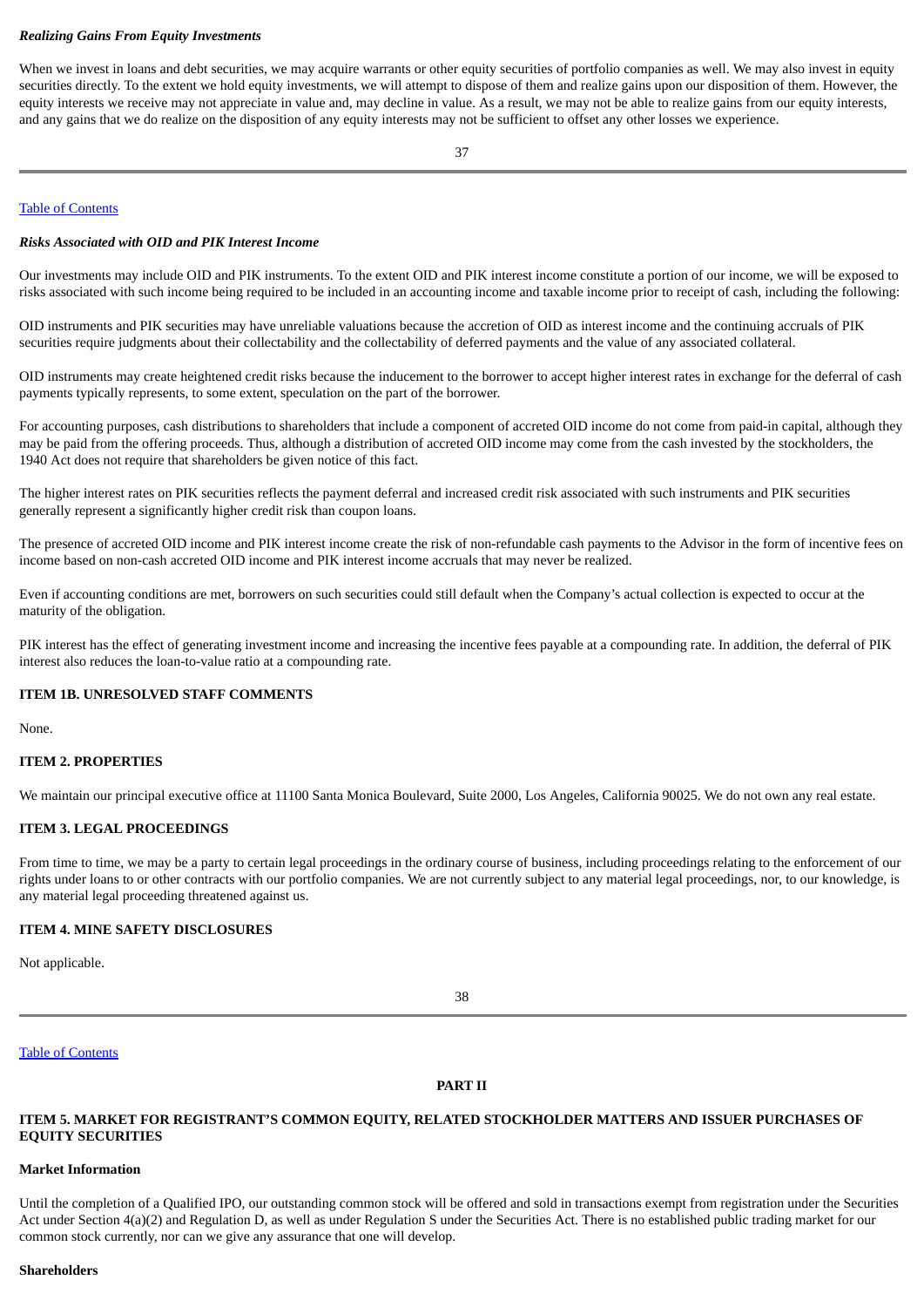We have entered into separate Subscription Agreements with a number of investors for the Private Offering. Investors will be required to make capital contributions to purchase shares of the Company's common stock each time the Company delivers a drawdown notice, which will be delivered at least 10 business days prior to the required funding date, in an aggregate amount not to exceed their respective capital commitments. All purchases will generally be made pro rata in accordance with the investors' capital commitments, at a per-share price as determined by the Company's Board (including any committee thereof) as of the end of the most recent calendar quarter or such other date determined by the Board prior to the date of the applicable drawdown notice. The per-share price shall be at least equal to the net asset value per share in accordance with the limitations under Section 23 of the 1940 Act. The Board may set the per-share price above the net asset value per share based on a variety of factors, including without limitation the total amount of the Company's organizational and other expenses. Upon the earlier to occur of (i) a Qualified IPO, and (ii) the fourth anniversary of the Initial Closing, investors will be released from any further obligation to purchase additional shares, subject to certain exceptions contained herein and in the Subscription Agreement. Prior to a Qualified IPO, no investor who participated in the Private Offering will be permitted to sell, assign, transfer or otherwise dispose of its shares or capital commitment unless the Company provides its prior written consent and the transfer is otherwise made in accordance with applicable law.

The Initial Closing was June 26, 2015. A limited number of additional closings are expected to occur from time to time as determined by the Company. In the event that the Company enters into a Subscription Agreement with one or more investors after the initial drawdown, each such investor will be required to make purchases of shares of common stock (each, a "Catch-up Purchase") on one or more dates to be determined by the Company. The aggregate purchase price of the Catch-up Purchases will be equal to an amount necessary to ensure that, upon payment of the aggregate purchase price, such investor will have contributed the same percentage of its capital commitment to the Company as all investors whose subscriptions were accepted at previous closings. Catch-up Purchases will be made at a per-share price as determined by the Company's Board (including any committee thereof) as of the end of the most recent calendar quarter or such other date determined by the Board prior to the date of the applicable drawdown notice. The per-share price shall be at least equal to the net asset value per share of the Company's common stock in accordance with the limitations under Section 23 of the 1940 Act. The Board may set the per-share price above the net asset value per share based on a variety of factors, including without limitation the total amount of the Company's organizational and other expenses. At December 31, 2015, we had received capital commitments totaling \$211.1 million, of which \$10.0 million was from CCG LP.

Except as provided above, four years following the Initial Closing (the "Commitment Period"), investors in the Private Offering will be released from any further obligation to purchase additional shares of common stock, except to the extent necessary to (a) pay Company expenses, including management fees, any amounts that may become due under any borrowings or other financings or similar obligations and any other liabilities, contingent or otherwise, in each case to the extent they relate to the Commitment Period, (b) complete investments in any transactions for which there are binding written agreements as of the end of the Commitment Period (including investments that are funded in phases), (c) fund follow-on investments made in existing portfolio companies within three years from the end of the Commitment Period that, in the aggregate, do not exceed 5% of total commitments, (d) fund obligations under any Company guarantee or indemnity made during the Commitment Period and/or (e) fund any defaulted commitments. The Commitment Period shall terminate earlier upon a Qualified IPO and investors will be released from any further obligation to purchase additional shares of common stock. The Company reserves the right to conduct new or additional offerings of securities in the future.

```
39
```
# Table of [Contents](#page-0-0)

# **Holders**

As of December 31, 2015, there were approximately 11 holders of record of our common stock.

# **Distribution Policy**

To the extent that we have taxable income available, we intend to distribute quarterly dividends to our stockholders. The amount of our dividends, if any, will be determined by our Board of Directors. Dividends and distributions are recorded on the record date. The amount to be paid out as a dividend is determined by the Board each quarter and is generally based upon the earnings estimated by management. We anticipate that our distributions will generally be paid from net investment income. Net realized capital gains, if any, are distributed at least annually, although the Company may decide to retain such capital gains for investment. However, if we do not generate sufficient net investment income during a year, all or part of a distribution may constitute a return of capital. The specific tax characteristics of our dividends and other distributions will be reported to stockholders after the end of each calendar year. Any dividends to our stockholders will be declared out of assets legally available for distribution.

The Company has elected to be treated as a BDC under the 1940 Act. The Company also has elected to be treated as a RIC under the Internal Revenue Code. So long as the Company maintains its status as a RIC, it will generally not pay corporate-level U.S. federal income or excise taxes on any ordinary income or capital gains that it distributes at least annually to its stockholders as dividends. As a result, any tax liability related to income earned and distributed by the Company represents obligations of the Company's stockholders and will not be reflected in the consolidated financial statements of the Company.

In order for the Company not to be subject to federal excise taxes, it must distribute annually an amount at least equal to the sum of (i) 98% of its ordinary income (taking into account certain deferrals and elections), (ii) 98.2% of its net capital gains from the current year and (iii) any undistributed ordinary income and net capital gains from preceding years. The Company, at its discretion, may carry forward taxable income in excess of calendar year dividends and pay a 4% excise tax on this income. If the Company chooses to do so, this generally would increase expenses and reduce the amount available to be distributed to stockholders. The Company will accrue excise tax on estimated undistributed taxable income as required.

We intend to make distributions in cash unless a stockholder elects to receive dividends and/or long-term capital gains distributions in additional shares of common stock. We can offer no assurance that we will achieve results that will permit the payment of any cash distributions and, if we issue senior securities, we will be prohibited from making distributions if doing so causes us to fail to maintain the asset coverage ratios stipulated by the Investment Company Act or if distributions are limited by the terms of any of our borrowings.

The following table summarizes the Company's dividends declared and payable through the quarter ended December 31, 2015**(1)**:

| <b>Date Declared</b> | Record<br>Date     | Pavment<br>Date  | <b>Per Share</b><br>Amount | <b>Total</b><br>Amount | Annualized<br>Dividend Yield (2) |
|----------------------|--------------------|------------------|----------------------------|------------------------|----------------------------------|
| September 29, 2015   | September 30, 2015 | October 15, 2015 | 0.04                       | 151.009                | 64%                              |
| December 29, 2015    | December 30. 2015  | January 15, 2016 | 0.23                       | 924.998                | 47%.د                            |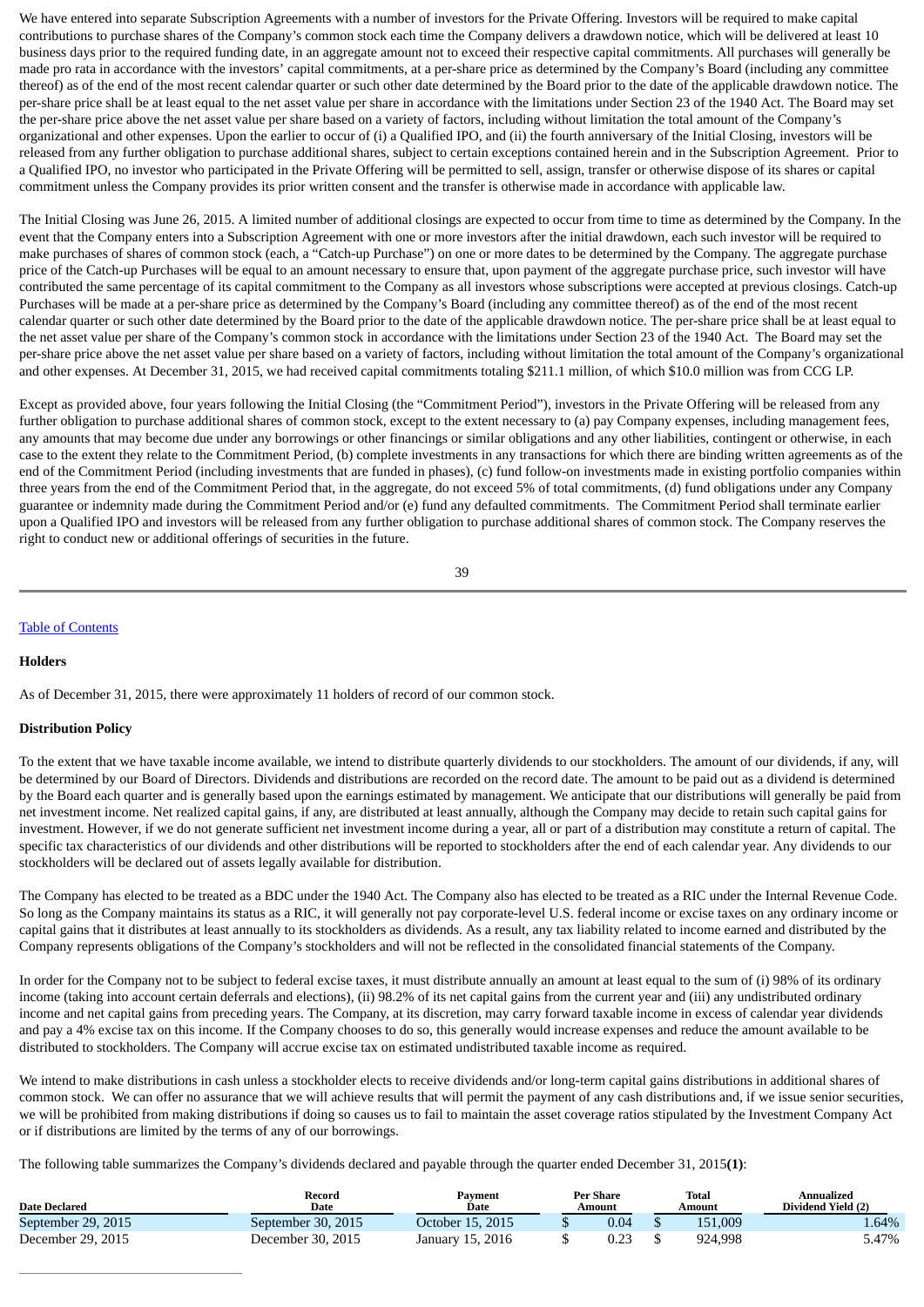- (1) The Company was formed on February 5, 2015 and commenced operations on June 26, 2015.
- (2) Annualized dividend yield is calculated by dividing declared dividend by the weighted average of the net asset value for the quarter and annualizing over 4 quarterly periods.

#### Table of [Contents](#page-0-0)

#### **Dividend Reinvestment Plan**

The Company has adopted a dividend reinvestment plan that provides for reinvestment of any distributions the Company declares in cash on behalf of the Company's stockholders for those stockholders electing not to receive cash. As a result, if the Board authorizes, and the Company declares, a cash dividend, then the Company's stockholders who have "opted in" to the Company's dividend reinvestment plan will have their cash dividends automatically reinvested in additional shares of the Company's common stock, rather than receiving the cash dividend.

# **Recent Sales of Unregistered Securities and Use of Proceeds**

Except as previously reported by the Company on its current reports on Form 8-K, we did not sell any securities during the period covered by this Form 10-K that were not registered under the Securities Act.

# <span id="page-28-0"></span>**ITEM 6. SELECTED FINANCIAL DATA**

The tables below set forth our selected consolidated historical financial data for the periods indicated. The selected consolidated historical financial data as of December 31, 2015 and for the period from February 5, 2015 (Inception) to December 31, 2015 have been derived from our audited consolidated financial statements, which are included in "*Consolidated Financial Statements and Supplementary Data*" in Part II, Item 8 of this Form 10-K.

The selected consolidated financial information and other data presented below should be read in conjunction with the information contained in Part II, Item 7 of this Form 10-K "Management's Discussion and Analysis of Financial Condition and Results of Operations," the audited consolidated financial statements and the notes thereto included in Part II, Item 8 of this Form 10-K, "*Consolidated Financial Statements and Supplementary Data*".

|                                                                                                   | For the period from<br>February 5, 2015<br>(Inception) to<br>December 31, 2015 (1) |
|---------------------------------------------------------------------------------------------------|------------------------------------------------------------------------------------|
| <b>Consolidated Statements of Operations Data</b>                                                 |                                                                                    |
| Income                                                                                            |                                                                                    |
| Total investment income                                                                           | \$<br>3,302,668                                                                    |
| <b>Expenses</b>                                                                                   |                                                                                    |
| Net expenses and income taxes                                                                     | 2,400,667                                                                          |
| Net investment income (loss)                                                                      | \$<br>902.001                                                                      |
| Net realized gain (loss) on investments-non-controlled/non-affiliated                             | (73, 241)                                                                          |
| Net change in unrealized appreciation (depreciation) on investments—non-controlled/non-affiliated | (2,983,802)                                                                        |
| Net increase (decrease) in net asset resulting from operations                                    | (2, 155, 042)                                                                      |
| Basic and diluted net decrease in net assets resulting from operations per common share (2)       | (0.75)                                                                             |
| Dividends declared per common share (3)                                                           | \$<br>0.27                                                                         |

(1) The Company was formed on February 5, 2015 and commenced operations on June 26, 2015.

(2) Net increase (decrease) in net assets resulting from operations for the period from June 26, 2015 (Commencement) through December 31, 2015, divided by the weighted average shares outstanding for the same period.

(3) Cumulative per share dividends declared by the Company's Board of Directors for the period from June 26, 2015 (Commencement) through December 31, 2015, divided by the weighted average shares outstanding for the same period.

# 41

# Table of [Contents](#page-0-0)

|                                                                                      | <b>December 31, 2015</b> |
|--------------------------------------------------------------------------------------|--------------------------|
| <b>Consolidated Statements of Assets and Liabilities Data</b>                        |                          |
| Investments—non-controlled/non-affiliated, at fair value                             | \$<br>138,068,497        |
| Cash, cash equivalents and foreign currency                                          | 4,767,556                |
| Total assets                                                                         | 143,539,305              |
| Revolving credit facility                                                            | 54,710,850               |
| <b>Total liabilities</b>                                                             | 65,953,067               |
| Total net assets                                                                     | 77,586,238               |
| Net assets per share                                                                 | \$<br>19.13              |
|                                                                                      |                          |
| <b>Other Data:</b>                                                                   |                          |
| Number of portfolio companies at year end                                            | 108                      |
| Average funded investments in new portfolio companies/structured finance obligations | \$<br>1,278,412          |
| Total return based on net asset value (1)                                            | $(3.0)\%$                |
| Weighted average yield of debt investments at fair value (2)                         | 7.23%                    |
| Weighted average yield of debt investments at amortized cost (2)                     | 7.07%                    |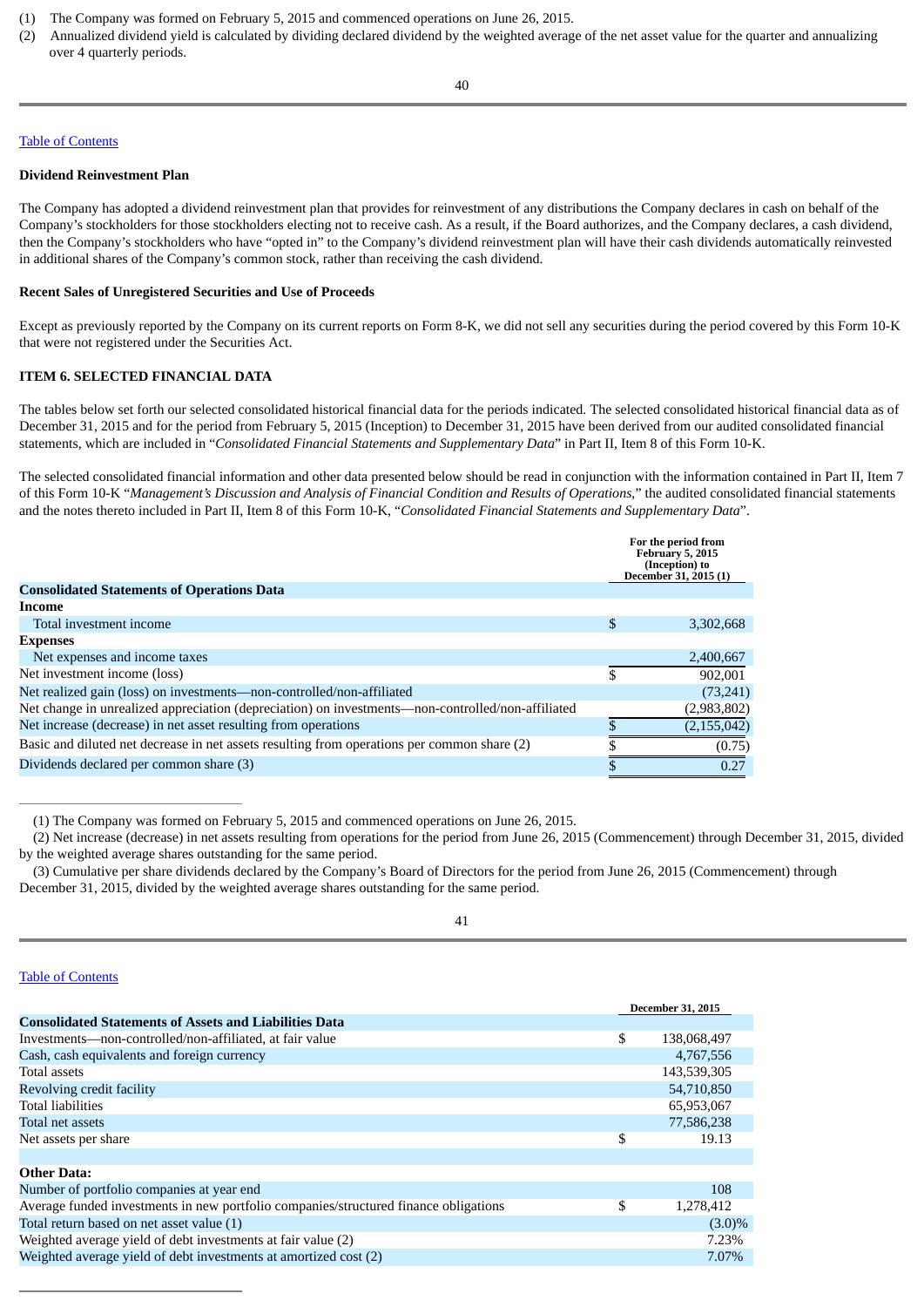(1) Total return based on net asset value is calculated as the change in net asset value per share during the period from June 26, 2015 (Commencement) through December 31, 2015 plus declared dividends per share, divided by the beginning net asset value per share.

(2) Weighted average yield on debt investments at fair value is computed as (a) the annual stated interest rate or yield earned plus additional interest, if any, as a result of arrangements between us and other lenders in any syndication plus the net annual amortization of original issue discount and market discount earned on accruing debt investments, divided by (b) total debt investments at fair value. Weighted average yield on debt investments at amortized cost is computed as (a) the annual stated interest rate or yield earned plus additional interest, if any, as a result of arrangements between us and other lenders in any syndication plus the net annual amortization of original issue discount and market discount earned on accruing debt investments, divided by (b) total debt investments at amortized cost.

#### Table of [Contents](#page-0-0)

# <span id="page-29-0"></span>**ITEM 7. MANAGEMENT'S DISCUSSION AND ANALYSIS OF FINANCIAL CONDITION AND RESULTS OF OPERATIONS**

Management's Discussion and Analysis should be read in conjunction with ITEM 8. CONSOLIDATED FINANCIAL STATEMENTS AND SUPPLEMENTARY DATA. This discussion contains forward-looking statements and involves numerous risks and uncertainties, including, but not limited to, those described in "ITEM 1A. RISK FACTORS." Actual results may differ materially from those contained in any forward-looking statements.

# **OVERVIEW**

We are a specialty finance company focused on lending to middle-market companies and are incorporated under the laws of the State of Delaware on February 5, 2015 (Inception). We have elected to be treated as a business development company (BDC) under the Investment Company Act of 1940, as amended (the 1940 Act). In addition, the Company has elected to be treated for U.S. federal income tax purposes as a regulated investment company (a "RIC") under Subchapter M of the Internal Revenue Code of 1986, as amended (the "Code). As such, we are required to comply with various regulatory requirements, such as the requirement to invest at least 70% of our assets in "qualifying assets," source of income limitations, asset diversification requirements, and the requirement to distribute annually at least 90% of our taxable income and tax-exempt interest.

The Company is managed by CBDC Advisors, LLC (the "Advisor"), an investment adviser that is registered with the Securities and Exchange Commission (the "SEC") under the Investment Advisers Act of 1940, as amended. CBDC Administration, LLC (the "Administrator") provides the administrative services necessary for the Company to operate. Company management consists of investment and administrative professionals from the Advisor and Administrator along with the Company's Board of Directors (the "Board"). The Advisor directs and executes the investment operations and capital raising activities of the Company subject to oversight from the Board, which sets the broad policies of the Company. The Board has delegated investment management of the Company's investment assets to the Advisor. The Board consists of five directors, three of whom are independent.

The Company's primary investment objective is to maximize the total return to the Company's stockholders in the form of current income and capital appreciation through debt and related equity investments. The Company will seek to achieve its investment objectives by investing primarily in secured debt (including senior secured first-lien, unitranche and senior secured second-lien debt) and unsecured debt (including senior unsecured and subordinated debt), as well as related equity securities of private U.S. middle-market companies. We may purchase interests in loans or make other debt investments, directly from our target companies as primary market or directly originated investments or through secondary market transactions in the "over-the-counter" market. We invest in directly originated transactions and the broadly syndicated loan and high yield markets.

From February 5, 2015 (Inception) through June 25, 2015, the Company devoted substantially all of its efforts to establishing the business and raising capital commitments from private investors. On June 26, 2015, we entered into subscription agreements with several investors, including Crescent Capital Group LP and its affiliates (CCG LP), providing for the private placement of the Company's common stock. The Company commenced investment operations on June 26, 2015 (Commencement).

# **KEY COMPONENTS OF OPERATIONS**

#### *Investments*

We expect our investment activity to vary substantially from period to period depending on many factors, the general economic environment, the amount of capital we have available to us, the level of merger and acquisition activity for middle-market companies, including the amount of debt and equity capital available to such companies and the competitive environment for the type of investments we make.

We must not invest in any assets other than "qualifying assets" specified in the 1940 Act, unless, at the time the investments are made, at least 70% of our total assets are qualifying assets (with certain limited exceptions). Qualifying assets include investments in "eligible portfolio companies." Pursuant to rules adopted by the SEC, "eligible portfolio companies" include certain companies that do not have any securities listed on a national securities exchange and public companies whose securities are listed on a national securities exchange but whose market capitalization is less than \$250 million.

### *The Investment Advisor*

Our investment activities will be managed by the Advisor, which will be responsible for originating prospective investments, conducting research and due diligence investigations on potential investments, analyzing investment opportunities, negotiating and structuring our investments and monitoring our investments and portfolio companies on an ongoing basis. The Advisor has entered into a Resource Sharing Agreement (the "Resource Sharing Agreement") with Crescent Capital Group LP ("CCG LP"), pursuant to which CCG LP will provide the Advisor with experienced investment professionals (including the members of the Advisor's investment committee) and access to the resources of CCG LP so as to enable the Advisor to fulfill its obligations under the Investment Advisory Agreement. Through the Resource Sharing Agreement, the Advisor intends to capitalize on the deal origination, credit underwriting, due diligence, investment structuring, execution, portfolio management and monitoring experience of CCG LP's investment professionals.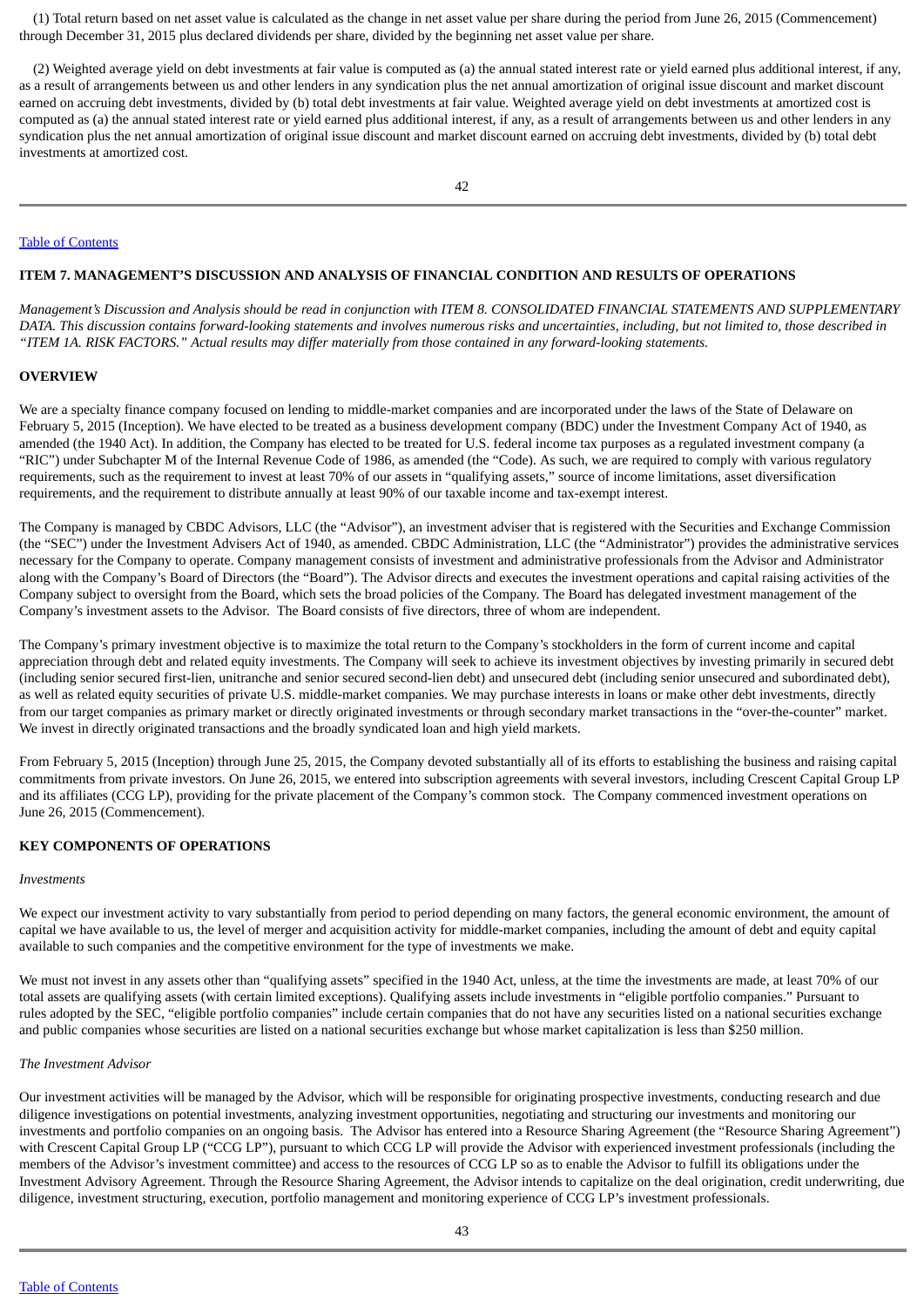*Revenues*

We expect to generate revenue in the form of interest income on debt investments and, to a lesser extent, capital gains and distributions, if any, on equity securities that we may acquire in portfolio companies. Certain investments may have contractual PIK interest or dividends. PIK represents accrued interest or accumulated dividends that are added to the loan principal of the investment on the respective interest or dividend payment dates rather than being paid in cash and generally becomes due at maturity or upon being called by the issuer. PIK is recorded as interest or dividend income, as applicable.

Dividend income on preferred equity securities is recorded on an accrual basis to the extent that such amounts are payable by the portfolio company and are expected to be collected. Dividend income on common equity securities is recorded on the record date for private portfolio companies or on the ex-dividend date for publicly-traded portfolio companies.

In addition, we may receive fees for services provided to portfolio companies by the Advisor under the Investment Advisory Agreement. The services that the Advisor provides vary by investment, but generally include syndication, structuring or diligence fees, and fees for providing managerial assistance to our portfolio companies. We may also generate revenue in the form of commitment or origination fees. Loan origination fees, original issue discount and market discount or premium are capitalized, and we accrete or amortize such amounts into income over the life of the loan. Fees for providing managerial assistance to our portfolio companies are generally non-recurring and are recognized as revenue when services are provided. In certain instances where the Company is invited to participate as a co-lender in a transaction and does not provide significant services in connection with the investment, all or a portion of any loan fees received by the Company in such situations will be deferred and amortized over the investment's life using the effective yield method.

### *Expenses*

Our primary operating expenses will include the payment of fees to the Advisor under the Investment Advisory Agreement, our allocable portion of overhead expenses under the administration agreement with our Administrator (the "Administration Agreement"), operating costs associated with our subadministration, custodian and transfer agent agreements with State Street Bank and Trust Company (the "Sub-Administration Agreements") and other operating costs described below. We will bear all other out-of-pocket costs and expenses of our operations and transactions, including:

- · allocated organization costs from the Advisor incurred prior to the commencement of our operations up to a maximum of \$1.5 million;
- · the cost of calculating our net asset value, including the cost of any third-party valuation services;
- fidelity bond, directors' and officers' liability insurance and other insurance premiums;
- direct costs, such as printing, mailing, long distance telephone and staff;
- fees and expenses associated with independent audits and outside legal costs;
- independent directors' fees and expenses;
- U.S. federal, state and local taxes;
- · the cost of effecting sales and repurchases of shares of our common stock and other securities;
- fees payable to third parties relating to making investments, including out-of-pocket fees and expenses associated with performing due diligence and reviews of prospective investments;
- · out-of-pocket fees and expenses associated with marketing efforts;
- federal and state registration fees and any stock exchange listing fees;
- · brokerage commissions;
- · costs associated with our reporting and compliance obligations under the 1940 Act and other applicable U.S. federal and state securities laws;
- debt service and other costs of borrowings or other financing arrangements; and
- · all other expenses reasonably incurred by us in connection with making investments and administering our business.

# 44

#### Table of [Contents](#page-0-0)

We have agreed to repay the Advisor for initial organization costs and equity offering costs incurred prior to the commencement of operations up to a maximum of \$1.5 million on a pro rata basis over the first \$350 million of invested capital not to exceed 3 years from the initial capital commitment. The Advisor is responsible for organization and private equity offerings costs in excess of \$1.5 million.

We expect our general and administrative expenses to be relatively stable or decline as a percentage of total assets during periods of asset growth and to increase during periods of asset declines. Incentive Fees and costs relating to future offerings of securities would be incremental.

*Leverage*

We also incur interest and credit facility expenses in connection with our revolving credit agreement with Natixis, New York Branch as the administrative agent and one of the lenders (the "Revolving Credit Facility"). Interest and credit facility expenses under our Revolving Credit Facility consist of interest expenses, amortization of deferred financing costs and upfront commitment fees and unused fees on the unused portion of the Revolving Credit Facility.

Our Revolving Credit Facility allows us to borrow money and lever our investment portfolio, subject to the limitations of the 1940 Act, with the objective of increasing our yield. This is known as "leverage" and could increase or decrease returns to our stockholders.

The use of leverage involves significant risks. As a BDC, with certain limited exceptions, we will only be permitted to borrow amounts such that our asset coverage ratio, as defined in the 1940 Act, equals at least 2 to 1 after such borrowing. Short-term credits necessary for the settlement of securities transactions and arrangements with respect to securities lending will not be considered borrowings for these purposes. The amount of leverage that we employ will depend on our Advisor's and our Board assessment of market conditions and other factors at the time of any proposed borrowing.

# **PORTFOLIO INVESTMENT ACTIVITY**

We seek to create a diverse portfolio that generally includes senior secured first-lien, "unitranche" (which are loans that combine features of first-lien, secondlien and mezzanine debt, generally in a first-lien position), senior secured second lien and subordinated loans and minority equity securities by investing in the securities of U.S. middle market companies. We may also selectively invest more than \$10.0 million in some of our portfolio companies and generally expect that the size of our individual investments will vary proportionately with the size of our capital base. We generally invest in securities that have been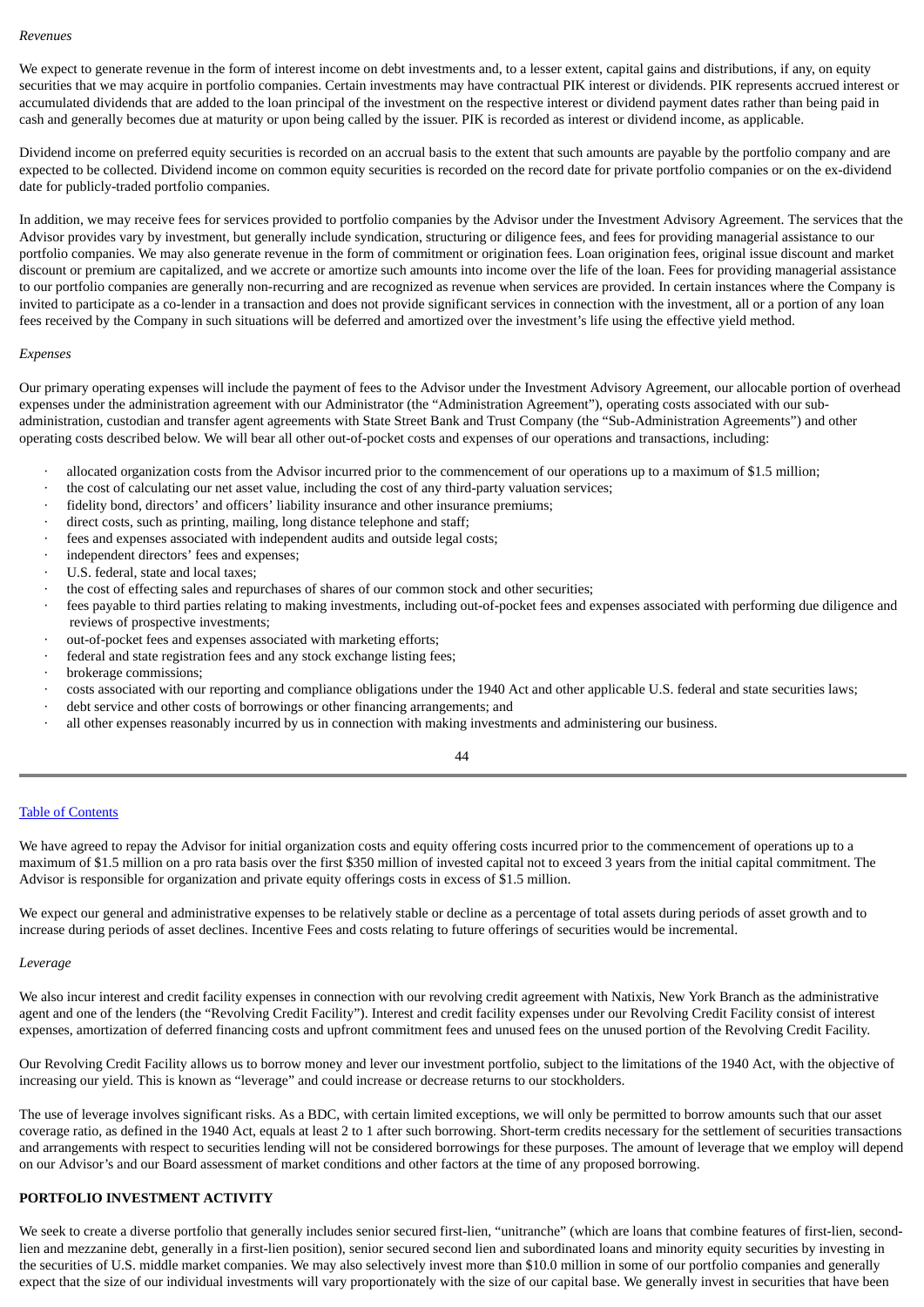rated below investment grade by independent rating agencies or that would be rated below investment grade if they were rated. These securities have speculative characteristics with respect to the issuer's capacity to pay interest and repay principal. In addition, many of our debt investments have floating interest rates that reset on a periodic basis and typically do not fully pay down principal prior to maturity, which may increase our risk of losing part or all of our investment.

As of December 31, 2015, our portfolio at fair value was comprised of the following.

| (\$ in millions)           | December 31, 2015 (1) | Percentage |
|----------------------------|-----------------------|------------|
| Senior secured first-lien  | 99.0                  | 70.6%      |
| Unitranche                 | 9.9                   | 7.1%       |
| Senior secured second-lien | 24.2                  | 17.3%      |
| Subordinated               | 5.0                   | 3.6%       |
| Equity                     | 2.0                   | 1.4%       |
|                            |                       |            |
| Total investments          | 140.1                 | 100.0%     |

# (1) Excludes unfunded commitments of \$2.0 million.

The following table shows the asset mix of our new investment commitments for the period from February 5, 2015 (Inception) to December 31, 2015:

|                                  |       | For the period from<br>February 5, 2015 (Inception) to<br>December 31, 2015 (1) |
|----------------------------------|-------|---------------------------------------------------------------------------------|
| (\$ in millions)                 | Cost  | Percentage                                                                      |
| Senior secured first-lien        | 106.0 | 71.9%                                                                           |
| Unitranche                       | 9.8   | 6.7%                                                                            |
| Senior secured second-lien       | 24.7  | 16.8%                                                                           |
| Subordinated                     | 4.9   | 3.3%                                                                            |
| Equity                           | 2.0   | 1.3%                                                                            |
| Total new investment commitments | 147.4 | $100.0\%$                                                                       |

(1) The Company was formed on February 5, 2015 and commenced operations on June 26, 2015.

### Table of [Contents](#page-0-0)

As of December 31, 2015, we had investments in 108 portfolio companies with an aggregate fair value of \$140.1 million.

For the period from February 5, 2015 (Inception) to December 31, 2015, we had principal repayments of \$3.5 million. For this period, we had sales of securities in three portfolio companies aggregating approximately \$0.6 million in net proceeds. For the period from February 5, 2015 (Inception) to December 31, 2015, we had a net portfolio increase of \$143.2 million aggregate principal amount.

The following table presents certain selected information regarding our investment portfolio at fair value as of December 31, 2015:

|                                                                                  | <b>December 31, 2015</b> |
|----------------------------------------------------------------------------------|--------------------------|
| Weighted average total yield to maturity of debt and income producing securities | $7.2\%$                  |
| Weighted average interest rate of debt and income producing securities           | $6.7\%$                  |
| Percentage of debt bearing a floating rate                                       | 85.2%                    |
| Percentage of debt bearing a fixed rate                                          | 14.8%                    |

The following table shows the amortized cost of our performing and non-accrual investments as of December 31, 2015.

| (\$ in millions) | <b>December 31, 2015</b><br><b>Amortized Cost (1)</b> | Percentage |
|------------------|-------------------------------------------------------|------------|
| Performing       | 143.2                                                 | 100.0%     |
| Non-accrual      | __                                                    |            |
|                  |                                                       |            |
| Total assets     | 143.2                                                 | 100.0%     |

(1) Excludes unfunded commitments of \$2.0 million.

Loans are generally placed on non-accrual status when there is reasonable doubt that principal or interest will be collected in full. Non-accrual loans are restored to accrual status when past due principal and interest is paid current and, in management's judgment, are likely to remain current. Management may determine to not place a loan on non-accrual status if the loan has sufficient collateral value and is in the process of collection.

The Advisor monitors our portfolio companies on an ongoing basis. The Advisor monitors the financial trends of each portfolio company to determine if it is meeting its business plans and to assess the appropriate course of action for each company. The Advisor has a number of methods of evaluating and monitoring the performance and fair value of our investments, which may include the following:

assessment of success of the portfolio company in adhering to its business plan and compliance with covenants;

review of monthly and quarterly financial statements and financial projections for portfolio companies.

<sup>45</sup>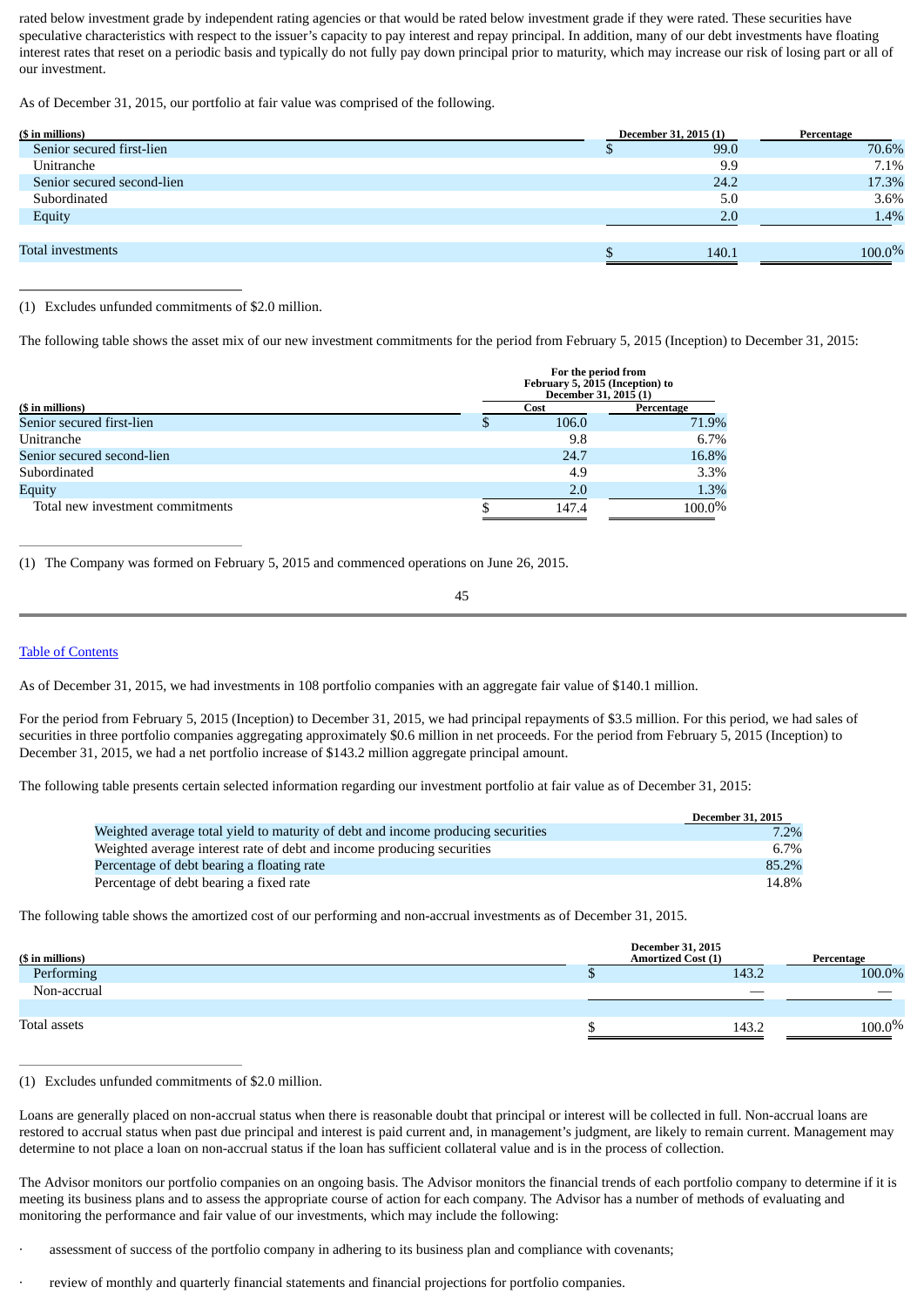- contact with portfolio company management and, if appropriate, the financial or strategic sponsor, to discuss financial position, requirements and accomplishments;
- comparisons to other companies in the industry; and
- possible attendance at, and participation in, board meetings.

46

# Table of [Contents](#page-0-0)

As part of the monitoring process, the Advisor regularly assesses the risk profile of each of our investments and, on a quarterly basis, grades each investment on a risk scale of 1 to 5. Risk assessment is not standardized in our industry and our risk assessment may not be comparable to ones used by our competitors. Our assessment is based on the following categories:

- 1 Involves the least amount of risk in our portfolio. The investment/borrower is performing above expectations since investment, and the trends and risk factors are generally favorable, which may include the financial performance of the borrower or a potential exit.
- 2 Involves an acceptable level of risk that is similar to the risk at the time of investment. The investment/borrower is generally performing as expected, and the risk factors are neutral to favorable.
- 3 Involves an investment/borrower performing below expectations and indicates that the investment's risk has increased somewhat since investment. The borrower's loan payments are generally not past due and more likely than not the borrower will remain in compliance with debt covenants. An investment rating of 3 requires closer monitoring.
- 4 Involves an investment/borrower performing materially below expectations and indicates that the loan's risk has increased materially since investment. In addition to the borrower being generally out of compliance with debt covenants, loan payments may be past due (but generally not more than 180 days past due). Placing loans on non-accrual status should be considered for investments rated 4.
- 5 Involves an investment/borrower performing substantially below expectations and indicates that the loan's risk has substantially increased since investment. Most or all of the debt covenants are out of compliance and payments are substantially delinquent. Loans rated 5 are not anticipated to be repaid in full and the fair market value of the loan should be reduced to the anticipated recovery amount. Loans with an investment rating of 5 should be placed on non-accrual status.

The following table shows the distribution of our investments on the 1 to 5 investment performance rating scale at fair value as of December 31, 2015. Investment performance ratings are accurate only as of those dates and may change due to subsequent developments relating to a portfolio company's business or financial condition, market conditions or developments, and other factors.

| Investment<br>Performance<br><b>Rating</b> |       |   | Investments at<br><b>Fair Value</b><br>(\$ in millions) | December 31, 2015 (1)<br>Percentage of<br><b>Total Portfolio</b> |
|--------------------------------------------|-------|---|---------------------------------------------------------|------------------------------------------------------------------|
|                                            |       | Φ | 1.8                                                     | 1.3%                                                             |
|                                            |       |   | 134.3                                                   | 95.9%                                                            |
|                                            | 3     |   | 3.9                                                     | 2.8%                                                             |
|                                            | 4     |   |                                                         |                                                                  |
|                                            | ה     |   |                                                         |                                                                  |
|                                            | Total |   | 140.0                                                   | 100.0%                                                           |

(1) Excludes unfunded commitments of \$2.0 million.

# **RESULTS OF OPERATIONS**

Operating results for the period from February 5, 2015 (Inception) to December 31, 2015 were as follows

|                                                              |     | For the period from<br>February 5, 2015 (Inception) to<br>December 31, 2015 (1) |
|--------------------------------------------------------------|-----|---------------------------------------------------------------------------------|
| Total investment income                                      | \$  | 3,302,668                                                                       |
| Less: Net expenses                                           |     | 2,399,867                                                                       |
| Net investment income before income taxes                    |     | 902,801                                                                         |
| Income taxes                                                 |     | 800                                                                             |
| Net investment income after taxes                            |     | 902,001                                                                         |
| Net realized gain (loss) on investments (2)                  |     | (73,241)                                                                        |
| Net unrealized appreciation (depreciation) on investments(2) |     | (2,983,802)                                                                     |
| Net decrease in net assets resulting from operations         | \$. | (2, 155, 042)                                                                   |

<sup>(1)</sup> The Company was formed on February 5, 2015 and commenced operations on June 26, 2015.

<sup>(2)</sup> Includes foreign exchange hedging activity.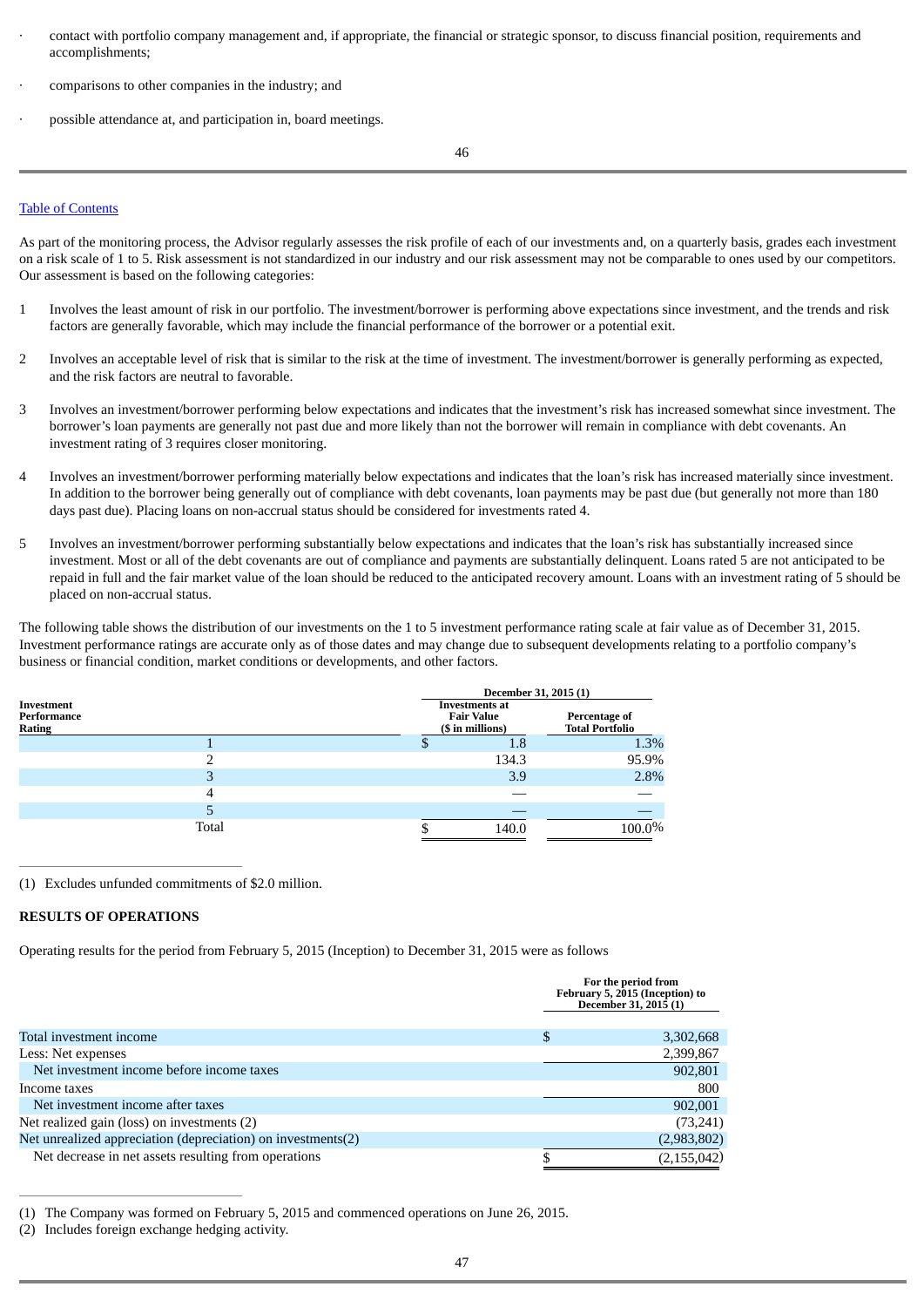### Table of [Contents](#page-0-0)

*Investment Income*

|                           | For the period from<br>February 5, 2015 (Inception) to<br>December 31, 2015 (1) |  |  |
|---------------------------|---------------------------------------------------------------------------------|--|--|
| Interest from investments | 3,302,668                                                                       |  |  |
| Dividend income           |                                                                                 |  |  |
| Other income              |                                                                                 |  |  |
| Total investment income   | 3,302,668                                                                       |  |  |

(1) The Company was formed on February 5, 2015 and commenced operations on June 26, 2015.

The Company commenced investment operations on June 26, 2015 (Commencement). We did not start earning interest from investments, which includes income from accretion of discounts, amortization of premiums and origination fees, until July 2015. No revenues were earned during the period prior to June 26, 2015 or for the period from June 26, 2015 (Commencement) to June 30, 2015.

*Expenses*

|                                           | For the period from<br>February 5, 2015 (Inception) to<br>December 31, 2015 (1) |
|-------------------------------------------|---------------------------------------------------------------------------------|
| Interest and credit facility expenses     | \$<br>647,343                                                                   |
| Management fees                           | 605,497                                                                         |
| Directors' fees                           | 135,549                                                                         |
| Professional fees                         | 282,321                                                                         |
| Organization expenses                     | 131,427                                                                         |
| Other general and administrative expenses | 597,730                                                                         |
| Total expenses                            | 2,399,867                                                                       |

(1) The Company was formed on February 5, 2015 and commenced operations on June 26, 2015.

### *Interest and credit facility expenses*

Interest and credit facility expenses includes interest, amortization of deferred financing costs, upfront commitment fees and unused fees on the unused portion of the Revolving Credit Facility. The Company first drew on the Revolving Credit Facility in July 2015. Interest and credit facility expenses for the period from February 5, 2015 (Inception) to December 31, 2015 was approximately \$0.6 million. The weighted average debt outstanding for the period from February 5, 2015 (Inception) to December 31, 2015 was approximately \$23.6 million and the average interest rate (excludes deferred upfront financing costs and unused fees) on our weighted average debt outstanding was 1.9%.

#### *Management fees*

Management fees, net of waived management fees, for the period from February 5, 2015 (Inception) to December 31, 2015 was approximately \$0.6 million. Management fees will be calculated and payable quarterly in arrears at an annual rate of 1.5% of our gross assets, including assets acquired through the incurrence of debt but excluding any cash and cash equivalents. The Advisor, however, has agreed to waive its right to receive management fees in excess of the sum of (i) 0.25% of the aggregate committed but undrawn capital and (ii) 0.75% of the aggregate gross assets excluding cash and cash equivalents (including capital drawn to pay the Company's expenses) during any period prior to a qualified initial public offering, as defined by the Investment Advisory Agreement ("Qualified IPO"). Waived management fees for the period from February 5, 2015 (Inception) to December 31, 2015 was approximately \$0.2 million. The Advisor will not be permitted to recoup any waived amounts at any time.

48

#### Table of [Contents](#page-0-0)

*Professional Fees and Other General and Administrative Expenses*

Professional fees for the period from February 5, 2015 (Inception) to December 31, 2015 was \$0.3 million. Professional fees generally include expenses from independent auditors, tax advisors, legal counsel and third party valuation agents.

Other general and administrative expenses for the period from February 5, 2015 (Inception) to December 31, 2015 was approximately \$0.6 million. Other general and administrative expenses generally include expenses from the Sub-Administration Agreements, insurance premiums, overhead and staffing costs allocated from the Administrator and other miscellaneous general and administrative costs associated with the operations and investment activity of the Company.

# *Organization expenses*

We have agreed to repay the Advisor for the organization costs and offering costs (not to exceed \$1.5 million) on a pro rata basis over the first \$350 million of capital contributed to the Company. During the period from February 5, 2015 (Inception) to December 31, 2015, we called \$81.0 million and the Advisor allocated \$0.1 million of organization costs to the Company, which was included in the Consolidated Statements of Operations.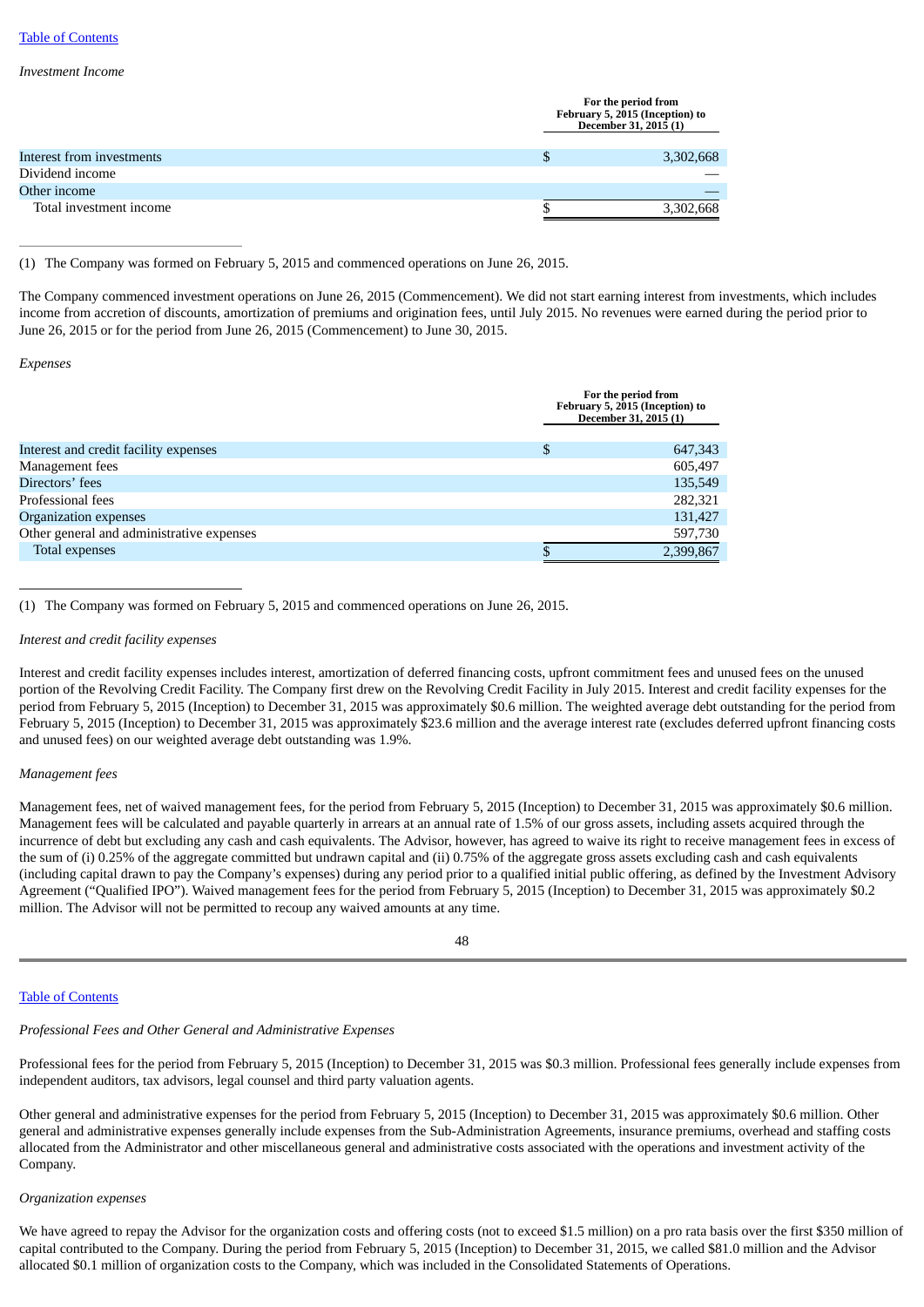During the period from February 5, 2015 (Inception) to December 31, 2015, the Advisor also allocated \$0.2 million of offering costs to the Company that was recorded as an offset to Paid-in capital in excess of par value on the Consolidated Statement of Assets and Liabilities.

#### *Income Tax Expense, Including Excise Tax*

We have elected to be treated as a RIC under the Code and operate in a manner so as to qualify for the tax treatment applicable to RICs. To qualify as a RIC, we must generally (among other requirements) timely distribute to our stockholders at least 90% of our investment company taxable income, as defined by the Code, for each year. In order to maintain our RIC status, we intend to make the requisite distributions to our stockholders which will generally relieve us from corporate-level income taxes.

In order for the Company not to be subject to federal excise taxes, it must distribute annually an amount at least equal to the sum of (i) 98% of its ordinary income (taking into account certain deferrals and elections), (ii) 98.2% of its net capital gains from the current year and (iii) any undistributed ordinary income and net capital gains from preceding years. Depending on the level of taxable income earned in a tax year, we may choose to carry forward such taxable income in excess of current year dividend distributions into the next tax year and pay a 4% excise tax on such income, as required. If we determine that our estimated current year taxable income will be in excess of estimated dividend distributions for the current year from such income, we accrue excise tax on estimated excess taxable income as such taxable income is earned. As of December 31, 2015, we had no accrual for U.S. federal excise tax.

### *Net Realized and Unrealized Gains and Losses*

We value our portfolio investments quarterly and any changes in fair value are recorded as unrealized appreciation (depreciation) on investments. During the period from February 5, 2015 (Inception) to December 31, 2015, net realized gains (losses) and net unrealized appreciation (depreciation) on our investment portfolio were comprised of the following:

|                                                                   |    | For the period from<br>February 5, 2015 (Inception) to<br>December 31, 2015 (1)<br>(Unaudited) |
|-------------------------------------------------------------------|----|------------------------------------------------------------------------------------------------|
| Realized losses on investments                                    | S  | (67, 505)                                                                                      |
| Realized gains on investments                                     |    | 121                                                                                            |
| Realized losses on foreign currency transactions                  |    | (5,857)                                                                                        |
| Realized gains on foreign currency transactions                   |    |                                                                                                |
| Net realized gains (losses)                                       |    | (73, 241)                                                                                      |
| Change in unrealized depreciation on investments                  | \$ | (3,868,467)                                                                                    |
| Change in unrealized appreciation on investments                  |    | 748,070                                                                                        |
| Change in unrealized depreciation on foreign currency translation |    | (215)                                                                                          |
| Change in unrealized appreciation on foreign currency translation |    | 136,810                                                                                        |
| Net unrealized appreciation (depreciation)                        |    | (2.983.802)                                                                                    |

(1) The Company was formed on February 5, 2015 and commenced operations on June 26, 2015.

49

#### Table of [Contents](#page-0-0)

#### *Hedging*

We may, but are not required to, enter into interest rate, foreign exchange or other derivative agreements to hedge interest rate, currency, credit or other risks. Generally, we do not intend to enter into any such derivative agreements for speculative purposes. Any derivative agreements entered into for speculative purposes are not expected to be material to the Company's business or results of operations. These hedging activities, which will be in compliance with applicable legal and regulatory requirements, may include the use of various instruments, including futures, options and forward contracts. We will bear the costs incurred in connection with entering into, administering and settling any such derivative contracts. There can be no assurance any hedging strategy we employ will be successful.

We did not enter into any interest rate, foreign exchange or other derivative agreements during the period from February 5, 2015 (Inception) to December 31, 2015.

#### **FINANCIAL CONDITION, LIQUIDITY AND CAPITAL RESOURCES**

At December 31, 2015, we had \$4.8 million in cash on hand. The primary uses of our cash and cash equivalents are for (1) investments in portfolio companies and other investments and to comply with certain portfolio diversification requirements; (2) the cost of operations (including paying our Advisor); (3) debt service, repayment, and other financing costs; and, (4) cash distributions to the holders of our common shares.

We expect to generate additional cash from (1) future offerings of our common or preferred shares; (2) borrowings from our Revolving Credit Facility and from other banks or lenders; and, (3) cash flows from operations.

Cash on hand combined with our uncalled capital commitments of \$130.1 million and \$20.3 million undrawn amount on our Revolving Credit Facility, is expected to be sufficient for our investing activities and to conduct our operations for the foreseeable future.

#### *Capital Share Activity*

During the period from June 26, 2015 (Commencement) to December 31, 2015, we entered into subscription agreements (collectively, the "Subscription Agreements") with several investors, including CCG LP, providing for the private placement of our common shares. Under the terms of the Subscription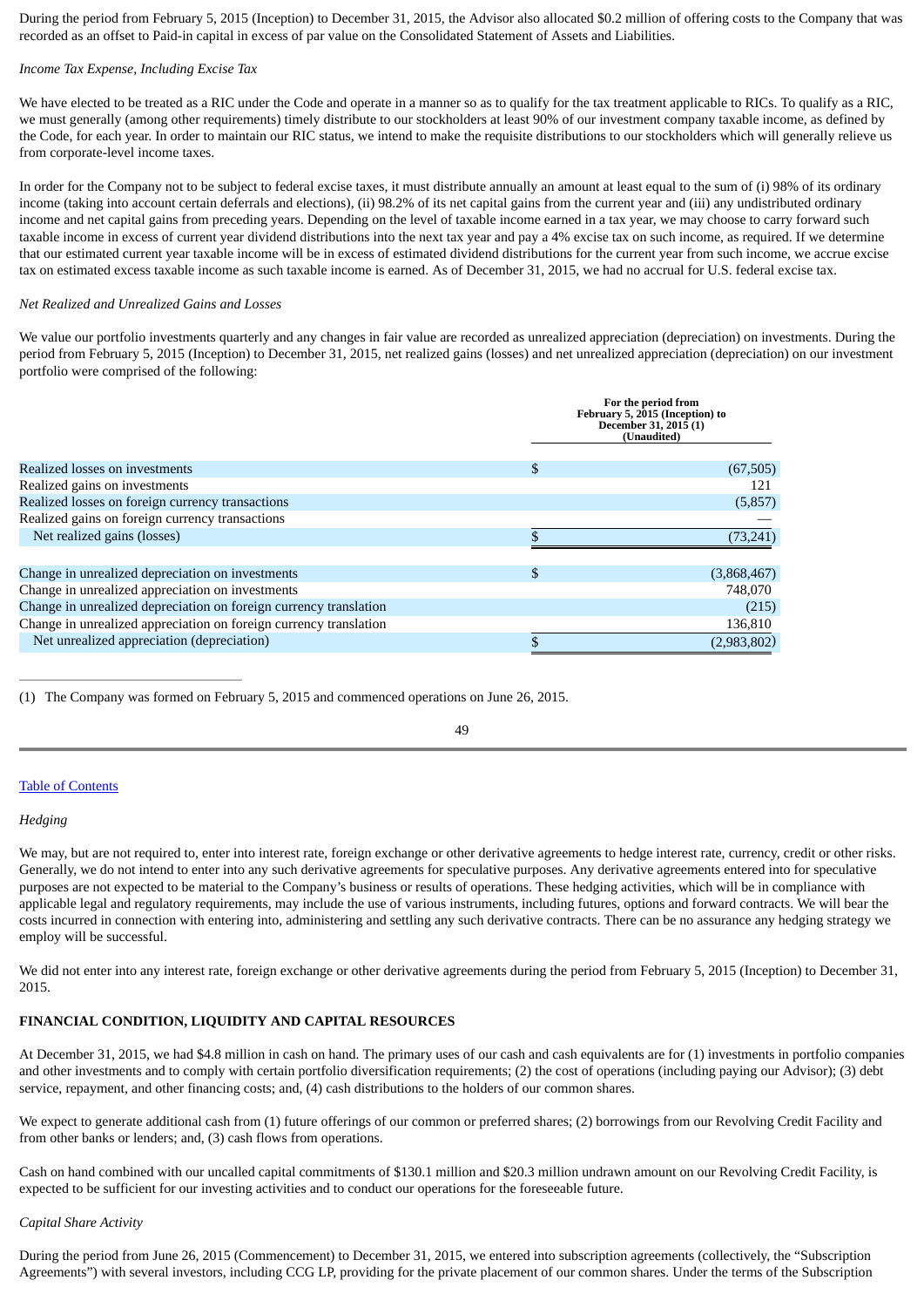Agreements, investors are required to fund drawdowns to purchase our common shares up to the amount of their respective capital commitments on an asneeded basis with a minimum of 10 business days' prior notice. At December 31, 2015, we had received capital commitments totaling \$211.1 million, of which \$10.0 million was from CCG LP.

During the period from June 26, 2015 (Commencement) to December 31, 2015, pursuant to the Subscription Agreements, we have delivered four capital drawdown notices to our investors relating to the issuance of 4,056,258.83 of our common shares for an aggregate offering of \$81.0 million. Proceeds from the issuance were used to commence our investing activities and for other general corporate purposes. As of December 31, 2015, the Company received all amounts relating to the December 11, 2015 capital drawdown notice.

During the period from June 26, 2015 (Commencement) to December 31, 2015, we issued 57.25 shares of our common stock to investors who have opted into our dividend reinvestment plan for proceeds of \$1,145.

# Table of [Contents](#page-0-0)

### *Revolving Credit Facility*

On June 29, 2015, we entered into the Revolving Credit Facility with Natixis, New York Branch ("Natixis") as administrative agent (the "Administrative Agent"), and Natixis and certain of its affiliates as lenders. Proceeds from the Revolving Credit Facility may be used for investment activities, expenses, working capital requirements and general corporate purposes. The maximum principal amount of the Revolving Credit Facility is \$75 million, subject to availability under the borrowing base. On October 23, 2015, the Company amended the Revolving Credit Facility to include a multi-currency tranche allowing the Company to borrow up to 15% of the principal amount committed under an alternative currency including Euro, Canadian Dollar and Pound Sterling (GBP).

Borrowings under the Revolving Credit Facility bear interest at either (i) London Interbank Offered Rate ("LIBOR") plus a margin with no LIBOR floor or (ii) at lenders' cost of funds plus a margin. The Company may elect either the LIBOR or prime rate at the time of draw-down, and loans may be converted from one rate to another at any time, subject to certain conditions. The Company pays unused facility fees of 0.20% per annum on committed but undrawn amounts under the Revolving Credit Facility. Interest is payable monthly in arrears. Any amounts borrowed under the Revolving Credit Facility, and all accrued and unpaid interest, will be due and payable, on June 29, 2016.

For the period from February 5, 2015 (Inception) to December 31, 2015, the components of interest expense were as follows:

|                                          |   | For the period from<br>February 5, 2015 (Inception) to<br>December 31, 2015 (1) |
|------------------------------------------|---|---------------------------------------------------------------------------------|
| Borrowing interest expense               | ზ | 395,793                                                                         |
| Unused facility fees                     |   | 34,249                                                                          |
| Amortization of upfront commitment fees  |   | 85,758                                                                          |
| Amortization of deferred financing costs |   | 131,543                                                                         |
| Total expenses                           |   | 647,343                                                                         |

(1) The Company was formed on February 5, 2015 and commenced operations on June 26, 2015.

As of December 31, 2015, we had \$54.7 million outstanding on the Revolving Credit Facility and we were in compliance with the terms of the Revolving Credit Facility. We intend to continue to utilize the Revolving Credit Facility on a revolving basis to fund investments and for other general corporate purposes. See Note 6. Debt to our financial statements for more detail on the Revolving Credit Facility.

To the extent we determine that additional capital would allow us to take advantage of additional investment opportunities, if the market for debt financing presents attractively priced debt financing opportunities, or if our Board otherwise determines that leveraging our portfolio would be in our best interest and the best interests of our stockholders, we may enter into credit facilities in addition to our Revolving Credit Facility. We would expect any such credit facilities may be secured by certain of our assets and may contain advance rates based upon pledged collateral. The pricing and other terms of any such facilities would depend upon market conditions when we enter into any such facilities as well as the performance of our business, among other factors. In accordance with applicable SEC staff guidance and interpretations, as a BDC, with certain limited exceptions, we are only permitted to borrow amounts such that our asset coverage ratio, as defined in the 1940 Act, is at least 2 to 1 after such borrowing. As of December 31, 2015, our asset coverage ratio was 2.42 to 1. We may also refinance or repay any of our indebtedness at any time based on our financial condition and market conditions.

# **OFF BALANCE SHEET ARRANGEMENTS**

Information on our off balance sheet arrangements is contained in Note 7. Commitments, Contingencies and Indemnifications to our financial statements.

#### Table of [Contents](#page-0-0)

# **CRITICAL ACCOUNTING POLICIES**

Our discussion and analysis of our financial condition and results of operations are based upon our financial statements, which have been prepared in accordance with accounting principles generally accepted in the United States of America ("GAAP"). The preparation of these financial statements requires management to make estimates and assumptions that affect the reported amounts of assets, liabilities, revenues and expenses. Changes in the economic environment, financial markets and any other parameters used in determining such estimates could cause actual results to differ materially. The critical accounting policies should be read in connection with our risk factors as disclosed herein and in our Registration Statement on Form 10.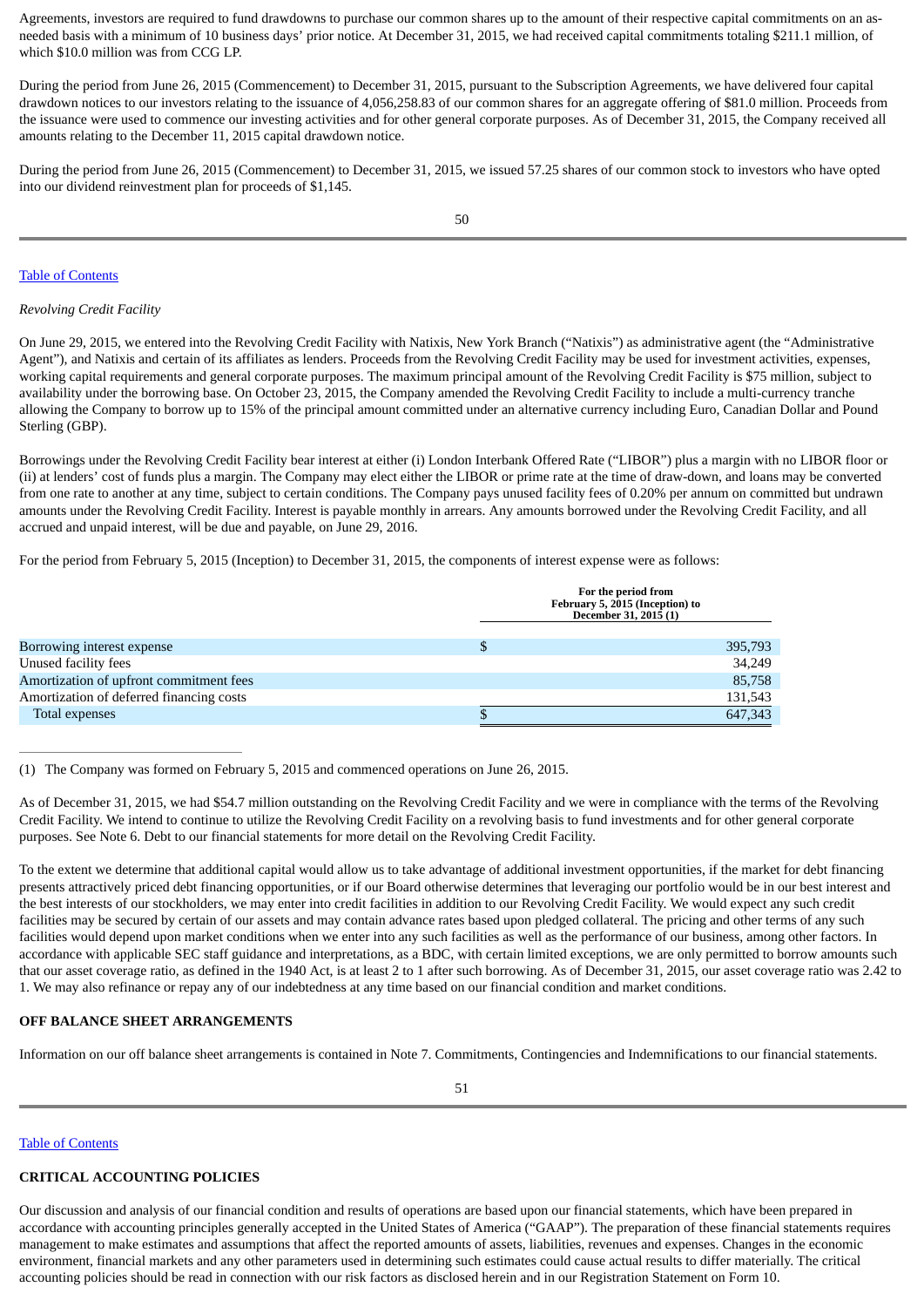In addition to the discussion below, our critical accounting policies are further described in Note 2. Summary of Significant Accounting Policies to our consolidated financial statements.

#### *Investment Valuation*

The Company applies Financial Accounting Standards Board Accounting Standards Codification 820, *Fair Value Measurement* (ASC 820), as amended, which establishes a framework for measuring fair value in accordance with U.S. GAAP and required disclosures of fair value measurements. ASC 820 determines fair value to be the price that would be received for an investment in a current sale, which assumes an orderly transaction between market participants on the measurement date. Market participants are defined as buyers and sellers in the principal or most advantageous market (which may be a hypothetical market) that are independent, knowledgeable, and willing and able to transact. In accordance with ASC 820, the Company considers its principal market to be the market that has the greatest volume and level of activity. ASC 820 specifies a fair value hierarchy that prioritizes and ranks the level of observability of inputs used in determination of fair value. In accordance with ASC 820, these levels are summarized below:

Level 1—Valuations based on quoted prices in active markets for identical assets or liabilities that the Company has the ability to access.

Level 2—Valuations based on quoted prices in markets that are not active or for which all significant inputs are observable, either directly or indirectly.

Level 3—Valuations based on inputs that are unobservable and significant to the overall fair value measurement.

In addition to using the above inputs in investment valuations, the Company applies the valuation policy approved by its Board that is consistent with ASC 820. Consistent with the valuation policy, the Company evaluates the source of inputs, including any markets in which its investments are trading (or any markets in which securities with similar attributes are trading), in determining fair value. When a security is valued based on prices provided by reputable dealers or pricing services (that is, broker quotes), the Company subjects those prices to various criteria in making the determination as to whether a particular investment would qualify for classification as a Level 2 or Level 3 investment. For example, the Company reviews pricing methodologies provided by dealers or pricing services in order to determine if observable market information is being used, versus unobservable inputs. Some additional factors considered include the number of prices obtained as well as an assessment as to their quality. Transfers between levels, if any, are recognized at the beginning of the period in which the transfers occur. There were no transfers between levels during the period from June 26, 2015 (Commencement) through December 31, 2015.

Investments for which market quotations are readily available are typically valued at those market quotations. To validate market quotations, the Company utilizes a number of factors to determine if the quotations are representative of fair value, including the source and number of the quotations. Debt and equity securities that are not publicly traded or whose market prices are not readily available are valued at fair value as determined in good faith by the Board, based on, among other things, the input of the Advisor, the Company's Audit Committee and independent third-party valuation firms engaged at the direction of the Board.

The Board oversees and supervises a multi-step valuation process, which includes, among other procedures, the following:

The valuation process begins with each investment being initially valued by the investment professionals responsible for the portfolio investment in conjunction with the portfolio management team.

The Advisor's management reviews the preliminary valuations with the investment professionals. Agreed upon valuation recommendations are presented to the Audit Committee.

· The Audit Committee reviews the valuations presented and recommends values for each investment to the Board.

· The Board reviews the recommended valuations and determines the fair value of each investment; valuations that are not based on readily available market quotations are valued in good faith based on, among other things, the input of the Advisor, Audit Committee and, where applicable, other third parties.

52

### Table of [Contents](#page-0-0)

The Company currently conducts this valuation process on a quarterly basis.

In connection with debt and equity securities that are valued at fair value in good faith by the Board, the Board will engage independent third-party valuation firms to perform certain limited procedures that the Board has identified.

Due to the inherent uncertainty of determining the fair value of investments that do not have a readily available market value, the fair value of the Company's investments may fluctuate from period to period. Additionally, the fair value of such investments may differ significantly from the values that would have been used had a ready market existed for such investments and may differ materially from the values that may ultimately be realized. Further, such investments are generally less liquid than publicly traded securities and may be subject to contractual and other restrictions on resale. If the Company were required to liquidate a portfolio investment in a forced or liquidation sale, it could realize amounts that are different from the amounts presented and such differences could be material.

In addition, changes in the market environment and other events that may occur over the life of the investments may cause the gains or losses ultimately realized on these investments to be different than the unrealized gains or losses reflected herein. See Note 4. Investments and Note 5. Fair Value of Financial Instruments for additional information on the Company's investment portfolio.

# *Equity Offering and Organization Expenses*

The Company has agreed to repay the Advisor for initial organization costs and equity offering costs incurred prior to the commencement of its operations up to a maximum of \$1.5 million on a pro rata basis over the first \$350 million of capital contributed to the Company not to exceed 3 years from the initial capital commitment. To the extent such costs relate to equity offerings, these costs are charged as a reduction of capital upon the issuance of common shares. To the extent such costs relate to organization costs, these costs are expensed in the Consolidated Statements of Operations upon the issuance of common shares. The Advisor is responsible for organization and private equity offerings costs in excess of \$1.5 million.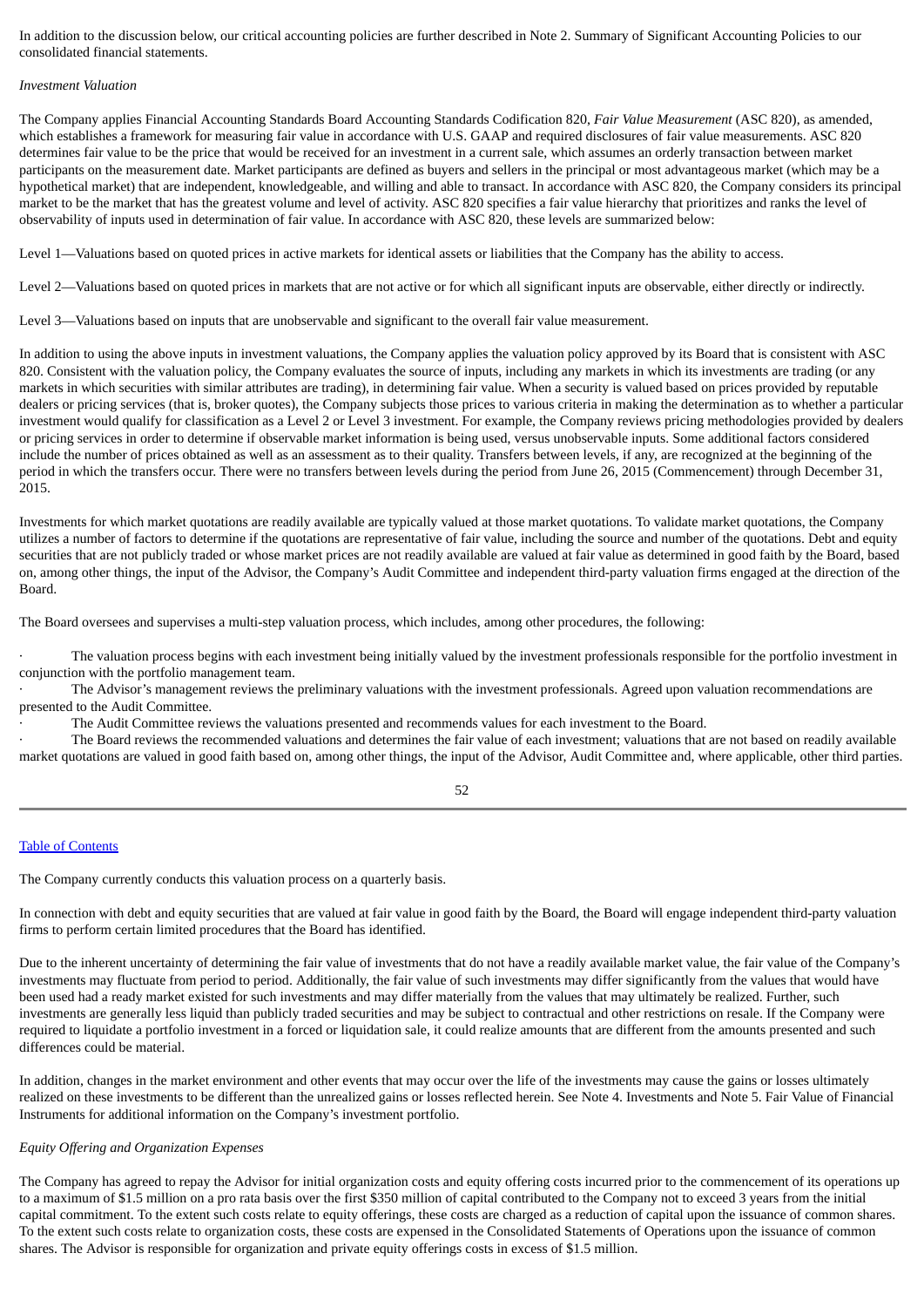The Advisor incurred costs on behalf of the Company of \$794,450 of equity offering costs and \$567,895 of organization costs through Commencement. For the period from June 26, 2015 (Commencement) through December 31, 2015, the Advisor allocated to the Company \$183,858 of equity offering costs and \$131,427 of organization costs, of which \$46,709 was included in Due to Advisor on the Consolidated Statement of Assets and Liabilities at December 31, 2015.

# *Interest and Dividend Income Recognition*

Interest income is recorded on an accrual basis and includes the amortization of purchase discounts and premiums. Discounts and premiums to par value on securities purchased are accreted or amortized into interest income over the contractual life of the respective security using the effective yield method. The amortized cost of investments represents the original cost adjusted for the amortization of discounts and premiums, if any.

Dividend income on preferred equity securities is recorded on an accrual basis to the extent that such amounts are payable by the portfolio company and are expected to be collected. Dividend income on common equity securities is recorded on the record date for private portfolio companies or on the ex-dividend date for publicly-traded portfolio companies.

Certain investments may have contractual payment-in-kind ("PIK") interest or dividends. PIK represents accrued interest or accumulated dividends that are added to the loan principal of the investment on the respective interest or dividend payment dates rather than being paid in cash and generally becomes due at maturity or upon being called by the issuer. PIK is recorded as interest or dividend income, as applicable. If at any point the Company believes PIK is not expected to be realized, the investment generating PIK will be placed on non-accrual status. Accrued PIK interest or dividends are generally reversed through interest or dividend income, respectively, when an investment is placed on non-accrual status.

Loans are generally placed on non-accrual status when principal or interest payments are past due 30 days or more or when there is reasonable doubt that principal or interest will be collected in full. Accrued and unpaid interest is generally reversed when a loan is placed on non-accrual status. Interest payments received on non-accrual loans may be recognized as income or applied to principal depending upon management's judgment regarding collectability. Nonaccrual loans are restored to accrual status when past due principal and interest is paid current and, in management's judgment, are likely to remain current. Management may determine to not place a loan on non-accrual status if the loan has sufficient collateral value and is in the process of collection. As of December 31, 2015, no loans had been placed on non-accrual status by the Company.

53

#### Table of [Contents](#page-0-0)

#### *Income Taxes*

The Company has elected to be treated as a BDC under the 1940 Act. The Company also has elected to be treated as a RIC under the Internal Revenue Code. So long as the Company maintains its status as a RIC, it will generally not pay corporate-level U.S. federal income or excise taxes on any ordinary income or capital gains that it distributes at least annually to its stockholders as dividends. As a result, any tax liability related to income earned and distributed by the Company represents obligations of the Company's stockholders and will not be reflected in the consolidated financial statements of the Company.

The Company evaluates tax positions taken or expected to be taken in the course of preparing its consolidated financial statements to determine whether the tax positions are "more-likely-than-not" to be sustained by the applicable tax authority. Tax positions not deemed to meet the "more-likely-than-not" threshold are reversed and recorded as a tax benefit or expense in the current year. All penalties and interest associated with income taxes are included in income tax expense. Conclusions regarding tax positions are subject to review and may be adjusted at a later date based on factors including, but not limited to, on-going analyses of tax laws, regulations and interpretations thereof.

As of December 31, 2015, all tax years of the Company since the inception on February 5, 2015 remain subject to examination by federal tax authorities. No such examinations are currently pending.

In order for the Company not to be subject to federal excise taxes, it must distribute annually an amount at least equal to the sum of (i) 98% of its ordinary income (taking into account certain deferrals and elections), (ii) 98.2% of its net capital gains from the current year and (iii) any undistributed ordinary income and net capital gains from preceding years. The Company, at its discretion, may carry forward taxable income in excess of calendar year dividends and pay a 4% excise tax on this income. If the Company chooses to do so, this generally would increase expenses and reduce the amount available to be distributed to stockholders. The Company will accrue excise tax on estimated undistributed taxable income as required.

CBDC Universal Equity, Inc. has elected to be a taxable entity (the "Taxable Subsidiary"). The Taxable Subsidiary permits the Company to hold equity investments in portfolio companies which are "pass through" entities for tax purposes and continue to comply with the "source income" requirements contained in RIC tax provisions of the Code. The Taxable Subsidiary is not consolidated with the Company for income tax purposes and may generate income tax expense, benefit, and the related tax assets and liabilities, as a result of its ownership of certain portfolio investments. The income tax expense, or benefit, if any, and related tax assets and liabilities are reflected in the Company's consolidated financial statements.

The Company intends to comply with the applicable provisions of the Code, pertaining to regulated investment companies and to make distributions of taxable income sufficient to relieve it from substantially all federal income taxes. Accordingly, no provision for income taxes is required in the consolidated financial statements.

#### *New Accounting Standards*

In August 2014, the Financial Accounting Standards Board ("FASB") issued Accounting Standards Update ("ASU") 2014—15 ("ASU 2014-15"), "Presentation of Financial Statements — Going Concern (Subtopic 205 — 40): Disclosure of Uncertainties About an Entity's Ability to Continue as a Going *Concern*." ASU 2014-15 requires management to evaluate whether there are conditions or events that raise substantial doubt about the entity's ability to continue as a going concern, and to provide certain disclosures when it is probable that the entity will be unable to meet its obligations as they become due within one year after the date that the financial statements are issued. Since this guidance is primarily around certain disclosures to the financial statements, the Company anticipates no impact on our financial position, results of operations or cash flows from adopting this standard. The Company is currently assessing the additional disclosure requirements, if any, of ASU 2014-15. ASU 2014-15 is effective for the annual period ending after December 31, 2016 and for annual periods and interim periods thereafter, with early adoption permitted.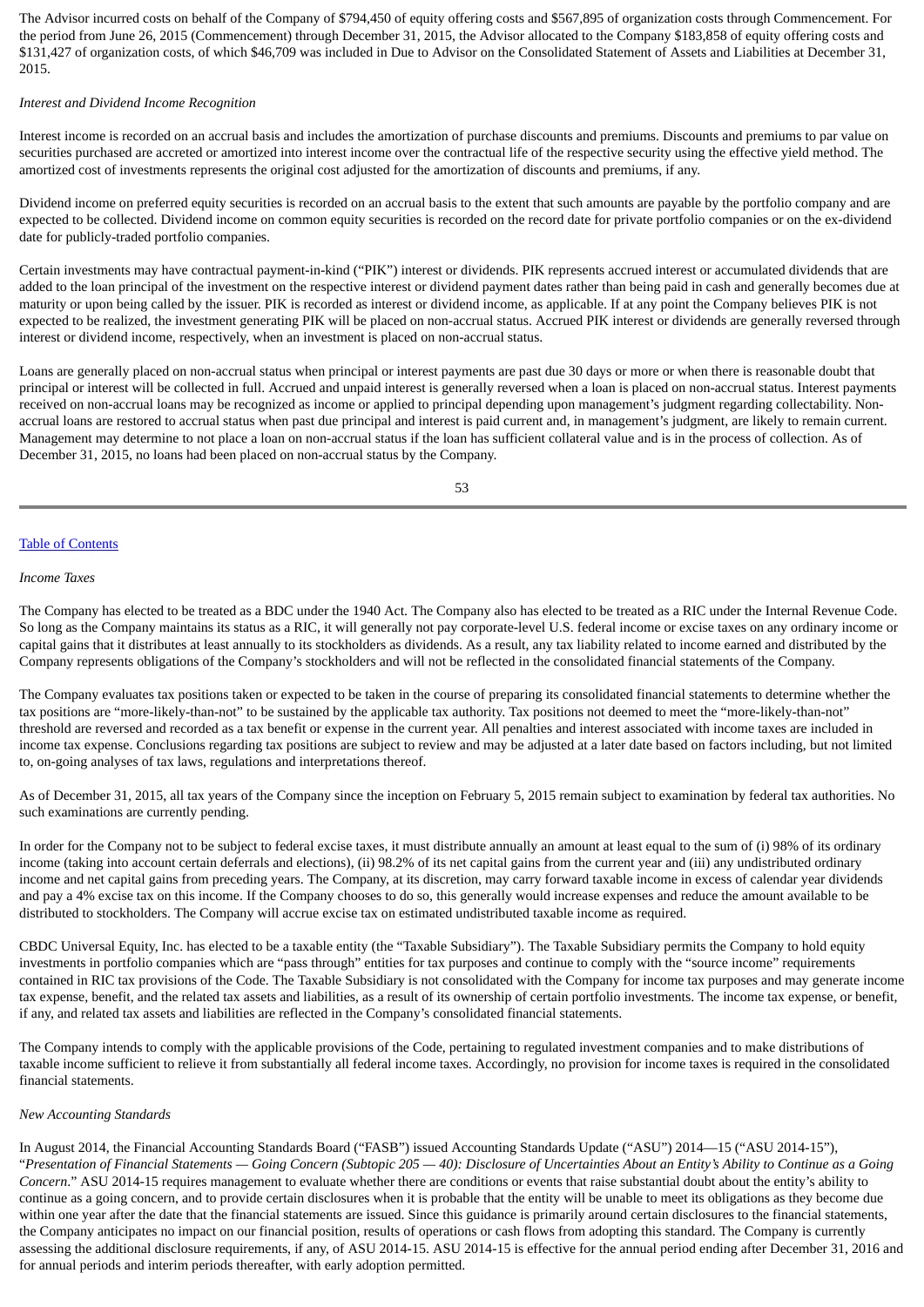In May 2014, the FASB issued ASU 2014-09 ("ASU 2014-09"), *"Revenue from Contracts with Customers (Topic 606)."* The guidance in this ASU supersedes the revenue recognition requirements in Topic 605, Revenue Recognition. Under the new guidance, an entity should recognize revenue to depict the transfer of promised goods or services to customers in an amount that reflects the consideration to which the entity expects to be entitled in exchange for those goods or services. The amendments in ASU 2014-09 are effective for annual reporting periods beginning after December 15, 2017, including interim periods within that reporting period. Early adoption is permitted for annual reporting periods beginning after December 15, 2016 and interim periods therein. The Company is currently evaluating the impact of adopting this ASU on its consolidated financial statements.

In April 2015, FASB issued ASU 2015-03("ASU 2015-03"), "*Simplifying the Presentation of Debt Issuance Cost.*" The new guidance is to simplify presentation of debt issuance costs and require that debt issuance costs be presented in the Statement of Assets and Liabilities as a direct deduction from the carrying amount of debt liability, consistent with debt discounts or premiums. ASU 2015-03 is effective for financial statements issued for fiscal years that begin after December 15, 2015. At this time, management is evaluating the implications of ASU 2015-03 and its impact to financial statements.

<span id="page-38-0"></span>54

#### Table of [Contents](#page-0-0)

### **ITEM 7A. QUANTITATIVE AND QUALITATIVE DISCLOSURES ABOUT MARKET RISK**

We are subject to financial market risks, including valuation risk, interest rate risk and currency risk.

#### *Valuation Risk*

We have invested, and plan to continue to invest, in illiquid debt and equity securities of private companies. These investments will generally not have a readily available market price, and we will value these investments at fair value as determined in good faith by our Board in accordance with our valuation policy. There is no single standard for determining fair value in good faith. As a result, determining fair value requires that judgment be applied to the specific facts and circumstances of each portfolio investment while employing a consistently applied valuation process for the types of investments we make. If we were required to liquidate a portfolio investment in a forced or liquidation sale, we may realize amounts that are different from the amounts presented and such differences could be material. See Note 2. Summary of Significant Account Policies to our financial statements for more details on estimates and judgments made by us in connection with the valuation of our investments.

#### *Interest Rate Risk*

Interest rate sensitivity refers to the change in earnings that may result from changes in the level of interest rates. We also fund a portion of our investments with borrowings and our net investment income will be affected by the difference between the rate at which we invest and the rate at which we borrow. Accordingly, there can be no assurance that a significant change in market interest rates will not have a material adverse effect on our net investment income.

We regularly measure our exposure to interest rate risk. We assess interest rate risk and manage our interest rate exposure on an ongoing basis by comparing our interest rate-sensitive assets to our interest rate-sensitive liabilities. Based on that review, we determine whether or not any hedging transactions are necessary to mitigate exposure to changes in interest rates.

As of December 31, 2015, 85.2% of the investments at fair value in our portfolio were at variable rates, subject to interest rate floors. The Revolving Credit Facility also bears interest at variable rates.

Assuming that our consolidated balance sheet as of December 31, 2015 were to remain constant and that we took no actions to alter our existing interest rate sensitivity, the following table shows the annualized impact of hypothetical base rate changes in interest rates (considering interest rate floors for floating rate instruments):

#### (\$ in millions)

| <b>Basis Point Change</b> | <b>Interest Income</b><br><b>Interest Expense</b> |  | Increase (decrease)<br>in net assets<br>resulting from<br>operations |     |
|---------------------------|---------------------------------------------------|--|----------------------------------------------------------------------|-----|
| Up 300 basis points       | 3.2                                               |  | 1.6                                                                  | 1.6 |
| Up 200 basis points       | 2.0                                               |  | 1.I                                                                  | 0.9 |
| Up 100 basis points       | 0.8                                               |  | 0.5                                                                  | 0.2 |
| Down 25 basis points      | (0.0)                                             |  | (0.1)                                                                | 0.1 |

Although we believe that this analysis is indicative of our existing sensitivity to interest rate changes, it does not adjust for changes in the credit market, credit quality, the size and composition of the assets in our portfolio and other business developments that could affect our net income. Accordingly, we cannot assure you that actual results would not differ materially from the analysis above.

We may in the future hedge against interest rate fluctuations by using hedging instruments such as interest rate swaps, futures, options and forward contracts. While hedging activities may mitigate our exposure to adverse fluctuations in interest rates, certain hedging transactions that we may enter into in the future, such as interest rate swap agreements, may also limit our ability to participate in the benefits of lower interest rates with respect to our portfolio investments.

#### *Currency Risk*

From time to time, we may make investments that are denominated in a foreign currency. These investments are converted into U.S. dollars at the balance sheet date, exposing us to movements in foreign exchange rates. We may employ hedging techniques to minimize these risks, but we cannot assure you that such strategies will be effective or without risk to us. We may seek to utilize instruments such as, but not limited to, forward contracts to seek to hedge against fluctuations in the relative values of our portfolio positions from changes in currency exchange rates. We also have the ability to borrow in certain foreign currencies under our Revolving Credit Facility. Instead of entering into a foreign exchange forward contract in connection with loans or other investments we have made that are denominated in a foreign currency, we may borrow in that currency to establish a natural hedge against our loan or investment. To the extent the loan or investment is based on a floating rate other than a rate under which we can borrow under our Revolving Credit Facility, we may seek to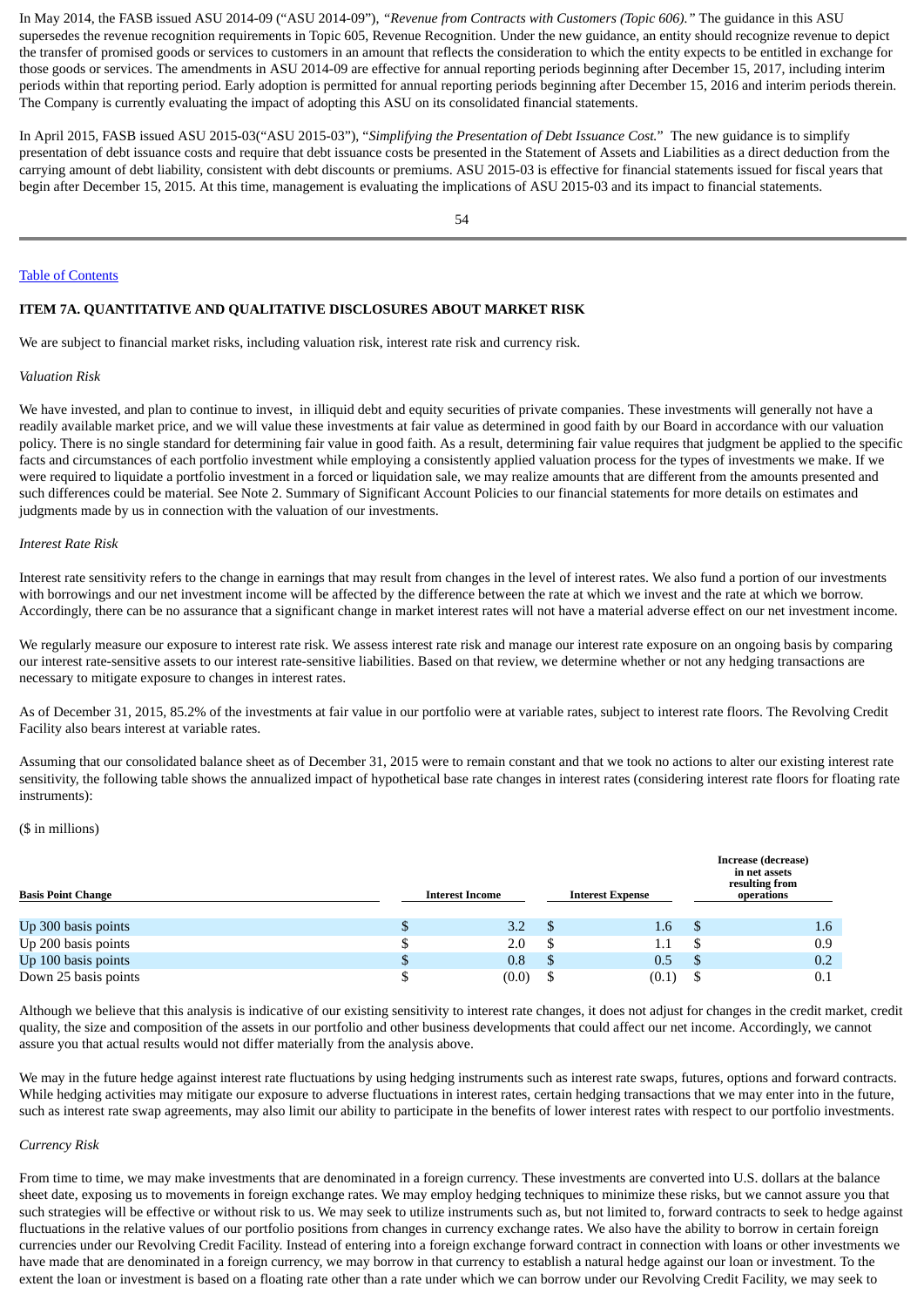utilize interest rate derivatives to hedge our exposure to changes in the associated rate. As of December 31, 2015, we had £1.5 million outstanding on the Revolving Credit Facility as a natural hedge against a £3.0 million investment.

<span id="page-39-0"></span>55

#### Table of [Contents](#page-0-0)

#### **ITEM 8. CONSOLIDATED FINANCIAL STATEMENTS AND SUPPLEMENTARY DATA**

#### **CRESCENT CAPITAL BDC, INC.**

#### **INDEX TO CONSOLIDATED FINANCIAL STATEMENTS**

| <b>Report of Independent Registered Public Accounting Firm</b>                                                        | 57 |
|-----------------------------------------------------------------------------------------------------------------------|----|
| <b>Consolidated Statement of Assets and Liabilities as of December 31, 2015</b>                                       | 58 |
| Consolidated Statement of Operations for the period from February 5, 2015 (Inception) to December 31, 2015            | 59 |
| Consolidated Statement of Changes in Net Assets for the period from February 5, 2015 (Inception) to December 31, 2015 | 60 |
| Consolidated Statement of Cash Flows for the period from February 5, 2015 (Inception) to December 31, 2015            | 61 |
| Consolidated Schedule of Investments as of December 31, 2015                                                          | 62 |
| <b>Notes to Consolidated Financial Statements</b>                                                                     | 68 |
|                                                                                                                       |    |

<span id="page-39-1"></span>56

Table of [Contents](#page-0-0)

# **Report of Independent Registered Public Accounting Firm**

The Board of Directors and Shareholders of Crescent Capital BDC, Inc.

We have audited the accompanying consolidated statement of assets and liabilities of Crescent Capital BDC, Inc. (the Company), including the consolidated schedule of investments, as of December 31, 2015, and the related consolidated statements of operations, changes in net assets, and cash flows for the period from February 5, 2015 (inception) through December 31, 2015. These financial statements are the responsibility of the Company's management. Our responsibility is to express an opinion on these financial statements based on our audit.

We conducted our audit in accordance with the standards of the Public Company Accounting Oversight Board (United States). Those standards require that we plan and perform the audit to obtain reasonable assurance about whether the financial statements are free of material misstatement. We were not engaged to perform an audit of the Company's internal control over financial reporting. Our audit included consideration of internal control over financial reporting as a basis for designing audit procedures that are appropriate in the circumstances, but not for the purpose of expressing an opinion on the effectiveness of the Company's internal control over financial reporting. Accordingly, we express no such opinion. An audit also includes examining, on a test basis, evidence supporting the amounts and disclosures in the financial statements, assessing the accounting principles used and significant estimates made by management, and evaluating the overall financial statement presentation. Our procedures included confirmation of securities owned as of December 31, 2015, by correspondence with the custodian and directly with management or designees of the portfolio companies, as applicable. We believe that our audit provides a reasonable basis for our opinion.

In our opinion, the financial statements referred to above present fairly, in all material respects, the consolidated financial position of Crescent Capital BDC, Inc. at December 31, 2015, the consolidated results of its operations, changes in its net assets, and its cash flows for the period from February 5, 2015 (inception) through December 31, 2015 in conformity with U.S. generally accepted accounting principles.

/s/ Ernst & Young LLP Los Angeles, California March 25, 2016

<span id="page-39-2"></span>57

# Table of [Contents](#page-0-0)

**Liabilities**

#### **Crescent Capital BDC, Inc.**

#### **Consolidated Statement of Assets and Liabilities**

|                                                                                       |   | As of<br>December 31,<br>2015 |
|---------------------------------------------------------------------------------------|---|-------------------------------|
| <b>Assets</b>                                                                         |   |                               |
| Investments, non-controlled and non-affiliated, at fair value (cost of \$141,151,386) | S | 138,068,497                   |
| Cash and cash equivalents                                                             |   | 4,733,856                     |
| Cash denominated in foreign currency (cost of \$33,915)                               |   | 33,700                        |
| Interest receivable                                                                   |   | 429,610                       |
| Deferred financing costs, net                                                         |   | 218,269                       |
| Prepaid expenses and other assets                                                     |   | 55,373                        |
| <b>Total assets</b>                                                                   |   | 143,539,305                   |
|                                                                                       |   |                               |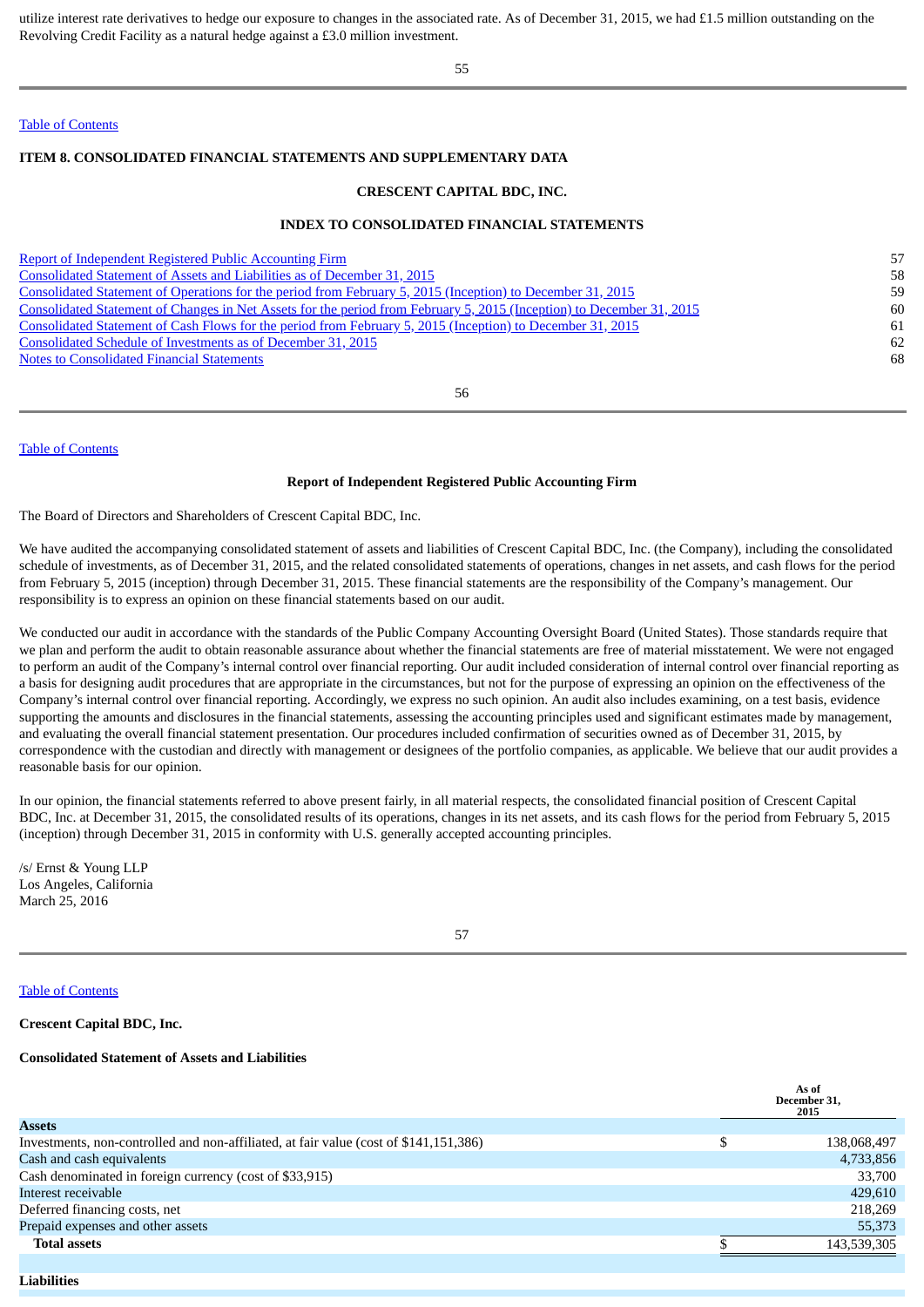| Revolving credit facility                              | 54,710,850 |
|--------------------------------------------------------|------------|
| Payable for investments purchased                      | 9,179,625  |
| Distributions payable                                  | 924,998    |
| Management fees payable - affiliate                    | 336,180    |
| Due to Advisor - affiliate                             | 46,709     |
| Due to Administrator - affiliate                       | 183,352    |
| Professional fees payable                              | 82,500     |
| Directors' fees payable                                | 39,583     |
| Interest and credit facility fees and expenses payable | 106,146    |
| Accrued expenses and other liabilities                 | 343,124    |
| <b>Total liabilities</b>                               | 65,953,067 |
|                                                        |            |

# **Commitments and Contingencies (Note 7)**

# **Net Assets**

| Common stock, par value \$0.001 per share (13,000,000 shares authorized, 4,056,316 shares issued and outstanding as of |             |
|------------------------------------------------------------------------------------------------------------------------|-------------|
| December 31, 2015)                                                                                                     | 4.056       |
| Paid-in capital in excess of par value                                                                                 | 80,813,231  |
| Accumulated net realized gain (loss)                                                                                   | (81, 821)   |
| Distributions in excess of net investment income                                                                       | (165, 426)  |
| Net unrealized appreciation (depreciation) on investments                                                              | (2,983,802) |
| <b>Total Net Assets</b>                                                                                                | 77,586,238  |
| <b>Total Liabilities and Net Assets</b>                                                                                | 143,539,305 |
| Net asset value per share                                                                                              | 19.13       |

<span id="page-40-0"></span>See accompanying notes.

58

# Table of [Contents](#page-0-0)

# **Crescent Capital BDC, Inc.**

# **Consolidated Statements of Operations**

|                                                                                                                 | For the period<br>from February 5,<br>2015 (Inception)<br>to |
|-----------------------------------------------------------------------------------------------------------------|--------------------------------------------------------------|
|                                                                                                                 | December 31,<br>2015(1)                                      |
| <b>Investment Income:</b>                                                                                       |                                                              |
| Interest income from non-controlled and non-affiliated investments                                              | \$<br>3,302,668                                              |
| <b>Total investment income</b>                                                                                  | 3,302,668                                                    |
|                                                                                                                 |                                                              |
| <b>Expenses:</b>                                                                                                |                                                              |
| Interest and credit facility fees and expenses                                                                  | 647,343                                                      |
| Management fees (net of \$213,694 waived for the period from February 5, 2015 (inception) to December 31, 2015) | 605,497                                                      |
| Directors' fees                                                                                                 | 135,549                                                      |
| <b>Professional fees</b>                                                                                        | 282,321                                                      |
| Organization expenses                                                                                           | 131,427                                                      |
| Other general and administrative expenses                                                                       | 597,730                                                      |
| Total expenses                                                                                                  | 2,399,867                                                    |
| Net investment income before taxes                                                                              | 902.801                                                      |
| Income taxes                                                                                                    | 800                                                          |
| Net investment income after taxes                                                                               | 902,001                                                      |
|                                                                                                                 |                                                              |
| Net realized and unrealized gains (losses) on investments:                                                      |                                                              |
| Net realized loss on investments                                                                                | (67, 384)                                                    |
| Net realized loss on foreign currency transactions                                                              | (5,857)                                                      |
| Net change in unrealized appreciation (depreciation) on investments and foreign currency translation            | (2,983,802)                                                  |
| Net realized and unrealized gains (losses)                                                                      | (3,057,043)                                                  |
| Net decrease in net assets resulting from operations                                                            | \$<br>(2, 155, 042)                                          |
|                                                                                                                 |                                                              |
| <b>Per Common Share Data:</b>                                                                                   |                                                              |
| Net decrease in net assets resulting from operations per share (basic and diluted):                             | \$<br>(1.32)                                                 |
| Net investment income per share (basic and diluted):                                                            | \$<br>0.55                                                   |
| Weighted average shares outstanding (basic and diluted):                                                        | 1,636,134                                                    |
|                                                                                                                 |                                                              |

(1) The Company was formed on February 5, 2015 and commenced operations on June 26, 2015.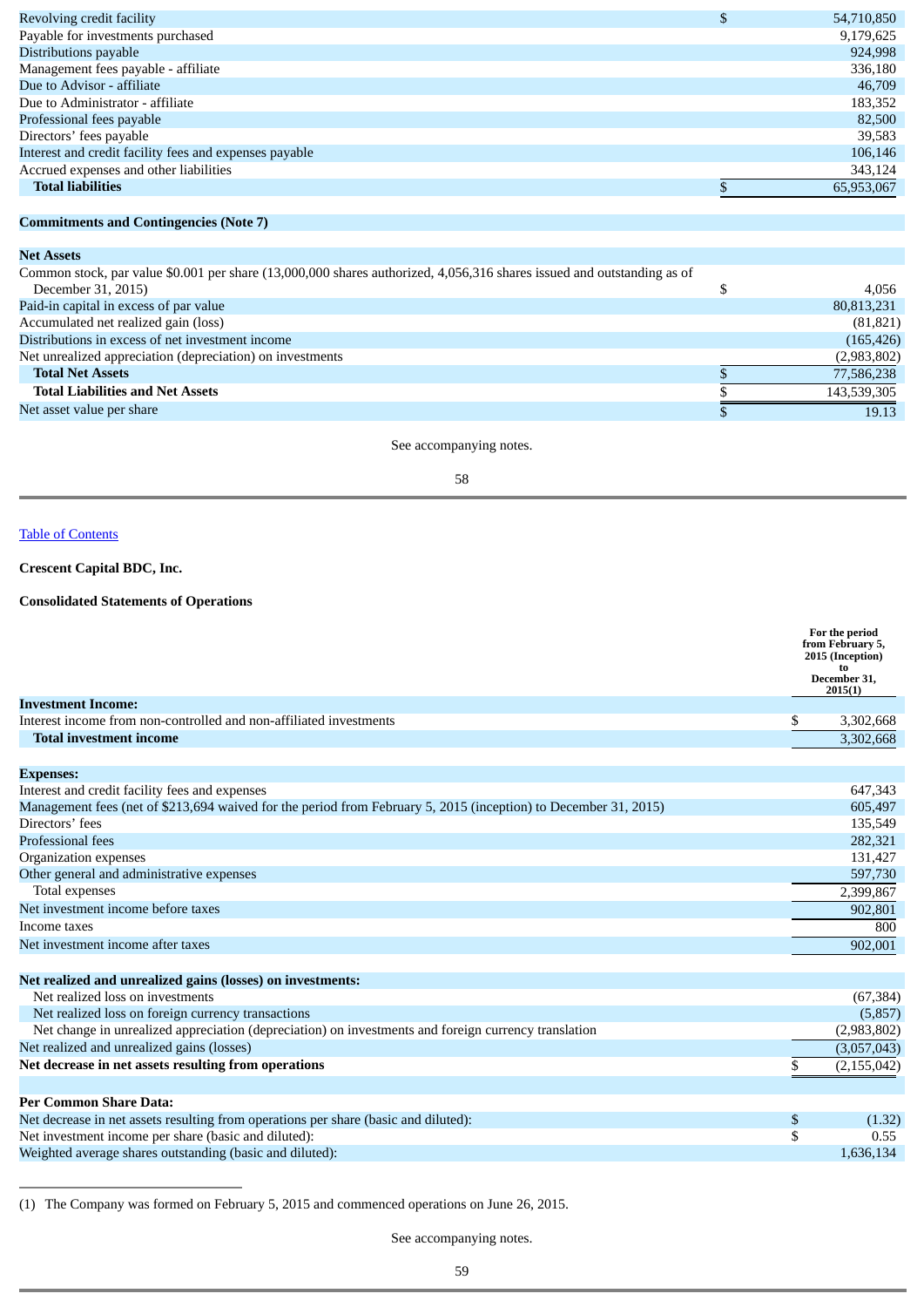# **Crescent Capital BDC, Inc.**

**Consolidated Statement of Changes in Net Assets**

<span id="page-41-0"></span>

|                                                                                                      | For the period<br>from February 5,<br>2015 (Inception) |
|------------------------------------------------------------------------------------------------------|--------------------------------------------------------|
|                                                                                                      | to<br>December 31,<br>2015(1)                          |
| Increase (decrease) in net assets resulting from operations:                                         |                                                        |
| Net investment income                                                                                | \$<br>902,001                                          |
| Net realized loss on investments and foreign currency transactions                                   | (73, 241)                                              |
| Net change in unrealized appreciation (depreciation) on investments and foreign currency translation | (2,983,802)                                            |
| Net decrease in net assets resulting from operations                                                 | (2, 155, 042)                                          |
|                                                                                                      |                                                        |
| <b>Distributions to shareholders from:</b>                                                           |                                                        |
| Net investment income                                                                                | (1,076,007)                                            |
| <b>Total distributions to shareholders</b>                                                           | (1,076,007)                                            |
|                                                                                                      |                                                        |
| <b>Capital transactions:</b>                                                                         |                                                        |
| Issuance of common stock                                                                             | 81,500,000                                             |
| Issuance of common stock pursuant to distribution reinvestment plan                                  | 1,145                                                  |
| Equity offering costs                                                                                | (183, 858)                                             |
| Redemption of common stock                                                                           | (500,000)                                              |
| Net increase in net assets resulting from capital transactions                                       | 80,817,287                                             |
| Total increase in net assets                                                                         | 77,586,238                                             |
| Net assets at beginning of period                                                                    |                                                        |
| Net assets at end of period                                                                          | \$<br>77,586,238                                       |
| Distributions in excess of net investment income                                                     | \$<br>(165, 426)                                       |
|                                                                                                      |                                                        |
| <b>Changes in Shares</b>                                                                             |                                                        |
| Common stock, at beginning of period                                                                 |                                                        |
| Issuance of common stock                                                                             | 4,057,259                                              |
| Issuance of common stock pursuant to distribution reinvestment plan                                  | 57                                                     |
| Redemption of common stock                                                                           | (1,000)                                                |
| Common stock, at end of period                                                                       | 4,056,316                                              |
|                                                                                                      |                                                        |
| Distributions declared per share:                                                                    | \$<br>0.27                                             |

(1) The Company was formed on February 5, 2015 and commenced operations on June 26, 2015.

<span id="page-41-1"></span>See accompanying notes.

60

Table of [Contents](#page-0-0)

# **Crescent Capital BDC, Inc. Consolidated Statement of Cash Flows**

|                                                                                                                | For the period<br>from February 5,<br>2015 (Inception)<br>December 31,<br>2015(1) |
|----------------------------------------------------------------------------------------------------------------|-----------------------------------------------------------------------------------|
| <b>Cash flows from operating activities:</b>                                                                   |                                                                                   |
| Net increase (decrease) in net assets resulting from operations                                                | (2, 155, 042)                                                                     |
|                                                                                                                |                                                                                   |
| A distance to a concelle and increase (decrease) in and contemplated from concellent to and cooled all all for |                                                                                   |

# Adjustments to reconcile net increase (decrease) in net assets resulting from operations to net cash provided by (used for)

| operating activities:                                                                                |                 |
|------------------------------------------------------------------------------------------------------|-----------------|
| Purchases of investments                                                                             | (145, 277, 948) |
| Proceeds from sales of investments and principal repayments                                          | 4,101,110       |
| Net realized (gain) loss on investments                                                              | 67,384          |
| Net change in unrealized (appreciation) depreciation on investments and foreign currency translation | 2,983,802       |
| Amortization of premium and accretion of discount, net                                               | (41, 932)       |
| Amortization of deferred financing costs                                                             | 217,301         |
|                                                                                                      |                 |
| Increase (decrease) in operating assets and liabilities:                                             |                 |
| (Increase) decrease in interest receivable                                                           | (429,610)       |
| (Increase) decrease in prepaid expenses and other assets                                             | (55, 373)       |
| Increase (decrease) in payable for investments purchased                                             | 9,179,625       |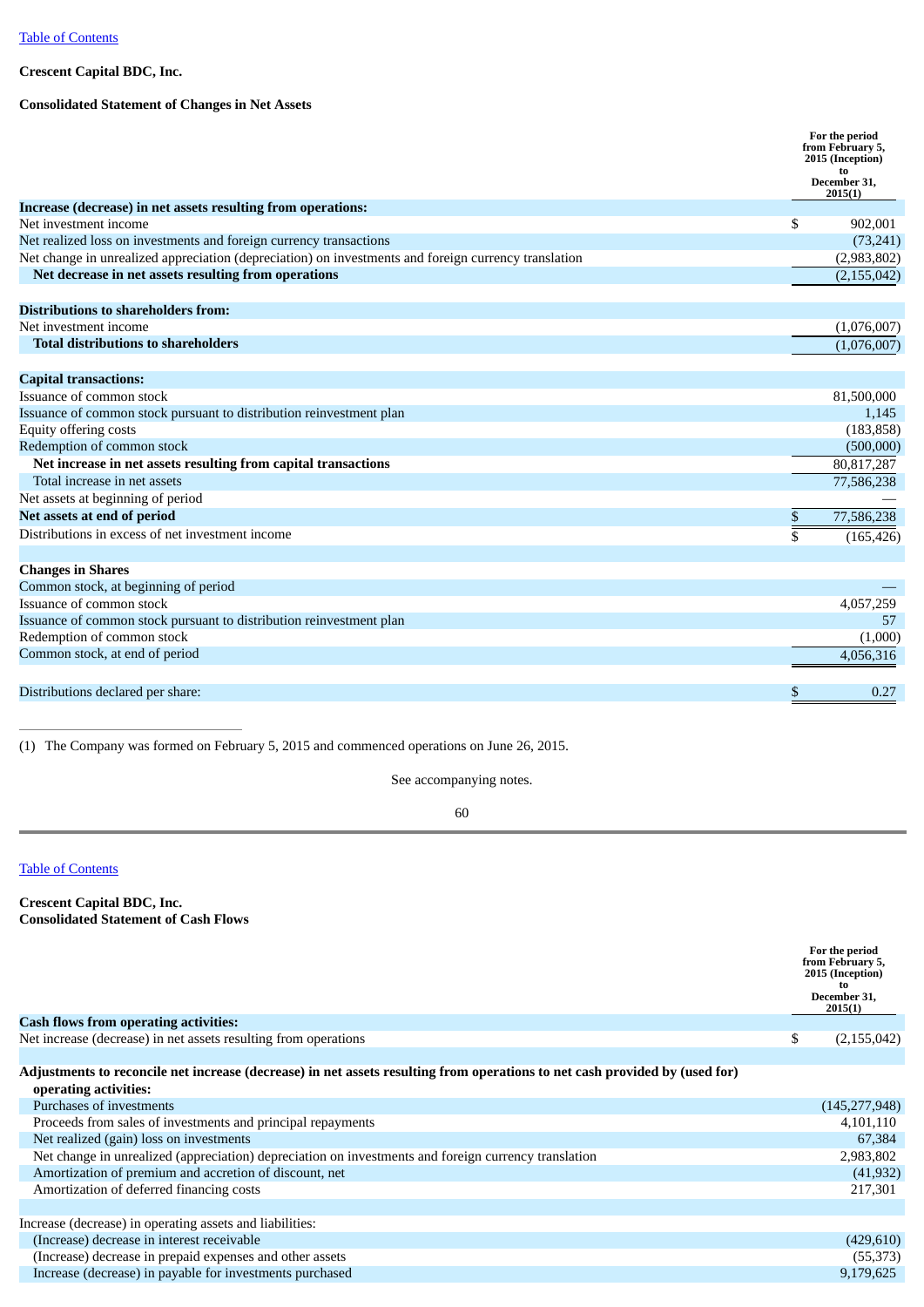| Increase (decrease) in management fees payable - affiliate                    | 336,180         |
|-------------------------------------------------------------------------------|-----------------|
| Increase (decrease) in due to Advisor - affiliate                             | 19,471          |
| Increase (decrease) in due to Administrator - affiliate                       | 183,352         |
| Increase (decrease) in professional fees payable                              | 82,500          |
| Increase (decrease) in directors' fees payable                                | 39,583          |
| Increase (decrease) in interest and credit facility fees and expenses payable | 106,146         |
| Increase (decrease) in accrued expenses and other liabilities                 | 343,124         |
| Net cash provided by (used for) operating activities                          | (130, 300, 327) |
|                                                                               |                 |
| <b>Cash flows from financing activities:</b>                                  |                 |
| Issuance of common stock                                                      | 81,500,000      |
| Redemption of common stock                                                    | (500,000)       |
| Financing costs paid related to revolving credit facility                     | (435, 570)      |
| Distributions paid                                                            | (149, 864)      |
| Equity offering costs paid                                                    | (156, 620)      |
| Borrowings on revolving credit facility                                       | 84,809,937      |
| Repayments on revolving credit facility                                       | (30,000,000)    |
| Net cash provided by (used for) financing activities                          | 135,067,883     |
| Net increase (decrease) in cash, cash equivalents and foreign currency        | 4,767,556       |
| Cash, beginning of period                                                     |                 |
| Cash, cash equivalents and foreign currency, end of period                    | \$<br>4,767,556 |
|                                                                               |                 |
| Supplemental and non-cash financing activities:                               |                 |
| Cash paid during the period for interest                                      | \$<br>298,379   |
| Issuance of common stock pursuant to distribution reinvestment plan           | \$<br>1,145     |
| Accrued but unpaid offering costs                                             | \$<br>27,238    |
| Accrued but unpaid distributions                                              | \$<br>924,998   |
|                                                                               |                 |

(1) The Company was formed on February 5, 2015 and commenced operations on June 26, 2015.

See accompanying notes.

<span id="page-42-0"></span>61

Table of [Contents](#page-0-0)

|                                                         | <b>Investment Type</b>              | <b>Spread</b><br>Above<br>Index * | Interest<br>Rate | <b>Maturity</b><br><b>Date</b> | Principal/Par<br><b>Amount</b> | Cost        | Percentage<br>of Net<br>Assets ** | Fair<br><b>Value</b> |
|---------------------------------------------------------|-------------------------------------|-----------------------------------|------------------|--------------------------------|--------------------------------|-------------|-----------------------------------|----------------------|
| Investments(1)                                          |                                     |                                   |                  |                                |                                |             |                                   |                      |
| <b>United States</b>                                    |                                     |                                   |                  |                                |                                |             |                                   |                      |
| <b>Debt Investments</b>                                 |                                     |                                   |                  |                                |                                |             |                                   |                      |
| <b>Capital Goods</b>                                    |                                     |                                   |                  |                                |                                |             |                                   |                      |
| Alion Science and                                       |                                     |                                   |                  |                                |                                |             |                                   |                      |
| <b>Technology Corporation</b>                           | <b>Unsecured Debt</b>               |                                   |                  | 11.00% 08/2022                 | \$5,000,000                    | \$4,855,304 |                                   | 6.4% \$5,000,000     |
| Brand Energy &                                          |                                     |                                   |                  |                                |                                |             |                                   |                      |
| Infrastructure                                          | <b>Senior Secured First</b>         |                                   |                  |                                |                                |             |                                   |                      |
| Services, Inc.                                          | Lien                                | $L + 375(2)$                      |                  | 4.75% 11/2020                  | 844,426                        | 827,105     | 1.0                               | 800,355              |
| Builders FirstSource, Inc.                              | <b>Senior Secured First</b>         |                                   |                  |                                |                                |             |                                   |                      |
| (3)<br>Doosan Infracore                                 | Lien                                | $L + 500(2)$                      |                  | 6.00% 07/2022                  | 174,599                        | 172,931     | 0.2                               | 173,071              |
|                                                         | <b>Senior Secured First</b><br>Lien |                                   |                  | 4.50% 05/2021                  | 745,893                        | 750,332     | 1.0                               |                      |
| International, Inc.(3)<br>GYP Holdings III Corp.        | <b>Senior Secured First</b>         | $L + 350(2)$                      |                  |                                |                                |             |                                   | 738,900              |
|                                                         | Lien                                | $L + 375(2)$                      |                  | 4.75% 04/2021                  | 860,744                        | 839,879     | 1.1                               | 826,315              |
| <b>MB Aerospace Holdings</b>                            | <b>Senior Secured First</b>         |                                   |                  |                                |                                |             |                                   |                      |
| I, Inc.(3) $(4)$                                        | Lien                                | $L + 550(2)$                      |                  | 6.50% 12/2022                  | 3,000,000                      | 2,970,000   | 3.8                               | 2,970,000            |
| McJunkin Red Man                                        | <b>Senior Secured First</b>         |                                   |                  |                                |                                |             |                                   |                      |
| Corporation(3)                                          | Lien                                | $L + 375(5)$                      |                  | 4.75% 11/2019                  | 990,657                        | 987,264     | 1.2                               | 926,264              |
| Pro Mach Group, Inc.                                    | <b>Senior Secured First</b>         |                                   |                  |                                |                                |             |                                   |                      |
|                                                         | Lien                                | $L + 375(2)$                      |                  | 4.75% 10/2021                  | 746,231                        | 751,561     | 1.0                               | 739,388              |
| Silver II US Holdings,                                  | <b>Senior Secured First</b>         |                                   |                  |                                |                                |             |                                   |                      |
| LLC(3)                                                  | Lien                                | $L + 300(2)$                      |                  | 4.00% 12/2019                  | 830,597                        | 808.081     | 0.9                               | 708,499              |
| Univar $Inc.(3)$                                        | <b>Senior Secured First</b>         |                                   |                  |                                |                                |             |                                   |                      |
|                                                         | Lien                                | $L + 325(2)$                      |                  | 4.25% 07/2022                  | 748,125                        | 751,693     | 0.9                               | 725,887              |
|                                                         |                                     |                                   |                  |                                | 13,941,272                     | 13,714,150  | 17.5                              | 13,608,679           |
| <b>Commercial &amp; Professional</b><br><b>Services</b> |                                     |                                   |                  |                                |                                |             |                                   |                      |
| ADMI Corp.                                              | <b>Senior Secured First</b>         |                                   |                  |                                |                                |             |                                   |                      |
|                                                         | Lien                                | $L + 450(2)$                      |                  | 5.50% 04/2022                  | 995,000                        | 1,006,241   | 1.3                               | 995,622              |
| Advantage Sales &                                       | <b>Senior Secured</b>               | $L + 650(2)$                      |                  | 7.50% 07/2022                  | 500,000                        | 503,272     | 0.6                               | 451,070              |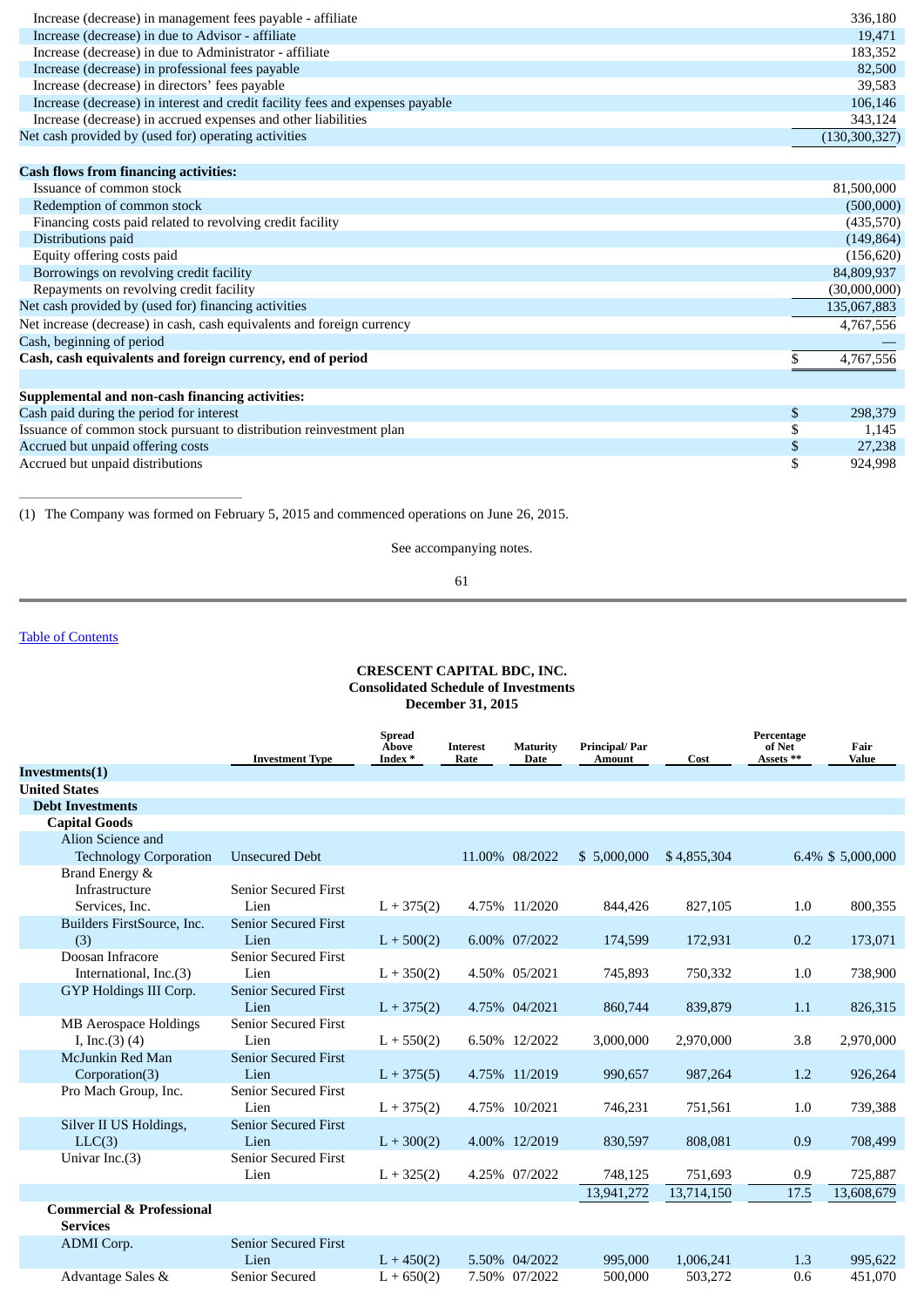| Marketing, Inc.                        | Second Lien                                |              |                        |            |            |      |            |
|----------------------------------------|--------------------------------------------|--------------|------------------------|------------|------------|------|------------|
| Advantage Sales &                      | <b>Senior Secured First</b>                |              |                        |            |            |      |            |
| Marketing, Inc.                        | Lien                                       | $L + 325(2)$ | 4.25% 07/2021          | 845,718    | 846,130    | 1.1  | 815,166    |
| Asurion LLC                            | Senior Secured                             |              |                        |            |            |      |            |
| <b>Asurion LLC</b>                     | Second Lien<br><b>Senior Secured First</b> | $L + 750(2)$ | 8.50% 03/2021          | 275,000    | 280,247    | 0.3  | 236,638    |
|                                        | Lien                                       | $L + 375(2)$ | 5.00% 05/2019          | 361,708    | 363,795    | 0.4  | 339,893    |
| <b>Asurion LLC</b>                     | <b>Senior Secured First</b>                |              |                        |            |            |      |            |
|                                        | Lien                                       | $L+400(2)$   | 5.00% 08/2022          | 497,500    | 496,798    | 0.6  | 456,207    |
| Brickman Group Ltd. LLC                | <b>Senior Secured</b>                      |              |                        |            |            |      |            |
|                                        | <b>Second Lien</b>                         | $L + 650(5)$ | 7.50% 12/2021          | 500,000    | 502,373    | 0.6  | 455,000    |
| <b>Emerald Expositions</b>             | <b>Senior Secured First</b>                |              |                        |            |            |      |            |
| Holding, Inc.                          | Lien                                       | $L + 375(2)$ | 4.75% 06/2020          | 745,731    | 749,266    | 0.9  | 735,787    |
| IMC OP, LP                             | <b>Senior Secured First</b>                |              |                        |            |            |      |            |
| PowerTeam Services, LLC                | Lien<br><b>Senior Secured First</b>        | $L + 350(2)$ | 4.50% 08/2020          | 820,038    | 820,038    | 1.0  | 809,787    |
|                                        | Lien                                       | $L + 325(2)$ | 4.25% 05/2020          | 995,158    | 992,899    | 1.3  | 970,692    |
| <b>USAGM HoldCo LLC</b>                | <b>Senior Secured</b>                      |              |                        |            |            |      |            |
|                                        | <b>Second Lien</b>                         | $L + 850(5)$ | 9.50% 07/2023          | 9,387,755  | 9,007,772  | 11.3 | 8,789,286  |
| <b>USAGM HoldCo LLC</b>                | Senior Secured                             |              |                        |            |            |      |            |
|                                        | Second Lien                                | $L + 850(6)$ | 9.50% 07/2023          | 612,245    | 606,344    | 0.7  | 573,214    |
| Valet Waste Holdings, Inc.             | <b>Senior Secured First</b>                |              |                        |            |            |      |            |
|                                        | Lien                                       | $L + 700(2)$ | 8.00% 09/2021          | 4,336,957  | 4,273,510  | 5.6  | 4,336,957  |
| Valet Waste Holdings, Inc.             | <b>Senior Secured First</b><br>Lien        |              |                        |            |            |      |            |
| (7)<br>Vencore, Inc.(4)                | <b>Senior Secured First</b>                |              | 09/2021                | 217,391    | 207,887    | 0.3  | 217,391    |
|                                        | Lien                                       | $L + 475(2)$ | 5.75% 11/2019          | 500,000    | 500,625    | 0.6  | 498,750    |
| William Morris Endeavor                | Senior Secured                             |              |                        |            |            |      |            |
| Entertainment, LLC                     | Second Lien                                | $L + 725(2)$ | 8.25% 05/2022          | 250,000    | 244,073    | 0.3  | 223,750    |
| <b>William Morris Endeavor</b>         | <b>Senior Secured First</b>                |              |                        |            |            |      |            |
| Entertainment, LLC                     | Lien                                       | $L + 425(2)$ | 5.25% 05/2021          | 994,950    | 998,499    | 1.3  | 980,025    |
|                                        |                                            |              |                        | 22,835,149 | 22,399,769 | 28.2 | 21,885,235 |
| <b>Consumer Durables &amp;</b>         |                                            |              |                        |            |            |      |            |
| <b>Apparel</b><br>Varsity Brands, Inc. | <b>Senior Secured First</b>                |              |                        |            |            |      |            |
|                                        | Lien                                       | $L + 400(2)$ | 5.00% 12/2021          | 994,975    | 1,005,021  | 1.3  | 987,513    |
|                                        |                                            |              |                        |            |            |      |            |
|                                        |                                            |              | See accompanying notes |            |            |      |            |
|                                        |                                            |              |                        |            |            |      |            |

62

Table of [Contents](#page-0-0)

|                                                   | <b>Investment Type</b>               | <b>Spread</b><br><b>Above</b><br>Index * | <b>Interest</b><br>Rate | <b>Maturity</b><br><b>Date</b> | Principal/Par<br><b>Amount</b> | Cost        | Percentage<br>of Net<br>Assets ** | Fair<br>Value    |
|---------------------------------------------------|--------------------------------------|------------------------------------------|-------------------------|--------------------------------|--------------------------------|-------------|-----------------------------------|------------------|
| <b>Consumer Services</b>                          |                                      |                                          |                         |                                |                                |             |                                   |                  |
| Catapult Learning, LLC                            | <b>Senior Secured First</b><br>Lien  | $L + 810(2)$                             |                         | 9.10% 07/2020                  | \$5,000,000                    | \$4,953,211 |                                   | 6.4% \$4,950,000 |
| Centerplate, Inc.                                 | <b>Senior Secured First</b><br>Lien  | $L + 375(2)$                             |                         | 4.75% 11/2019                  | 714,916                        | 714,916     | 0.9                               | 689,894          |
| <b>Scientific Games</b><br>International, Inc.(3) | <b>Senior Secured First</b><br>Lien  | $L + 500(2)$                             |                         | 6.00% 10/2021                  | 993,728                        | 997,362     | 1.1                               | 909,082          |
| <b>SkillSoft Corporation</b>                      | <b>Senior Secured First</b><br>Lien  | $L + 475(8)$                             |                         | 5.75% 04/2021                  | 994,962                        | 976,176     | 1.0                               | 781,046          |
|                                                   |                                      |                                          |                         |                                | 7,703,606                      | 7,641,665   | 9.4                               | 7,330,022        |
| <b>Diversified Financials</b>                     |                                      |                                          |                         |                                |                                |             |                                   |                  |
| Edelman Financial Group, The                      | <b>Senior Secured First</b><br>Lien  | $L + 550(5)$                             |                         | 6.50% 12/2022                  | 3.000.000                      | 2,940,155   | 3.8                               | 2,966,250        |
| <b>Energy</b>                                     |                                      |                                          |                         |                                |                                |             |                                   |                  |
| Fairmount Santrol, Inc.(3)                        | <b>Senior Secured First</b><br>Lien  | $L + 350(2)$                             |                         | 4.50% 09/2019                  | 844,412                        | 805,406     | 0.6                               | 420,095          |
| <b>Murray Energy Corporation</b>                  | <b>Senior Secured First</b><br>Lien  | $L + 650(2)$                             |                         | 7.50% 04/2020                  | 497,456                        | 466,951     | 0.4                               | 320,506          |
|                                                   |                                      |                                          |                         |                                | 1,341,867                      | 1,272,357   | 1.0                               | 740,601          |
| <b>Food &amp; Staples Retailing</b>               |                                      |                                          |                         |                                |                                |             |                                   |                  |
| Albertsons, LLC                                   | <b>Senior Secured First</b><br>Lien  | $L + 450(5)$                             |                         | 5.50% 08/2021                  | 994,987                        | 1,001,408   | 1.3                               | 988,276          |
| BJ's Wholesale Club, Inc.                         | <b>Senior Secured First</b><br>Lien  | $L + 350(2)$                             |                         | 4.50% 09/2019                  | 845,685                        | 849,150     | 1.0                               | 812,915          |
| BJ's Wholesale Club. Inc.                         | <b>Senior Secured</b><br>Second Lien | $L + 750(2)$                             |                         | 8.50% 03/2020                  | 250,000                        | 252,331     | 0.3                               | 225,000          |
|                                                   |                                      |                                          |                         |                                |                                |             |                                   |                  |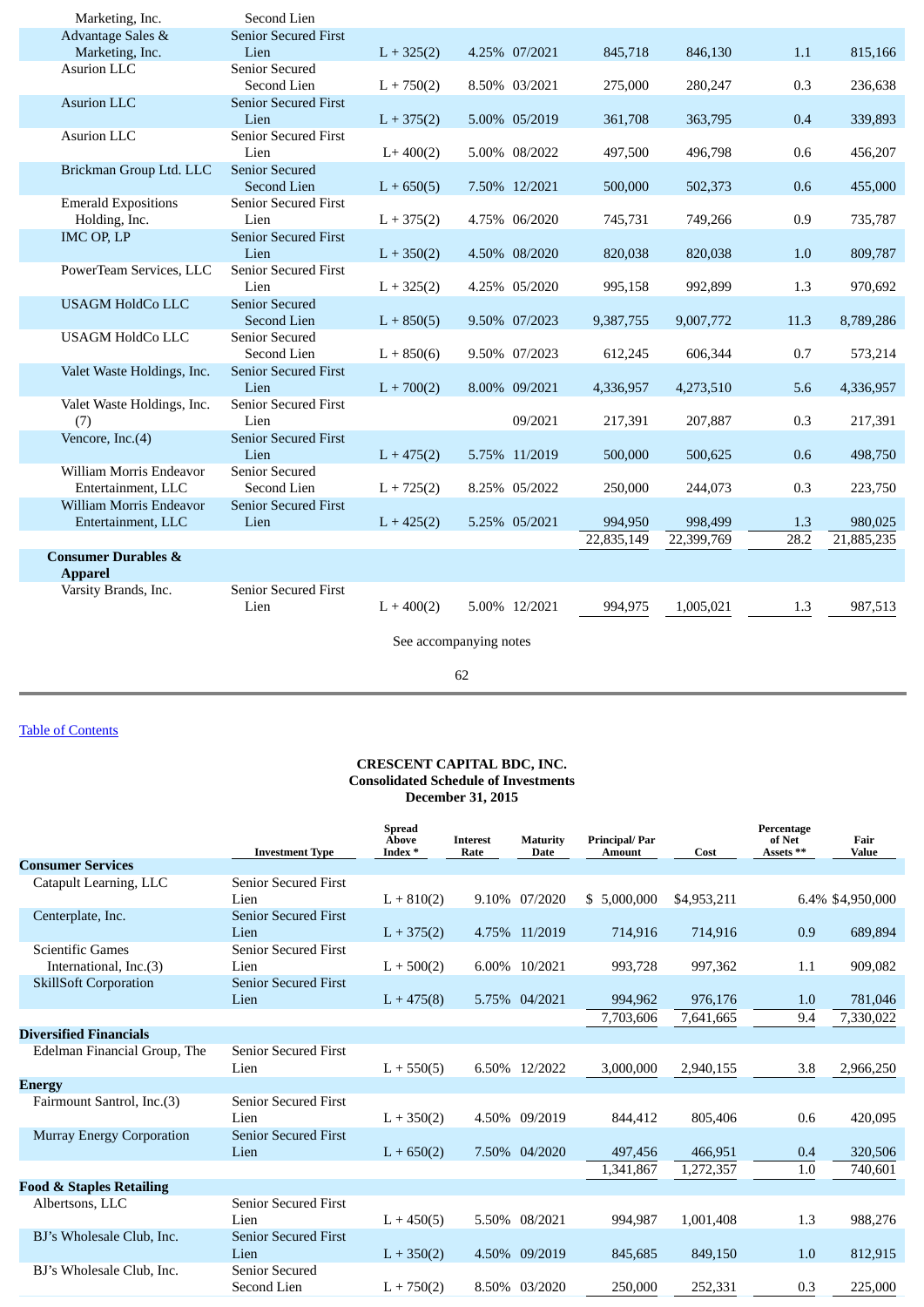|                                                       |                                             |              |                | 2,090,673 | 2,102,889 | 2.6 | 2,026,191 |
|-------------------------------------------------------|---------------------------------------------|--------------|----------------|-----------|-----------|-----|-----------|
| Food, Beverage & Tobacco                              |                                             |              |                |           |           |     |           |
| American Seafoods Group LLC                           | <b>Senior Secured</b>                       |              |                |           |           |     |           |
|                                                       | <b>Second Lien</b>                          | $L + 900(8)$ | 10.00% 02/2022 | 5,000,000 | 4,868,088 | 6.4 | 5,000,000 |
| Shearer's Foods, Inc.                                 | <b>Senior Secured First</b><br>Lien         | $L + 425(2)$ | 5.25% 06/2021  | 750,000   | 742,600   | 1.0 | 740,625   |
|                                                       |                                             |              |                | 5,750,000 | 5,610,688 | 7.4 | 5,740,625 |
| <b>Health Care Equipment &amp;</b><br><b>Services</b> |                                             |              |                |           |           |     |           |
| Alere, Inc.(3)                                        | <b>Senior Secured First</b><br>Lien         | $L + 325(5)$ | 4.25% 06/2022  | 788,176   | 793,992   | 1.0 | 782,840   |
| CDRH Parent, Inc.                                     | <b>Senior Secured First</b><br>Lien         | $L + 425(2)$ | 5.25% 07/2021  | 372,797   | 375,958   | 0.4 | 299,169   |
| Concentra Inc.                                        | <b>Senior Secured First</b><br>Lien         | $L + 300(2)$ | 4.00% 06/2022  | 746,250   | 746,250   | 1.0 | 743,138   |
| <b>Connolly Corporation</b>                           | <b>Senior Secured First</b><br>Lien         | $L + 350(2)$ | 4.50% 05/2021  | 845,707   | 851,239   | 1.1 | 820,336   |
| Heartland Dental, LLC                                 | <b>Senior Secured First</b><br>Lien         | $L + 450(2)$ | 5.50% 12/2018  | 994,975   | 1,001,031 | 1.2 | 947,714   |
| <b>Onex Carestream Finance</b>                        | Senior Secured First<br>Lien                |              | 5.00% 06/2019  |           |           | 0.8 | 660,505   |
| LP(3)<br><b>Onex Carestream Finance</b>               | <b>Senior Secured</b>                       | $L + 400(2)$ |                | 729,167   | 729,735   |     |           |
| LP(3)                                                 | <b>Second Lien</b>                          | $L + 850(2)$ | 9.50% 12/2019  | 197,728   | 197,728   | 0.2 | 176,472   |
|                                                       |                                             |              |                | 4,674,799 | 4,695,933 | 5.7 | 4,430,174 |
| <b>Insurance</b>                                      |                                             |              |                |           |           |     |           |
| AssuredPartners, Inc.                                 | <b>Senior Secured First</b><br>Lien         | $L + 475(2)$ | 5.75% 10/2022  | 750,000   | 746.827   | 1.0 | 746,565   |
| Confie Seguros Holding II Co.                         | <b>Senior Secured First</b><br>Lien         | $L + 450(5)$ | 5.75% 11/2018  | 746,144   | 750,042   | 0.9 | 736,817   |
| Integro Parent, Inc.(4)                               | <b>Senior Secured First</b><br>Lien         | $L + 575(2)$ | 6.75% 09/2022  | 434,259   | 425,574   | 0.5 | 424,489   |
| Integro Parent, Inc.(4)                               | <b>Senior Secured First</b><br>Lien         | $L + 575(5)$ | 6.75% 09/2022  | 65,741    | 64,426    | 0.1 | 64,262    |
| Integro Parent, Inc.                                  | <b>Senior Secured</b>                       |              |                |           |           |     |           |
|                                                       | Second Lien                                 | $L + 925(2)$ | 10.25% 09/2023 | 2,408,451 | 2,357,773 | 3.0 | 2,318,134 |
| Integro Parent, Inc.(7)(9)                            | <b>Senior Secured</b><br><b>Second Lien</b> |              | 10/2023        | 7,606     |           |     | (6,655)   |
|                                                       |                                             |              |                | 4,412,201 | 4,344,642 | 5.5 | 4,283,612 |

See accompanying notes

63

Table of [Contents](#page-0-0)

|                                     | <b>Investment Type</b>              | <b>Spread</b><br><b>Above</b><br>Index * | <b>Interest</b><br>Rate | <b>Maturity</b><br><b>Date</b> |   | Principal/Par<br><b>Amount</b> | Cost          | Percentage<br>of Net<br>Assets ** | Fair<br>Value |
|-------------------------------------|-------------------------------------|------------------------------------------|-------------------------|--------------------------------|---|--------------------------------|---------------|-----------------------------------|---------------|
| <b>Materials</b>                    |                                     |                                          |                         |                                |   |                                |               |                                   |               |
| <b>Anchor Glass Container</b>       | <b>Senior Secured First</b>         |                                          |                         |                                |   |                                |               |                                   |               |
| Corporation                         | Lien                                | $L + 350(2)$                             |                         | 4.50% 07/2022                  | S | 973,075                        | 976,877<br>S. | $1.3\%$ \$                        | 971,557       |
| $AZ$ Chem US Inc. $(3)$             | <b>Senior Secured First</b>         |                                          |                         |                                |   |                                |               |                                   |               |
|                                     | Lien                                | $L + 350(5)$                             |                         | 4.50% 06/2021                  |   | 808,725                        | 812,449       | 1.0                               | 807,209       |
| <b>Berlin Packaging LLC</b>         | <b>Senior Secured First</b>         |                                          |                         |                                |   |                                |               |                                   |               |
|                                     | Lien                                | $L + 350(2)$                             |                         | 4.50% 10/2021                  |   | 989,797                        | 994,356       | 1.3                               | 982,374       |
| <b>ECO Services Operations LLC</b>  | <b>Senior Secured First</b>         |                                          |                         |                                |   |                                |               |                                   |               |
|                                     | Lien                                | $L + 375(5)$                             |                         | 4.75% 12/2021                  |   | 1,004,950                      | 1,007,329     | 1.3                               | 992,548       |
| Emerald Performance                 | <b>Senior Secured First</b>         |                                          |                         |                                |   |                                |               |                                   |               |
| Materials, LLC                      | Lien                                | $L + 350(5)$                             |                         | 4.50% 08/2021                  |   | 975,474                        | 979,553       | 1.2                               | 957,335       |
| Hilex Poly Co. LLC                  | <b>Senior Secured First</b>         |                                          |                         |                                |   |                                |               |                                   |               |
|                                     | Lien                                | $L + 500(2)$                             |                         | 6.00% 12/2021                  |   | 997,487                        | 1,008,242     | 1.3                               | 997,737       |
| Ineos US Finance LLC(3)             | <b>Senior Secured First</b>         |                                          |                         |                                |   |                                |               |                                   |               |
|                                     | Lien                                | $L + 325(5)$                             |                         | 4.25% 03/2022                  |   | 497,492                        | 498,664       | 0.6                               | 481,118       |
| MacDermid, Inc.(3)                  | <b>Senior Secured First</b>         |                                          |                         |                                |   |                                |               |                                   |               |
|                                     | Lien                                | $L + 450(5)$                             |                         | 5.50% 06/2020                  |   | 741,880                        | 747,014       | 0.9                               | 719,490       |
| Onex Wizard US Acquisition          | <b>Senior Secured First</b><br>Lien |                                          |                         |                                |   | 844.496                        |               | 1.1                               |               |
| Inc.(3)                             | <b>Senior Secured First</b>         | $L + 325(5)$                             |                         | 4.25% 03/2022                  |   |                                | 846,565       |                                   | 833,082       |
| Reynolds Group Holdings Inc.<br>(3) | Lien                                | $L + 350(5)$                             |                         | 4.50% 12/2018                  |   | 500,000                        | 502,211       | 0.6                               | 495,990       |
| Royal Holdings, Inc.                | <b>Senior Secured First</b>         |                                          |                         |                                |   |                                |               |                                   |               |
|                                     | Lien                                | $L + 350(2)$                             |                         | 4.50% 06/2022                  |   | 845,750                        | 848,469       | 1.1                               | 834,387       |
| Tank Holding Corp.                  | <b>Senior Secured First</b>         | $L + 425(5)$                             |                         | 5.25% 03/2022                  |   | 973,034                        | 982,211       | 1.2                               | 959,353       |
|                                     |                                     |                                          |                         |                                |   |                                |               |                                   |               |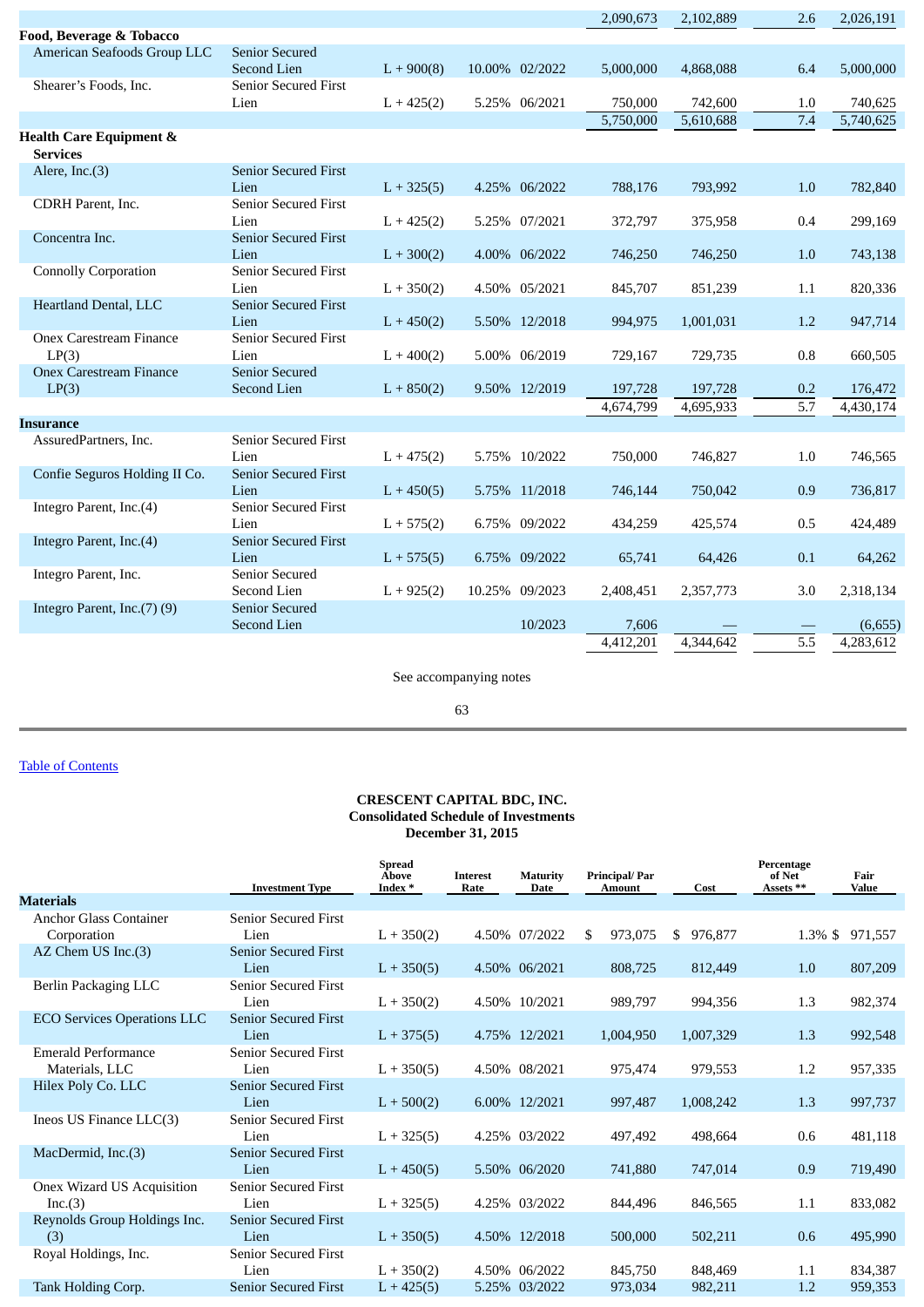|                                                                        | Lien                                        |               |                        |                      |                      |            |                      |
|------------------------------------------------------------------------|---------------------------------------------|---------------|------------------------|----------------------|----------------------|------------|----------------------|
|                                                                        |                                             |               |                        | 10,152,161           | 10,203,940           | 12.9       | 10,032,180           |
|                                                                        |                                             |               |                        |                      |                      |            |                      |
| <b>Media</b>                                                           |                                             |               |                        |                      |                      |            |                      |
| Acosta Holdco, Inc.                                                    | <b>Senior Secured First</b><br>Lien         | $L + 325(2)$  | 4.25% 09/2021          | 995,374              | 996,368              | 1.2        | 949,517              |
| CCO Safari III, LLC(3)                                                 | <b>Senior Secured First</b><br>Lien         | $L + 275(5)$  | 3.50% 01/2023          | 325,000              | 324,221              | 0.4        | 324,799              |
| iHeartCommunications, Inc.(3)                                          | <b>Senior Secured First</b><br>Lien         | $L + 675(10)$ | 7.17% 01/2019          | 1,000,000            | 940,318              | 0.9        | 703,575              |
| Regal Cinemas Corporation(3)                                           | <b>Senior Secured First</b><br>Lien         | $L + 300(5)$  | 3.75% 04/2022          | 845,750              | 850,172              | 1.1        | 844,917              |
| Rentpath, Inc.(3)                                                      | <b>Senior Secured First</b><br>Lien         | $L + 525(5)$  | 6.25% 12/2021          | 994,975              | 1,004,422            | 1.1        | 878,065              |
| Tribune Media Company(3)                                               | <b>Senior Secured First</b><br>Lien         | $L + 300(8)$  | 3.75% 12/2020          | 497,500              | 499,860              | 0.7        | 491,281              |
| WideOpenWest Finance LLC                                               | <b>Senior Secured First</b><br>Lien         | $L + 350(2)$  | 4.50% 04/2019          | 845,739<br>5,504,338 | 848,341<br>5,463,702 | 1.1<br>6.5 | 817,462<br>5,009,616 |
| Pharmaceuticals,<br><b>Biotechnology &amp; Life</b><br><b>Sciences</b> |                                             |               |                        |                      |                      |            |                      |
| Catalent Pharma Solutions Inc.<br>(3)                                  | <b>Senior Secured First</b><br>Lien         | $L + 325(5)$  | 4.25% 05/2021          | 845,708              | 851,673              | 1.1        | 840,722              |
| Jaguar Holding Company II                                              | <b>Senior Secured First</b><br>Lien         | $L + 325(2)$  | 4.25% 08/2022          | 746,250              | 743,555              | 0.9        | 727,127              |
| Medpace Holdings, Inc.                                                 | <b>Senior Secured First</b><br>Lien         | $L + 375(5)$  | 4.75% 04/2021          | 753,409              | 756,274              | 1.0        | 748,700              |
| Ortho-Clinical Diagnostics, Inc.                                       | <b>Senior Secured First</b><br>Lien         | $L + 375(2)$  | 4.75% 06/2021          | 845,707              | 835,726              | 0.9        | 722,023              |
| Synarc - Biocare Holdings LLC                                          | <b>Senior Secured First</b><br>Lien         |               | 7.75% 03/2021          | 15,500,000           | 15,129,017           | 20.0       | 15,500,000           |
|                                                                        |                                             |               |                        | 18,691,074           | 18,316,245           | 23.9       | 18,538,572           |
| <b>Real Estate</b><br>Capital Automotive L.P.(3)                       | Senior Secured<br>Second Lien               | $L + 500(5)$  | 6.00% 04/2020          | 500,000              | 509,164              | 0.6        | 501,667              |
| DTZ U.S. Borrower,<br>LLC(3) (4)                                       | <b>Senior Secured</b><br><b>Second Lien</b> | $L + 825(2)$  | 9.25% 11/2022          | 5,000,000            | 4,925,000            | 6.4        | 4,925,000            |
|                                                                        |                                             |               |                        | 5,500,000            | 5,434,164            | 7.0        | 5,426,667            |
| <b>Retailing</b>                                                       |                                             |               |                        |                      |                      |            |                      |
| Academy, Ltd.                                                          | <b>Senior Secured First</b><br>Lien         | $L+400(2)$    | 5.00% 07/2022          | 940,205              | 945,471              | 1.2        | 909,451              |
| Dollar Tree, Inc.(3)                                                   | <b>Senior Secured First</b><br>Lien         | $L + 275(5)$  | 3.50% 07/2022          | 997,500              | 1,001,088            | 1.3        | 996.258              |
|                                                                        |                                             |               | See accompanying notes |                      |                      |            |                      |

64

Table of [Contents](#page-0-0)

|                                    | <b>Investment Type</b>      | <b>Spread</b><br>Above<br>Index * | Interest<br>Rate | <b>Maturity</b><br>Date | Principal/Par<br>Amount | Cost           | Percentage<br>of Net<br>Assets ** | Fair<br>Value |
|------------------------------------|-----------------------------|-----------------------------------|------------------|-------------------------|-------------------------|----------------|-----------------------------------|---------------|
| J.C. Penney Corporation, Inc.      | <b>Senior Secured First</b> |                                   |                  |                         |                         |                |                                   |               |
| (3)                                | Lien                        | $L + 500(2)$                      | $6.00\%$         | 05/2018                 | \$<br>993,252           | 993,636<br>\$. | $1.2\%$ \$                        | 978,354       |
| Midas Intermediate Holdco II,      | <b>Senior Secured First</b> |                                   |                  |                         |                         |                |                                   |               |
| <b>LLC</b>                         | Lien                        | $L + 350(2)$                      |                  | 4.50% 08/2021           | 994,962                 | 1,002,942      | 1.3                               | 987,918       |
| PetSmart, Inc.                     | <b>Senior Secured First</b> |                                   |                  |                         |                         |                |                                   |               |
|                                    | Lien                        | $L + 325(2)$                      |                  | 4.25% 03/2022           | 845,750                 | 848,225        | 1.0                               | 825,346       |
|                                    |                             |                                   |                  |                         | 4,771,670               | 4,791,362      | 6.0                               | 4,697,327     |
| <b>Software &amp; Services</b>     |                             |                                   |                  |                         |                         |                |                                   |               |
| <b>Compuware Corporation</b>       | <b>Senior Secured First</b> |                                   |                  |                         |                         |                |                                   |               |
|                                    | Lien                        | $L + 525(2)$                      |                  | 6.25% 12/2021           | 993.728                 | 976,699        | 1.2                               | 929,548       |
| <b>Epicor Software Corporation</b> | <b>Senior Secured First</b> |                                   |                  |                         |                         |                |                                   |               |
|                                    | Lien                        | $L + 375(2)$                      |                  | 4.75% 06/2022           | 995,000                 | 996,781        | 1.3                               | 973,677       |
| <b>First Data Corporation</b>      | <b>Senior Secured First</b> |                                   |                  |                         |                         |                |                                   |               |
|                                    | Lien                        | $L + 400(10)$                     |                  | 4.42% 03/2021           | 1,000,000               | 1,004,660      | 1.3                               | 998,125       |
| <b>Informatica Corporation(3)</b>  | <b>Senior Secured First</b> |                                   |                  |                         |                         |                |                                   |               |
|                                    | Lien                        | $L + 350(2)$                      |                  | 4.50% 08/2022           | 847,875                 | 849,071        | 1.1                               | 818,352       |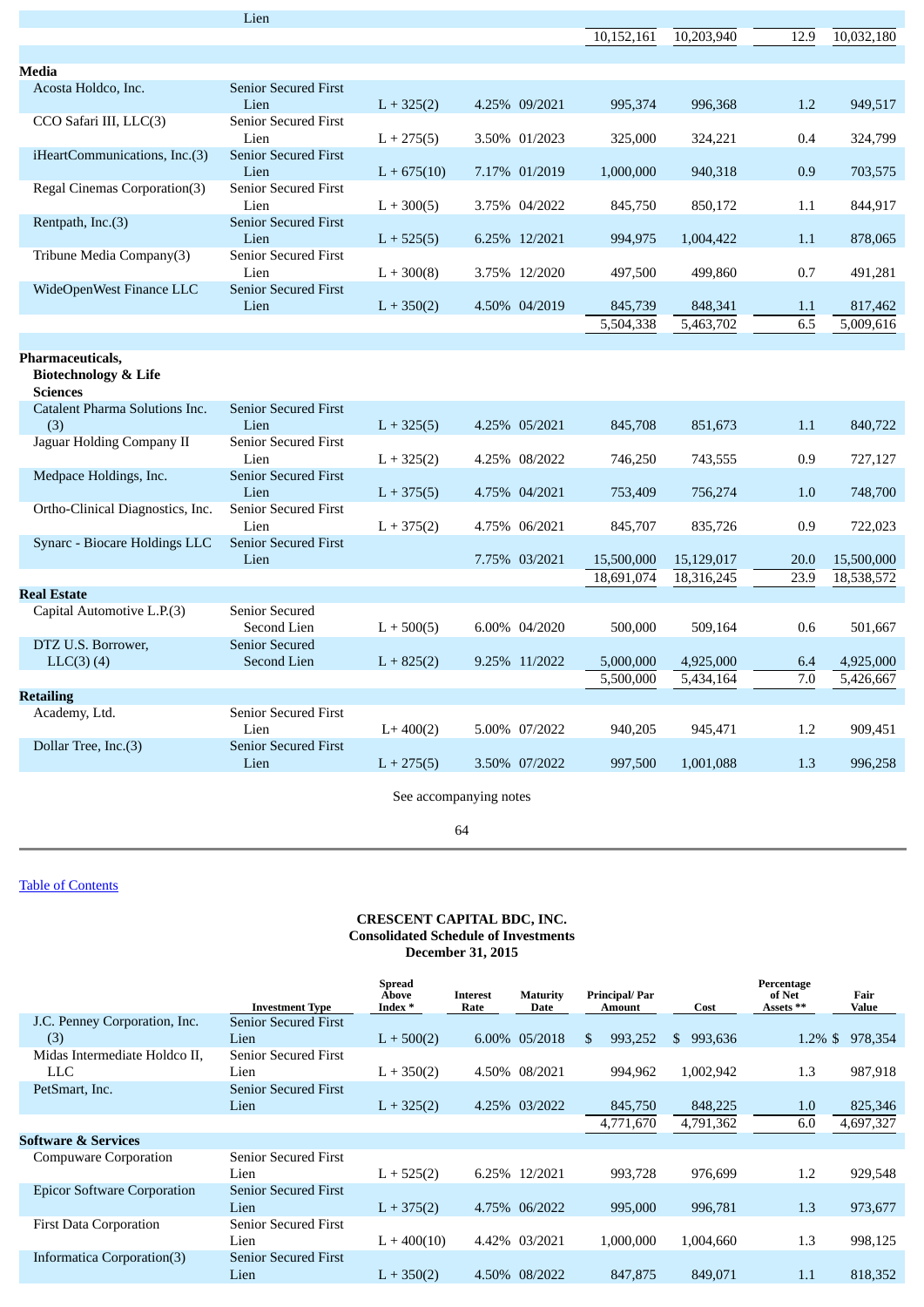| Magic Newco LLC(3)                                                         | Senior Secured First<br>Lien                                | $L + 400(2)$ | 5.00% 12/2018          | 994,865               | 998.150               | 1.3         | 996,109               |
|----------------------------------------------------------------------------|-------------------------------------------------------------|--------------|------------------------|-----------------------|-----------------------|-------------|-----------------------|
| Mediaocean LLC(4)                                                          | <b>Senior Secured First</b><br>Lien                         | $L + 475(5)$ | 5.75% 08/2022          | 5,786,250             | 5,727,672             | 7.4         | 5,728,388             |
| Merrill Communications, LLC                                                | Senior Secured First<br>Lien                                | $L + 525(2)$ | 6.25% 06/2022          | 994,020               | 997,556               | 1.1         | 869,767               |
| SS&C Technologies Inc.(3)                                                  | <b>Senior Secured First</b><br>Lien                         | $L + 325(2)$ | 4.00% 07/2022          | 274,291               | 273,787               | 0.3         | 272,777               |
| The Active Network, Inc.                                                   | Senior Secured First<br>Lien                                | $L + 450(2)$ | 5.50% 11/2020          | 1,002,893             | 997,016               | 1.2         | 971,552               |
| Tibco Software Inc.                                                        | <b>Senior Secured First</b><br>Lien                         | $L + 550(5)$ | 6.50% 12/2020          | 497,494               | 498,680               | 0.6         | 453,341               |
| <b>Wall Street Systems</b><br>Delaware, Inc.(3)<br>WP Mustang Holdings LLC | Senior Secured First<br>Lien<br><b>Senior Secured First</b> | $L + 350(5)$ | 4.50% 04/2021          | 487,013               | 490,467               | 0.6         | 480,319               |
|                                                                            | Lien                                                        | $L + 450(2)$ | 5.50% 05/2021          | 994,950<br>14,868,377 | 998,476<br>14,809,015 | 1.3<br>18.7 | 992,462<br>14,484,417 |
| <b>Technology Hardware &amp;</b>                                           |                                                             |              |                        |                       |                       |             |                       |
| <b>Equipment</b>                                                           |                                                             |              |                        |                       |                       |             |                       |
| Dell International LLC                                                     | <b>Senior Secured First</b><br>Lien                         | $L + 325(2)$ | 4.00% 04/2020          | 746,873               | 747,162               | 1.0         | 742,336               |
| Riverbed Technology, Inc.                                                  | <b>Senior Secured First</b><br>Lien                         | $L + 500(2)$ | 6.00% 04/2022          | 994,987               | 1,009,719             | 1.3         | 992,500               |
| Sophia, L.P.                                                               | Senior Secured First<br>Lien                                | $L + 375(2)$ | 4.75% 09/2022          | 748,125               | 747,553               | 0.9         | 740,831               |
| Zebra Technologies<br>Corporation(3)                                       | <b>Senior Secured First</b><br>Lien                         | $L + 400(2)$ | 4.75% 10/2021          | 983,092               | 998,296               | 1.3         | 985,599               |
|                                                                            |                                                             |              |                        | 3,473,078             | 3,502,730             | 4.5         | 3,461,266             |
| <b>Telecommunication Services</b><br>Birch Communications, Inc.            | Senior Secured First                                        |              |                        |                       |                       |             |                       |
|                                                                            | Lien                                                        | $L + 675(2)$ | 7.75% 07/2020          | 997,141               | 1,001,786             | 1.2         | 932,327               |
| Level 3 Financing Inc.(3)                                                  | <b>Senior Secured First</b><br>Lien                         | $L + 300(2)$ | 4.00% 01/2020          | 500,000               | 501,717               | 0.7         | 499,240               |
| U.S. Telepacific Corporation                                               | Senior Secured First<br>Lien                                | $L + 500(2)$ | 6.00% 11/2020          | 994,975               | 997,308               | 1.2         | 949,892               |
|                                                                            |                                                             |              |                        | 2,492,116             | 2,500,811             | 3.1         | 2,381,459             |
| <b>Transportation</b><br>American Airlines, Inc.(3)                        | <b>Senior Secured First</b>                                 |              |                        |                       |                       |             |                       |
|                                                                            | Lien                                                        | $L + 275(2)$ | 3.50% 10/2021          | 495,000               | 496,737               | 0.6         | 490,978               |
| Kenan Advantage Group, Inc.<br>(7)(9)                                      | Senior Secured First<br>Lien                                |              | 01/2017                |                       | 190                   |             | (695)                 |
| Kenan Advantage Group, Inc.                                                | <b>Senior Secured First</b><br>Lien                         | $L + 300(5)$ | 4.00% 07/2022          | 748,656               | 750,880               | 1.0         | 742,105               |
|                                                                            |                                                             |              |                        | 1,243,656             | 1,247,807             | 1.6         | 1,232,388             |
| <b>Utilities</b>                                                           |                                                             |              |                        |                       |                       |             |                       |
| Panda Sherman Power, LLC                                                   | <b>Senior Secured First</b><br>Lien                         | $L + 750(2)$ | 9.00% 09/2018          | 993,714               | 987,088               | 1.2         | 899,312               |
|                                                                            |                                                             |              | See accompanying notes |                       |                       |             |                       |
|                                                                            |                                                             |              | 65                     |                       |                       |             |                       |

Table of [Contents](#page-0-0)

|                                      | <b>Investment Type</b>      | <b>Spread</b><br>Above<br>Index * | <b>Interest</b><br>Rate | <b>Maturity</b><br>Date |     | Principal/Par<br>Amount |               | Cost          | Percentage<br>of Net<br>Assets ** | Fair<br>Value        |
|--------------------------------------|-----------------------------|-----------------------------------|-------------------------|-------------------------|-----|-------------------------|---------------|---------------|-----------------------------------|----------------------|
| TPF II Power, LLC                    | <b>Senior Secured First</b> |                                   |                         |                         |     |                         |               |               |                                   |                      |
|                                      | Lien                        | $L + 450(2)$                      |                         | 5.50% 10/2021           | \$. | 990,546                 | <sup>\$</sup> | 997,024       | $1.2\%$ \$                        | 973,706              |
|                                      |                             |                                   |                         |                         |     | 1,984,260               |               | 1,984,112     | 2.4                               | 1,873,018            |
| <b>Total Debt Investments United</b> |                             |                                   |                         |                         |     |                         |               |               |                                   |                      |
| <b>States</b>                        |                             |                                   |                         |                         |     | \$135,425,271           |               | \$133,981,157 |                                   | 169.0% \$131,135,812 |
| <b>Equity Investments</b>            |                             |                                   |                         |                         |     |                         |               |               |                                   |                      |
| <b>Capital Goods</b>                 |                             |                                   |                         |                         |     |                         |               |               |                                   |                      |
| Alion Science and                    |                             |                                   |                         |                         |     |                         |               |               |                                   |                      |
| Technology                           |                             |                                   |                         |                         |     |                         |               |               |                                   |                      |
| Corporation(11)                      | Common Stock                |                                   |                         |                         |     | 535,714                 |               | 535,714       | 0.7                               | 535,714              |
| <b>Commercial Services &amp;</b>     |                             |                                   |                         |                         |     |                         |               |               |                                   |                      |
| <b>Supplies</b>                      |                             |                                   |                         |                         |     |                         |               |               |                                   |                      |
| <b>Universal Services</b><br>Equity  | Common Stock                |                                   |                         |                         |     | 1,000,000               |               | 1,000,000     | 1.3                               | 1,000,000            |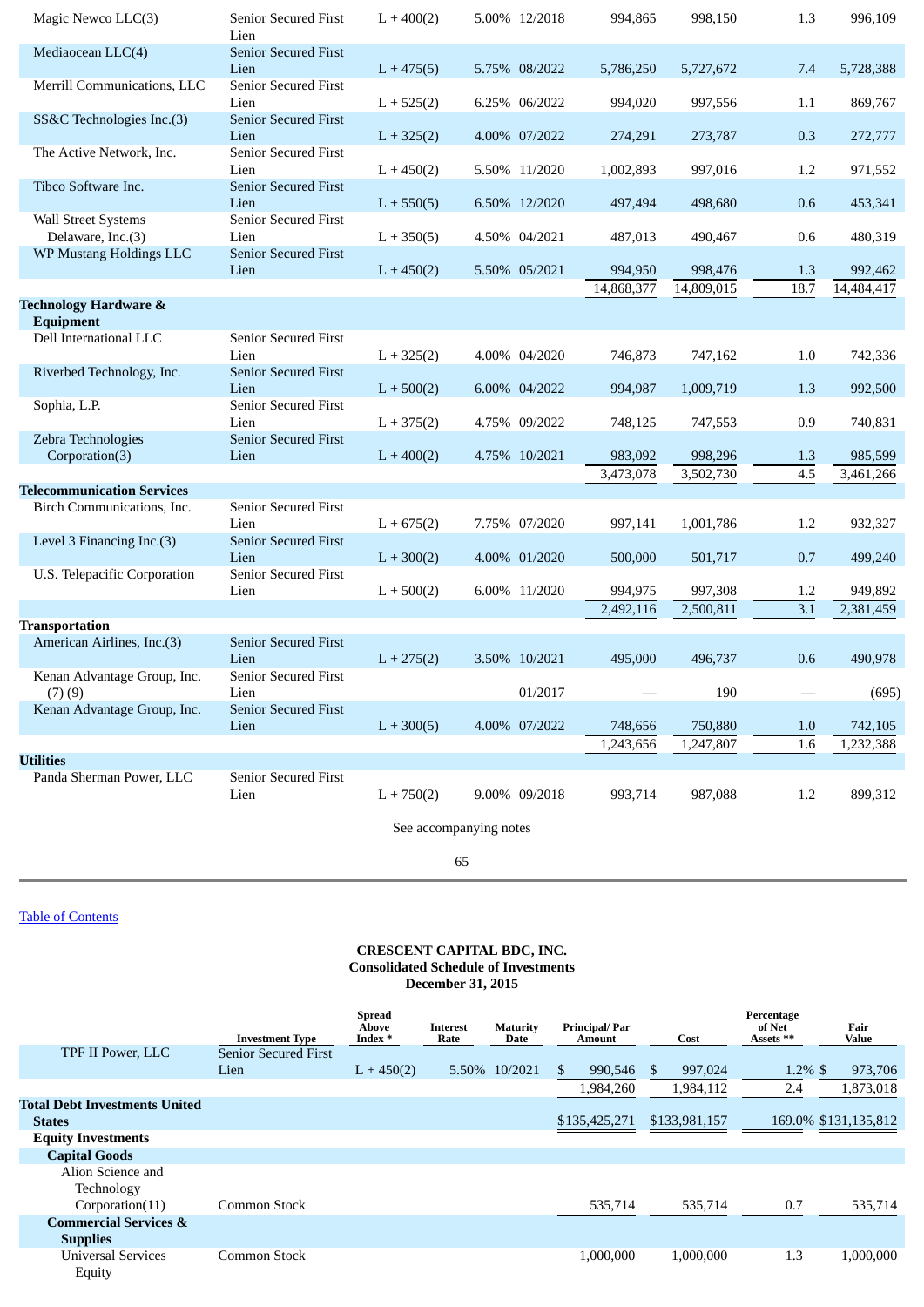| Investments(11)                      |                                     |               |               |     |             |     |               |            |                      |
|--------------------------------------|-------------------------------------|---------------|---------------|-----|-------------|-----|---------------|------------|----------------------|
| <b>Insurance</b>                     |                                     |               |               |     |             |     |               |            |                      |
| Integro Equity(11)                   | <b>Common Stock</b>                 |               |               |     | 4,225       |     | 422,535       | 0.5        | 422,535              |
| <b>Total Equity Investments</b>      |                                     |               |               |     |             |     |               |            |                      |
| <b>United States</b>                 |                                     |               |               | \$. | 1,539,939   |     | \$1,958,249   | $2.5\%$ \$ | 1,958,249            |
| <b>Total United States</b>           |                                     |               |               |     |             |     | \$135,939,406 |            | 171.5% \$133,094,061 |
| <b>Cayman Islands</b>                |                                     |               |               |     |             |     |               |            |                      |
| <b>Debt Investments</b>              |                                     |               |               |     |             |     |               |            |                      |
| <b>Materials</b>                     |                                     |               |               |     |             |     |               |            |                      |
| IBC Capital Limited(3)               | <b>Senior Secured First</b>         |               |               |     |             |     |               |            |                      |
|                                      | Lien                                | $L + 375(2)$  | 4.75% 09/2021 | \$  | 845,739     |     | 833,020       | 1.0        | 771,031              |
| <b>Total Debt Investments</b>        |                                     |               |               |     |             |     |               |            |                      |
| <b>Cayman Islands</b>                |                                     |               |               | \$  | 845,739     | \$. | 833,020       | $1.0\%$ \$ | 771,031              |
| <b>Total Cayman Islands</b>          |                                     |               |               |     |             | \$  | 833,020       | $1.0\%$ \$ | 771,031              |
| Luxembourg                           |                                     |               |               |     |             |     |               |            |                      |
| <b>Debt Investments</b>              |                                     |               |               |     |             |     |               |            |                      |
| <b>Software &amp; Services</b>       |                                     |               |               |     |             |     |               |            |                      |
| Altice Financing SA(3)               | <b>Senior Secured First</b>         |               |               |     |             |     |               |            |                      |
|                                      | Lien                                | $L + 450(2)$  | 5.50% 07/2019 |     | 994,924     |     | 1,008,550     | 1.3        | 991,198              |
| <b>Total Debt Investments</b>        |                                     |               |               |     |             |     |               |            |                      |
| Luxembourg                           |                                     |               |               | \$  | 994,924     | \$  | 1,008,550     | $1.3\%$ \$ | 991,198              |
| <b>Total Luxembourg</b>              |                                     |               |               |     |             |     | 1,008,550     | 1.3% \$    | 991,198              |
| <b>United Kingdom</b>                |                                     |               |               |     |             |     |               |            |                      |
| <b>Debt Investments</b>              |                                     |               |               |     |             |     |               |            |                      |
| <b>Software &amp; Services</b>       |                                     |               |               |     |             |     |               |            |                      |
| $CB$ SDG, $Ltd.(3)$                  | <b>Senior Secured First</b><br>Lien |               |               |     |             |     |               |            |                      |
|                                      | <b>Senior Secured First</b>         | $L + 650(12)$ | 7.25% 07/2022 | £   | 1,978,200   |     | 2,987,644     | 3.7        | 2,857,356            |
| $CB$ SDG, Ltd. $(3)$ $(7)$           | Lien                                |               | 07/2022       |     | 261,193     |     | 382,766       | 0.5        | 354,851              |
| <b>Total Debt Investments United</b> |                                     |               |               |     |             |     |               |            |                      |
| <b>Kingdom</b>                       |                                     |               |               |     | £ 2,239,393 | \$  | 3,370,410     | 4.2% \$    | 3,212,207            |
| <b>Total United Kingdom</b>          |                                     |               |               |     |             | \$  | 3,370,410     | $4.2\%$ \$ | 3,212,207            |
| <b>Total Investments</b>             |                                     |               |               |     |             |     | \$141,151,386 |            | 178.0% \$138,068,497 |
|                                      |                                     |               |               |     |             |     |               |            |                      |

The majority of the investments bear interest at a rate that may be determined by reference to London Interbank Offered Rate ("LIBOR" or "L") or Prime ("P") and which reset daily, quarterly or semiannually. For each, the Company has provided the spread over LIBOR or Prime and the weighted average current interest rate in effect at December 31, 2015. Certain investments are subject to a LIBOR or Prime interest rate floor. For fixed rate loans, a spread above a reference rate is not applicable.

Percentage is based on net assets of \$77,586,238 as of December 31, 2015.

(1) All positions held are non-controlled/non-affiliated investments as defined by the Investment Company Act of 1940, as amended ("1940 Act"). Noncontrolled/non-affiliated investments are investments that are neither controlled investments nor affiliated investments.

(2) The interest rate on these loans is subject to a base rate plus 3 month LIBOR. As the interest rate is subject to a minimum LIBOR floor which was greater than the 3 month LIBOR rate at December 31, 2015, the prevailing rate in effect as of December 31, 2015 was the base rate plus the LIBOR floor.

See accompanying notes

66

Table of [Contents](#page-0-0)

- (3) Investment is not a qualifying investment as defined under section 55 (a) of the Investment Company Act of 1940. Qualifying assets must represent at least 70% of total assets at the time of acquisition.
- (4) Position or portion thereof unsettled as of December 31, 2015.
- (5) The interest rate on these loans is subject to a base rate plus 1 month LIBOR. As the interest rate is subject to a minimum LIBOR floor which was greater than the 1 month LIBOR rate at December 31, 2015, the prevailing rate in effect as of December 31, 2015 was the base rate plus the LIBOR floor.
- (6) The interest rate on these loans is subject to a base rate plus 2 month LIBOR. As the interest rate is subject to a minimum LIBOR floor which was greater than the 2 month LIBOR rate at December 31, 2015, the prevailing rate in effect as of December 31, 2015 was the base rate plus the LIBOR floor.
- (7) Position or portion thereof is an unfunded loan commitment, and no interest is being earned on the unfunded portion. See Note 7 "Commitments and Contingencies".
- (8) The interest rate on these loans is subject to a base rate plus 6 month LIBOR. As the interest rate is subject to a minimum LIBOR floor which was greater than the 6 month LIBOR rate at December 31, 2015, the prevailing rate in effect as of December 31, 2015 was the base rate plus the LIBOR floor.
- (9) The negative cost is the result of the capitalized discount or unfunded commitment being greater than the principal amount outstanding on the loan. The negative fair value is the result of the capitalized discount or unfunded commitment on the loan.
- (10) The interest rate on these loans is subject to a base rate plus 1 month LIBOR.
- (11) Non-income producing security.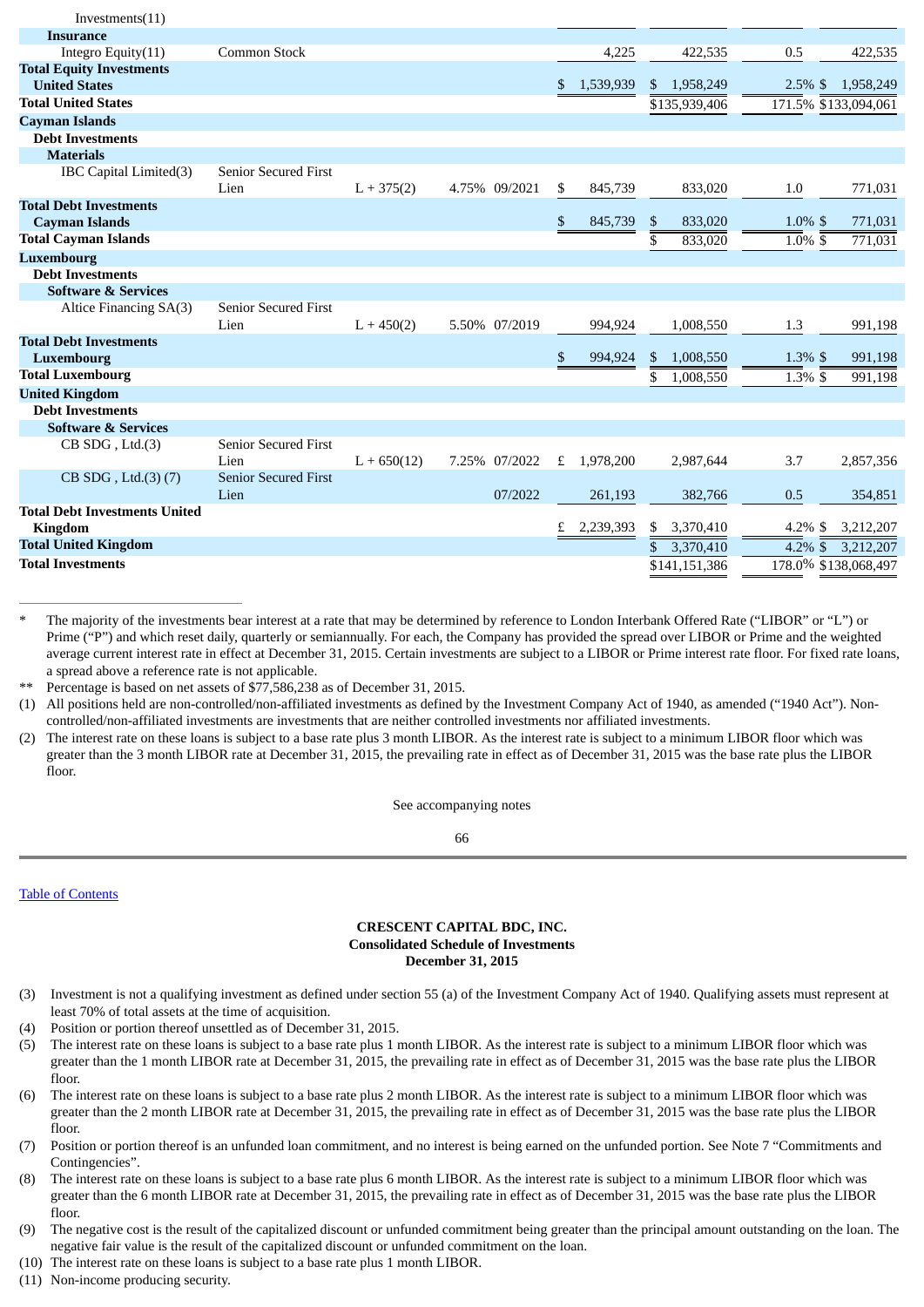(12) The interest rate on these loans is subject to a base rate plus 6 month GBP LIBOR. As the interest rate is subject to a minimum GBP LIBOR floor which was greater than the 6 month LIBOR rate at December 31, 2015, the prevailing rate in effect as of December 31, 2015 was the base rate plus the GBP LIBOR floor.

See accompanying notes

<span id="page-48-0"></span>67

Table of [Contents](#page-0-0)

#### **CRESCENT CAPITAL BDC, INC.**

#### **NOTES TO CONSOLIDATED FINANCIAL STATEMENTS December 31, 2015**

#### **Note 1. Organization and Basis of Presentation**

Crescent Capital BDC, Inc. (the "Company") was formed on February 5, 2015 ("Inception") as a Delaware corporation structured as an externally managed, closed-end, non-diversified management investment company. The Company commenced investment operations on June 26, 2015 ("Commencement"). The Company has elected to be treated as a business development company ("BDC") under the Investment Company Act of 1940, as amended (the "1940 Act"). In addition, the Company has elected to be treated for U.S. federal income tax purposes as a regulated investment company (a "RIC") under Subchapter M of the Internal Revenue Code of 1986, as amended (the "Code"). As a RIC, the Company will not be taxed on its income to the extent that it distributes such income each year and satisfies other applicable income tax requirements.

The Company is managed by CBDC Advisors, LLC (the "Advisor"), an investment adviser that is registered with the Securities and Exchange Commission (the "SEC") under the Investment Advisers Act of 1940, as amended. CBDC Administration, LLC (the "Administrator") provides the administrative services necessary for the Company to operate. Company management consists of investment and administrative professionals from the Advisor and Administrator along with the Company's Board of Directors (the "Board"). The Advisor directs and executes the investment operations and capital raising activities of the Company subject to oversight from the Board, which sets the broad policies of the Company. The Board has delegated investment management of the Company's investment assets to the Advisor. The Board consists of five directors, three of whom are independent.

On July 23, 2015, the Company formed CBDC Universal Equity, Inc., a wholly-owned subsidiary. This subsidiary allows the Company to hold equity securities of a portfolio company organized as a pass-through entity while continuing to satisfy the requirements of a RIC under the Code. The financial statements of this entity are consolidated into the financial statements of the Company. All intercompany balances and transactions have been eliminated.

The Company's primary investment objective is to maximize the total return to the Company's stockholders in the form of current income and capital appreciation through debt and related equity investments. The Company will seek to achieve its investment objectives by investing primarily in secured debt (including senior secured, unitranche and second lien debt) and unsecured debt (including senior unsecured and subordinated debt), as well as related equity securities of private U.S. middle-market companies. The Company may purchase interests in loans or make other debt investments, directly from its target companies as primary market or directly originated investments or through secondary market transactions in the "over-the-counter" market. Although the Company's focus is to invest in directly originated transactions, in certain circumstances it will also invest in the broadly syndicated loan and high yield markets.

# *Basis of Presentation*

The Company's functional currency is United States dollars and these consolidated financial statements have been prepared in that currency. The Company's consolidated financial statements have been prepared in accordance with accounting principles generally accepted in the United States of America ("GAAP") and pursuant to Regulation S-X.

Additionally, the accompanying consolidated financial statements of the Company and related financial information have been prepared pursuant to the requirements for reporting on Form 10-K and Article 6 of Regulation S-X.

The Company is an investment company and, therefore, applies the specialized accounting and reporting guidance in Accounting Standards Codification ("ASC") Topic 946, *Financial Services — Investment Companies.*

*Fiscal Year End*

The Company's fiscal year ends on December 31.

68

# Table of [Contents](#page-0-0)

#### **Note 2. Summary of Significant Accounting Policies**

#### *Use of Estimates*

The preparation of the consolidated financial statements in conformity with GAAP requires management to make certain estimates and assumptions that may affect the amounts reported in the consolidated financial statements and accompanying notes. These consolidated financial statements reflect adjustments that in the opinion of the Company are necessary for the fair statement of the results for the periods presented. Although management believes that the estimates and assumptions are reasonable, changes in the economic environment, financial markets and any other parameters used in determining these estimates could cause actual results to differ materially.

#### *Cash and Cash Equivalents*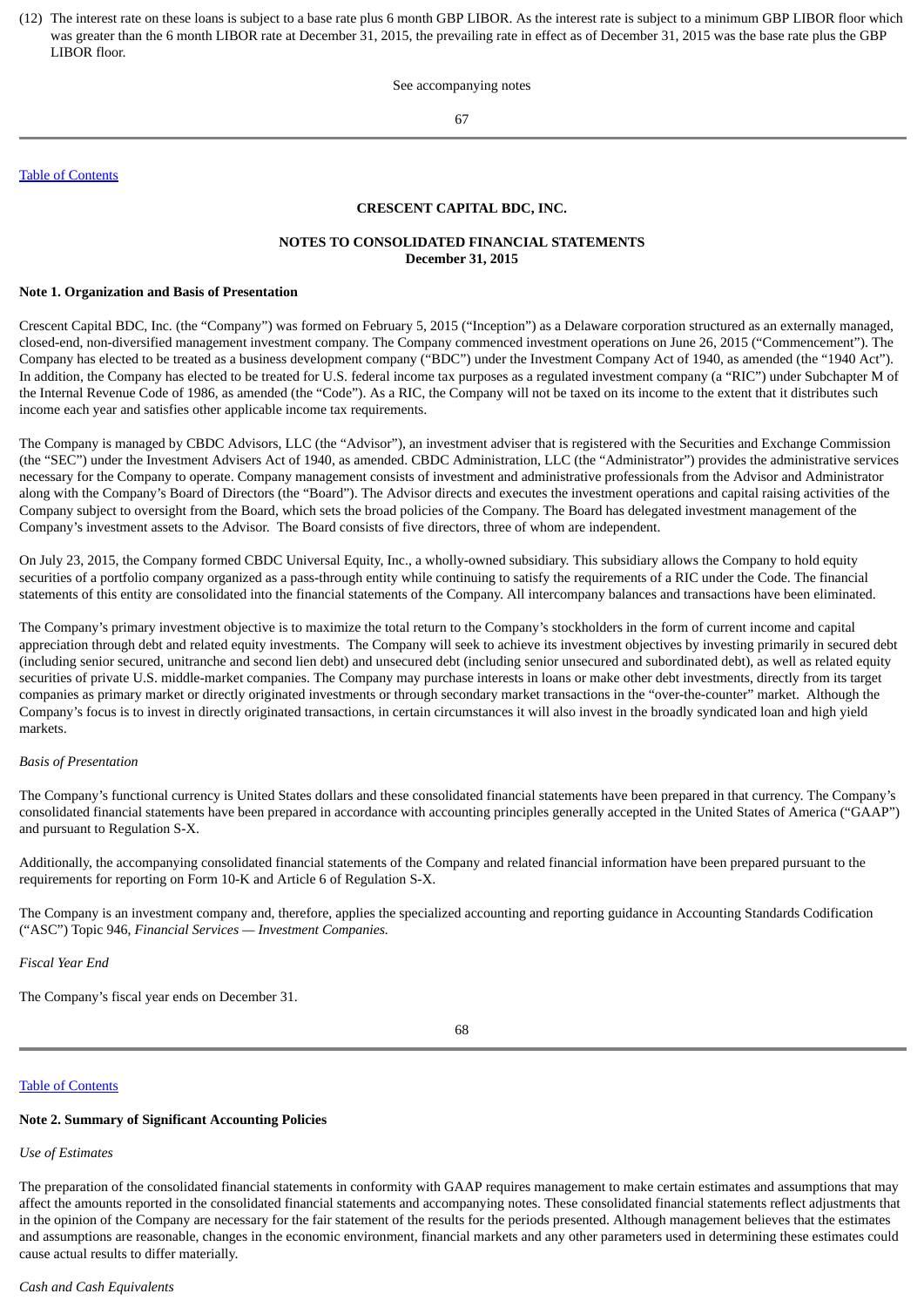Cash and cash equivalents consist of demand deposits and highly liquid investments (e.g., money market funds, U.S. Treasury notes, and similar type instruments) with original maturities of three months or less. Cash and cash equivalents other than money market mutual funds, are carried at cost plus accrued interest, which approximates fair value. Money market mutual funds are carried at their net asset value, which approximates fair value. The Company deposits its cash and cash equivalents with highly-rated banking corporations and, at times, cash deposits may exceed the insured limits under applicable law.

#### *Investment Transactions*

Investments purchased on a secondary market are recorded on the trade date. Loan originations are recorded on the date of the binding commitment. Realized gains or losses are recorded on the First In, First Out ("FIFO") method as the difference between the net proceeds received (excluding prepayment fees, if any) and the amortized cost basis of the investment without regard to unrealized gains or losses previously recognized, and include investments written off during the period, net of recoveries. The net change in unrealized gains or losses primarily reflects the change in investment values as of the last business day of the reporting period and also includes the reversal of previously recorded unrealized gains or losses with respect to investments realized during the period.

# *Investment Valuation*

Investments for which market quotations are readily available are typically valued at those market quotations. To validate market quotations, the Company utilizes a number of factors to determine if the quotations are representative of fair value, including the source and number of the quotations. Debt and equity securities that are not publicly traded or whose market prices are not readily available are valued at fair value as determined in good faith by the Board, based on, among other things, the input of the Advisor, the Company's Audit Committee and independent third-party valuation firms engaged at the direction of the Board.

The Board oversees and supervises a multi-step valuation process, which includes, among other procedures, the following:

- The valuation process begins with each investment being initially valued by the investment professionals responsible for the portfolio investment in conjunction with the portfolio management team.
- The Advisor's management reviews the preliminary valuations with the investment professionals. Agreed upon valuation recommendations are presented to the Audit Committee.
- The Audit Committee reviews the valuations presented and recommends values for each investment to the Board.
- · The Board reviews the recommended valuations and determines the fair value of each investment; valuations that are not based on readily available market quotations are valued in good faith based on, among other things, the input of the Advisor, Audit Committee and, where applicable, other third parties.

$$
69\\
$$

# Table of [Contents](#page-0-0)

The Company currently conducts this valuation process on a quarterly basis.

In connection with debt and equity securities that are valued at fair value in good faith by the Board, the Board will engage independent third-party valuation firms to perform certain limited procedures that the Board has identified.

The Company applies Financial Accounting Standards Board Accounting Standards Codification 820, *Fair Value Measurement* (ASC 820), as amended, which establishes a framework for measuring fair value in accordance with U.S. GAAP and required disclosures of fair value measurements. ASC 820 determines fair value to be the price that would be received for an investment in a current sale, which assumes an orderly transaction between market participants on the measurement date. Market participants are defined as buyers and sellers in the principal or most advantageous market (which may be a hypothetical market) that are independent, knowledgeable, and willing and able to transact. In accordance with ASC 820, the Company considers its principal market to be the market that has the greatest volume and level of activity. ASC 820 specifies a fair value hierarchy that prioritizes and ranks the level of observability of inputs used in determination of fair value. In accordance with ASC 820, these levels are summarized below:

Level 1—Valuations based on quoted prices in active markets for identical assets or liabilities that the Company has the ability to access.

Level 2—Valuations based on quoted prices in markets that are not active or for which all significant inputs are observable, either directly or indirectly.

Level 3—Valuations based on inputs that are unobservable and significant to the overall fair value measurement.

In addition to using the above inputs in investment valuations, the Company applies the valuation policy approved by its Board that is consistent with ASC 820. Consistent with the valuation policy, the Company evaluates the source of inputs, including any markets in which its investments are trading (or any markets in which securities with similar attributes are trading), in determining fair value. When a security is valued based on prices provided by reputable dealers or pricing services (that is, broker quotes), the Company subjects those prices to various criteria in making the determination as to whether a particular investment would qualify for classification as a Level 2 or Level 3 investment. For example, the Company reviews pricing methodologies provided by dealers or pricing services in order to determine if observable market information is being used, versus unobservable inputs. Some additional factors considered include the number of prices obtained as well as an assessment as to their quality. Transfers between levels, if any, are recognized at the beginning of the period in which the transfers occur. There were no transfers between levels during the period from June 26, 2015 (Commencement) through December 31, 2015.

Due to the inherent uncertainty of determining the fair value of investments that do not have a readily available market value, the fair value of the Company's investments may fluctuate from period to period. Additionally, the fair value of such investments may differ significantly from the values that would have been used had a ready market existed for such investments and may differ materially from the values that may ultimately be realized. Further, such investments are generally less liquid than publicly traded securities and may be subject to contractual and other restrictions on resale. If the Company were required to liquidate a portfolio investment in a forced or liquidation sale, it could realize amounts that are different from the amounts presented and such differences could be material.

In addition, changes in the market environment and other events that may occur over the life of the investments may cause the gains or losses ultimately realized on these investments to be different than the unrealized gains or losses reflected herein. See Note 4. Investments and Note 5. Fair Value of Financial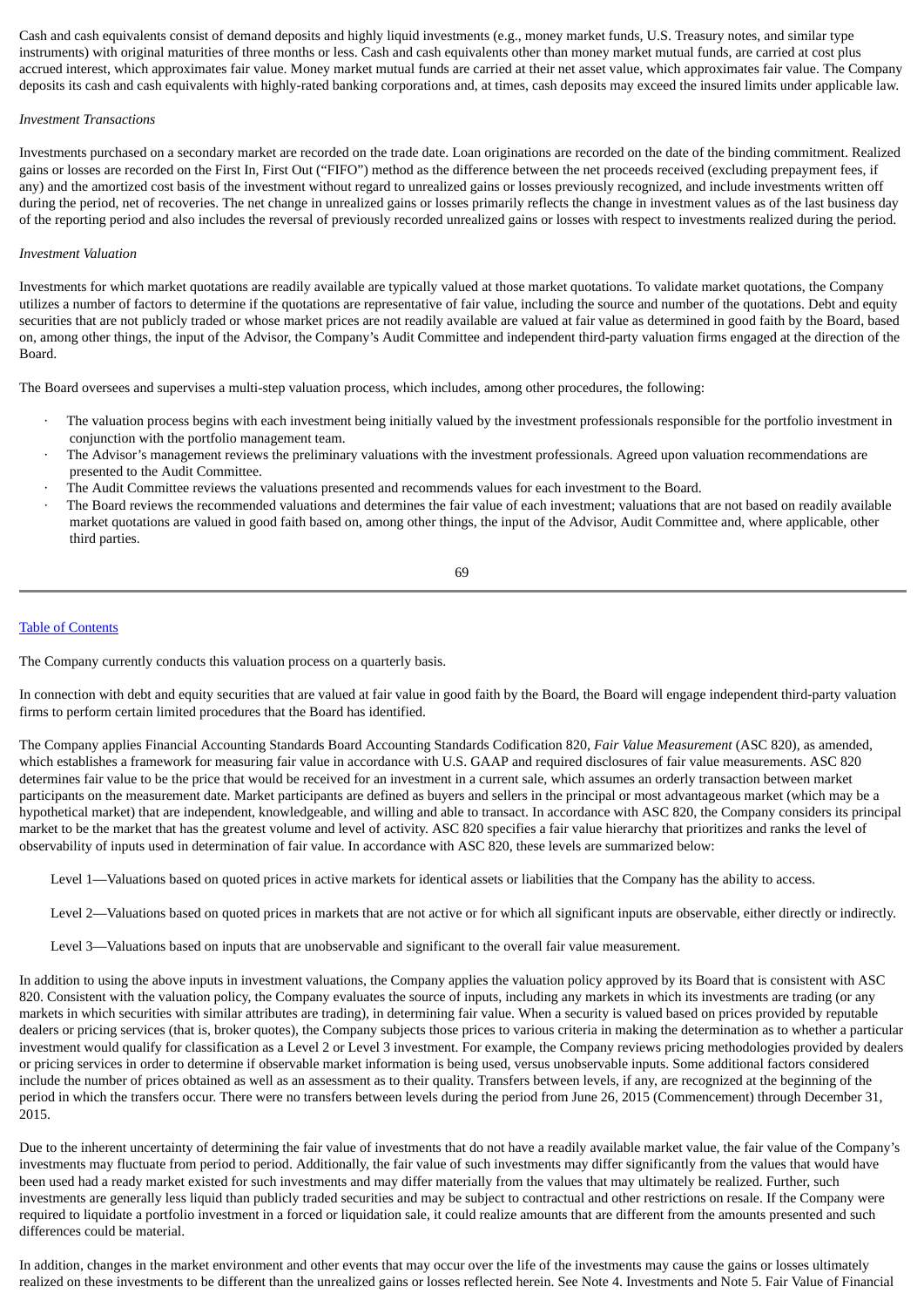Instruments for additional information on the Company's investment portfolio.

*Foreign Currency*

Foreign currency amounts are translated into U.S. dollars on the following basis:

- cash and cash equivalents, fair value of investments, outstanding debt on revolving credit facilities, other assets and liabilities: at the spot exchange rate on the last business day of the period; and
- · purchases and sales of investments, borrowings and repayments of such borrowings, income and expenses: at the rates of exchange prevailing on the respective dates of such transactions.

# Table of [Contents](#page-0-0)

Although net assets and fair values are presented based on the applicable foreign exchange rates described above, the Company does not isolate that portion of the results of operations resulting from changes in foreign exchange rates on investments from the fluctuations arising from changes in fair values of investments held. Gains or losses on foreign currency transactions are included with net realized gain (loss) on foreign currency transactions on the consolidated statement of operations. Fluctuations arising from the translation of foreign currency on investments and borrowings are included with net change in unrealized appreciation (depreciation) on investments and foreign currency translation on the consolidated statement of operations.

The Company's current approach to hedging the foreign currency exposure in its non-U.S. dollar denominated investments is primarily to borrow local currency under the Company's revolving credit facility to partially fund these investments.

### *Equity Offering and Organization Expenses*

The Company has agreed to repay the Advisor for initial organization costs and equity offering costs incurred prior to the commencement of its operations up to a maximum of \$1.5 million on a pro rata basis over the first \$350 million of invested capital not to exceed 3 years from the initial capital commitment. To the extent such costs relate to equity offerings, these costs are charged as a reduction of capital upon the issuance of common shares. To the extent such costs relate to organization costs, these costs are expensed in the Consolidated Statement of Operations upon the issuance of common shares. The Advisor is responsible for organization and private equity offerings costs in excess of \$1.5 million. See Note 7. Commitments, Contingencies and Indemnifications for additional discussion of certain related party transactions with the Advisor.

#### *Debt Issuance Costs*

The Company records costs related to issuance of debt obligations as deferred financing costs. These costs are deferred and amortized using the effective yield method, or straight-line method for revolving credit facilities, over the stated maturity life of the obligation. As of December 31, 2015, there was \$218,269 of deferred financing costs on the Company's Consolidated Statement of Assets and Liabilities.

#### *Interest and Dividend Income Recognition*

Interest income is recorded on an accrual basis and includes the amortization of purchase discounts and premiums. Discounts and premiums to par value on securities purchased are accreted or amortized into interest income over the contractual life of the respective security using the effective yield method. The amortized cost of investments represents the original cost adjusted for the amortization of discounts and premiums, if any.

Dividend income on preferred equity securities is recorded on an accrual basis to the extent that such amounts are payable by the portfolio company and are expected to be collected. Dividend income on common equity securities is recorded on the record date for private portfolio companies or on the ex-dividend date for publicly-traded portfolio companies.

Certain investments have contractual payment-in-kind ("PIK") interest or dividends. PIK represents accrued interest or accumulated dividends that are added to the loan principal or cost basis of the investment on the respective interest or dividend payment dates rather than being paid in cash and generally becomes due at maturity or upon being called by the issuer. PIK is recorded as interest or dividend income, as applicable. If at any point the Company believes PIK is not expected to be realized, the investment generating PIK will be placed on non-accrual status. Accrued PIK interest or dividends are generally reversed through interest or dividend income, respectively, when an investment is placed on non-accrual status.

71

#### Table of [Contents](#page-0-0)

Loans are generally placed on non-accrual status when principal or interest payments are past due 30 days or more or when there is reasonable doubt that principal or interest will be collected in full. Accrued and unpaid interest is generally reversed when a loan is placed on non-accrual status. Interest payments received on non-accrual loans may be recognized as income or applied to principal depending upon management's judgment regarding collectability. Nonaccrual loans are restored to accrual status when past due principal and interest is paid current and, in management's judgment, are likely to remain current. Management may determine to not place a loan on non-accrual status if the loan has sufficient collateral value and is in the process of collection. As of December 31, 2015, no loans had been placed on non-accrual status by the Company.

#### *Other Income*

From time to time, the Company may receive fees for services provided to portfolio companies by the Advisor under the Investment Advisory Agreement. The services that the Advisor provides vary by investment, but generally include syndication, structuring or diligence fees, and fees for providing managerial assistance to our portfolio companies. The Company may also generate revenue in the form of commitment or origination fees. Loan origination fees, original issue discount and market discount or premium are capitalized; such amounts are accreted or amortized into income over the life of the loan. Fees for providing managerial assistance to our portfolio companies are generally non-recurring and are recognized as revenue when services are provided.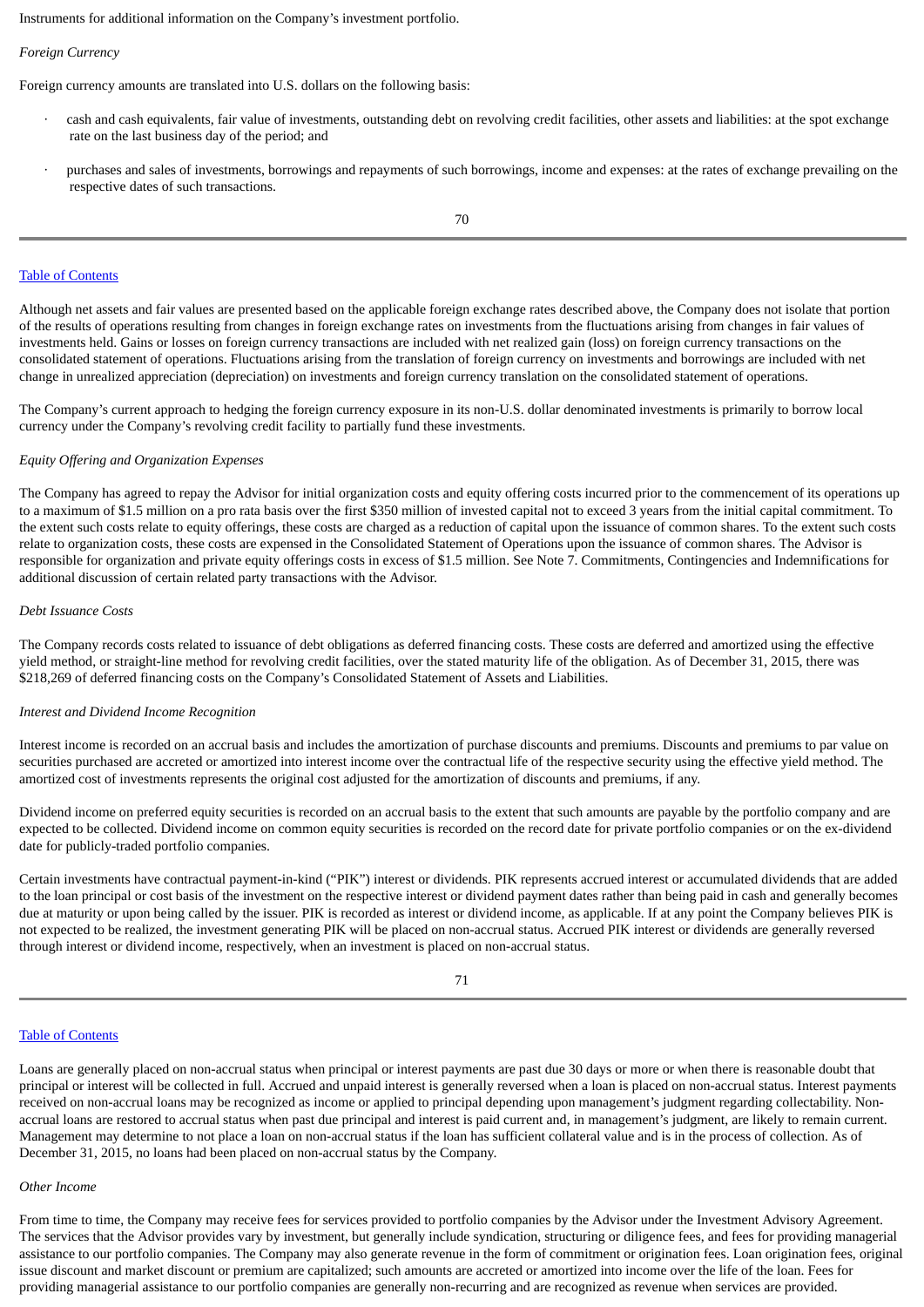In certain instances where the Company is invited to participate as a co-lender in a transaction and does not provide significant services in connection with the investment, all or a portion of any loan fees received by the Company in such situations will be deferred and amortized over the investment's life using the effective yield method.

# *Income Taxes*

The Company has elected to be treated as a BDC under the 1940 Act. The Company also has elected to be treated as a RIC under the Internal Revenue Code. So long as the Company maintains its status as a RIC, it will generally not pay corporate-level U.S. federal income or excise taxes on any ordinary income or capital gains that it distributes at least annually to its stockholders as dividends. As a result, any tax liability related to income earned and distributed by the Company represents obligations of the Company's stockholders and will not be reflected in the consolidated financial statements of the Company.

The Company evaluates tax positions taken or expected to be taken in the course of preparing its consolidated financial statements to determine whether the tax positions are "more-likely-than-not" to be sustained by the applicable tax authority. Tax positions not deemed to meet the "more-likely-than-not" threshold are reversed and recorded as a tax benefit or expense in the current year. All penalties and interest associated with income taxes are included in income tax expense. Conclusions regarding tax positions are subject to review and may be adjusted at a later date based on factors including, but not limited to, on-going analyses of tax laws, regulations and interpretations thereof.

As of December 31, 2015, all tax filings of the Company since the inception on February 5, 2015 remain subject to examination by federal tax authorities. No such examinations are currently pending.

In order for the Company not to be subject to federal excise taxes, it must distribute annually an amount at least equal to the sum of (i) 98% of its ordinary income (taking into account certain deferrals and elections), (ii) 98.2% of its net capital gains from the current year and (iii) any undistributed ordinary income and net capital gains from preceding years. The Company, at its discretion, may carry forward taxable income in excess of calendar year dividends and pay a 4% excise tax on this income. If the Company chooses to do so, this generally would increase expenses and reduce the amount available to be distributed to stockholders. The Company will accrue excise tax on estimated undistributed taxable income as required.

#### Table of [Contents](#page-0-0)

CBDC Universal Equity, Inc. has elected to be a taxable entity (the "Taxable Subsidiary"). The Taxable Subsidiary permits the Company to hold equity investments in portfolio companies which are "pass through" entities for tax purposes and continue to comply with the "source income" requirements contained in RIC tax provisions of the Code. The Taxable Subsidiary is not consolidated with the Company for income tax purposes and may generate income tax expense, benefit, and the related tax assets and liabilities, as a result of its ownership of certain portfolio investments. The income tax expense, or benefit, if any, and related tax assets and liabilities are reflected in the Company's consolidated financial statements.

The Company intends to comply with the applicable provisions of the Code, pertaining to regulated investment companies and to make distributions of taxable income sufficient to relieve it from substantially all federal income taxes. Accordingly, no provision for income taxes is required in the consolidated financial statements.

### *Dividends and Distributions*

Dividends and distributions to common stockholders are recorded on the record date. The amount to be paid out as a dividend is determined by the Board each quarter and is generally based upon the earnings estimated by management. Net realized capital gains, if any, are distributed at least annually, although the Company may decide to retain such capital gains for investment.

The Company has adopted a dividend reinvestment plan that provides for reinvestment of any distributions the Company declares in cash on behalf of the Company's stockholders for those stockholders electing not to receive cash. As a result, if the Board authorizes, and the Company declares, a cash dividend, then the Company's stockholders who have "opted in" to the Company's dividend reinvestment plan will have their cash dividends automatically reinvested in additional shares of the Company's common stock, rather than receiving the cash dividend.

#### *New Accounting Standards*

In August 2014, the Financial Accounting Standards Board ("FASB") issued Accounting Standards Update ("ASU") 2014—15 ("ASU 2014-15"), "Presentation of Financial Statements — Goina Concern (Subtopic 205 — 40): Disclosure of Uncertainties About an Entity's Ability to Continue as a Goina *Concern*." ASU 2014-15 requires management to evaluate whether there are conditions or events that raise substantial doubt about the entity's ability to continue as a going concern, and to provide certain disclosures when it is probable that the entity will be unable to meet its obligations as they become due within one year after the date that the financial statements are issued. Since this guidance is primarily around certain disclosures to the financial statements, the Company anticipates no impact on our financial position, results of operations or cash flows from adopting this standard. The Company is currently assessing the additional disclosure requirements, if any, of ASU 2014-15. ASU 2014-15 is effective for the annual period ending after December 15, 2016 and for annual periods and interim periods thereafter, with early adoption permitted.

In May 2014, the FASB issued ASU 2014-09 ("ASU 2014-09"), *"Revenue from Contracts with Customers (Topic 606)."* The guidance in this ASU supersedes the revenue recognition requirements in Topic 605, Revenue Recognition. Under the new guidance, an entity should recognize revenue to depict the transfer of promised goods or services to customers in an amount that reflects the consideration to which the entity expects to be entitled in exchange for those goods or services. The amendments in ASU 2014-09 are effective for annual reporting periods beginning after December 15, 2017, including interim periods within that reporting period. Early adoption is permitted for annual reporting periods beginning after December 15, 2016 and interim periods therein. The Company is currently evaluating the impact of adopting this ASU on its consolidated financial statements.

In April 2015, FASB issued ASU 2015-03("ASU 2015-03"), "*Simplifying the Presentation of Debt Issuance Cost.*" The new guidance is to simplify presentation of debt issuance costs and require that debt issuance costs be presented in the Statement of Assets and Liabilities as a direct deduction from the carrying amount of debt liability, consistent with debt discounts or premiums. ASU 2015-03 is effective for financial statements issued for fiscal years that begin after December 15, 2015. At this time, management is evaluating the implications of ASU 2015-03 and its impact to consolidated financial statements.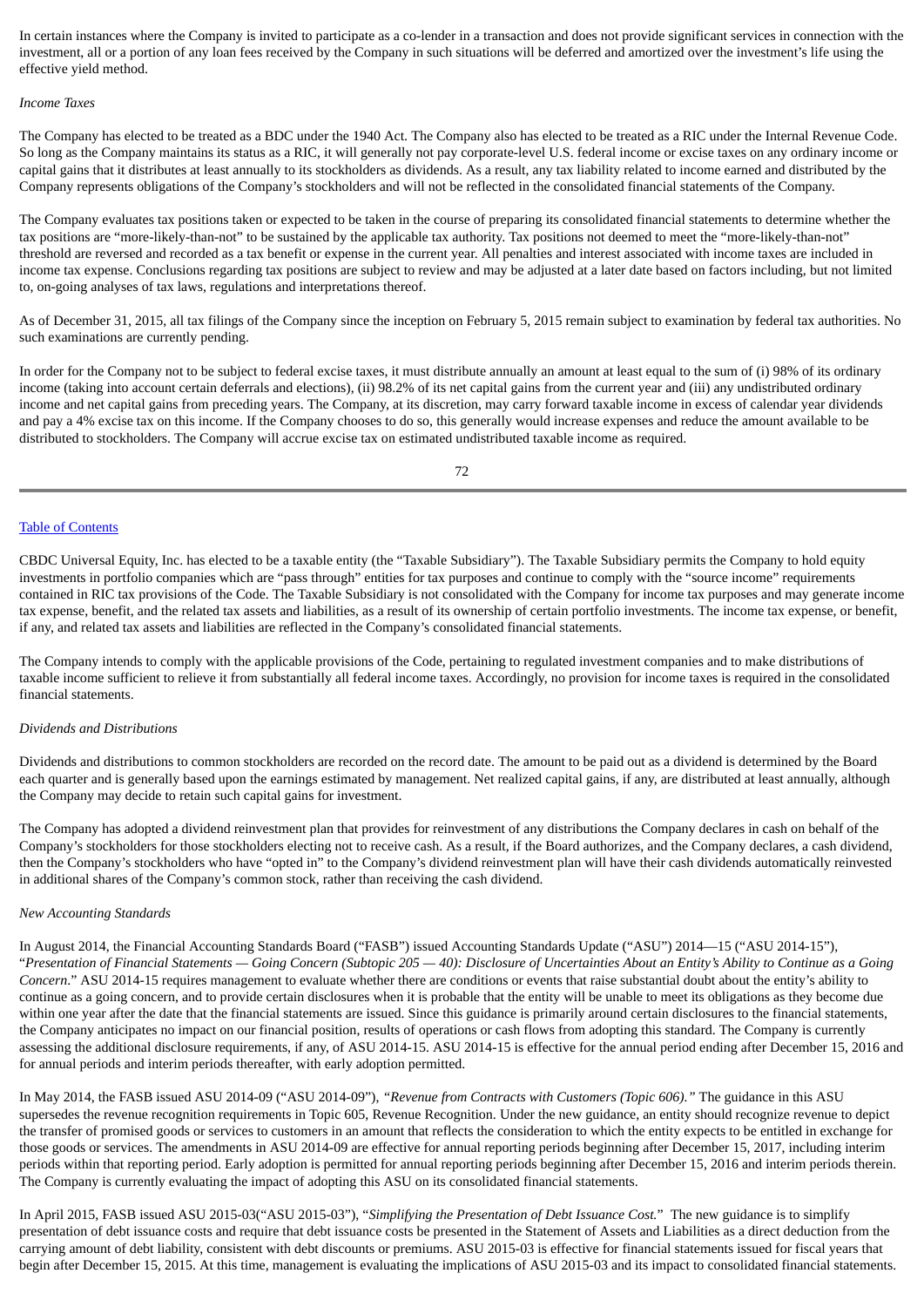#### Table of [Contents](#page-0-0)

#### **Note 3. Agreements and Related Party Transactions**

#### *Administration Agreement*

On June 2, 2015, the Company entered into the Administration Agreement with the Administrator. Under the terms of the Administration Agreement, the Administrator provides administrative services to the Company. These services include providing office space, equipment and office services, maintaining financial records, preparing reports to stockholders and reports filed with the SEC, and managing the payment of expenses and the performance of administrative and professional services rendered by others. Certain of these services are reimbursable to the Administrator under the terms of the Administration Agreement. In addition, the Administrator is permitted to delegate its duties under the Administration Agreement to affiliates or third parties. To the extent the Administrator outsources any of its functions, the Company will pay the fees associated with such functions on a direct basis, without incremental profit to the Administrator.

For the period from February 5, 2015 (Inception) through December 31, 2015, the Company incurred administrative services expenses of \$230,520, which is included in other general and administrative expenses on the Consolidated Statement of Operations, under the terms of the Administration Agreement, of which \$183,352 was payable at December 31, 2015.

Unless earlier terminated as described below, the Administration Agreement will remain in effect until June 2, 2017, and may be extended subject to required approvals. The Administration Agreement may be terminated by either party without penalty on 60 days' written notice to the other party.

No person who is an officer, director or employee of the Administrator or its affiliates and who serves as a director of the Company receives any compensation from the Company for his or her services as a director. However, the Company reimburses the Administrator (or its affiliates) for an allocable portion of the compensation paid by the Administrator or its affiliates to the Company's Chief Compliance Officer, Chief Financial Officer, and other professionals who spend time on such related activities (based on the percentage of time those individuals devote, on an estimated basis, to the business and affairs of the Company). The allocable portion of the compensation for these officers and other professionals are included in the administration expenses paid to Administrator. Directors who are not affiliated with the Administrator or its affiliates receive compensation for their services and reimbursement of expenses incurred to attend meetings.

On June 5, 2015, the Company entered into sub-administration, accounting, transfer agent, and custodian agreements with State Street Bank and Trust Company ("SSB") to perform certain administrative, custodian, transfer agent and other services on behalf of the Company. The sub-administration agreements with SSB have an initial term of three years ending June 5, 2018. The Company does not reimburse the Administrator for any services for which it pays a separate sub-administrator and custodian fee to SSB. For the period from February 5, 2015 (Inception) through December 31, 2015, the Company incurred expenses of \$303,892, which is included in other general and administrative expenses on the Consolidated Statement of Operations, under the terms of the sub-administration agreements, all of which is payable at December 31, 2015.

#### *Investment Advisory Agreement*

On June 2, 2015, the Company entered into the Investment Advisory Agreement with the Advisor. Under the terms of the Investment Advisory Agreement, the Advisor will provide investment advisory services to the Company and its portfolio investments. The Advisor's services under the Investment Advisory Agreement are not exclusive, and the Advisor is free to furnish similar or other services to others so long as its services to the Company are not impaired. Under the terms of the Investment Advisory Agreement, the Company will pay the Advisor the Base Management Fee, as discussed below, and may also pay certain Incentive Fees, as discussed below.

$$
74 \\
$$

#### Table of [Contents](#page-0-0)

The Base Management Fee will be calculated and payable quarterly in arrears at an annual rate of 1.5% of the Company's gross assets, including assets acquired through the incurrence of debt but excluding any cash and cash equivalents. The Base Management Fee is calculated based on the average value of gross assets at the end of the two most recently completed calendar quarters, and appropriately adjusted for any share issuances or repurchases during the current calendar quarter.

The Advisor, however, has agreed to waive its right to receive management fees in excess of the sum of (i) 0.25% of the aggregate committed but undrawn capital and (ii) 0.75% of the aggregate gross assets excluding cash and cash equivalents (including capital drawn to pay the Company's expenses) during any period prior to a qualified initial public offering, as defined by the Investment Advisory Agreement ("Qualified IPO"). The Advisor will not be permitted to recoup any waived amounts at any time and the waiver agreement may only be modified or terminated prior to a Qualified IPO with the approval of the Board. For purposes of the Investment Advisory Agreement, cash equivalents means U.S. government securities and commercial paper maturing within one year of purchase.

For the period from February 5, 2015 (Inception) through December 31, 2015, the Company incurred management fees of \$605,497, of which \$336,180 was payable at December 31, 2015.

The Incentive Fees consists of two parts. The first part, the income incentive fee, is calculated and payable quarterly in arrears and (a) equals 100% of the excess of our pre-incentive fee net investment income for the immediately preceding calendar quarter, over a preferred return of 1.5% per quarter (6% annualized) (the "Hurdle"), and a catch-up feature until the Advisor has received, (i) prior to a Qualified IPO, 15%, or (ii) after a Qualified IPO, 17.5%, of the pre-incentive fee net investment income for the current quarter up to, (i) prior to a Qualified IPO, 1.7647%, or (ii) after a Qualified IPO, 1.8182% (the "Catch-up"), and (b) (i) prior to a Qualified IPO, 15% or (ii) after a Qualified IPO, 17.5%, of all remaining pre-incentive fee net investment income above the "Catch-up."

The second part, the capital gains incentive fee, is determined and payable in arrears as of the end of each fiscal year (or upon a Qualified IPO or termination of the Investment Advisory Agreement), (i) prior to a Qualified IPO, 15.0%, or (ii) after a Qualified IPO, 17.5% of the Company's realized capital gains, if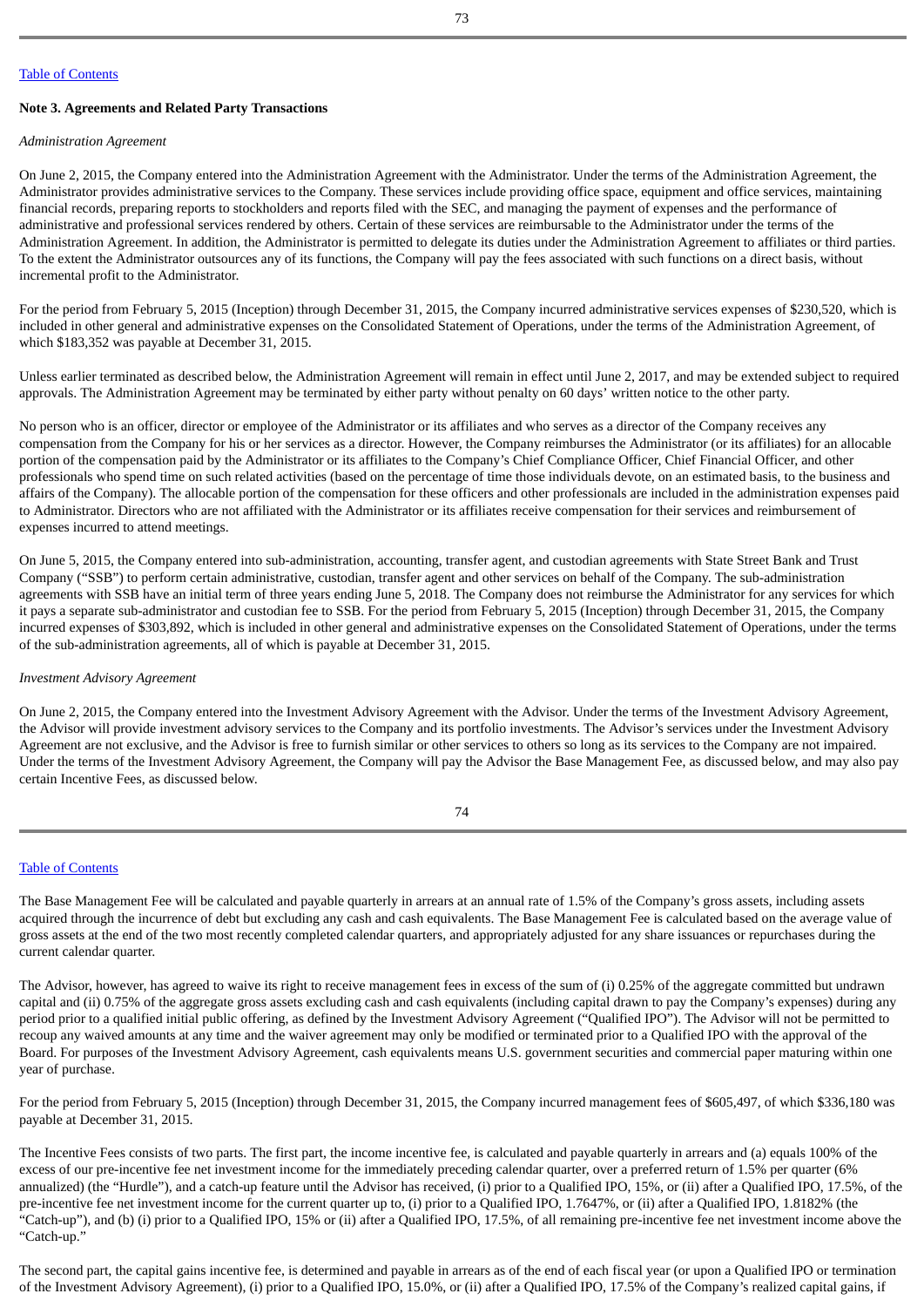any, on a cumulative basis from inception through the end of the fiscal year, computed net of all realized capital losses and unrealized capital depreciation on a cumulative basis, less the aggregate amount of any previously paid capital gain incentive fees. If a Qualified IPO occurs on a date other than the first day of a calendar quarter, the income incentive fee shall be calculated for such calendar quarter at a weighted rate calculated based on the fee rates applicable before and after a Qualified IPO based on the number of days in such calendar quarter before and after a Qualified IPO. If a Qualified IPO occurs on a date other than the first day of a fiscal year, a capital gains incentive fee shall be calculated as of the day before the Qualified IPO, with such capital gains incentive fee paid to the Advisor following the end of the fiscal year in which the Qualified IPO occurred. For the avoidance of doubt, such capital gains incentive fee shall be equal to 15.0% of the Company's realized capital gains on a cumulative basis from inception through the day before the Qualified IPO, computed net of all realized capital losses and unrealized capital depreciation on a cumulative basis, less the aggregate amount of any previously paid capital gains incentive fees. Following a Qualified IPO, solely for the purposes of calculating the capital gains incentive fee, the Company will be deemed to have previously paid capital gains incentive fees prior to a Qualified IPO equal to the product obtained by multiplying (a) the actual aggregate amount of previously paid capital gains incentive fees for all periods prior to a Qualified IPO by (b) the percentage obtained by dividing  $(x)$  17.5% by  $(y)$  15.0%. In the event that the Investment Advisory Agreement shall terminate as of a date that is not a fiscal year end, the termination date shall be treated as though it were a fiscal year end for purposes of calculating and paying a capital gains incentive fee.

#### Table of [Contents](#page-0-0)

Pre-incentive fee net investment income means interest income, dividend income and any other income (including any other fees (other than fees for providing managerial assistance), such as commitment, origination, structuring, diligence and consulting fees or other fees that the Company receives from portfolio companies) accrued during each calendar quarter, minus operating expenses for such quarter (including the base management fee, expenses payable under the Administration Agreement and any interest expense and distributions paid on any issued and outstanding debt or preferred stock, but excluding the incentive fee). Pre-incentive fee net investment income includes, in the case of investments with a deferred interest feature (such as market discount, OID, debt instruments with PIK interest, preferred stock with PIK dividends and zero coupon securities), accrued income that the Company has not yet received in cash. Pre-incentive fee net investment income does not include any realized capital gains, realized capital losses or unrealized capital appreciation or depreciation. Pre-incentive fee net investment income will be compared to a "Hurdle Amount" equal to the product of (i) the Hurdle rate of 1.50% per quarter (6.00% annualized) and (ii) our net assets, at the end of the immediately preceding calendar quarter, subject to a "catch-up" provision incurred at the end of each calendar quarter. Our net pre-incentive fee investment income used to calculate this part of the incentive fee is also included in the amount of our gross assets used to calculate the 1.5% Base Management Fee.

From time to time, the Advisor may pay amounts owed by the Company to third-party providers of goods or services, including the Board, and the Company will subsequently reimburse the Advisor for such amounts paid on its behalf. Amounts payable to the Advisor are settled in the normal course of business without formal payment terms. See Note 7. Commitments, Contingencies and Indemnifications for additional discussion of certain related party transactions with the Advisor.

A portion of the outstanding shares of the Company's common stock are owned by Crescent Capital Group LP ("CCG LP"). CCG LP is also the majority member of the Advisor and sole member of the Administrator. The Company has entered into a license agreement with CCG LP under which CCG LP granted the Company a non-exclusive, royalty-free license to use the name "Crescent Capital". The Advisor has entered into a resource sharing agreement with CCG LP. CCG LP will provide the Advisor with the resources necessary for the Advisor to fulfill its obligations under the Investment Advisory Agreement.

### *Directors Fees*

Each of the Company's independent directors receive (i) an annual fee of \$75,000, and (ii) \$2,500 plus reimbursement of reasonable out-of-pocket expenses incurred in connection with attending each regular Board meeting and \$500 each special meeting. The Company's independent directors also receive \$1,000 plus reimbursement of reasonable out-of-pocket expenses incurred in connection with each committee meeting attended. The Chairman of the Audit Committee receives an additional annual fee of \$7,500. The Chairperson of the Nominating and Corporate Governance Committee and the Compensation Committee receive an additional annual fee of \$2,500 and \$2,500, respectively. The Company has obtained directors' and officers' liability insurance on behalf of the Company's directors and officers. For the period from February 5, 2015 (Inception) through December 31, 2015, the Company recorded directors' fees of \$135,549, of which \$39,583 was payable at December 31, 2015.

#### **Note 4. Investments**

The Company's investments at any time may include securities and other financial instruments or other assets of any sort, including, without limitation, corporate and government bonds, convertible securities, collateralized loan obligations, term loans, trade claims, equity securities, privately negotiated securities, direct placements, working interests, warrants and investment derivatives (such as credit default swaps, recovery swaps, total return swaps, options, forward contracts, and futures) (all of the foregoing collectively referred to in these consolidated financial statements as "investments").

Under the 1940 Act, the Company is required to separately identify non-controlled investments where it owns 5% or more of a portfolio company's outstanding voting securities and/or has the power to exercise control over the management or policies of such portfolio company as investments in "affiliated" companies. In addition, under the 1940 Act, the Company is required to separately identify investments where it owns more than 25% of a portfolio company's outstanding voting securities and/or has the power to exercise control over the management or policies of such portfolio company as investments in "controlled" companies. Detailed information with respect to the Company's non-controlled, non-affiliated; non-controlled, affiliated; and controlled affiliated investments is contained in the accompanying consolidated financial statements, including the Consolidated Schedule of Investments. The information in the tables below is presented on an aggregate portfolio basis, without regard to whether they are non-controlled non-affiliated, noncontrolled affiliated or controlled affiliated investments. As of December 31, 2015, all investments held are non-controlled/non-affiliated investments.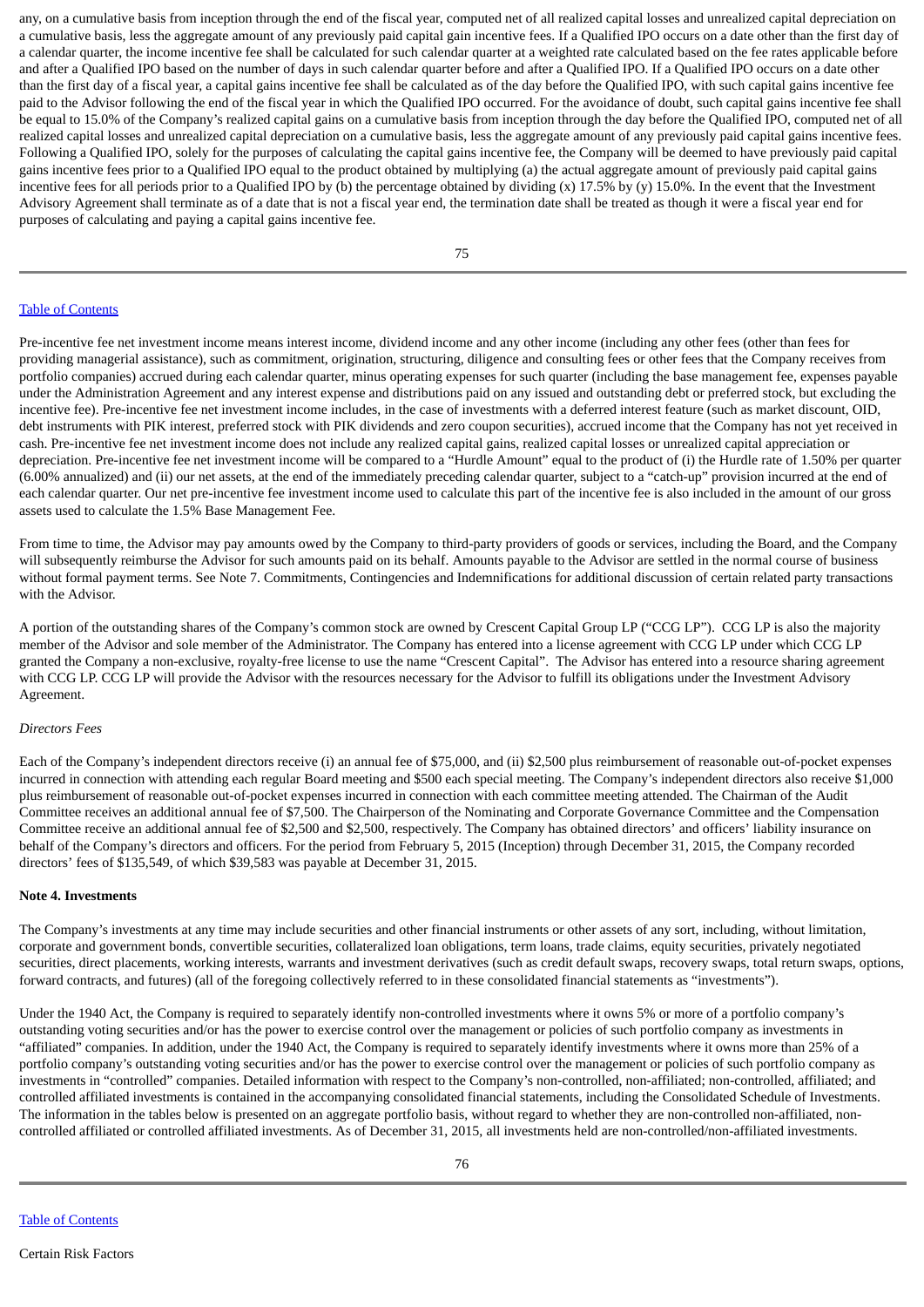In the ordinary course of business, the Company manages a variety of risks including market risk and liquidity risk. The Company identifies, measures and monitors risk through various control mechanisms, including trading limits and diversifying exposures and activities across a variety of instruments, markets and counterparties.

Market risk is the risk of potential adverse changes to the value of financial instruments because of changes in market conditions, including as a result of changes in the credit quality of a particular issuer, credit spreads, interest rates, and other movements and volatility in security prices or commodities. In particular, the Company may invest in issuers that are experiencing or have experienced financial or business difficulties (including difficulties resulting from the initiation or prospect of significant litigation or bankruptcy proceedings), which involves significant risks. The Company manages its exposure to market risk through the use of risk management strategies and various analytical monitoring techniques.

The Company's investments may, at any time, include securities and other financial instruments or obligations that are illiquid or thinly traded, making purchase or sale of such securities and financial instruments at desired prices or in desired quantities difficult. Furthermore, the sale of any such investments may be possible only at substantial discounts, and it may be extremely difficult to value any such investments accurately.

Investments denominated in foreign currencies and foreign currency transactions may involve certain considerations and risks not typically associated with those of domestic origin, including unanticipated movements in the value of the foreign currency relative to the U.S. dollar.

Investments at fair value consisted of the following at December 31, 2015:

| <b>Investment Type</b>     | Cost          | <b>Fair Value</b> | Percentage of<br><b>Net Assets</b> |
|----------------------------|---------------|-------------------|------------------------------------|
| Senior Secured First Lien  | 110,083,668   | 107,241,672       | 138.22%                            |
| Senior Secured Second Lien | 24,254,165    | 23,868,576        | 30.76%                             |
| <b>Unsecured Debt</b>      | 4,855,304     | 5,000,000         | 6.44%                              |
| Common Stock               | 1.958.249     | 1,958,249         | 2.52%                              |
| <b>Total Investments</b>   | 141, 151, 386 | 138,068,497       | 177.95%                            |

The industry composition of investments at fair value at December 31, 2015 is as follows:

| Industry                                       |    | Cost        |              | <b>Fair Value</b> | Percentage of<br><b>Net Assets</b> |
|------------------------------------------------|----|-------------|--------------|-------------------|------------------------------------|
| <b>Capital Goods</b>                           | \$ | 14,249,864  | $\mathbb{S}$ | 14,144,393        | 18.23%                             |
| Commercial & Professional Services             |    | 22,399,769  |              | 21,885,235        | 28.21%                             |
| <b>Commercial Services &amp; Supplies</b>      |    | 1,000,000   |              | 1,000,000         | 1.29%                              |
| Consumer Durables & Apparel                    |    | 1,005,021   |              | 987,513           | 1.27%                              |
| <b>Consumer Services</b>                       |    | 7,641,665   |              | 7,330,022         | 9.45%                              |
| Diversified Financials                         |    | 2,940,155   |              | 2,966,250         | 3.82%                              |
| Energy                                         |    | 1,272,357   |              | 740,601           | 0.95%                              |
| Food & Staples Retailing                       |    | 2,102,889   |              | 2,026,191         | 2.61%                              |
| Food, Beverage & Tobacco                       |    | 5,610,688   |              | 5,740,625         | 7.40%                              |
| Health Care Equipment & Services               |    | 4,695,933   |              | 4,430,174         | 5.71%                              |
| Insurance                                      |    | 4,767,177   |              | 4,706,147         | 6.07%                              |
| Materials                                      |    | 11,036,960  |              | 10,803,211        | 13.92%                             |
| Media                                          |    | 5,463,702   |              | 5,009,616         | 6.46%                              |
| Pharmaceuticals, Biotechnology & Life Sciences |    | 18,316,245  |              | 18,538,572        | 23.89%                             |
| <b>Real Estate</b>                             |    | 5,434,164   |              | 5,426,667         | 6.99%                              |
| Retailing                                      |    | 4,791,362   |              | 4,697,327         | 6.05%                              |
| Software & Services                            |    | 19,187,975  |              | 18,687,822        | 24.09%                             |
| Technology Hardware & Equipment                |    | 3,502,730   |              | 3,461,266         | 4.46%                              |
| <b>Telecommunication Services</b>              |    | 2,500,811   |              | 2,381,459         | 3.07%                              |
| Transportation                                 |    | 1,247,807   |              | 1,232,388         | 1.59%                              |
| <b>Utilities</b>                               |    | 1,984,112   |              | 1,873,018         | 2.41%                              |
| <b>Total Investments</b>                       | S  | 141,151,386 | \$           | 138,068,497       | 177.95%                            |
|                                                | 77 |             |              |                   |                                    |

#### Table of [Contents](#page-0-0)

The geographic composition of investments at fair value at December 31, 2015 is as follows:

| <b>Geographic Region</b> | Cost          | <b>Fair Value</b> | Percentage of<br><b>Net Assets</b> |
|--------------------------|---------------|-------------------|------------------------------------|
| <b>United States</b>     | 135,939,406   | 133,094,061       | 171.54%                            |
| United Kingdom           | 3,370,410     | 3,212,207         | 4.14%                              |
| Luxembourg               | 1,008,550     | 991,198           | 1.28%                              |
| Cayman Islands           | 833.020       | 771.031           | 0.99%                              |
| <b>Total Investments</b> | 141, 151, 386 | 138,068,497       | 177.95%                            |

#### **Note 5. Fair Value of Financial Instruments**

*Investments*

The following table presents fair value measurements of investments as of December 31, 2015: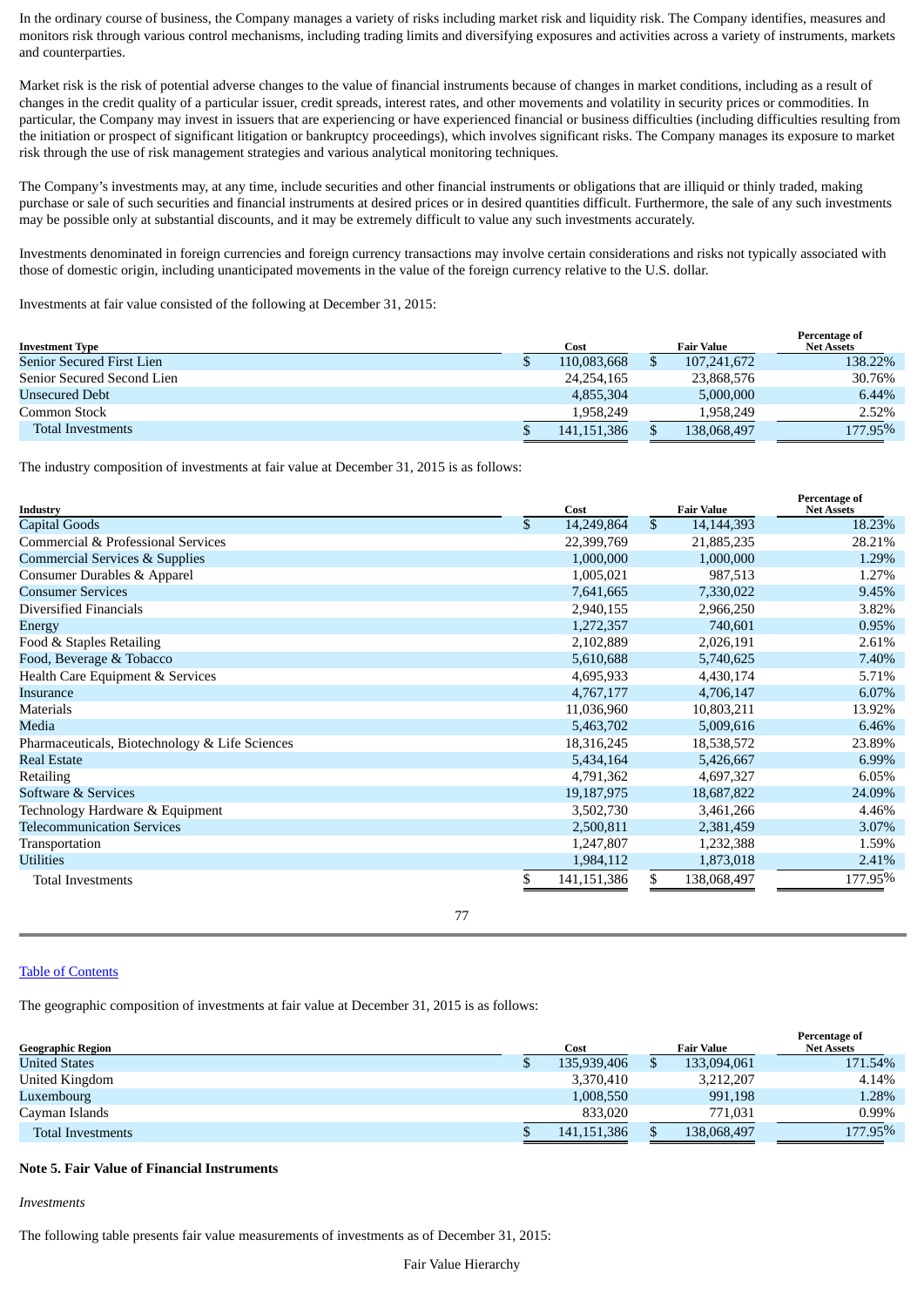|                                  | <b>Level 1</b> |   | <b>Level 2</b> | <b>Level 3</b> | <b>Total</b> |
|----------------------------------|----------------|---|----------------|----------------|--------------|
| Unsecured Debt                   |                |   |                | 5.000.000      | 5,000,000    |
| <b>Senior Secured First Lien</b> |                |   | 74.634.039     | 32,607,633     | 107.241.672  |
| Senior Secured Second Lien       |                |   | 11.632.097     | 12.236.479     | 23,868,576   |
| Common Stock                     |                |   |                | 1,958,249      | 1.958.249    |
| <b>Total Investments</b>         |                | _ | 86.266.136     | 51,802,361     | 138,068,497  |

The following table provides a reconciliation of the beginning and ending balances for total investments that use Level 3 inputs for the period from June 26, 2015 (Commencement) through December 31, 2015 based off of fair value hierarchy at December 31, 2015:

|                                                      | Common<br>Stock | <b>Senior</b><br>Secured<br><b>First Lien</b> |     | <b>Senior</b><br>Secured<br><b>Second Lien</b> |     | <b>Unsecured</b><br><b>Debt</b> | Total      |
|------------------------------------------------------|-----------------|-----------------------------------------------|-----|------------------------------------------------|-----|---------------------------------|------------|
| Balance as of June 26, 2015                          |                 |                                               | \$  |                                                | \$. |                                 |            |
| Amortized discounts/premiums                         |                 | 22,925                                        |     | 6,249                                          |     | 5,304                           | 34,478     |
| Paid in-kind interest                                |                 |                                               |     |                                                |     |                                 |            |
| Net realized gain (loss)                             |                 | 153                                           |     |                                                |     |                                 | 153        |
| Net change in unrealized appreciation (depreciation) |                 | 211,807                                       |     | 85,617                                         |     | 144,696                         | 442,120    |
| Purchases                                            | 1,958,249       | 32,386,477                                    |     | 12,144,613                                     |     | 4,850,000                       | 51,339,339 |
| Sales/Return of capital                              |                 | (13, 729)                                     |     |                                                |     |                                 | (13, 729)  |
| Balance as of December 31, 2015                      | 1,958,249       | 32,607,633                                    |     | 12,236,479                                     |     | 5,000,000                       | 51,802,361 |
| Net change in unrealized appreciation (depreciation) |                 |                                               |     |                                                |     |                                 |            |
| from investments still held as of December 31, 2015  |                 | 211,807                                       | \$. | 85,617                                         | \$. | 144,696                         | 442,120    |
|                                                      | 78              |                                               |     |                                                |     |                                 |            |

# Table of [Contents](#page-0-0)

The following table presents the fair value of Level 3 investments and the ranges of significant unobservable inputs used to value the Company's Level 3 investments as of December 31, 2015. These ranges represent the significant unobservable inputs that were used in the valuation of each type of investment. These inputs are not representative of the inputs that could have been used in the valuation of any one investment. For example, the highest market yield presented in the table for senior secured first lien investments is appropriate for valuing a specific investment but may not be appropriate for valuing any other investment. Accordingly, the ranges of inputs presented below do not represent uncertainty in, or possible ranges of, fair value measurements of the Company's Level 3 investments.

#### Quantitative information about Level 3 Fair Value Measurements

|                                  |          | <b>Fair value as of</b><br>December 31.<br>2015 | Valuation<br><b>Techniques</b>                  | <b>Unobservable</b><br>Input         | Range<br>(Weighted<br>Average)                   |
|----------------------------------|----------|-------------------------------------------------|-------------------------------------------------|--------------------------------------|--------------------------------------------------|
| <b>Senior Secured First Lien</b> | \$<br>\$ | 1,421,077                                       | 31.186.556 Discounted Cash Flows<br>Market Rate | Discount Rate<br>Market Yield        | $7.1\% - 9.5\%$ (8.2)%<br>$7.0\% - 9.0\%$ (8.3)% |
| Senior Secured Second Lien(1)    | \$<br>\$ | 9.925.000                                       | Discounted Cash Flows<br>2.311.479 Market Rate  | Discount Rate<br>Market Yield        | $9.5\% - 10.2\%$ (9.9)%<br>10.7%                 |
| Unsecured $Debt(1)$              | \$       | 5.000.000                                       | <b>Discounted Cash Flows</b>                    | Discount Rate                        | 11.2%                                            |
| Common Stock                     | \$       | 1.958.249                                       | <b>Market Multiple</b>                          | Comparable<br><b>EBITDA</b> multiple | $9.8x - 11.2x(10.5x)$                            |

(1) The range for an investment type category consisting of a single investment represents the relevant market data considered in determining the fair value of the investment.

As noted above, the discounted cash flows, market rate and market multiple approaches were used in the determination of fair value of certain Level 3 assets as of December 31, 2015. The significant unobservable inputs used in the discounted cash flow approach is the discount rate used to discount the estimated future cash flows expected to be received from the underlying investment, which include both future principal and interest payments. An increase in the discount rate would result in a decrease in the fair value. Included in the consideration and selection of discount rates is risk of default, rating of the investment, call provisions and comparable company investments. The significant unobservable inputs used in the market rate approach are the effective yield on a loan given its current fair value mark and the market yields for that type of loan. An increase in the market yield would result in a decrease in the fair value. The significant unobservable inputs used in the market multiple approach are the multiples of similar companies' earnings before income taxes, depreciation and amortization ("EBITDA") and comparable market transactions. Increases or decreases in market EBITDA multiples would result in an increase or decrease in the fair value.

*Financial Instruments Not Carried at Fair Value*

Debt

The fair value of the Company's revolving credit facility, as of December 31, 2015, approximates its carrying value as the outstanding balances are callable at carrying value. The determination of fair values involves Level 3 inputs.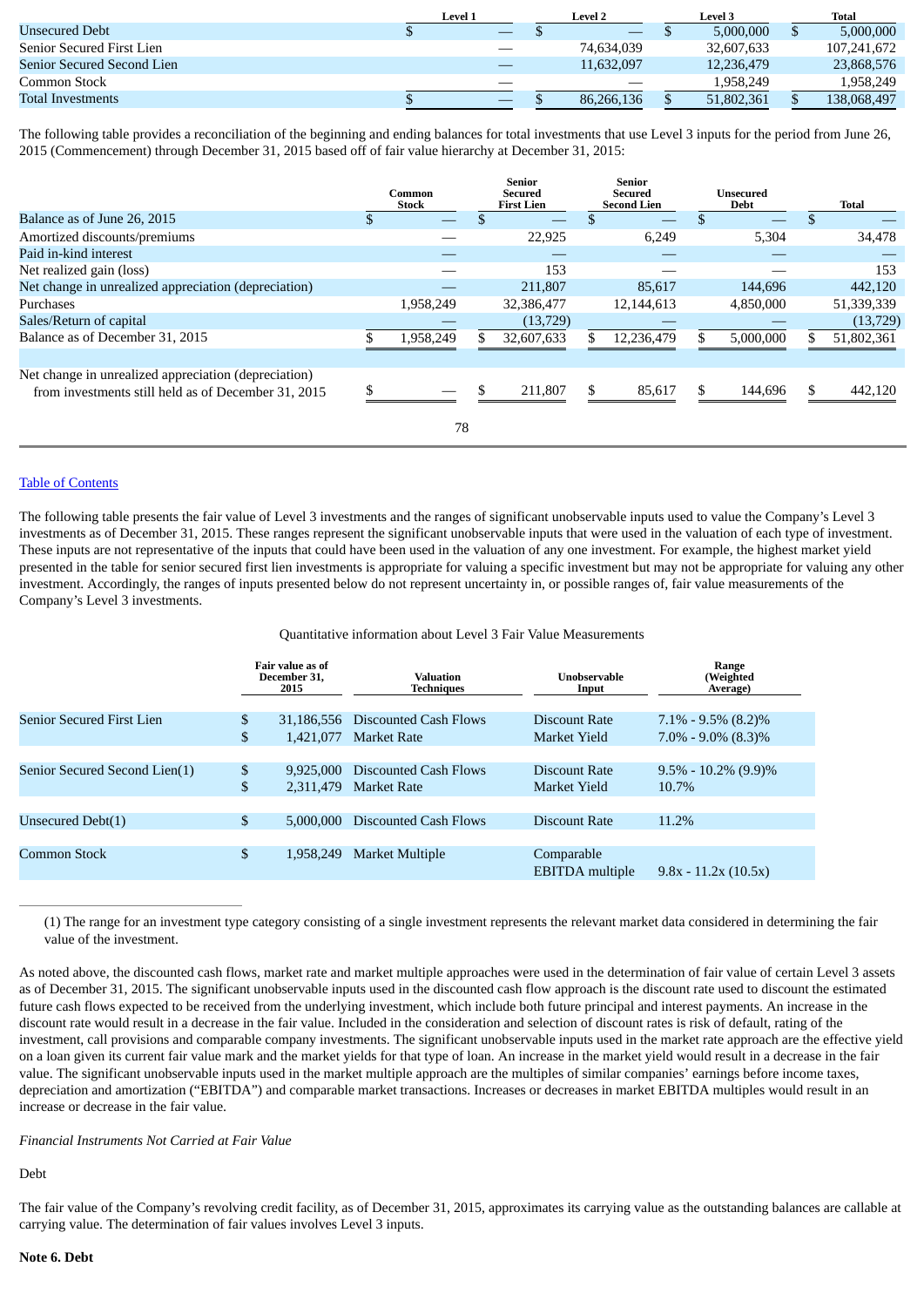On June 29, 2015, the Company entered into a revolving credit facility (the "Revolving Credit Facility") with various lenders. Natixis, New York Branch, one of the lenders, also serves as administrative agent under the Revolving Credit Facility. The Revolving Credit Facility has an aggregate committed amount of \$75 million.

# Table of [Contents](#page-0-0)

The Company's obligations to the lenders are secured by a first priority security interest in the unused capital commitments (See Note 7. Commitments, Contingencies and Indemnifications) and substantially the entire portfolio of investments and cash. The Revolving Credit Facility contains certain covenants, including, but not limited to maintaining an asset coverage ratio of total assets to total borrowings of at least 2 to 1. As of December 31, 2015, the Company was in compliance with these covenants.

Borrowings under the Revolving Credit Facility bear interest at either (i) London Interbank Offered Rate ("LIBOR") plus a margin with no LIBOR floor or (ii) at lenders' cost of funds plus a margin. The Company pays a fee of 0.20% per annum on committed but undrawn amounts under the Revolving Credit Facility. Interest is payable monthly in arrears. Any amounts borrowed under the Revolving Credit Facility, and all accrued and unpaid interest, will be due and payable, on June 29, 2016.

Costs of \$435,570 were incurred in connection with obtaining the Revolving Credit Facility, which have been recorded as deferred financing costs on the Consolidated Statement of Assets and Liabilities and are being amortized over the life of the Revolving Credit Facility on a straight-line basis.

On October 23, 2015, the Company amended the Revolving Credit Facility to include a multi-currency tranche allowing the Company to borrow up to 15% of the principal amount committed under an alternative currency including Euro, Canadian Dollar and Pound Sterling (GBP). As of December 31, 2015, the Company had outstanding debt denominated in Pound Sterling (GBP) of 1.5 million on its Revolving Credit Facility, included in the outstanding principal amount in the table below.

In accordance with the Investment Company Act, with certain exceptions, the Company is only allowed to borrow amounts such that its asset coverage ratio, as defined in the 1940 Act, is at least 2 to 1 after such borrowing. As of December 31, 2015, the Company's asset coverage ratio was 2.42 to 1.

The Company's outstanding borrowings as of December 31, 2015 were as follows:

|                                  | <b>Total Aggregate</b><br><b>Principal Amount</b><br>∵ommitted | <b>Principal Amount</b><br>Outstanding |            |  | Carrving Value |
|----------------------------------|----------------------------------------------------------------|----------------------------------------|------------|--|----------------|
| <b>Revolving Credit Facility</b> | 75,000,000                                                     |                                        | 54.810.152 |  | 54,710,850     |

The summary information regarding the Revolving Credit Facility for the period from February 5, 2015 (Inception) through December 31, 2015 were as follows:

|                                 | For the period from February 5, 2015<br>(Inception) to<br>December 31,<br>2015(1) |  |  |  |  |
|---------------------------------|-----------------------------------------------------------------------------------|--|--|--|--|
| Borrowing interest expense      | 395,793                                                                           |  |  |  |  |
| <b>Facility fees</b>            | 34,249                                                                            |  |  |  |  |
| Amortization of financing costs | 217,301                                                                           |  |  |  |  |
| Total                           | 647,343                                                                           |  |  |  |  |
| Weighted average interest rate  | 1.86%                                                                             |  |  |  |  |
| Average outstanding balance     | 23,591,427                                                                        |  |  |  |  |

(1) The Company was formed on February 5, 2015 and commenced operations on June 26, 2015.

80

### Table of [Contents](#page-0-0)

# **Note 7. Commitments, Contingencies and Indemnifications**

The Company's investment portfolio may contain debt investments that are in the form of lines of credit and unfunded delayed draw commitments, which require the Company to provide funding when requested by portfolio companies in accordance with the terms of the underlying loan agreements. As of December 31, 2015, the Company had \$2,007,987 of unfunded commitments under loan and financing agreements as follows:

|                                         | Commitment<br>Date(1) |   | Unfunded<br>Commitment |
|-----------------------------------------|-----------------------|---|------------------------|
| <b>Senior Secured First Lien</b>        |                       |   |                        |
| $CB$ SDG, Ltd. $(2)$                    | 7/6/2019              | S | 1,121,060              |
| Kenan Advantage Group, Inc.             | 1/23/2017             |   | 79,468                 |
| Valet Waste Holdings, Inc.              | 9/24/2021             |   | 434,783                |
| <b>Total Senior Secured First Lien</b>  |                       |   | 1,635,311              |
|                                         |                       |   |                        |
| <b>Senior Secured Second Lien</b>       |                       |   |                        |
| Integro Parent, Inc.                    | 10/30/2016            |   | 372,676                |
| <b>Total Senior Secured Second Lien</b> |                       |   | 372,676                |
| Total                                   |                       |   |                        |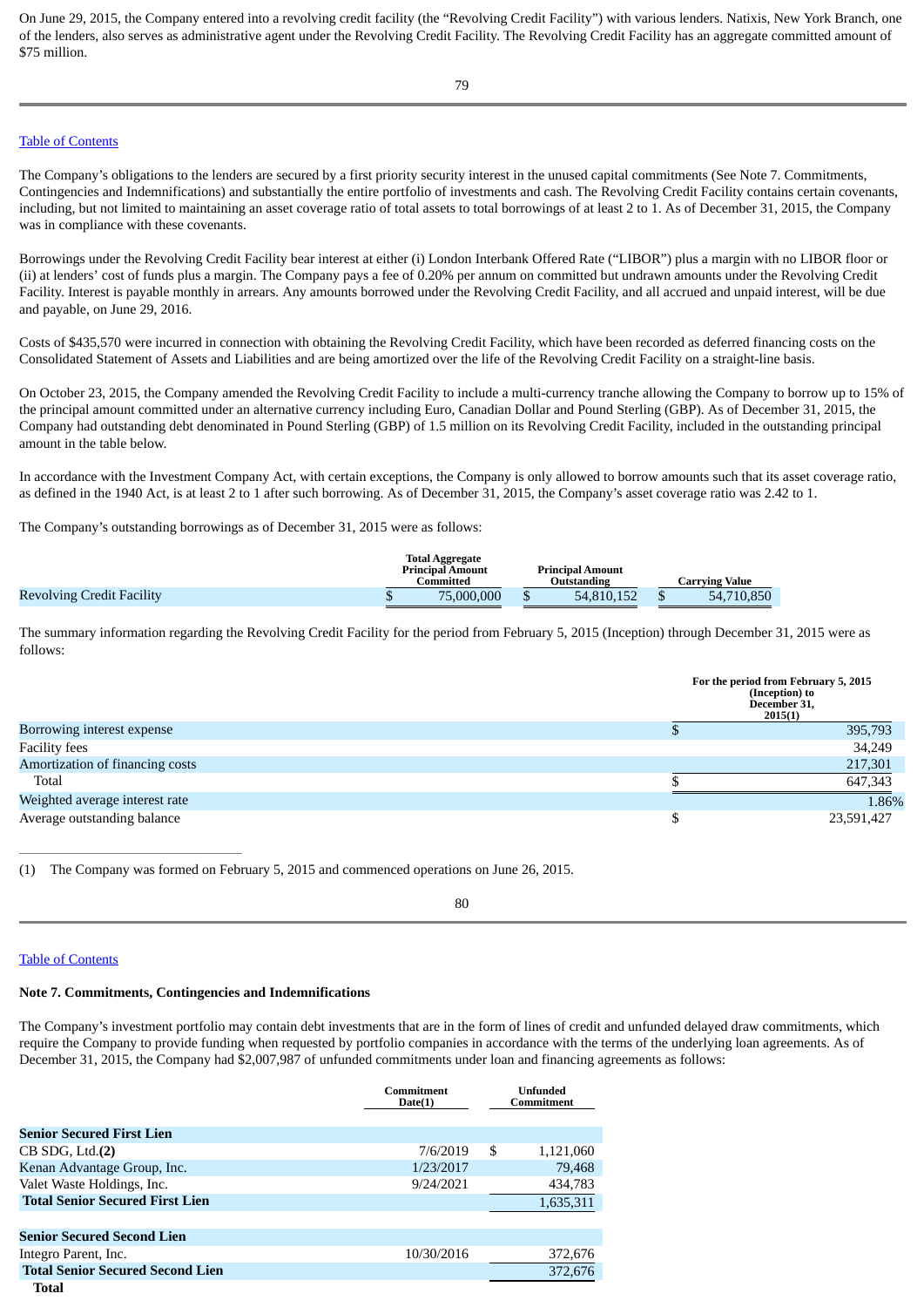- (1) Commitments are generally subject to borrowers meeting certain criteria such as compliance with covenants and certain operational metrics. These amounts may remain outstanding until the commitment period of an applicable loan expires, which may be shorter than its maturity.
- (2) Outstanding unfunded commitment denominated in GBP totaling £760,607 and translated into USD at December 31, 2015.

*Other Commitments and Contingencies*

As of December 31, 2015, the Company had \$211.1 million in total capital commitments from investors. Of this amount, \$10.0 million was from Crescent Capital Group LP ("CCG LP") and its affiliates. The remaining unfunded capital commitments totaled \$130.1 million as of December 31, 2015.

Up to June 25, 2015, the Company's efforts had been limited to organizational activities, the cost of which has been borne by the Advisor. The Company has agreed to repay the Advisor for initial organization costs and equity offering costs incurred prior to the commencement of its operations up to a maximum of \$1.5 million on a pro rata basis over the first \$350 million of invested capital not to exceed 3 years from the initial capital commitment. The Advisor incurred costs on behalf of the Company of \$794,450 of equity offering costs and \$567,895 of organization costs through Commencement. For the period from June 26, 2015 (Commencement) through December 31, 2015, the Advisor allocated to the Company \$183,858 of equity offering costs and \$131,427 of organization costs, of which \$46,709 was included in Due to Advisor on the Consolidated Statement of Assets and Liabilities at December 31, 2015.

In the normal course of business, the Company enters into contracts which provide a variety of representations and warranties, and that provide general indemnifications. Such contracts include those with certain service providers, brokers and trading counterparties. Any exposure to the Company under these arrangements is unknown as it would involve future claims that may be made against the Company; however, based on the Company's experience, the risk of loss is remote and no such claims are expected to occur. As such, the Company has not accrued any liability in connection with such indemnifications.

81

#### Table of [Contents](#page-0-0)

### **Note 8. Stockholders' Equity**

On June 26, 2015, the Company entered into subscription agreements (collectively, the "Subscription Agreements") with several investors, including CCG LP and its affiliates, providing for the private placement of the Company's common stock. Under the terms of the Subscription Agreements, investors are required to fund capital drawdowns to purchase the Company's common stock up to the amount of their respective capital commitments on an as-needed basis as determined by the Company with a minimum of 10 business days' prior notice. The remaining unfunded capital commitments related to these Subscription Agreements totaled \$130.1 million as of December 31, 2015.

The following table summarizes the total shares issued and amount received related to capital drawdowns delivered pursuant to the Subscription Agreements during the period from June 26, 2015 (Commencement) through December 31, 2015:

|                                | <b>For the Period Ended</b><br>December 31, 2015(1) |   |            |  |
|--------------------------------|-----------------------------------------------------|---|------------|--|
| Quarter Ended                  | Shares                                              |   | Amount     |  |
| December 31, 2015              | 605,476                                             | S | 12,000,000 |  |
| September 30, 2015             | 2,100,840                                           |   | 42,000,000 |  |
| June 30, 2015                  | 1,350,000                                           |   | 27,000,000 |  |
| <b>Total Capital Drawdowns</b> | 4,056,316                                           |   | 81,000,000 |  |

(1) The Company commenced operations on June 26, 2015.

Prior to the listing of the Company's shares on an exchange, stockholders who "opt in" to the Company's dividend reinvestment plan will have their cash dividends and distributions automatically reinvested in additional shares of the Company's common stock, rather than receiving cash dividends and distributions. The number of shares to be issued to a stockholder is determined by dividing the total dollar amount of the cash dividend or distribution payable to a stockholder by the net asset value per share of the common stock as of the last day of the Company's fiscal quarter or such other date and price per share as determined by the Board preceding the date such dividend was declared.

The Company has authorized 13,000,000 shares of its common stock with a par value of \$0.001 per share. The Company has authorized 100,000 shares of its preferred stock with a par value of \$0.001 per share. Shares of preferred stock have not been issued. On February 5, 2015, the Company issued 1,000 common shares to CCG LP. On April 15, 2015, CCG LP contributed \$499,000 of additional paid-in-capital to the Company. On June 29, 2015, CCG LP exchanged its 1,000 shares issued on February 5, 2015 for 25,000 common shares, which were subsequently redeemed on June 30, 2015.

At December 31, 2015, CCG LP and its affiliates owned 4.74% of the outstanding common shares of the Company.

For the period from February 5, 2015 (Inception) through December 31, 2015, distributions made by the Company are as follows:

| <b>Total Amount</b> | <b>Per Share Amount</b> |
|---------------------|-------------------------|
|                     | 0.2280                  |
|                     | 0.0438                  |
|                     | 0.0000                  |
|                     | 924.998<br>151,009      |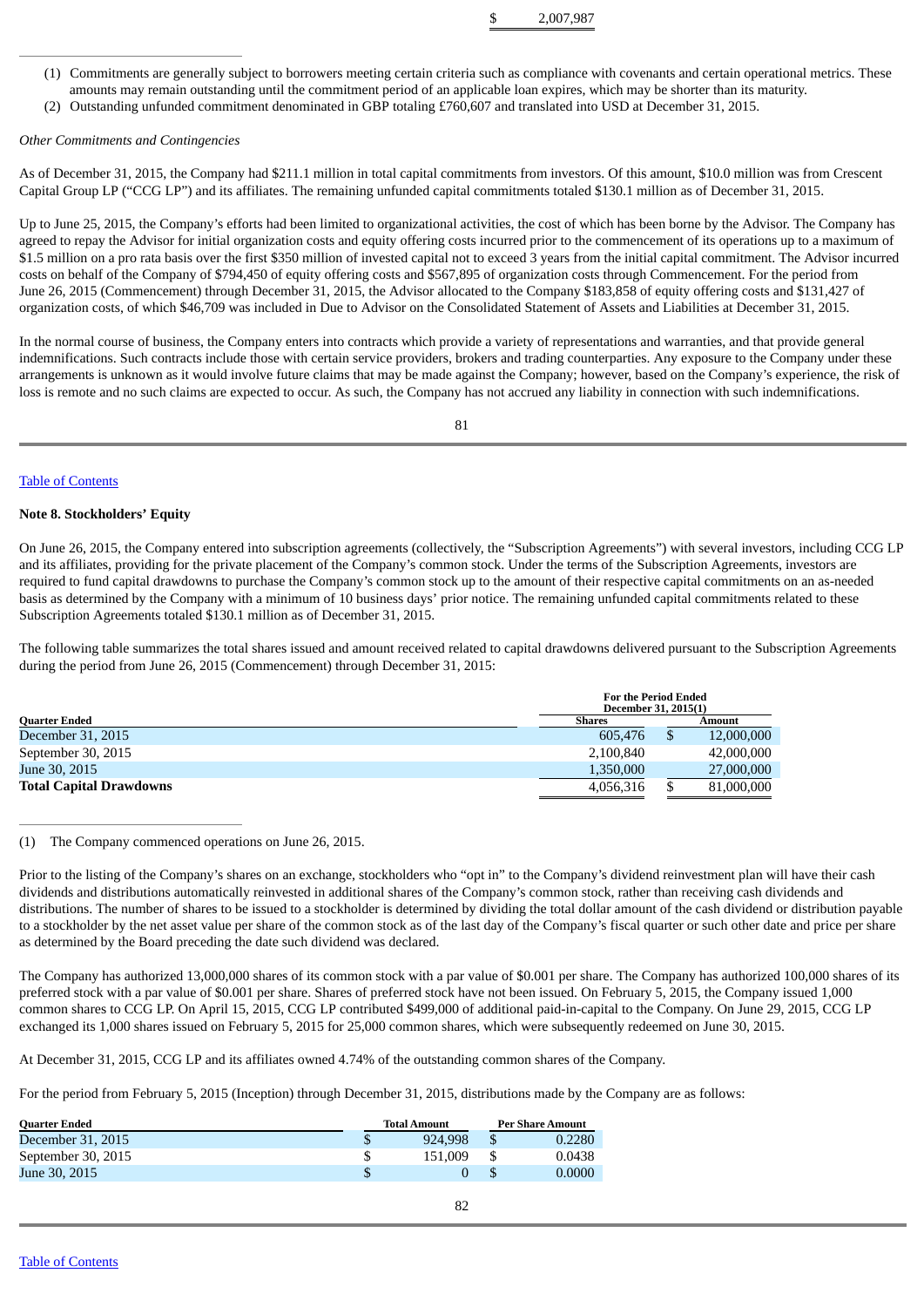#### **Note 9. Earnings Per Share**

In accordance with the provisions of ASC Topic 260 — *Earnings per Share* ("ASC 260"), basic earnings per share is computed by dividing earnings available to common shareholders by the weighted average number of shares outstanding during the period. Other potentially dilutive common shares, and the related impact to earnings, are considered when calculating earnings per share on a diluted basis. As of December 31, 2015, there are no dilutive shares.

The following table sets forth the computation of the weighted average basic and diluted net increase in net assets per share from operations for the following period:

|                                                                                                    | For the period from February 5, 2015<br>(Inception) to<br>December 31,<br>2015(1) |
|----------------------------------------------------------------------------------------------------|-----------------------------------------------------------------------------------|
| Net increase (decrease) in net assets resulting from operations                                    | (2, 155, 042)                                                                     |
| Weighted average common shares outstanding                                                         | 1.636.134                                                                         |
| Net increase (decrease) in net assets resulting from operations per common share-basic and diluted | (1.32)                                                                            |

(1) The Company was formed on February 5, 2015 and commenced operations on June 26, 2015.

### **Note 10. Income Taxes**

The tax character of shareholder distributions attributable to the period from February 5, 2015 (Inception) to December 31, 2015, were as follows:

| Ordinary Income (1) | 1,076,007 |
|---------------------|-----------|
| Capital Gains       |           |
| Total               | 1,076,007 |

(1) For the period from February 5, 2015 (Inception) to December 31, 2015, 100% of ordinary income qualified as interest related dividend which is exempt from U.S. withholding tax applicable to non-U.S. shareholders.

For the period from February 5, 2015 (Inception) to December 31, 2015, the components of distributable earnings on a tax basis detailed below differ from the amounts reflected in the Company's consolidated statements of assets and liabilities by temporary and other book/tax differences, primarily relating to the tax treatment of dividends payable, wash sales, and organizational expenses, as follows:

| Undistributed net investment income                  | \$. |             |
|------------------------------------------------------|-----|-------------|
| Other temporary differences                          |     | (159, 569)  |
| Post October loss deferrals                          |     | (16,582)    |
| Capital loss carryover                               |     | (70, 920)   |
| Unrealized appreciation (depreciation)               |     | (2,983,978) |
| Components of tax distributable earnings at year end | S   | (3,231,049) |

Note: Taxable income is an estimate and is not fully determined until the Company's tax return is filed.

#### 83

### Table of [Contents](#page-0-0)

Taxable income generally differs from net increase (decrease) in net assets resulting from operations due to temporary and permanent differences in the recognition of income and expenses, and generally excludes net unrealized gains or losses, as unrealized gains or losses are generally not included in taxable income until they are realized.

The Company makes certain adjustments to the classification of stockholders' equity as a result of permanent book-to-tax differences, which include differences in the book and tax basis of certain assets and liabilities, and nondeductible federal taxes or losses among other items. To the extent these differences are permanent, they are charged or credited to paid in capital in excess of par value, distributions in excess of net investment income or accumulated net realized gain (loss), as appropriate.

The Company neither has any uncertain tax positions that met the recognition or measurement criteria of ASC 740-10-25, *Income Taxes*, nor did the Company have any unrecognized tax benefits as of the periods presented herein. Although the Company files federal and state tax returns, our major tax jurisdiction is federal. Our inception-to-date federal tax year remains subject to examination by the Internal Revenue Service.

Permanent differences between Investment Company Taxable Income ("ICTI") and net investment income for financial reporting purposes are reclassified among capital accounts in the financial statements to reflect their tax character. Differences in classification may also result from the treatment of short-term gains as ordinary income for tax purposes. For the period from February 5, 2015 (Inception) to December 31, 2015, the Company reclassified for book purposes amounts arising from permanent book/tax differences related to the different tax treatment of foreign currency gains and losses and paydown gains and losses as follows:

| Paid-in capital in excess of par value           |         |
|--------------------------------------------------|---------|
| Accumulated net realized gain (loss)             | (8,580) |
| Distributions in excess of net investment income | 8.580   |
| <b>Total</b>                                     |         |

The tax cost of the Company's investments as of December 31, 2015, approximates their amortized cost.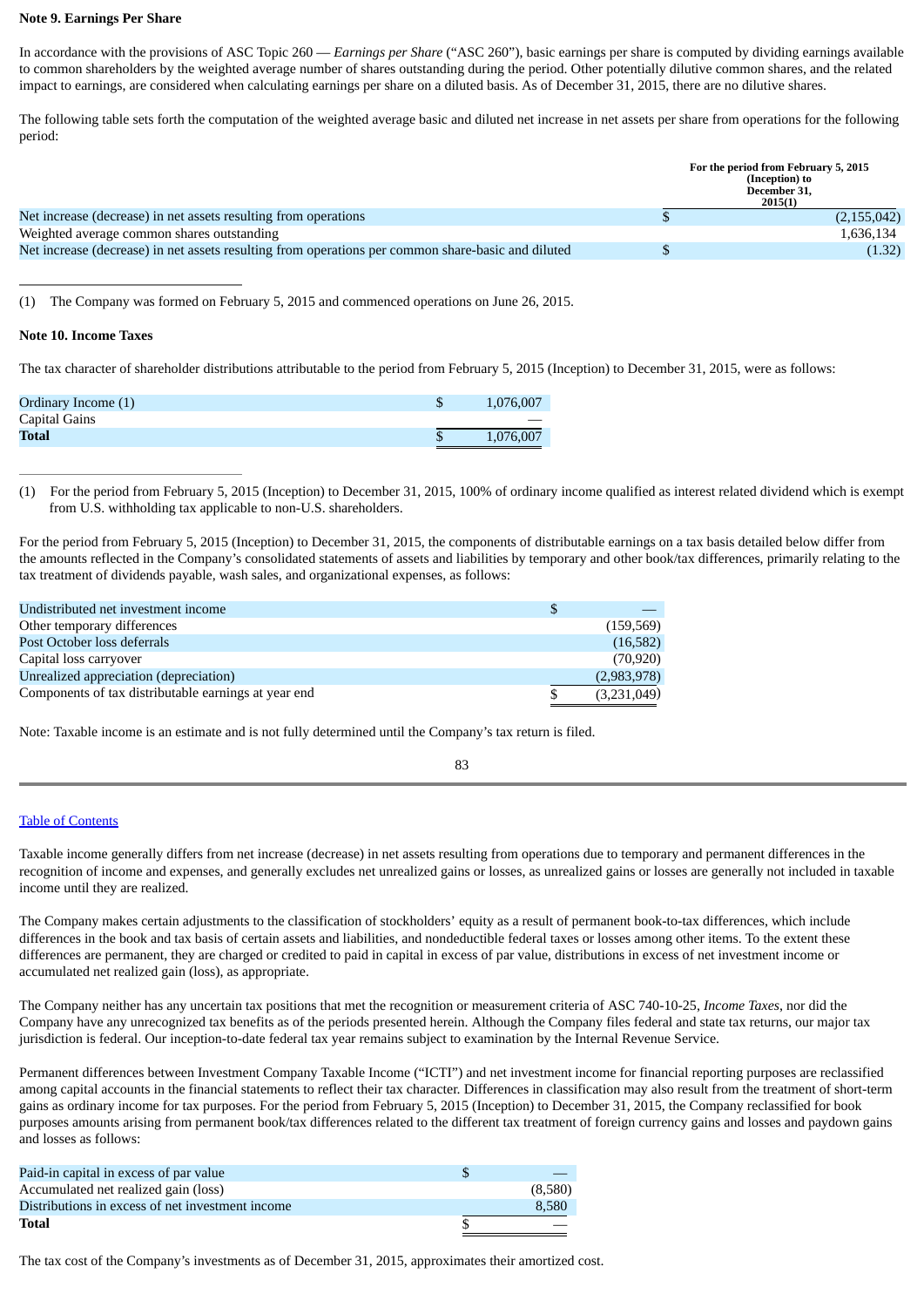As of December 31, 2015, the Company's aggregate investment unrealized appreciation and depreciation for federal income tax purposes was:

| <b>Tax cost</b>                        | 141, 151, 562 |
|----------------------------------------|---------------|
|                                        |               |
| Gross unrealized appreciation          | 748,070       |
| Gross unrealized depreciation          | (3,831,135)   |
| Net unrealized investment depreciation | (3,083,065)   |

For the period from February 5, 2015 (Inception) to December 31, 2015, the Company recognized no current or deferred income tax or benefit related to the Taxable Subsidiary. There were no deferred tax assets or liabilities related to the Taxable Subsidiary at December 31, 2015.

#### Table of [Contents](#page-0-0)

#### **Note 11. Financial Highlights**

Below is the schedule of financial highlights of the Company for the period from June 26, 2015 (Commencement) through December 31, 2015, relating to the common shares issued on December 31, 2015 pursuant to the Subscription Agreements:

|                                                                         | For the period from<br>June 26, 2015<br>(Commencement)<br>through<br>December 31, 2015*<br>(Unaudited) |
|-------------------------------------------------------------------------|--------------------------------------------------------------------------------------------------------|
| Per Share Data: (1)                                                     |                                                                                                        |
| Net asset value, beginning of period                                    | \$<br>20.00                                                                                            |
|                                                                         |                                                                                                        |
| Net investment income (loss)                                            | 0.32                                                                                                   |
| Net realized and unrealized gains (losses) on investments(2)            | (0.87)                                                                                                 |
| Net increase (decrease) in net assets resulting from operations         | (0.55)                                                                                                 |
|                                                                         |                                                                                                        |
| Distributions declared from net investment income(3)                    | (0.27)                                                                                                 |
| Offering costs                                                          | (0.05)                                                                                                 |
| Total increase (decrease) in net assets                                 | (0.87)                                                                                                 |
|                                                                         |                                                                                                        |
| Net asset value, end of period                                          | \$<br>19.13                                                                                            |
| Shares outstanding, end of period                                       | 4,056,316                                                                                              |
| Weighted average shares outstanding                                     | 2,855,996                                                                                              |
| Total return $(4)(5)$                                                   | $(3.00)\%$                                                                                             |
|                                                                         |                                                                                                        |
| <b>Ratio/Supplemental Data:</b>                                         |                                                                                                        |
| Net assets, end of period                                               | \$<br>77,586,238                                                                                       |
| Ratio of total expenses to average net assets(6)                        | 7.65%                                                                                                  |
| Ratio of net investment income to average net assets(6)                 | 3.17%                                                                                                  |
| Ratio of interest and credit facility expenses to average net assets(7) | 2.12%                                                                                                  |
| Portfolio turnover rate(5)                                              | 4.08%                                                                                                  |
| Asset coverage ratio(8)                                                 | 2.42                                                                                                   |

The Company was formed on February 5, 2015 and commenced operations on June 26, 2015.

(1) Based on actual number of shares outstanding at the end of the corresponding period or the weighted average shares outstanding for the period, unless otherwise noted, as appropriate.

(2) The amount shown does not correspond with the aggregate realized and unrealized gains (losses) on investment transactions for the period as it includes the effect of the timing of equity issuances.

(3) The per share data for distributions per share reflects the actual amount of distributions declared per share for the applicable period.

(4) Total return based on net asset value is calculated as the change in net asset value per share during the period plus declared dividends per share, divided by the beginning net asset value per share.

(5) Not annualized.

(6) Annualized except for organization expenses.

(7) Annualized.

(8) Asset coverage ratio is equal to (i) the sum of (A) net assets at end of period and (B) debt outstanding at end of period, divided by (ii) total debt outstanding at the end of the period.

# Table of [Contents](#page-0-0)

**Note 12. Selected Quarterly Financial Data (Unaudited)**

**For the period from February 5, 2015 (Inception) to March 31, 2015**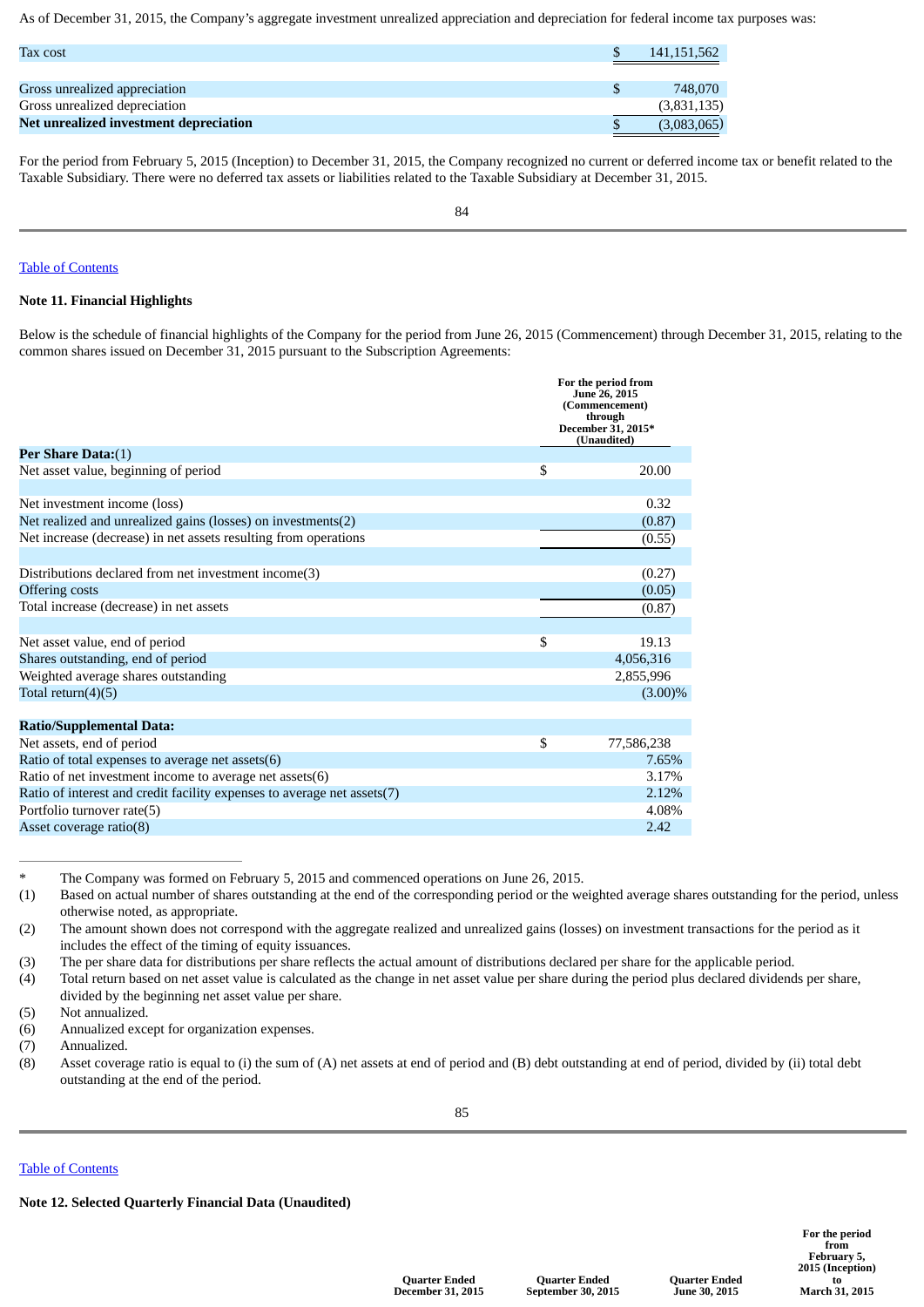| Investment income                                          | 2,147,351        | 1,155,317      | -S | $\overline{\phantom{0}}$ |  |
|------------------------------------------------------------|------------------|----------------|----|--------------------------|--|
| Total expenses                                             | 1,285,246        | 1,047,330      |    | 67,291                   |  |
| Net investment income (loss) before taxes                  | 862,105          | 107,987        |    | (67,291)                 |  |
| Income taxes                                               |                  | 800            |    |                          |  |
| Net investment income (loss) after taxes                   | 862,105          | 107,187        |    | (67,291)                 |  |
| Net realized and unrealized gains (losses)                 | (2,455,117)      | (590, 899)     |    | (11,027)                 |  |
| Net increase (decrease) in net assets resulting from       |                  |                |    |                          |  |
| operations after tax                                       | $(1,593,012)$ \$ | $(483,712)$ \$ |    | $(78,318)$ \$            |  |
| Net investment income (loss) per share (basic and diluted) | 0.24             | 0.05           |    | $(4.25)$ \$              |  |
| Net increase (decrease) in net assets resulting from       |                  |                |    |                          |  |
| operations per share (basic and diluted)                   | $(0.44)$ \$      | $(0.21)$ \$    |    | $(4.95)$ \$              |  |
| Weighted average shares outstanding                        | 3,589,082        | 2,263,409      |    | 15,824                   |  |
| Net asset value per share                                  | 19.13            | 19.74          |    | 19.90                    |  |
|                                                            |                  |                |    |                          |  |

#### **Note 13. Subsequent Events**

The Company's management evaluated subsequent events through the date of issuance of the consolidated financial statements included herein. There have been no subsequent events that occurred during such period that would require disclosure in this Form 10-K or would be required to be recognized in the consolidated financial statements as of December 31, 2015 and for the period from February 5, 2015 (Inception) through December 31, 2015.

<span id="page-60-1"></span><span id="page-60-0"></span>86

# Table of [Contents](#page-0-0)

# **ITEM 9. CHANGES IN AND DISAGREEMENTS WITH ACCOUNTANTS ON ACCOUNTING AND FINANCIAL DISCLOSURE**

None.

# **ITEM 9A. CONTROLS AND PROCEDURES**

As of the end of the period covered by this report, we carried out an evaluation, under the supervision and with the participation of our management, including our Chief Executive Officer and Chief Financial Officer, of the effectiveness of the design and operation of our disclosure controls and procedures (as defined in Rule 13a-15 under the Securities Exchange Act of 1934). Based on that evaluation, our Chief Executive Officer and Chief Financial Officer have concluded that our current disclosure controls and procedures are effective in timely alerting them to material information relating to us that is required to be disclosed by us in the reports we file or submit under the Securities Exchange Act of 1934.

There have been no changes in our internal control over financial reporting that occurred during our most recently completed fiscal quarter that have materially affected, or are reasonably likely to materially affect, our internal control over financial reporting.

#### <span id="page-60-2"></span>**ITEM 9B. OTHER INFORMATION**

None.

Table of [Contents](#page-0-0)

### <span id="page-60-8"></span><span id="page-60-7"></span><span id="page-60-5"></span><span id="page-60-4"></span><span id="page-60-3"></span>**PART III**

87

#### **ITEM 10. DIRECTORS, EXECUTIVE OFFICERS AND CORPORATE GOVERNANCE**

Information in response to this item is incorporated by reference from our Proxy Statement relating to our 2016 annual meeting of stockholders. The Proxy Statement will be filed with the SEC within 120 days after the end of the fiscal year covered by this Form 10-K pursuant to Regulation 14A under the Exchange Act.

#### **ITEM 11. EXECUTIVE COMPENSATION**

Information in response to this item is incorporated by reference from our Proxy Statement relating to our 2016 annual meeting of stockholders.

# <span id="page-60-6"></span>**ITEM 12. SECURITY OWNERSHIP OF CERTAIN BENEFICIAL OWNERS AND MANAGEMENT AND RELATED STOCKHOLDER MATTERS**

Information in response to this item is incorporated by reference from our Proxy Statement relating to our 2016 annual meeting of stockholders.

# **ITEM 13. CERTAIN RELATIONSHIP AND RELATED TRANSACTION, AND DIRECTOR INDEPENDENCE**

Information in response to this item is incorporated by reference from our Proxy Statement relating to our 2016 annual meeting of stockholders.

#### **ITEM 14. PRINCIPAL ACCOUNTANT FEES AND SERVICES**

Information in response to this item is incorporated by reference from our Proxy Statement relating to our 2016 annual meeting of stockholders.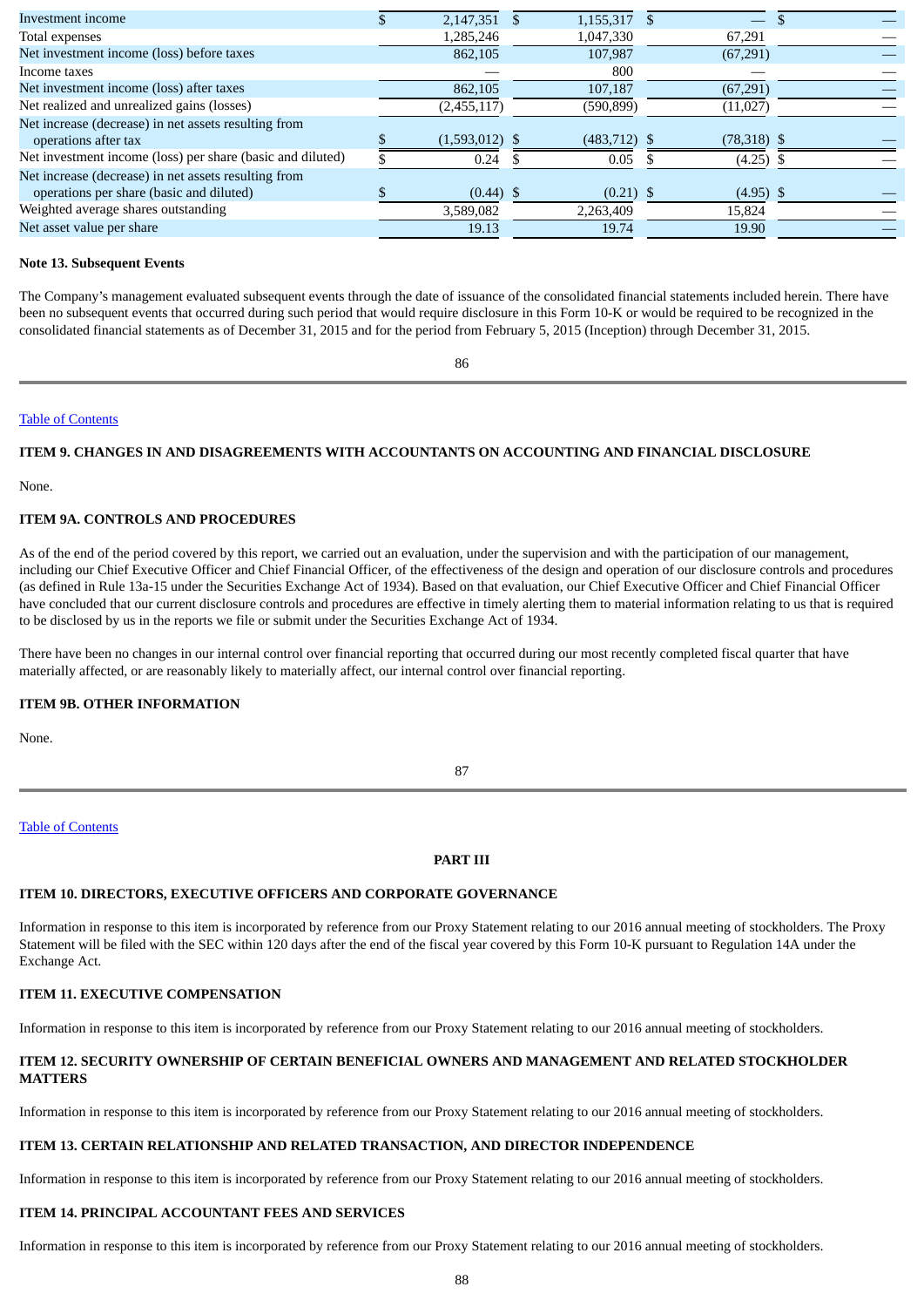#### <span id="page-61-1"></span><span id="page-61-0"></span>**PART IV**

# **ITEM 15. EXHIBITS AND FINANCIAL STATEMENT SCHEDULES**

The following documents are filed as part of this Annual Report:

- 1. Financial Statements—Financial statements are included in Item 8. See the Index to the Consolidated Financial Statements on page F-1 of this annual report on Form 10-K.
- 2. Financial Statement Schedules—None. We have omitted financial statements schedules because they are not required or are not applicable, or the required information is shown in the consolidated financial statements or notes to the consolidated financial statements included in this annual report on Form 10-K.
- 3. Exhibits—The following is a list of all exhibits filed as a part of this annual report on Form 10-K, including those incorporated by reference.
- 3.1 Amended and Restated Certificate of Incorporation (incorporated by reference to Exhibit 3.1 to the Company's Registration Statement on Form 10 (File No. 000-55380) filed on June 5, 2015).
- 3.2 Bylaws (incorporated by reference to Exhibit 3.2 to the Company's Registration Statement on Form 10 (File No. 000-55380) filed on June 5, 2015).
- 4.1 Dividend Reinvestment Plan (incorporated by reference to Exhibit 10.6 to the Company's Registration Statement on Form 10 (File No. 000-55380) filed on June 5, 2015).
- 10.1 Investment Advisory Agreement, dated June 2, 2015, by and between the Company and the Advisor (incorporated by reference to Exhibit 10.1 to the Company's Registration Statement on Form 10 (File No. 000-55380) filed on June 5, 2015).
- 10.2 Administration Agreement, dated June 2, 2015, by and between the Company and the Administrator (incorporated by reference to Exhibit 10.2 to the Company's Registration Statement on Form 10 (File No. 000-55380) filed on June 5, 2015).
- 10.3 Trademark License Agreement, dated April 30, 2015, by and between the Company and CCG LP (incorporated by reference to Exhibit 10.3 to the Company's Registration Statement on Form 10 (File No. 000-55380) filed on June 5, 2015).
- 10.4 Form of Advisory Fee Waiver Agreement by and between the Company and the Advisor (incorporated by reference to Exhibit 10.4 to the Company's Registration Statement on Form 10 (File No. 000-55380) filed on June 5, 2015).
- 10.5 Form of Subscription Agreement (incorporated by reference to Exhibit 10.5 to the Company's Registration Statement on Form 10 (File No. 000-55380) filed on June 5, 2015).
- 10.6 Custodian Agreement by and between the Company and State Street Bank and Trust Company (incorporated by reference to Exhibit 10.7 to the Company's Registration Statement on Form 10 (File No. 000-55380) filed on June 5, 2015).
- 10.7 Revolving Credit Agreement, dated June 29, 2015, among the Company, as Borrower, Natixis, New York Branch, as Administrative Agent and Lender (incorporated by reference to Exhibit 3.2 to the Company's Registration Statement on Form 8-K filed on July 2, 2015).
- 24.1 Powers of Attorney (incorporated by reference to Exhibit 24.1 to the Company's Quarterly Report (File No. 000-55380) on Form 10-Q filed on August 14, 2015).
- 31.1 Certification of Chief Executive Officer, Pursuant to Rule 13a-14(a), as Adopted Pursuant to Section 302 of the Sarbanes-Oxley Act of 2002 (filed herewith).
- 31.2 Certification of Chief Financial Officer, Pursuant to Rule 13a-14(a), as Adopted Pursuant to Section 302 of the Sarbanes-Oxley Act of 2002 (filed herewith).
- 32 Certification of Chief Executive Officer and Chief Financial Officer, Pursuant to 18 U.S.C. Section 1350, as Adopted Pursuant to Section 906 of the Sarbanes-Oxley Act of 2002 (filed herewith).

89

Table of [Contents](#page-0-0)

# **SIGNATURES**

Pursuant to the requirements of the Securities Exchange Act of 1934, as amended, the registrant has duly caused this report to be signed on its behalf by the undersigned thereunto duly authorized.

Crescent Capital BDC, INC.

Jason A. Breaux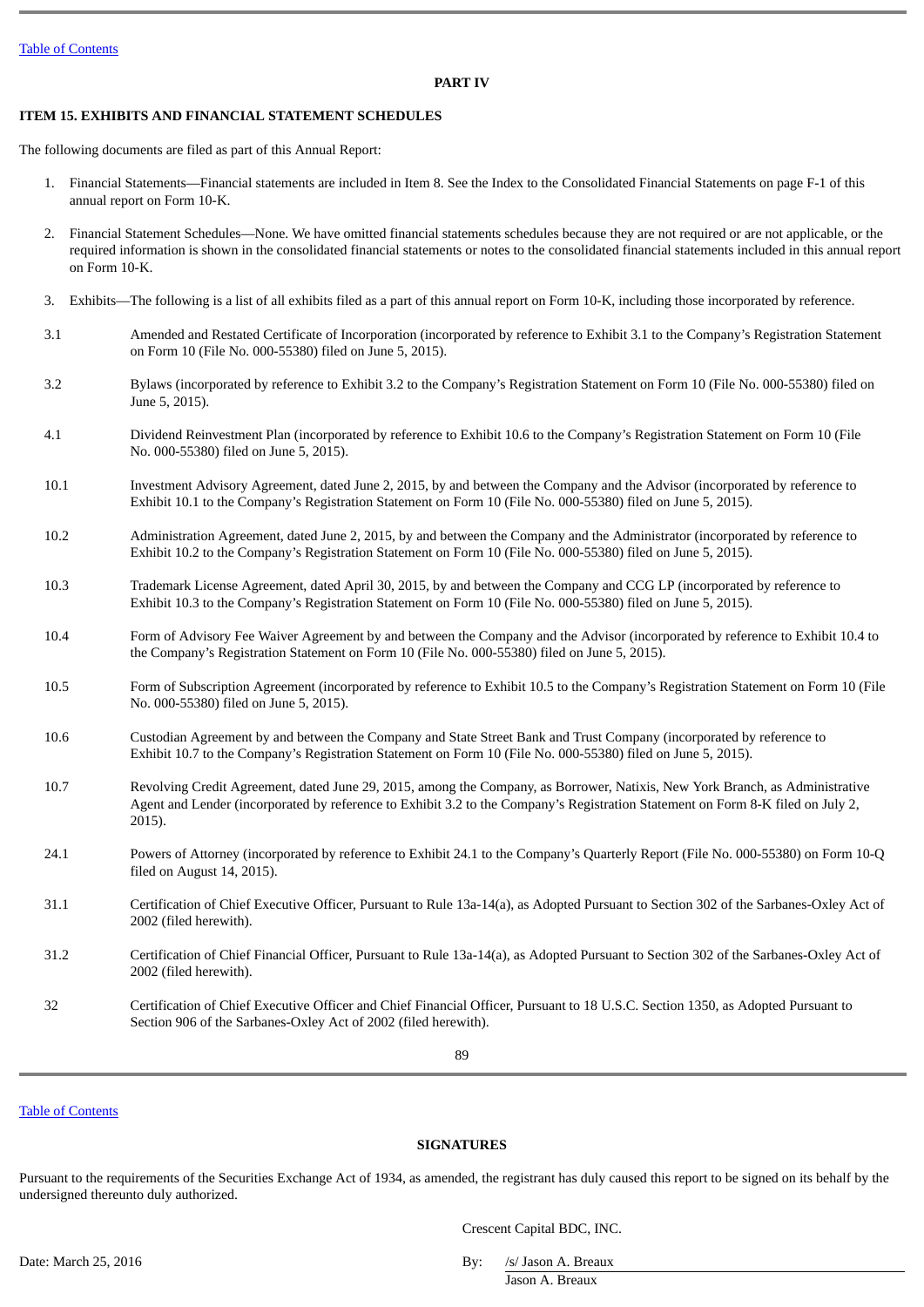Chief Executive Officer

Date: March 25, 2016 **By:** /s/ Mike L. Wilhelms Mike L. Wilhelms

Chief Financial Officer

Each person whose signature appears below constitutes and appoints Jason A Breaux, Mike L.Wilhelms, George P. Hawley, Joseph A. Hanlon and Jonathan R. Insull, and each of them, such person's true and lawful attorney-in-fact and agent, with full power of substitution and revocation, for such person and in such person's name, place and stead, in any and all capacities, to sign one or more Annual Reports on Form 10-K for the fiscal year ended December 31, 2015, and any and all amendments thereto, and to file same with all exhibits thereto, and other documents in connection therewith, with the Securities and Exchange Commission, granting unto said attorneys-in-fact and agents, and each of them, full power and authority to do and perform each and every act and thing requisite and necessary to be done in connection therewith, as fully to all intents and purposes as such person might or could do in person, hereby ratifying and confirming all that said attorneys-in-fact and agents and each of them, or their or his substitute or substitutes, may lawfully do or cause to be done by virtue hereof.

Pursuant to the requirements of the Securities Exchange Act of 1934, this report has been signed below by the following persons on behalf of the registrant and in the capacities indicated on March 25, 2016.

| Signature                                          | <b>Title</b>                                 |
|----------------------------------------------------|----------------------------------------------|
| /s/ Jason A. Breaux<br>Jason A. Breaux             | <b>Chief Executive Officer</b>               |
| /s/ Mike L. Wilhelms<br>Mike L. Wilhelms           | Chief Financial Officer                      |
| /s/ George G. Strong, Jr.<br>George G. Strong, Jr. | Director and Chairman of the Audit Committee |
| /s/ Steven F. Strandberg<br>Steven F. Strandberg   | Director                                     |
| /s/ Michael S. Segal<br>Michael S. Segal           | Director                                     |
|                                                    | 90                                           |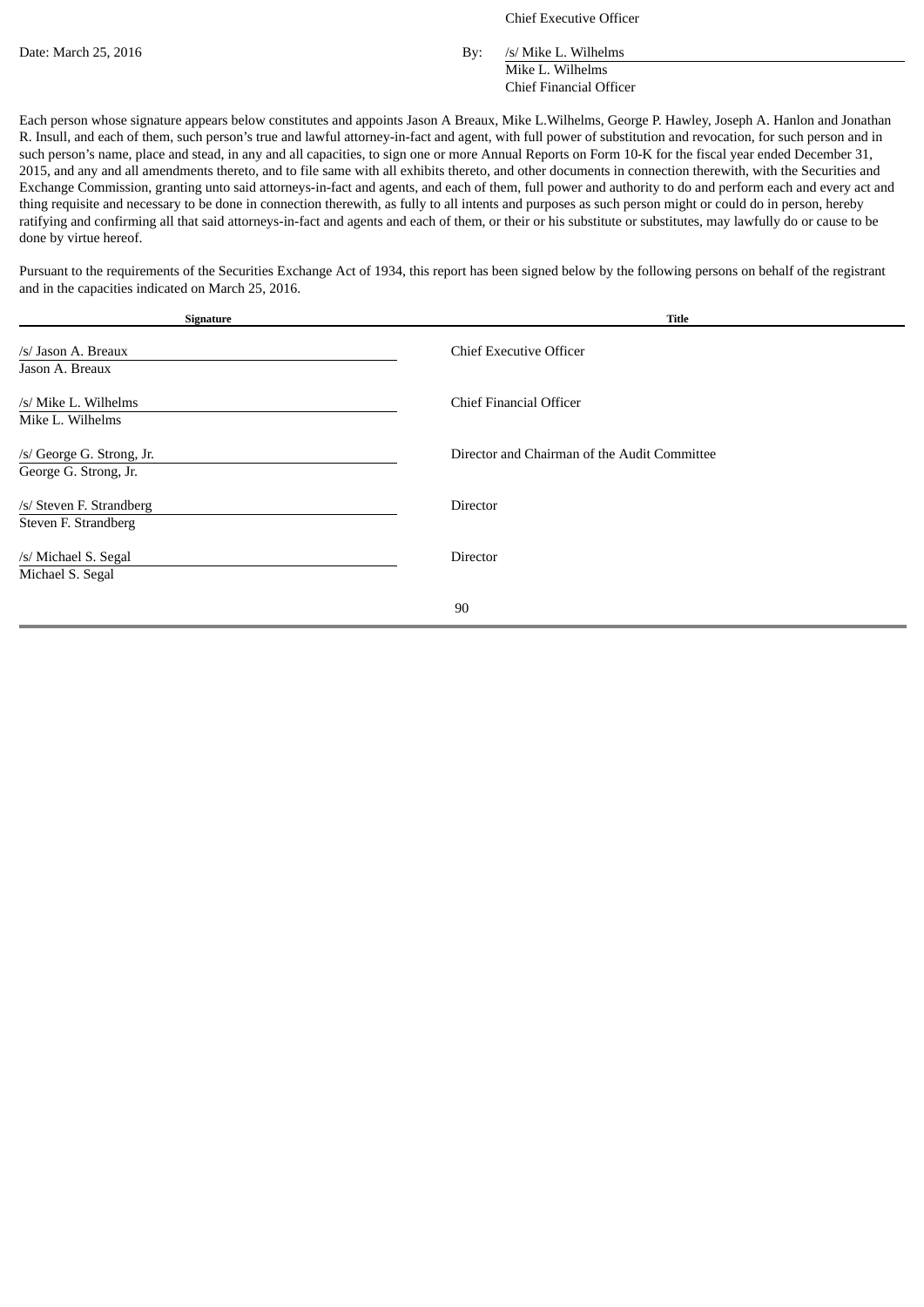# **CERTIFICATION OF CHIEF EXECUTIVE OFFICER**

I, Jason A. Breaux, certify that:

- (1) I have reviewed this Annual Report on Form 10-K of Crescent Capital BDC, Inc.;
- (2) Based on my knowledge, this report does not contain any untrue statement of a material fact or omit to state a material fact necessary to make the statements made, in light of the circumstances under which such statements were made, not misleading with respect to the period covered by this report;
- (3) Based on my knowledge, the financial statements, and other financial information included in this report, fairly present in all material respects the financial condition, results of operations and cash flows of the registrant as of, and for, the periods presented in this report;
- (4) The registrant's other certifying officer and I are responsible for establishing and maintaining disclosure controls and procedures (as defined in Exchange Act Rules 13a-15(e) and 15d-15(e)) and have:
	- a. Designed such disclosure controls and procedures, or caused such disclosure controls and procedures to be designed under our supervision, to ensure that material information relating to the registrant, including its consolidated subsidiaries, is made known to us by others within those entities, particularly during the period in which this report is being prepared;
	- b. Evaluated the effectiveness of the registrant's disclosure controls and procedures and presented in this report our conclusions about the effectiveness of the disclosure controls and procedures, as of the end of the period covered by this report based on such evaluation; and
	- c. Disclosed in this report any change in the registrant's internal control over financial reporting that occurred during the registrant's most recent fiscal quarter that has materially affected, or is reasonably likely to materially affect, the registrant's internal control over financial reporting; and
- (5) The registrant's other certifying officer and I have disclosed, based on our most recent evaluation of internal control over financial reporting, to the registrant's auditors and the audit committee of the registrant's board of directors (or persons performing the equivalent functions):
	- a. All significant deficiencies and material weaknesses in the design or operation of internal control over financial reporting which are reasonably likely to adversely affect the registrant's ability to record, process, summarize and report financial information; and
	- b. Any fraud, whether or not material, that involves management or other employees who have a significant role in the registrant's internal control over financial reporting.

Date: March 25, 2016 **By:** /s/ Jason A. Breaux

Jason A. Breaux Chief Executive Officer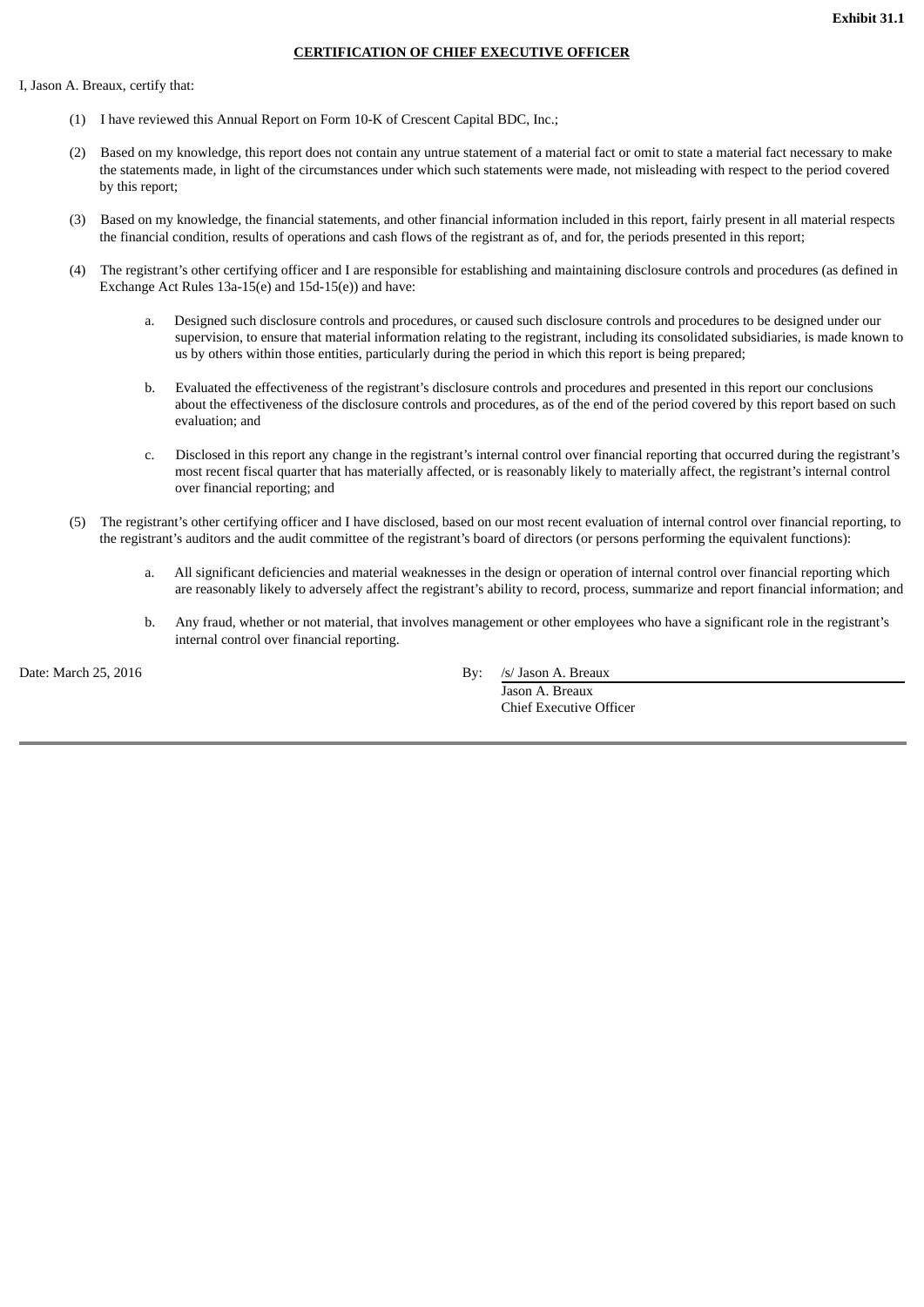# **CERTIFICATION OF CHIEF FINANCIAL OFFICER**

I, Mike L. Wilhelms, certify that:

- (1) I have reviewed this Annual Report on Form 10-K of Crescent Capital BDC, Inc.;
- (2) Based on my knowledge, this report does not contain any untrue statement of a material fact or omit to state a material fact necessary to make the statements made, in light of the circumstances under which such statements were made, not misleading with respect to the period covered by this report;
- (3) Based on my knowledge, the financial statements, and other financial information included in this report, fairly present in all material respects the financial condition, results of operations and cash flows of the registrant as of, and for, the periods presented in this report;
- (4) The registrant's other certifying officer and I are responsible for establishing and maintaining disclosure controls and procedures (as defined in Exchange Act Rules 13a-15(e) and 15d-15(e)) and have:
	- a. Designed such disclosure controls and procedures, or caused such disclosure controls and procedures to be designed under our supervision, to ensure that material information relating to the registrant, including its consolidated subsidiaries, is made known to us by others within those entities, particularly during the period in which this report is being prepared;
	- b. Evaluated the effectiveness of the registrant's disclosure controls and procedures and presented in this report our conclusions about the effectiveness of the disclosure controls and procedures, as of the end of the period covered by this report based on such evaluation; and
	- c. Disclosed in this report any change in the registrant's internal control over financial reporting that occurred during the registrant's most recent fiscal quarter that has materially affected, or is reasonably likely to materially affect, the registrant's internal control over financial reporting; and
- (5) The registrant's other certifying officer and I have disclosed, based on our most recent evaluation of internal control over financial reporting, to the registrant's auditors and the audit committee of the registrant's board of directors (or persons performing the equivalent functions):
	- a. All significant deficiencies and material weaknesses in the design or operation of internal control over financial reporting which are reasonably likely to adversely affect the registrant's ability to record, process, summarize and report financial information; and
	- b. Any fraud, whether or not material, that involves management or other employees who have a significant role in the registrant's internal control over financial reporting.

Date: March 25, 2016 By: /s/ Mike L. Wilhelms

Mike L. Wilhelms Chief Financial Officer